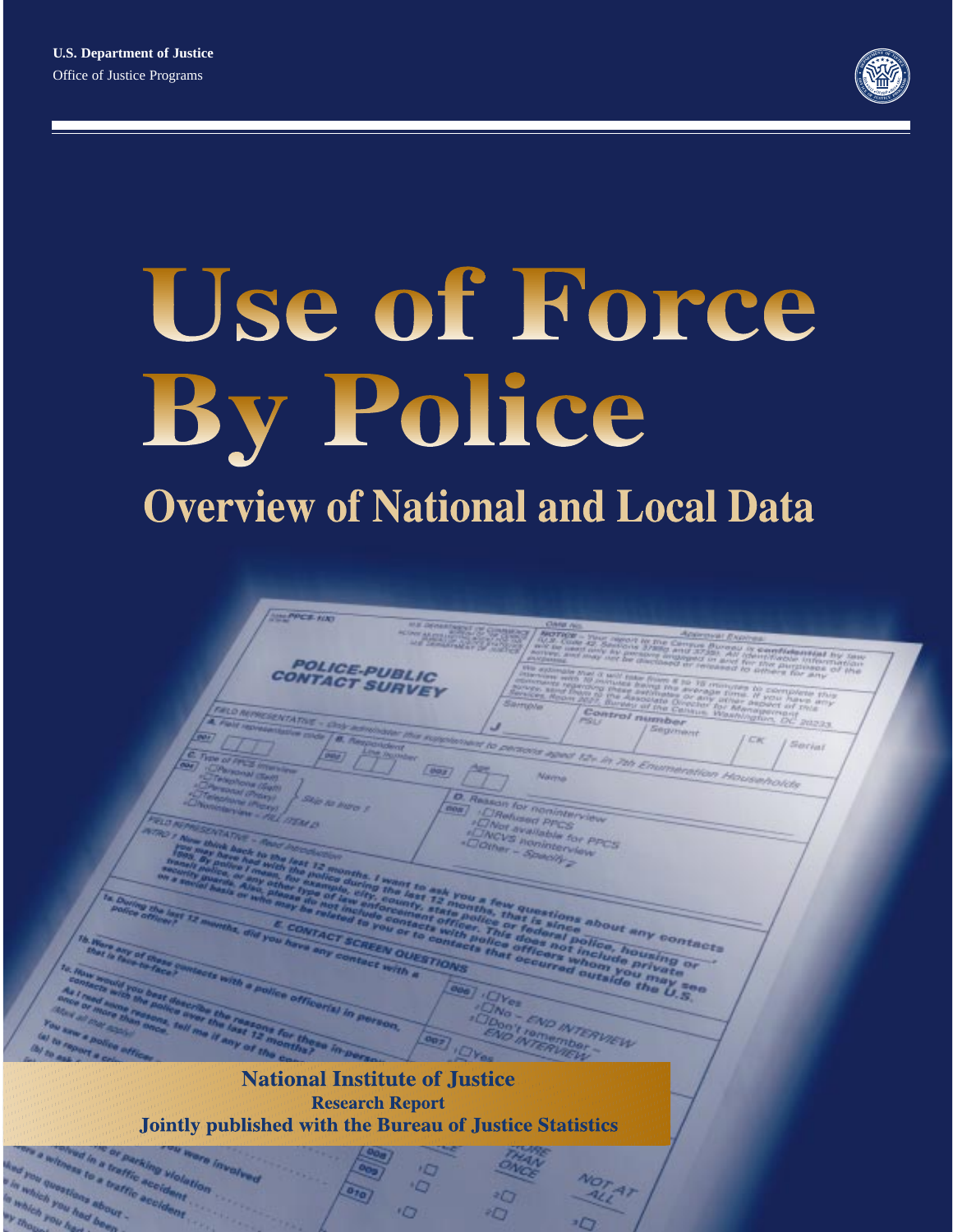**U.S. Department of Justice Office of Justice Programs** 810 Seventh Street N.W. Washington, DC 20531

> **Janet Reno** *Attorney General*

**Raymond C. Fisher** *Associate Attorney General*

**Laurie Robinson** *Assistant Attorney General*

**Noël Brennan** *Deputy Assistant Attorney General*

**Jeremy Travis Jan M. Chaiken**

*Director, National Institute of Justice Director, Bureau of Justice Statistics*

**Office of Justice Programs National Institute of Justice Bureau of Justice Statistics**

**World Wide Web Site World Wide Web Site World Wide Web Site**  *http://www.ojp.usdoj.gov http://www.ojp.usdoj.gov/nij http://www.ojp.usdoj.gov/bjs*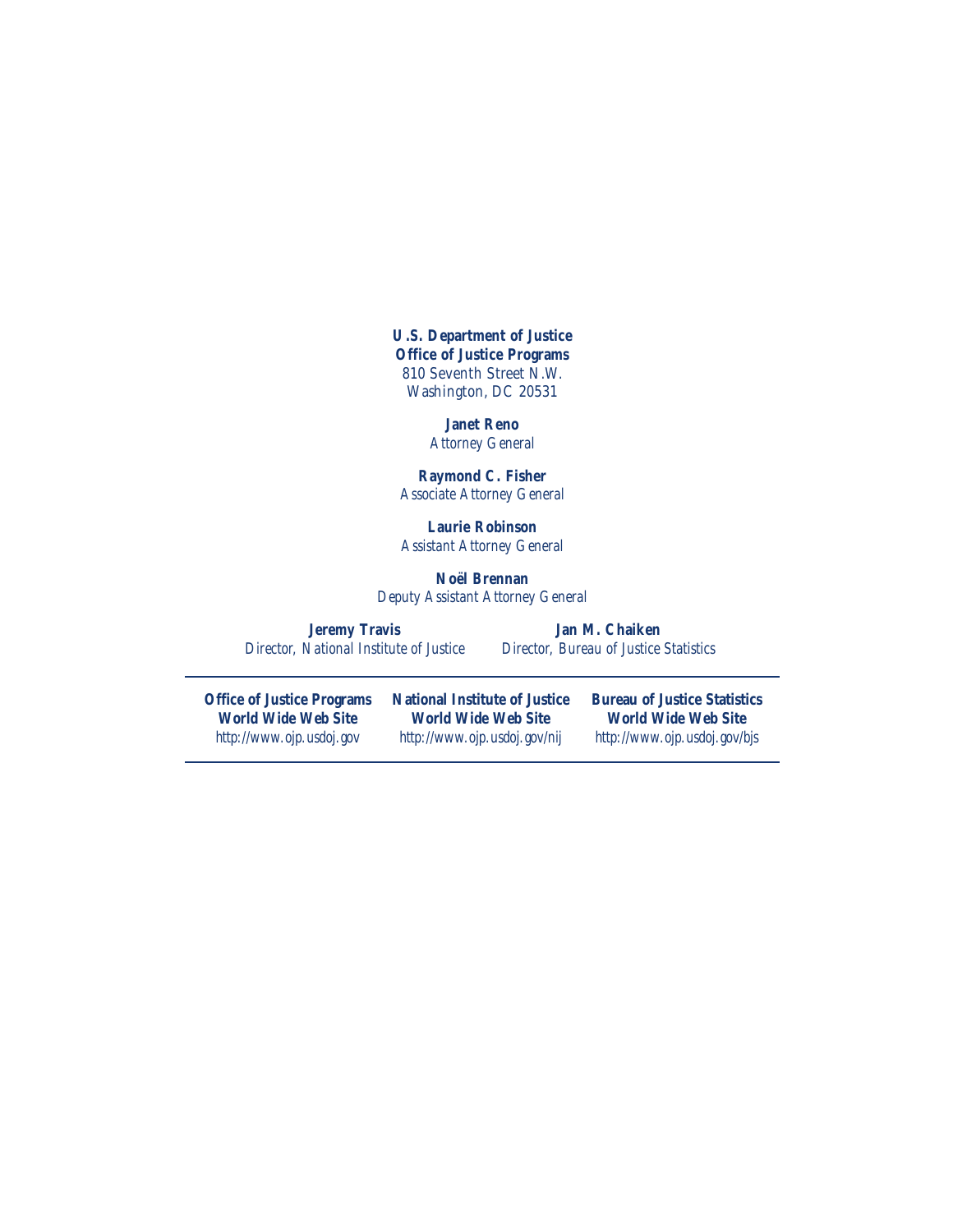## **Use of Force by Police**

## *Overview of National and Local Data*

#### **Contributors:**

Kenneth Adams Geoffrey P. Alpert Roger G. Dunham

Joel H. Garner Lawrence A. Greenfeld Mark A. Henriquez

Patrick A. Langan Christopher D. Maxwell Steven K. Smith

October 1999 NCJ 176330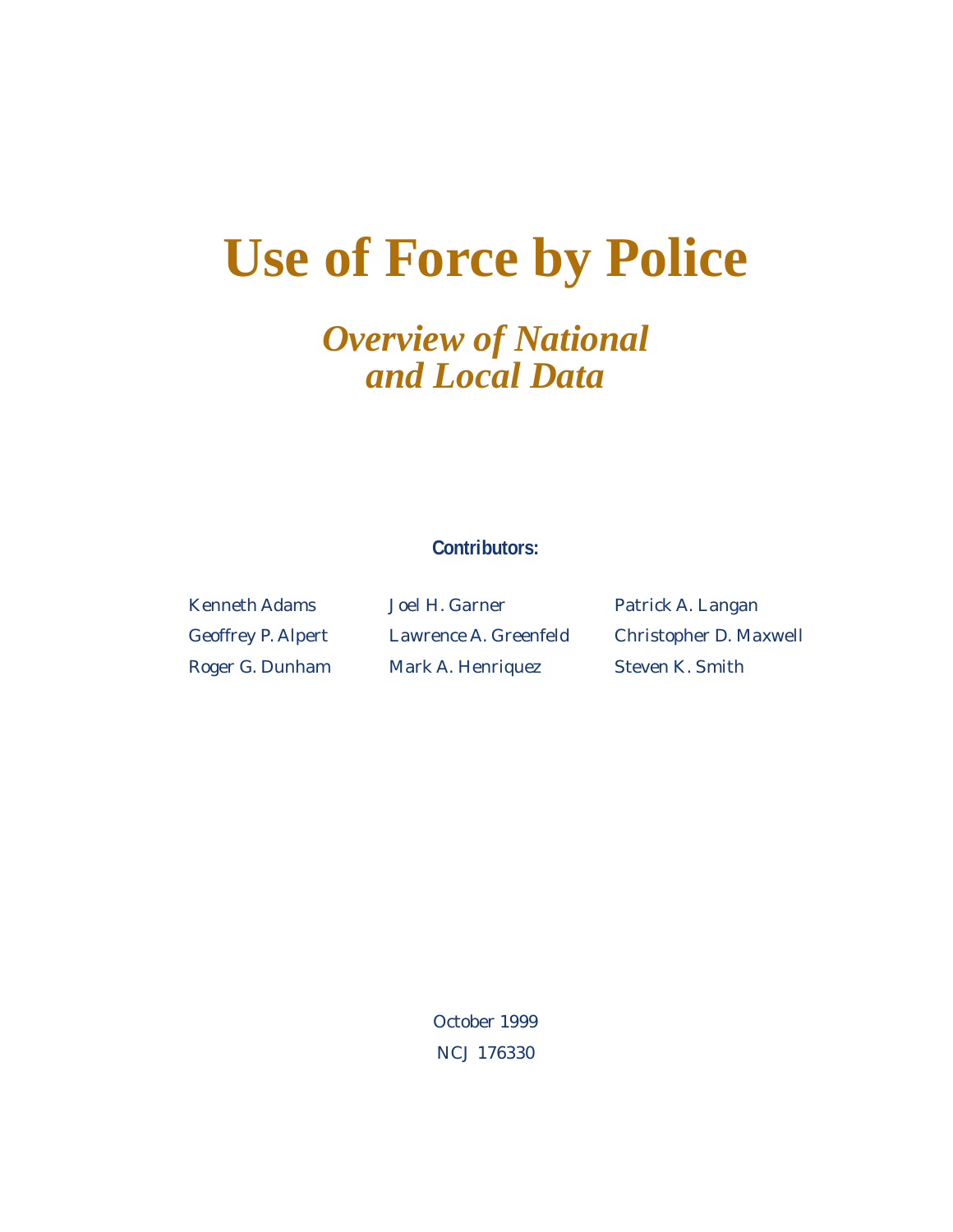

**Jeremy Travis Jan M. Chaiken** *Director, National Institute of Justice Director, Bureau of Justice Statistics*

#### **Robert J. Kaminski**

*Program Manager, National Institute of Justice*

Acknowledgments: This report is indebted to many individuals and organizations for their valuable assistance and insights. Special thanks are extended to the law enforcement agencies that cooperated with the researchers whose findings appear in this report. In so doing, the following agencies demonstrated the type of leadership so critical to the advancement of policing practice and policy: Charlotte-Mecklenburg (North Carolina) Police Department, Colorado Springs (Colorado) Police Department, Dallas (Texas) Police Department, Eugene (Oregon) Police Department, Miami-Dade (Florida) Police Department, St. Petersburg (Florida) Police Department, San Diego (California) Police Department, San Diego County (California) Sheriff's Department, Springfield (Oregon) Police Department, and the many departments that have participated in the use-of-force database project of the International Association of Chiefs of Police.

Points of view expressed by contributors to this report do not necessarily represent the official positions or policies of the U.S. Department of Justice.

*The National Institute of Justice and the Bureau of Justice Statistics are components of the Office of Justice Programs, which also includes the Bureau of Justice Assistance, the Office of Juvenile Justice and Delinquency Prevention, and the Office for Victims of Crime.*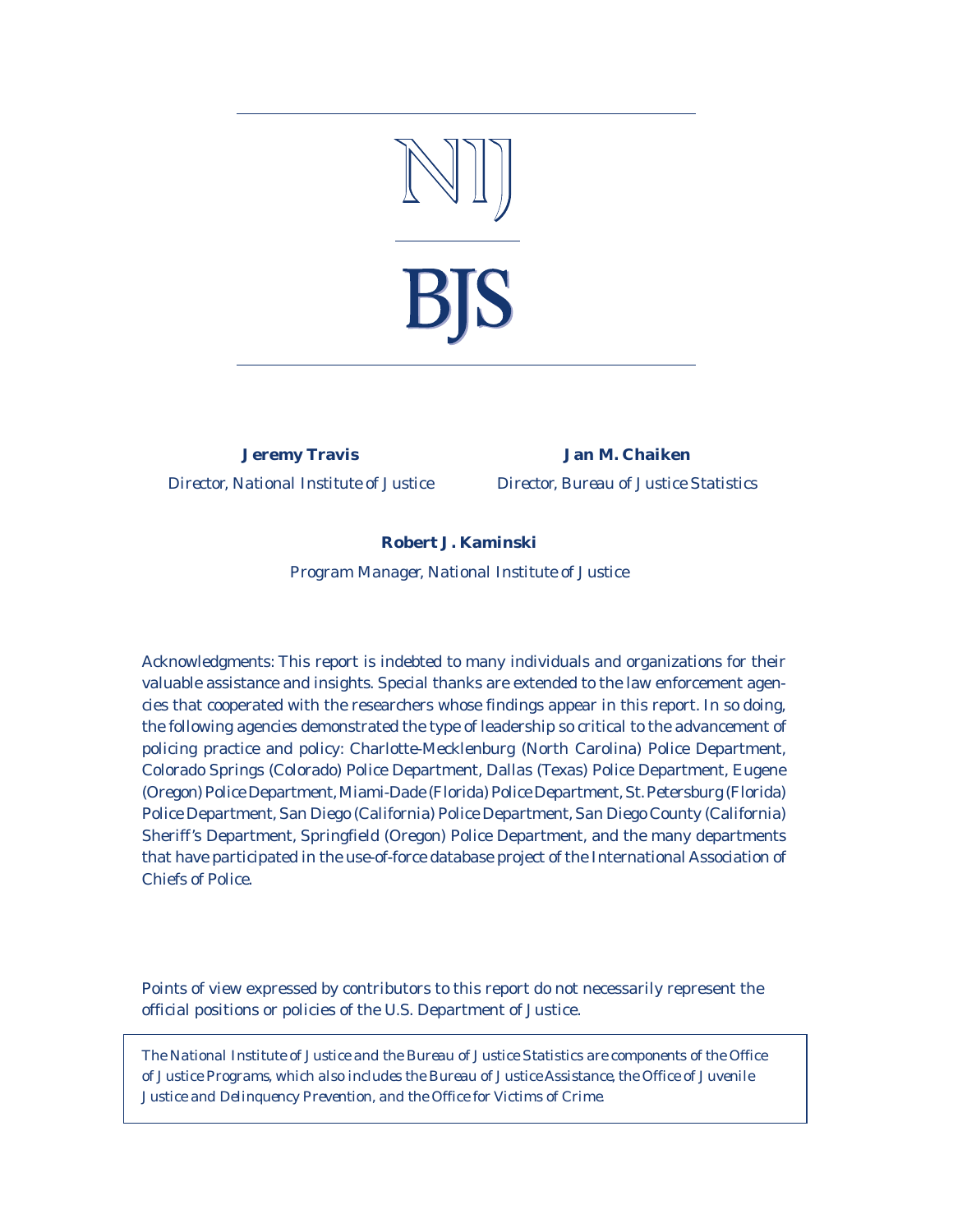### *Foreword*

Law enforcement officers are authorized to use force in specified circumstances, are trained in the use of force, and typically face numerous circumstances during their careers when use of force is appropriate—for example, in making some arrests, restraining unruly combatants, or controlling a disruptive demonstration. When the level of force exceeds the level considered justifiable under the circumstances, however, the activities of the police come under public scrutiny.

Incidents involving the use of excessive force by the police frequently receive attention from the media, legislators, and, in some instances, civil and even criminal courts. Whether the excessive force is aberrant behavior of individual officers or is a pattern and practice of an entire law enforcement agency, both the law and public opinion condemn such incidents.

This report is one in a series of publications by the National Institute of Justice (NIJ) and the Bureau of Justice Statistics (BJS) that seek to inform public discussion by examining police use of force from many perspectives. The report provides an overview of the state of research knowledge about police use of force, updates progress on the national BJS Police-Public Contact Survey (PPCS) and the database project of the International Association of Chiefs of Police, provides the latest findings from NIJ-supported use-of-force research projects in several local

jurisdictions, and offers a researcher's suggestions for a future research agenda on police use of force, with special attention given to issues of excessive force.

Research consistently demonstrates that a small percentage of police-public interactions involve use of force. Various data sources, including police use-of-force reports, civilian complaints, victim surveys, and observational methods, confirm this basic finding. For example, the 1996 pilot test of the PPCS found that about 1 percent of people reporting contacts with police said that officers used or threatened force. Beginning in July 1999, the PPCS is being fielded to a much larger sample than responded to the 1996 test, and the results will be presented in a report next year. In the years ahead, it is expected that the PPCS will provide the basis for a legislatively mandated annual report by the Attorney General documenting the prevalence of the use of excessive force.

NIJ-sponsored research at the local level found that, in the context of the subset of police-public contacts involving adult custody arrests, police used physical force (handcuffing excluded) in less than 20 percent of 7,512 arrests studied (chapter 4). Even in those instances, police primarily used weaponless tactics, such as grabbing or holding, which is consistent with the view that relatively minor types of force dominate statistics on police use of force. That view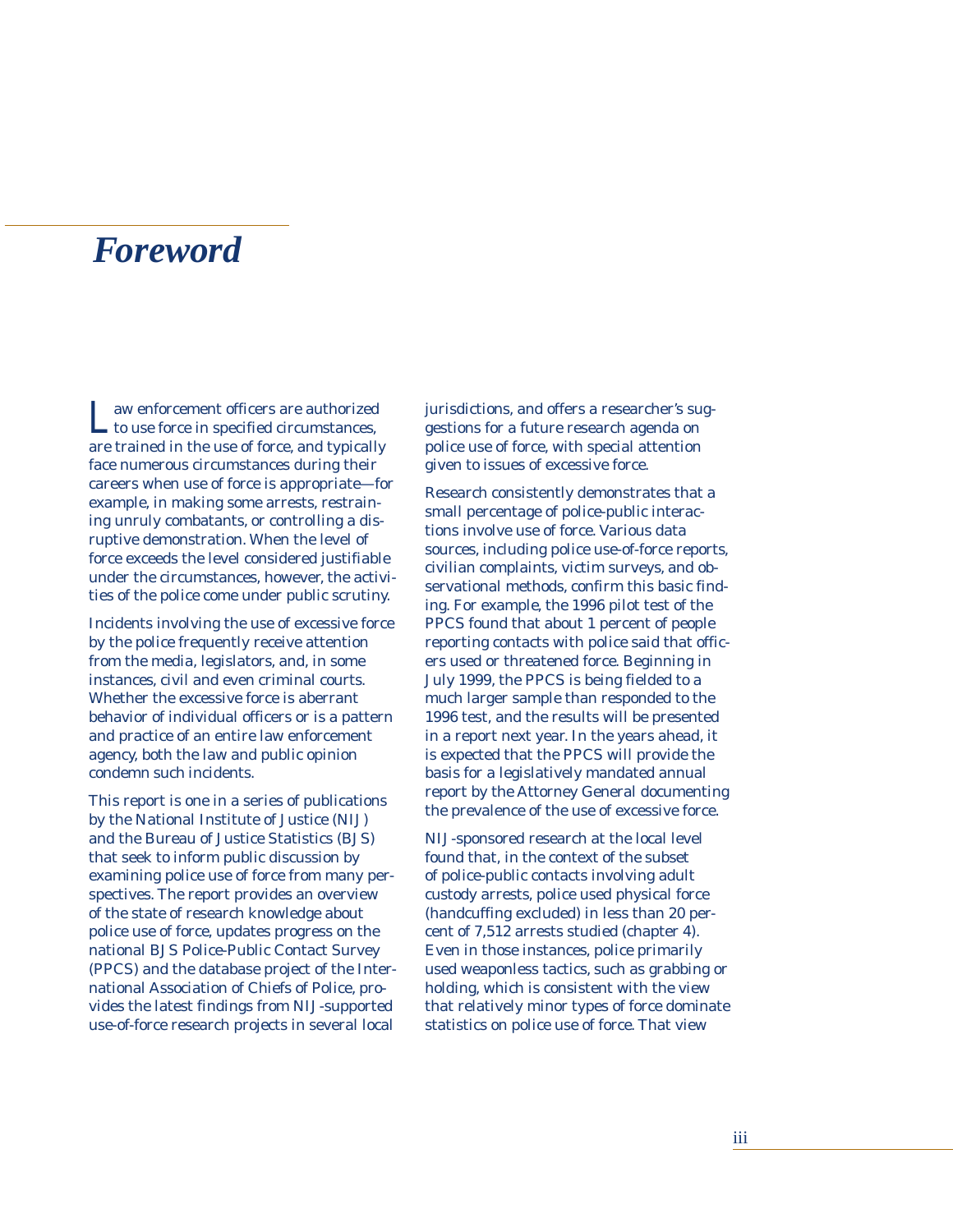is further supported by research indicating that in incidents involving resistance by suspects, their injuries resulting from police use of force were typically minor (chapter 5).

Ongoing research by NIJ and BJS seeks to provide the perspective, insight, and factual data needed by police and others to address use-of-force issues constructively. Through this and other policing research, we seek to advance our goal of assisting law enforcement agencies in protecting the

public, enhancing the safety of the community and officers, and building widespread support among those they serve.

**Jeremy Travis Director** National Institute of Justice

**Jan M. Chaiken, Ph.D. Director** Bureau of Justice Statistics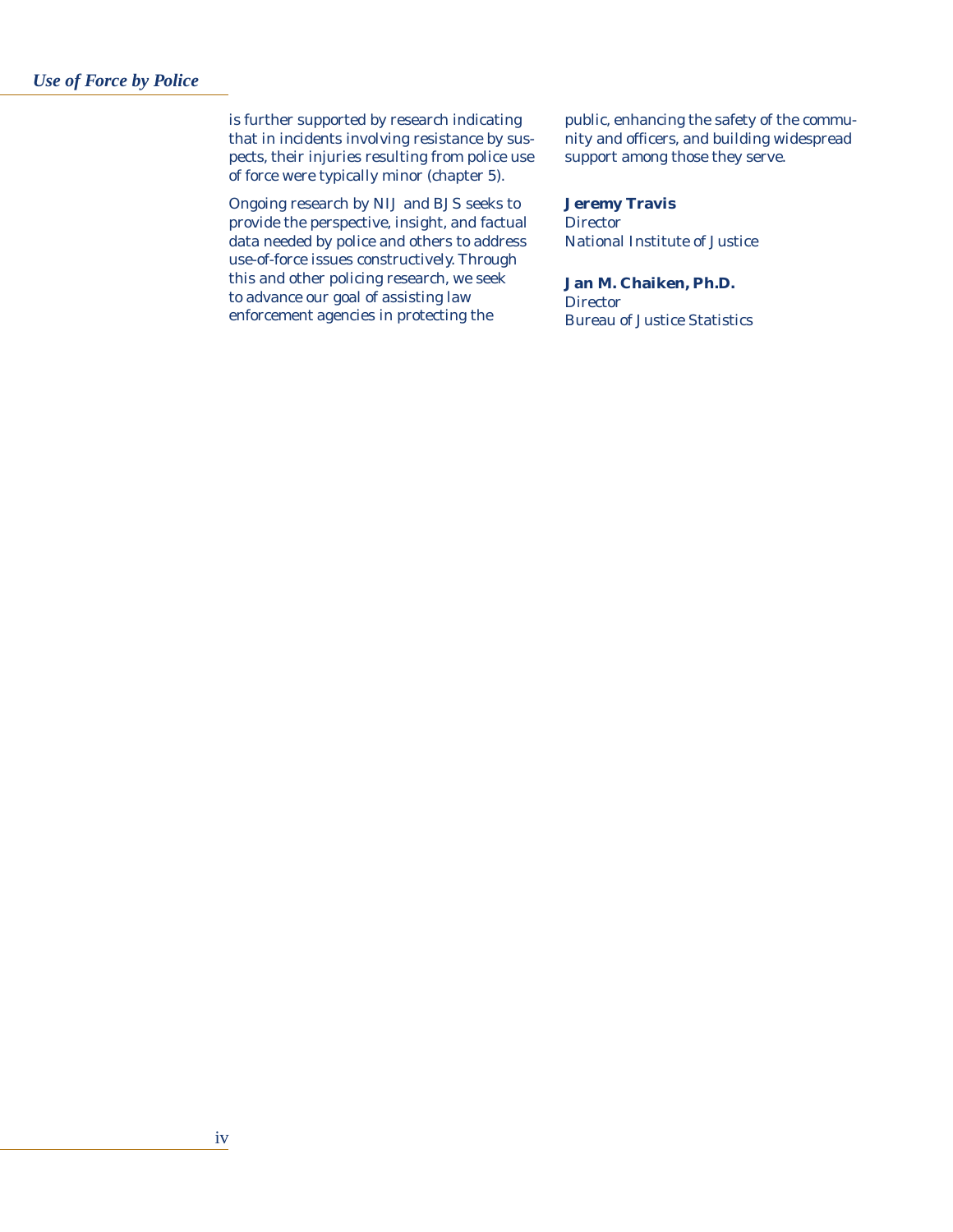## *Contents*

| by Kenneth Adams                                                                                                  |  |
|-------------------------------------------------------------------------------------------------------------------|--|
| by Lawrence A. Greenfeld, Patrick A. Langan, and Steven K. Smith                                                  |  |
| by Mark A. Henriquez                                                                                              |  |
| 4. Measuring the Amount of Force Used By and Against the Police in                                                |  |
| by Joel H. Garner and Christopher D. Maxwell                                                                      |  |
| 5. The Force Factor: Measuring and Assessing Police Use of Force and<br>by Geoffrey P. Alpert and Roger G. Dunham |  |
| by Kenneth Adams                                                                                                  |  |
|                                                                                                                   |  |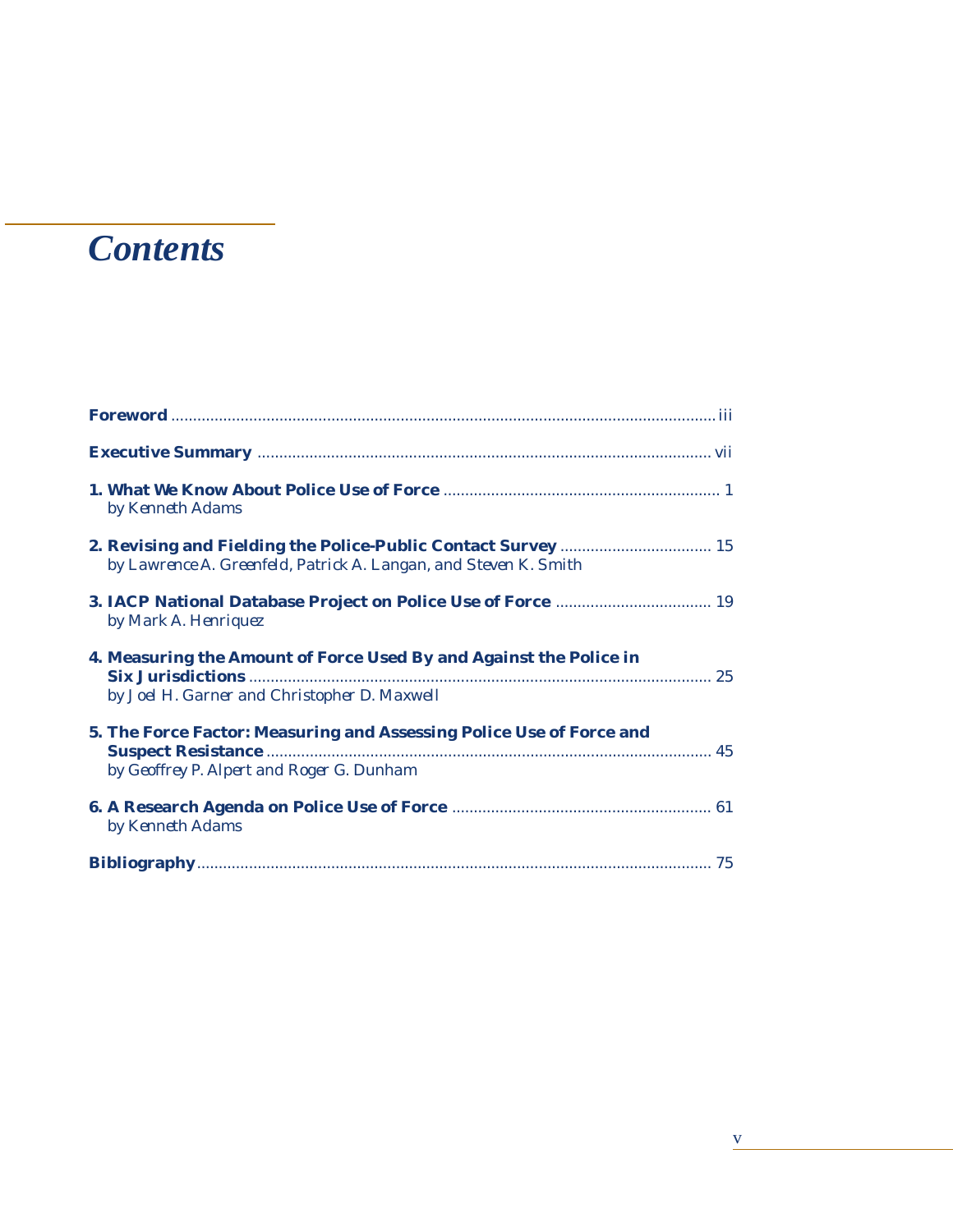## *Executive Summary*

 $\mathbf R$  ecent developments have heightened<br>Concern about police use of force. They range from well-publicized incidents involving allegations of excessive force to the onset of "aggressive" policing, whose frequent emphasis on zero-tolerance enforcement is sometimes regarded as encouraging use-offorce abuses. No matter what specific event triggers concern about police use of force, how is the public to assess whether such force is, in the aggregate, a major problem? One way is to examine what research has unearthed.

#### **Overview: What Do We Know About Police Use of Force?**

As discussed in chapter 1, research-based knowledge about police use of force can be placed into three categories. The first pertains to knowledge that can be accepted with substantial confidence as "fact." The second relates to use-of-force knowledge that can be accepted only with modest confidence because, for example, additional research is warranted. The third category consists of knowledge yet to be developed through research—that is, what is not yet known.

#### **Known with substantial confidence**

Known with substantial confidence is that police use force infrequently. The data indicate that a small percentage of police-public encounters involve force.

For example, about 1 percent of people who had face-to-face contacts with police said that officers used or threatened force, according to preliminary estimates based on the Bureau of Justice Statistics' 1996 pretest of its Police-Public Contact Survey (chapter 2). In 7,512 adult custody arrests, another study (chapter 4) notes that fewer than one out of five arrests involved police use of physical force (defined as use of any weapon, use of any weaponless tactic, or use of severe restraints). That can be considered a low rate in view of the study's broad definition of force.

Also known with substantial confidence is that police use of force typically occurs at the lower end of the force spectrum, involving grabbing, pushing, or shoving. In the study focusing on 7,512 adult custody arrests, for instance, about 80 percent of arrests in which police used force involved use of weaponless tactics. Grabbing was the tactic used about half the time. About 2.1 percent of all arrests involved use of weapons by police. Chemical agents, such as pepper spray, were the weapons most frequently used (1.2 percent of all arrests), with firearms least often used (0.2 percent).

From a police administrator's point of view, these findings are predictable. Officers are trained to use force progressively along a continuum, and policy requires that officers use the least amount of force necessary to

*The organization of the executive summary parallels that of the report as a whole; that is, the order of topics highlighted in this summary tracks the chapter sequence. Occasional cross-references to specific chapters are intended to assist readers in locating more detailed information.*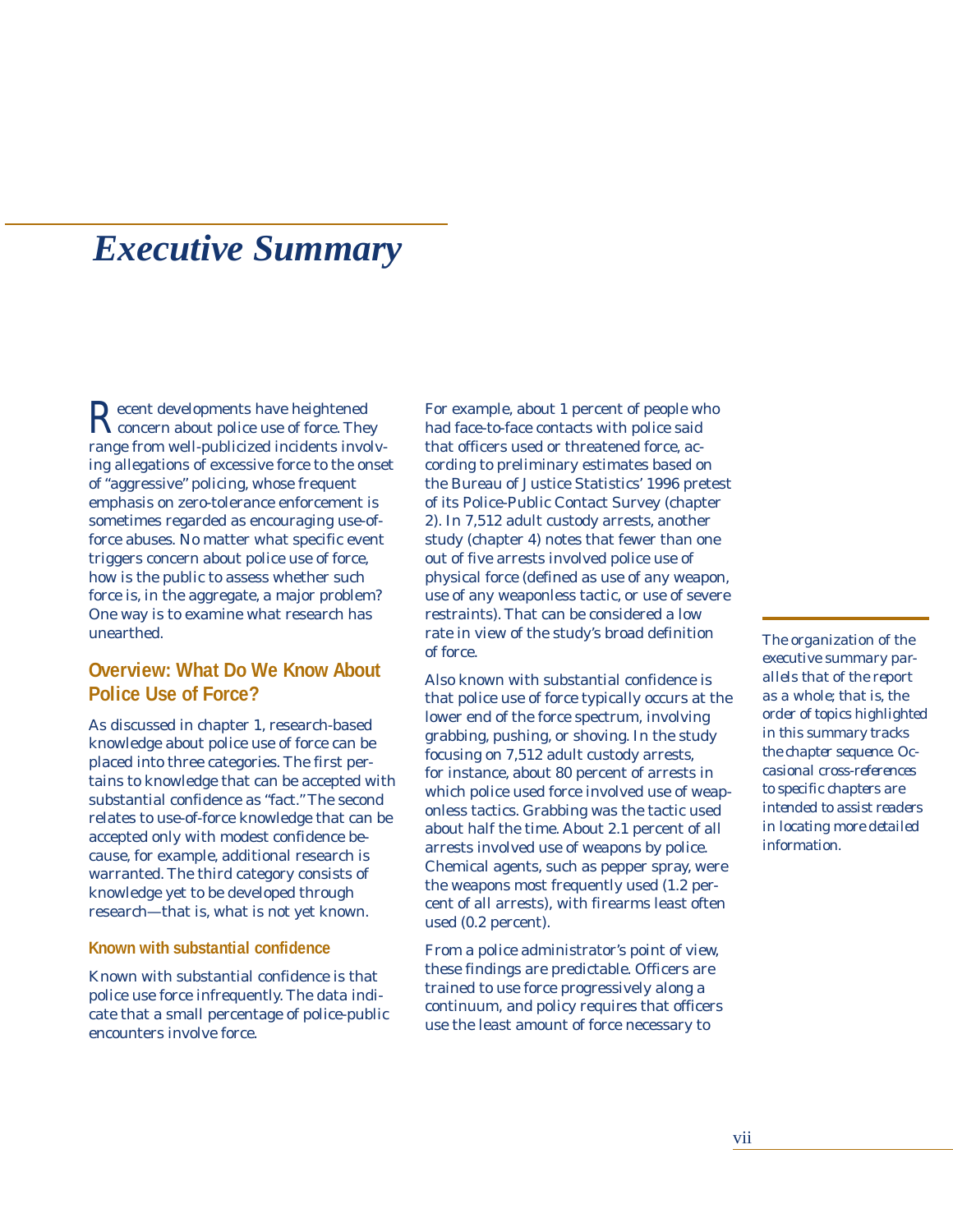accomplish their goals. The kinds of police actions that most arouse the public's concerns—such as fatal shootings, severe beatings with fists or batons that lead to hospitalization, and choke holds that cause unconsciousness or even death—are not typical of situations in which police use force.

When injuries occur as a result of the use of force, they are likely to be minor. In one study (chapter 5), researchers found that the most common injury to a suspect was a bruise or abrasion (48 percent).

Another research finding that can be accepted with substantial confidence is that use of force typically occurs when police are trying to make an arrest and the suspect is resisting. This conclusion is based on four types of data: arrest statistics, surveys of police officers, observations of police behavior, and reports by the public about their encounters with police.

The foregoing findings leave open the issue of excessive force because issues of proportionality are not clearly addressed. Research findings suggest, however, that many debates over excessive force will fall into gray

areas where it is difficult to decide whether an officer acted properly, given credible evidence that use of force was necessary.

#### **Known with modest confidence**

Regarding what is known with modest confidence about police use of force, chapter 1 identifies three conclusions suggested by research data:

- Use of force appears to be unrelated to an officer's personal characteristics, such as age, gender, and ethnicity. This conclusion should be accepted with caution, however. Additional verification is needed.
- Use of force is more likely to occur when police are dealing with persons under the influence of alcohol or drugs or with mentally ill individuals. Research findings in this area are inconsistent, however. Further investigation, with an emphasis on implications for training, could lead to a reduction in the risk of force and injury for both police officers and civilians.
- A small proportion of officers are disproportionately involved in use-of-force incidents. More research is needed.

#### **About this report**

This report is one of a series of use-of-force publications (see Bibliography, page 75) generated by research supported by the National Institute of Justice or Bureau of Justice Statistics. The data and findings herein contribute to a better understanding of the extent and nature of police use of force and of the circumstances under which such force is applied.

A major objective of chapter 1 is to provide an overview of what is known (and not known) about police use of force and thereby help readers put the issue in perspective. The next two chapters are updates of two national projects. One is designed to collect data on police-public contacts, including those involving police use of force, from a nationally representative sample of per-

sons age 12 or older. The other seeks to encourage as many local law enforcement agencies as possible to submit voluntarily and anonymously use-of-force data to a central database for analysis.

Chapters 4 and 5 focus on the local level. They present use-of-force findings based on data acquired from nine police agencies.

The final chapter looks ahead by proposing a research agenda on police use of force, with special attention given to issues of excessive force.

Thus, this report begins with an overview of what is known about police use of force, proceeds to outline what is being learned, and concludes with a proposed plan for future research.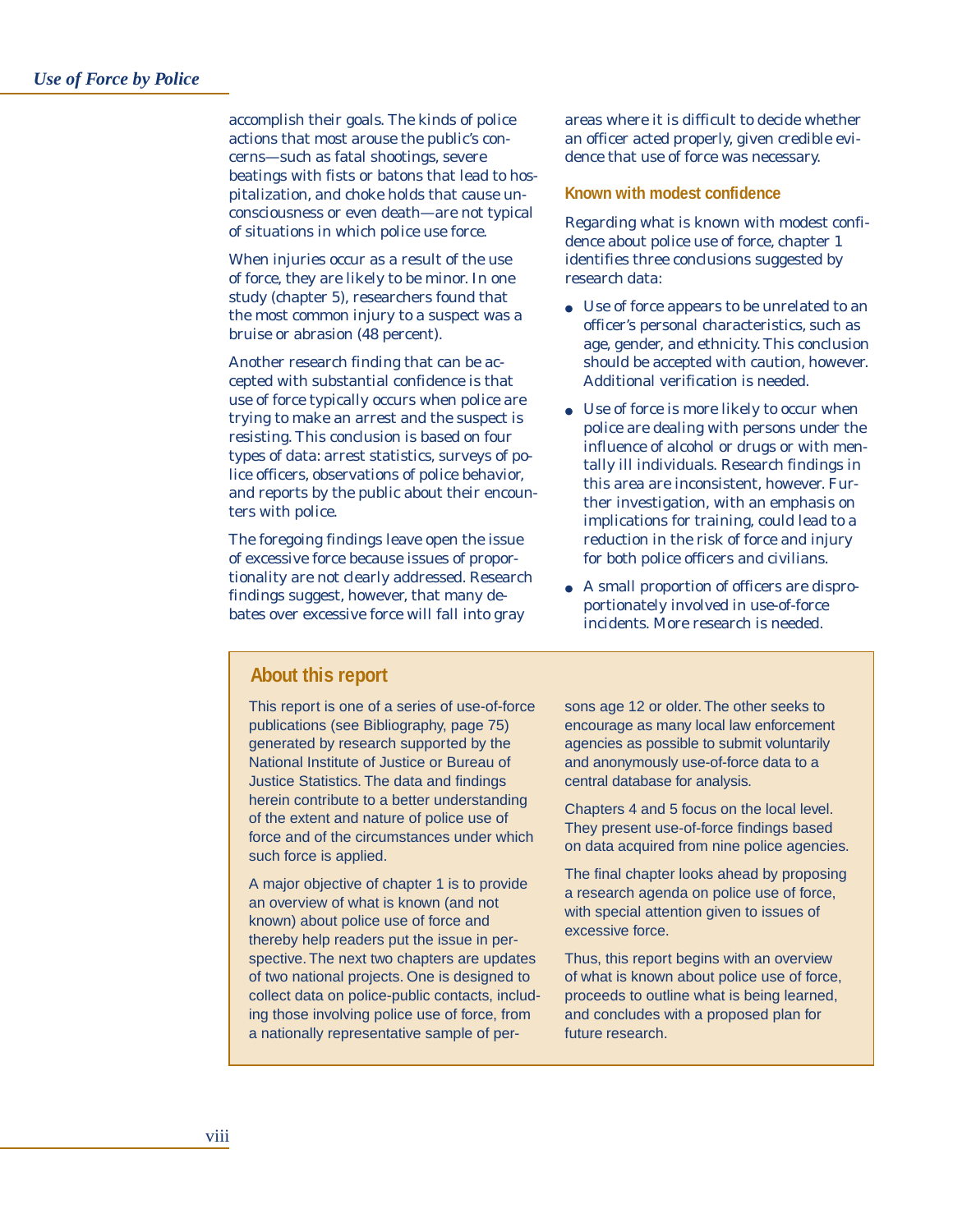#### **Among what is not known**

As stated in chapter 1: "The incidence of wrongful use of force by police is unknown. Research is critically needed to determine reliably, validly, and precisely how often transgressions of use-of-force powers occur."

Researchers and practitioners both tend to presuppose that the incidence of excessive force by police is very low. If use of force is uncommon, and civilian complaints are infrequent, and civilian injuries are few, then excessive force by police must be rare. That conclusion may indeed be correct, but to the extent that it hinges on official police statistics, it is open to serious challenge.

Current indicators of excessive force, such as civilian complaints and civil lawsuits, are all critically flawed. The difficulties in measuring excessive force with complaint and lawsuit records have led academics and practitioners to redirect their attention to all use-of-force incidents. Theoretically, understanding all use-of-force incidents helps put wrongful use of force in perspective.

As one example of how understanding all use-of-force incidents can help put excessive force in perspective, the study of 7,512 adult custody arrests (chapter 4) makes this observation:

" . . . most arrests involve no force, excessive or otherwise. When force is used, it typically involves less severe forms of tactics and weapon use. These findings provide a context for understanding excessive force, which we know can involve low-level acts of force . . . as well as the acts of force that result in physical injury or death of civilians. Arrests that involve no force, however, cannot involve excessive force and arrests that involve low levels of force are less likely to involve excessive force."

Additional gaps in use-of-force knowledge include the following:

● The impact of differences in police organizations, including administrative policies, hiring, training, discipline, and use of technology, on excessive force is unknown. Although many conditions that arguably

lead to excessive force by police seem obvious, or appear to be a matter of common sense, a great need for systematic research in this area exists.

● Influences of situational characteristics on police use of force and the transactional nature of these events are largely unknown. For example, little is known beyond research indicating that situations most likely to involve police use of force are interpersonal disturbance and violent personal crime, and situations when suspects attempt to flee or physically resist arrest. Those findings, however, do not address the transactional, or step-by-step unfolding, of police-public encounters. Was suspect resistance the result of police use of force, or did police use force after experiencing suspect resistance?

#### **Updates on Two National Projects**

In 1996, the Bureau of Justice Statistics (BJS) and the International Association of Chiefs of Police (IACP) initiated projects involving collection of data encompassing police use of force. Both are currently ongoing.

#### **The BJS survey**

To learn more about police use of force requires an understanding of the reasons for and the results of police-public encounters. As a step toward developing that understanding, BJS supplemented the National Crime Victimization Survey with a pilot test of its Police-Public Contact Survey (PPCS) in 1996 (chapter 2).

Among the findings was a preliminary estimate that about 1 percent of people reporting contacts with police indicated that officers used or threatened force. In the majority of those instances, respondents said that their own actions, such as threatening police, may have provoked officers.

In July 1999, a second test of PPCS was fielded to a much larger sample than that used in the 1996 pilot test. In addition, BJS anticipates adding items to its periodic surveys conducted among nationally representative samples of those confined in local jails

*"NCVS is based on interviews conducted with a nationally representative sample of U.S. households and has become a highly useful platform for testing new questionnaires and periodically implementing supplements." —Greenfeld, et al., page 15 of this report.*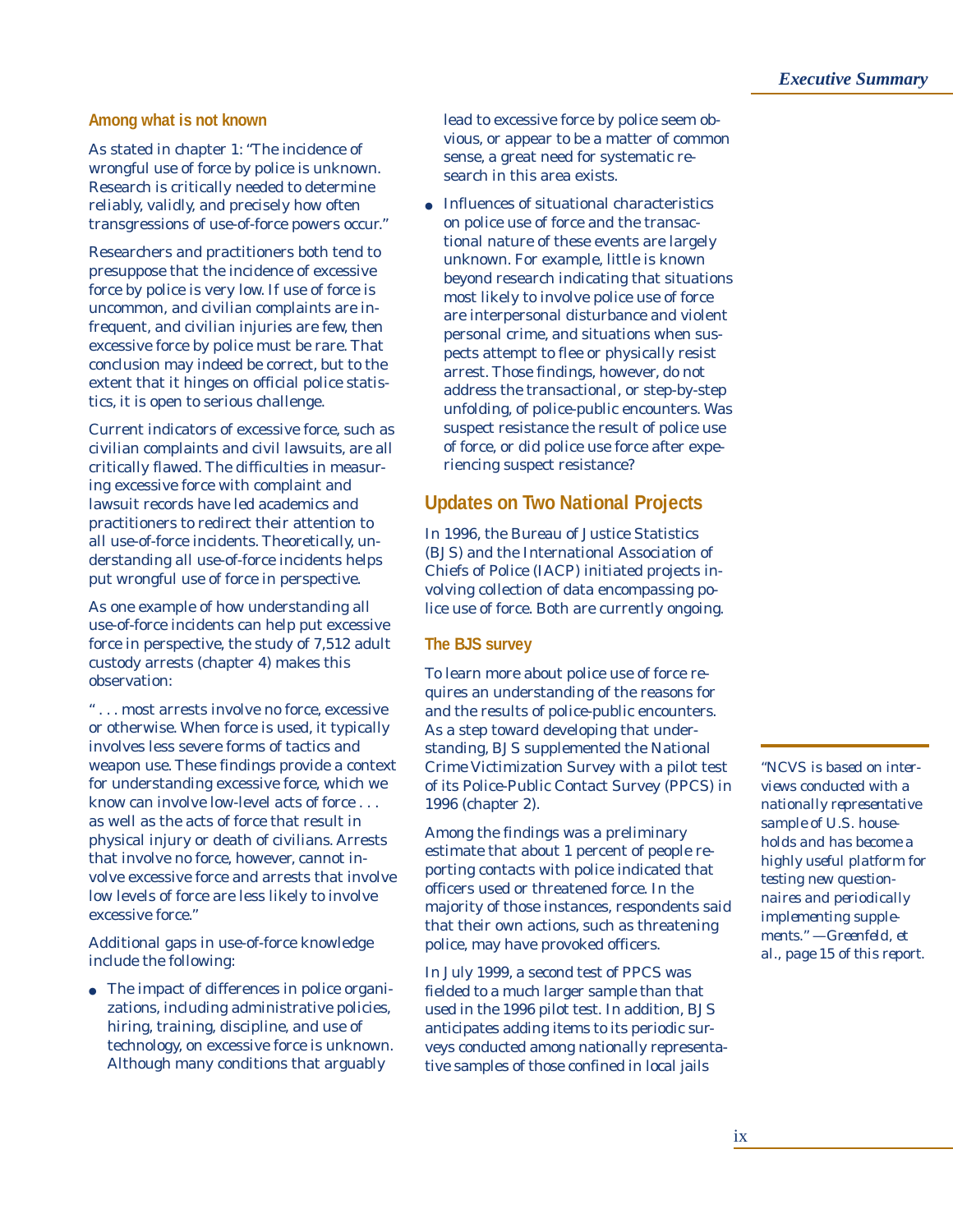and prisoners held by State and Federal authorities. The new survey items would provide, for the first time, information about respondents' interactions, including use of force, with police during the arrest preceding incarceration.

#### **The IACP database project**

Initiated in 1996, the IACP database project is designed to collect use-of-force information from law enforcement agencies across the Nation (chapter 3). To promote accurate reporting and overcome potential reluctance of agencies to participate, IACP decided that provision of data would be both voluntary and anonymous.

Collected data pertain to reported use of force stemming from police responses to calls for service, whether or not those responses resulted in arrests. About 150 agencies are expected to contribute data for the 1998–99 data year. Among preliminary findings:

- Based on 1995 data reported by 110 agencies, the police use-of-force rate was 4.19 per 10,000 responded-to calls for service, or 0.0419 percent.
- Based on data reported for 1996–97, 87 percent of 62,411 use-of-force incidents involved officers using physical force. Officers used chemical force in 7 percent of the incidents, firearms in about 5 percent.
- Based on available data for 1996–97, about 10 percent of 2,479 officers using force sustained injuries, less than 1 percent serious. About 38 percent of subjects were injured due to police use of force, with 1.5 percent sustaining major injuries.

Because the data are not yet nationally representative, conclusions about national use-of-force trends should not be attempted.

#### **Two Local-Level Studies**

One of the local-level studies measured the amount of force used by and against police in six jurisdictions. The other measured and assessed police use of force and suspect resistance in three jurisdictions and developed

the force factor, a measure of the level of force used by officers relative to the level of resistance by suspects.

#### **Study on the amount of force used in six jurisdictions**

The six-jurisdiction study (chapter 4) gathered data about officers' and suspects' behaviors in connection with 7,512 adult custody arrests (arrests in which suspects are transported to a detention facility, in contrast to being issued a summons to appear before a judicial officer). The researchers focused on the amount of force used by and against police, with the expectation that this information would inform issues surrounding the use of excessive force. For instance, excessive force is typically but not necessarily associated with more severe forms of force that could or do result in injury or death.

Emerging from the research is a more complete understanding of the frequency with which certain types of tactics are used and what types of weapons are displayed, threatened, or actually used. The consistent findings across all six jurisdictions are that most arrests (more than 80 percent) did not involve force by police (excluding handcuffing) or by suspects. In 98 percent of arrests where force was used, no weapon was used, threatened, or even displayed. When police used some form of weaponless tactic (hitting, kicking, wrestling, etc.), the most frequent tactic involved only grabbing (about half the time).

In addition to providing data on the use of weapons and weaponless tactics, the study identified three other elements, sometimes included in the concept of use of force:

- *Restraints.* In about 82 percent of all 7,512 arrests, officers reported use of handcuffs. Leg cuffs were used in 0.9 percent of arrests. Officers used more severe restraints in 0.4 percent of arrests. Restraints were not used in approximately 16 percent of arrests.
- *Motion.* Pursuit on foot and by car occurred in 3 percent and 2.4 percent, respectively, of all arrests. Pursuit did not

*"...IACP designed the project from the outset to reflect operational realities of modern, street-level law enforcement, including the very meaning of 'police use of force,' defined as the amount of force required by police to compel compliance by an unwilling subject." —Henriquez, page 20 of this report.*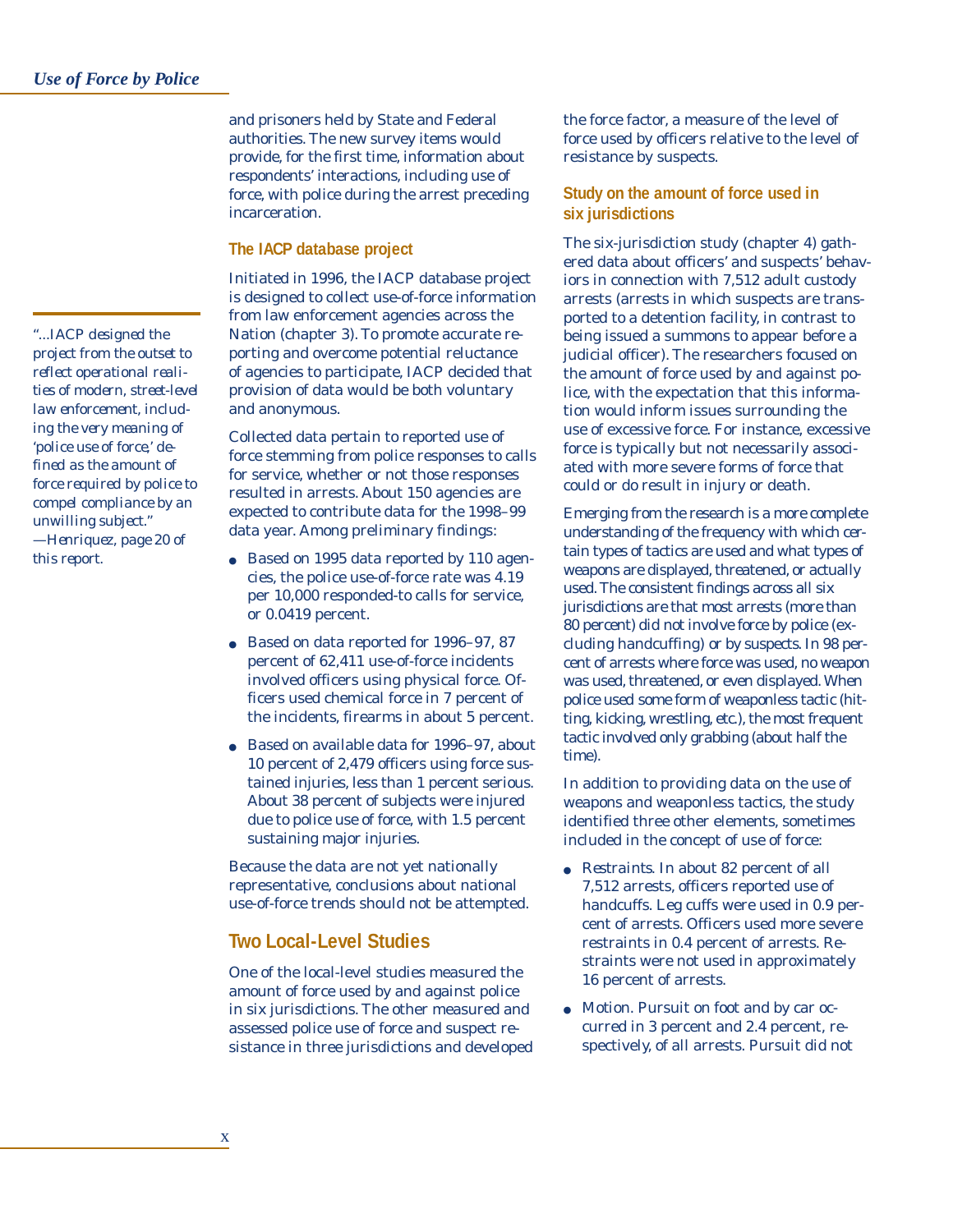occur in 94.4 percent of arrests. Suspect flight most frequently occurred by foot (in 4.7 percent of arrests). In 93.5 percent of arrests, suspects did not flee.

● *Voice.* In 61.2 percent of arrests, police reported they used a conversational tone with suspects.

Among the measures of force used by police officers that were developed by the researchers are physical force and physical force plus threats. The study found that 17.1 percent of arrests involved physical force (use of a weapon, weaponless tactic, or severe restraint) and that 18.9 percent entailed physical force or the display or threatened use of any weapon.

To better distinguish between different types of force—such as between grabbing and kicking—the researchers developed a maximum force measure, which involved officers' ranking 60 hypothetical types of force in terms of their severity on a scale from 1 (least forceful) to 100 (most forceful). When the measure was applied to the types of force officers reported using, the study found that the ranking score for commanding a suspect to do something (1.3 percent of all arrests) was 22; for using handcuffs (57.3 percent of arrests), 28.2; and for displaying a handgun (2.2 percent of arrests), 55.4. The average ranking score for the types of force used in all arrests was 30.

The researchers state that their findings are beginning to provide a stable picture of police behavior and the amount of force that police use in arrest situations, but they note the findings remain tentative given the small number of jurisdictions involved in the research, among other reasons.

#### **Study on police use of force and suspect resistance**

The study collected use-of-force data from three law enforcement agencies— police departments in two Oregon cities and one county department in Florida (chapter 5). The areas served by the Oregon departments were considered one site.

**The two-city Oregon site of Eugene/ Springfield.** Researchers analyzed 562 police actions, 57 percent of which were taken by officers responding to calls for service and 33 percent by officers reacting to situations they had observed. The most common type of incident (25 percent) confronting officers was street violence. Most police action (76 percent) was taken to apprehend or control a

person.

Officers often used more than one verbal or physical control tactic per incident. For instance, 93 percent of 546 incidents involved at least two tactics; 87 percent, at least three; and 41 percent, at least four. The pattern of tactic use that emerged corresponds to the traditional use-of-force continuum. The first tactic used in an incident is nearly always the least severe use of force on the continuum; the second is almost always the second-most lenient; and so on, with very few exceptions.

Of 504 reported incidents in which force was used, 1.8 percent resulted in injury to officers. They were most at risk for injury when wrestling, striking, or taking a suspect to the ground.

The level of force used by the department's officers relative to the amount of the suspects' resistance—the force factor—averaged slightly higher than the amount of resistance encountered. On average, more force than resistance was used. This does not necessarily imply that the level of police force was excessive. For example, an officer may justifiably use more force than does a suspect to gain control of a situation.

**The Florida site.** The study focused on data in 882 official Control-of-Persons Reports prepared by officers' supervisors in the Miami-Dade Police Department. Ninetyseven percent of suspects resisted.

The type of resistance most often reported was actively resisting arrest (36 percent), followed by assaulting the officer (25 percent). Twenty one percent of suspects attempted to escape or flee the scene. The most common type of force used by suspects was striking or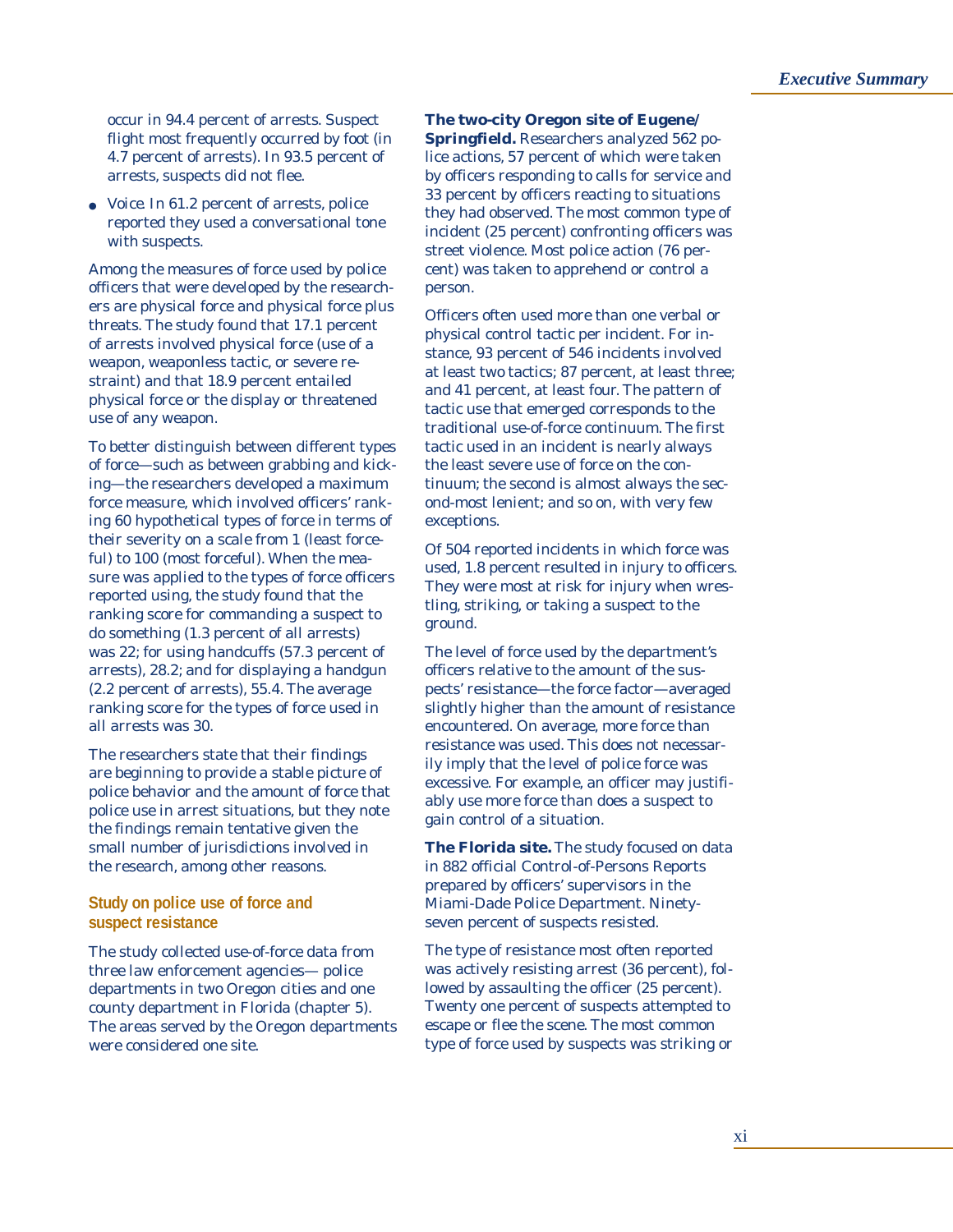hitting the officer (44 percent). Initially calm suspects were least likely to resist officers but were the most likely to flee and the most likely to resist with a gun or assault officers with a vehicle.

The most common type of suspect injury was a bruise or abrasion (48 percent of those injured), followed by lacerations (24 percent), and gunshot injuries (4 percent). The chance of suspect injury was significant no matter what type of force was used by police. For example, officer use of fists entailed an 81 percent chance of suspect injury; use of a PR-24 baton, a 67 percent chance; and use of a handgun, a 48 percent chance.

Suspects who were reportedly impaired by alcohol or drugs were no more likely to resist officers than sober suspects. When they did resist, however, they were more likely than nonimpaired suspects to directly assault the officer and more than twice as likely to use a gun.

The most common type of force used by officers was use of hands and arms (77 percent of useof-force incidents). In 64 percent of incidents, officers grabbed or held suspects. There were no statistically significant differences in the level of force used by male and female officers. The ethnicity of an officer did not affect the general level of force used or whether force was used.

Data suggest that officers are significantly at risk for injury when they use force, particularly when they strike a suspect with their fists (48 percent chance) or use their hands and arms to control a suspect (43 percent chance). Because most use-of-force incidents involved use of hands, arms, or fists by officers, they are most at risk for injury when using precisely the types of force that they report using most frequently.

Police officers' use of force in relation to suspect resistance—the force factor—averaged slightly less force than the resistance encountered. Data indicate that officers are more likely to be injured when using less force than that used by resisting suspects.

#### **A Proposed Research Agenda**

The development of a research agenda on police use of force, with special attention given to issues of excessive force, should be guided by these general considerations.

- Research should provide new knowledge that significantly increases our understanding of the problem.
- Research should be policy relevant.
- Research activities, taken as a whole, should be comprehensive and systematic.

Within that general framework, more work is required on what various people—general public, minorities, police administrators, patrol officers, judges, offenders, etc.— have in mind when they refer to excessive force and how they adjudge specific instances of police behavior when questions of excessive force arise. This research is important because social problems often require shared solutions, and shared solutions require a common basis of understanding and mutual respect for differences in views.

Also needed is more and better data on police use of force. Most discussions occur in an empirical vacuum where arguments are made without the benefit of solid, useful information.

Research is required on how use of force by police varies across time, cities, and individual police departments. Research also is needed on individual, situational, and organizational factors related to variations in use-of-force levels, along with excessive force levels and should focus on the relation between excessive use of force, meaning the frequency with which police use force, and excessive force, meaning instances in which police use more force than is necessary.

Finally, interventions, changes, and reforms that may mitigate police use-of-force problems should be identified, documented, and evaluated.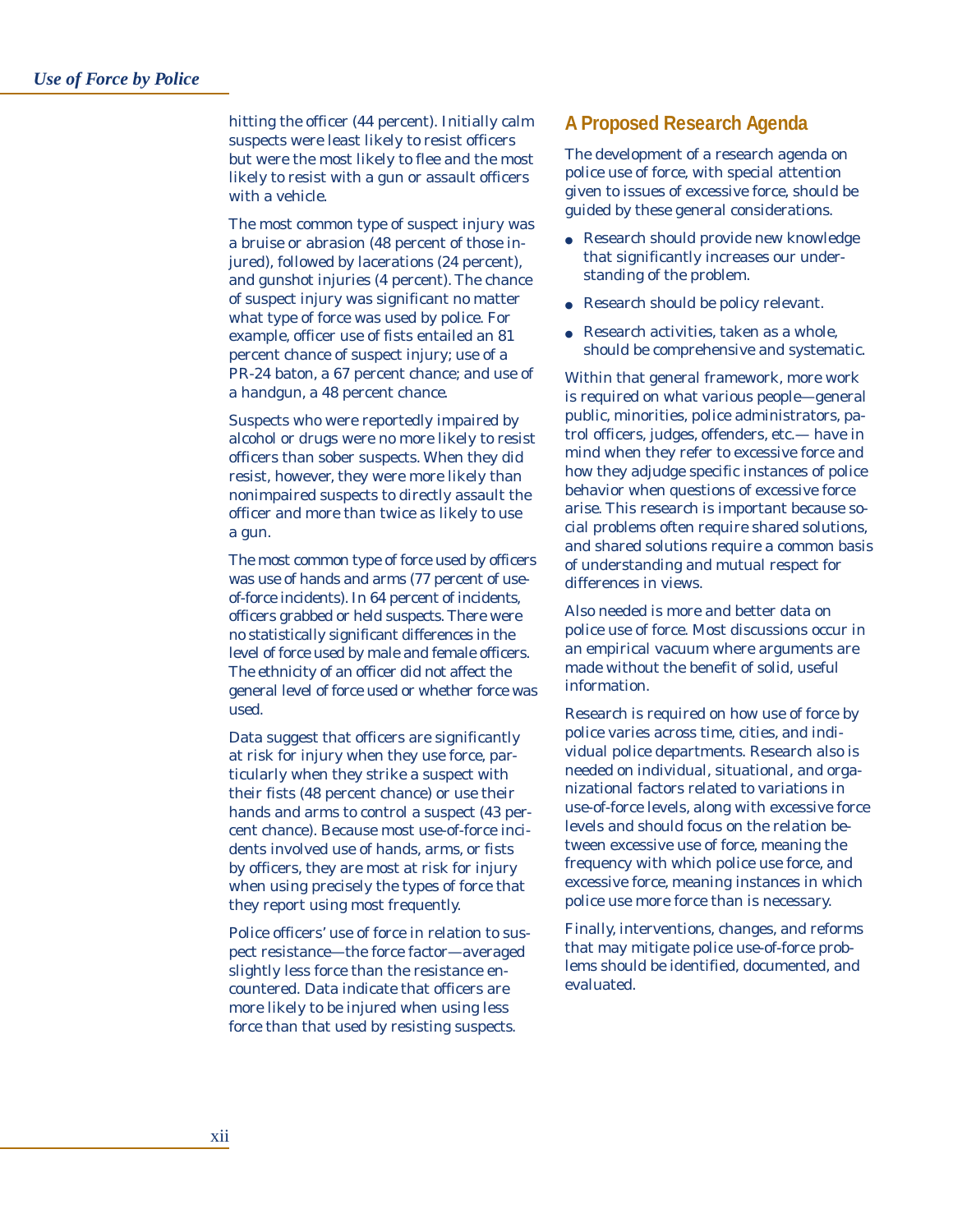*1*

## *What We Know About Police Use of Force*

*by Kenneth Adams*

A mbrose Bierce, a social critic known for his sarcasm and wit, once described the police as "an armed force for protection and participation."1 In this pithy statement, Bierce identifies three critical elements of the police role. First, by describing the police as "armed," their ability to coerce recalcitrant persons to comply with the law is emphasized. Because police carry weapons, it follows that the force they use may have lethal consequences. The capacity to use coercive, deadly force is so central to understanding police functions, one could say that it characterizes a key element of the police role.

Second, the primary purpose of police is protection, and so force can be used only to promote the safety of the community. Police have a responsibility for safeguarding the domestic well-being of the public, and this obligation even extends in qualified ways to protecting those who violate the law, who are antagonistic or violent toward the police, or who are intent on hurting themselves. In dealing with such individuals, police may use force in reasonable and prudent ways to protect themselves and others. However, the amount of force used should be proportional to the threat and limited to the least amount required to accomplish legitimate police action.

Third, the concept of participation emphasizes that police and community are closely interrelated. Police are drawn from the community, and as police they continue to

operate as members of the community they serve. The community, in turn, enters into a solemn and consequential relationship with the police, ceding to them the power to deprive persons of "life, liberty, and the pursuit of happiness" at a moment's notice and depending on them for public safety. Without police, the safety of the community is jeopardized. Without community support, police are dispossessed of their legitimacy and robbed of their effectiveness.

This three-element definition of police makes it easy to understand why abuse of force by police is of such great concern. First, there is the humanitarian concern that police are capable of inflicting serious, even lethal, harm on the public. Second, there is the philosophical dilemma that in "protecting" the whole of society, some of its constituent parts, meaning its citizens, may be injured. Third, there is the political irony that police, who stand apart from society in terms of authority, law, and responsibility, also are part of society and act on its behalf. Thus, rogue actions by a few police, if condoned by the public, may become perceived as actions of the citizenry.

Recent developments in policing have elevated concerns about police use of force beyond ordinarily high levels. In particular, community policing, which is becoming widespread as a result of financial incentives by the Federal Government, and "aggressive" policing, which is becoming widely adopted as a solution to serious crime problems, have *Kenneth Adams, Ph.D., is Associate Professor and Chair of the Criminal Justice Faculty, School of Public and Environmental Affairs, Indiana University– Indianapolis.*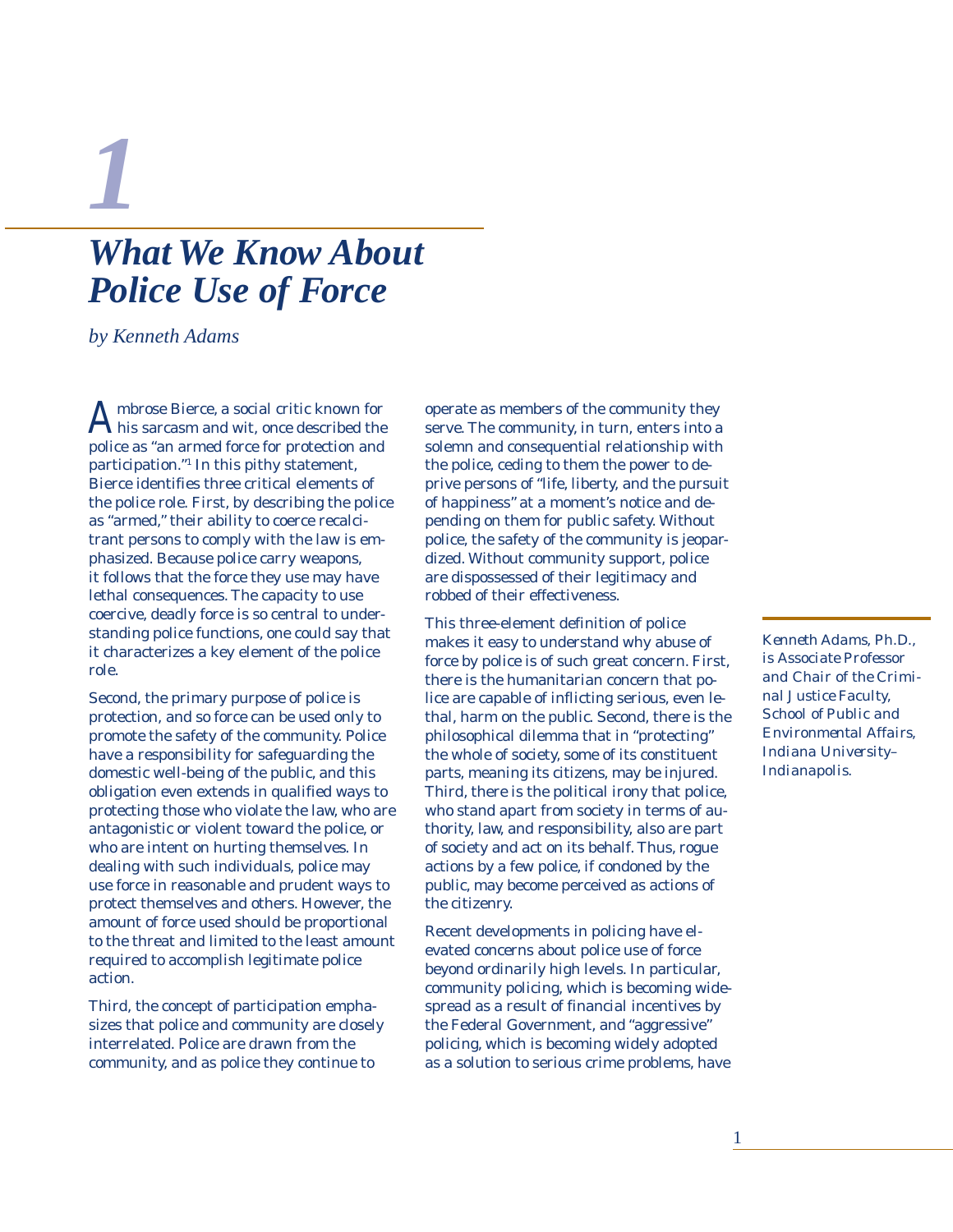come to the fore as perspectives of choice by policing experts. Community policing emphasizes the role of the community as "coproducers" of law and order in conjunction with the police. Communities naturally vary in attributes, and they vary in how they are defined for the purposes of community policing. Consequently, some communities look to add restrictions on police use of force, while others are satisfied with the status quo, and still others seek to ease current restrictions. Regardless of the community's orientation on this issue, community policing means increased levels of accountability and responsiveness in key areas, such as use of force. Increased accountability hinges on new information, and new information stimulates debate.

The other emerging perspective is "aggressive" policing, which often falls under the rubric of broken windows theory, and, as a strategic matter, is concerned with intensifying enforcement against quality-of-life and order maintenance offenses. The influence of aggressive policing can be seen in the proliferation of "zero tolerance" enforcement strategies across the Nation. The concern is that the threat posed by petty offenders may be exaggerated to the point that use of force becomes more commonplace and abuses of force more frequent.

The Violent Crime Control and Law Enforcement Act of 1994 mirrored congressional concern about excessive force by authorizing the Civil Rights Division of the U.S. Department of Justice (DOJ) to initiate civil actions against police agencies when, among other conduct, their use of force reaches a level constituting a pattern or practice depriving individuals of their rights. DOJ exercised that authority when, for example, it determined that an urban police department engaged in such conduct and negotiated a consent decree that put in place a broad set of reforms, including an agreement by the department to document its use of force and to implement an early warning system to detect possible abuses.<sup>2</sup>

Use-of-force concerns also are reflected in the attention the media give to possible instances of police abuse. An accumulation of alleged abuse-of-force incidents, widely reported in the media, encourages overgeneralization by giving the impression that police brutality is rampant and that police departments across the Nation are out of control. For example, Human Rights Watch states, "Allegations of police abuse are rife in cities throughout the country and take many forms."3

Before considering the details of recent research efforts on police use of force, it is useful to summarize the state of our knowledge.4 We know some details about police use of force with a high degree of certainty. These items represent "facts" that should frame our understanding of the issues. Other details about police use of force we know in sketchy ways, or the research is contradictory. These items should be subject to additional research using more refined methods of inquiry. Finally, there are some aspects of police use of force about which we know very little or next to nothing. These items represent critical directions for new inquiry.

As is often the case with important policy questions, the information that we are most confident of is of limited value. In many cases, it does not tell us what we really need to know, because it does not focus squarely on the important issues or is subject to competing interpretations. Conversely, the information that is most critical for policy decisions often is not available or is very difficult to obtain. Such is the case with police use of force. The issues that most concern the public and policymakers lack the kinds of reliable and solid information that advance debate from the realm of ideological posturing to objective analysis. Nonetheless, it is important to take stock of our knowledge so that it is clear which issues can be set aside and which should be the target of efforts at obtaining new knowledge.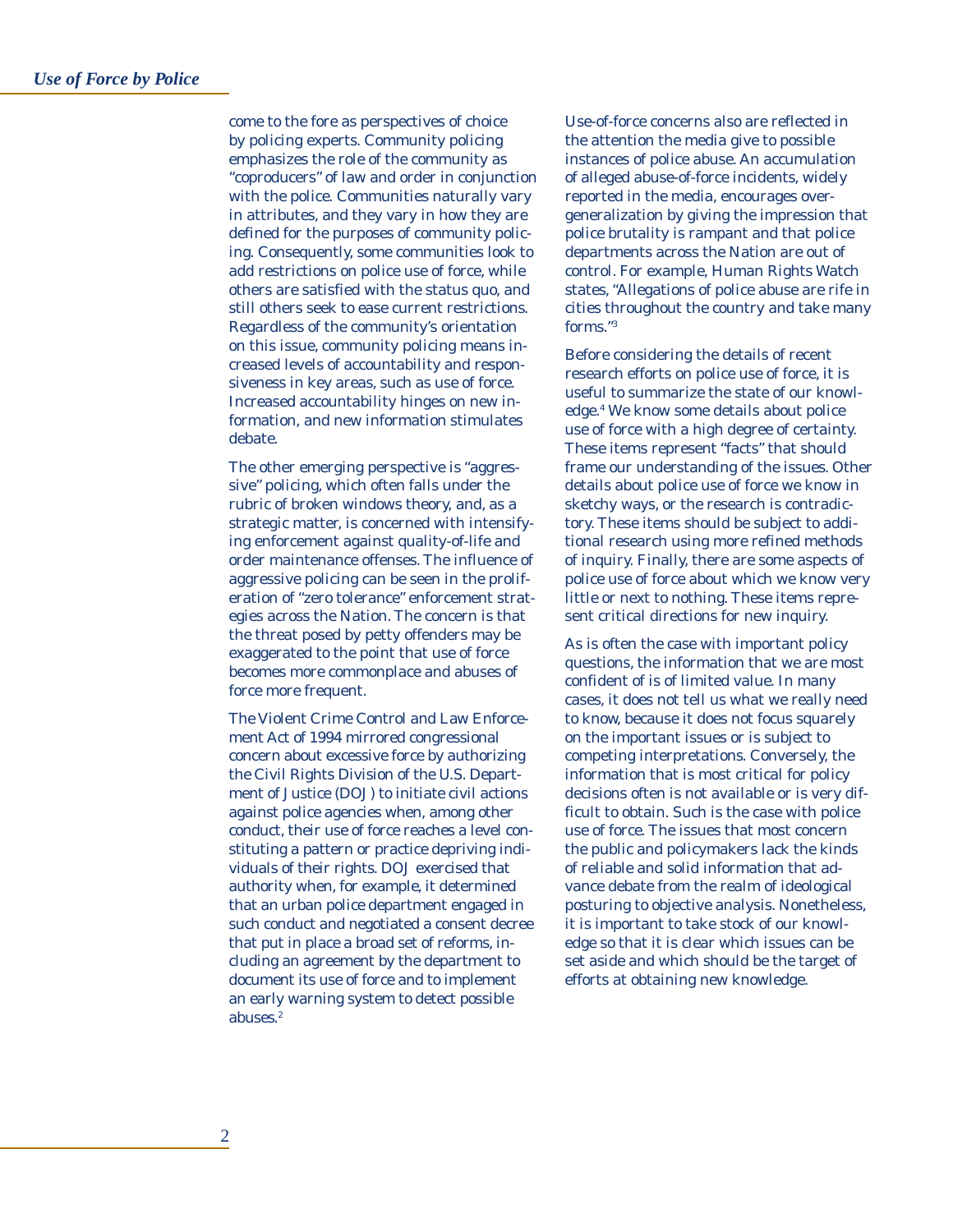What, then, is the state of knowledge regarding police use of force? We begin with issues about which we have considerable information and a high degree of confidence in our knowledge. Discussed next are issues where knowledge is modest and considerably more research is merited. Finally, we conclude with issues that are critical to debates over police use of force and about which little knowledge exists.

#### **What We Know With Substantial Confidence About Police Use of Force**

#### *Police use force infrequently.*

Whether measured by use-of-force reports, citizen complaints, victim surveys, or observational methods, the data consistently indicate that only a small percentage of police-public interactions involve the use of force. As Bayley and Garofalo observed, police-citizen encounters that involve use of force and injury are "quite rare."5

Because there is no standard methodology for measuring use of force, estimates can vary considerably on strictly computational grounds. Different definitions of force and different definitions of police-public interactions will yield different rates<sup>6</sup> (see sidebar "Working definitions"). In particular, broad definitions of use of force, such as those that include grabbing or handcuffing a suspect, will produce higher rates than more conservative definitions. The Bureau of Justice Statistics' (BJS) 1996 pretest of its Police-Public Contact Survey resulted in preliminary estimates that nearly 45 million people had face-to-face contact with police over a 12-month period and that approximately 1 percent, or about 500,000 of these persons, were subjected to use of force or threat of force<sup>7</sup> (see chapter 2). When handcuffing is included in the BJS definition of force, the number of persons increases to 1.2 million.

Expanding and contracting definitions of "police-public" interactions also work to affect use-of-force rates but in an opposite way from definitions of force. Broad definitions of

police-public "interactions," such as calls for service, which capture variegated requests for assistance, lead to low rates of use of force. Conversely, narrow definitions of police-public interactions, such as arrests, which concentrate squarely on suspects, lead to higher rates of use of force.

The International Association of Chiefs of Police (IACP) is in the process of compiling statistics on use-of-force data being submitted by cooperating agencies (see chapter 3). These data indicate that force is used in less than one-half of 1 percent of dispatched calls for service. From this point of view, one might well consider police use of force a rare event. This figure is roughly consistent with the preliminary estimate reported by BJS, although the IACP figure is subject to the reporting biases that may exist in police agency data. Furthermore, IACP data are not yet representative of the national picture because of selection bias; the estimate is based on a small percentage of police departments that voluntarily report information on use of force.

Garner and Maxwell found that physical force (excluding handcuffing) is used in fewer than one of five adult custody arrests (see chapter 4). While this figure hardly qualifies as a rare event, it can be considered low, especially in light of the broad definition of force that was used.

In characterizing police use of force as infrequent or rare, the intention is neither to minimize the problem nor to suggest that the issue can be dismissed as unworthy of serious attention. Society's ends are best achieved peaceably, and we should strive to minimize the use of force by police as much as possible. However, it is important to put police use of force in context in order to understand the potential magnitude of use-offorce problems. Although estimates may not completely reassure everyone that police are doing everything they can to minimize the use of force, the data do not support the notion that we have a national epidemic of police violence.

*"Thus, the Commission concludes that factors substantially contributing to misperceptions about use of physical and deadly force by law enforcement officers include...[f]ailure to appreciate the relative infrequent use of physical and deadly force by law enforcement personnel...." —New York State Commission on Criminal Justice and the Use of Force,* Report to the Governor, *Vol. 1, New York: New York State Commission on Criminal Justice and the Use of Force, May 1987: 6.*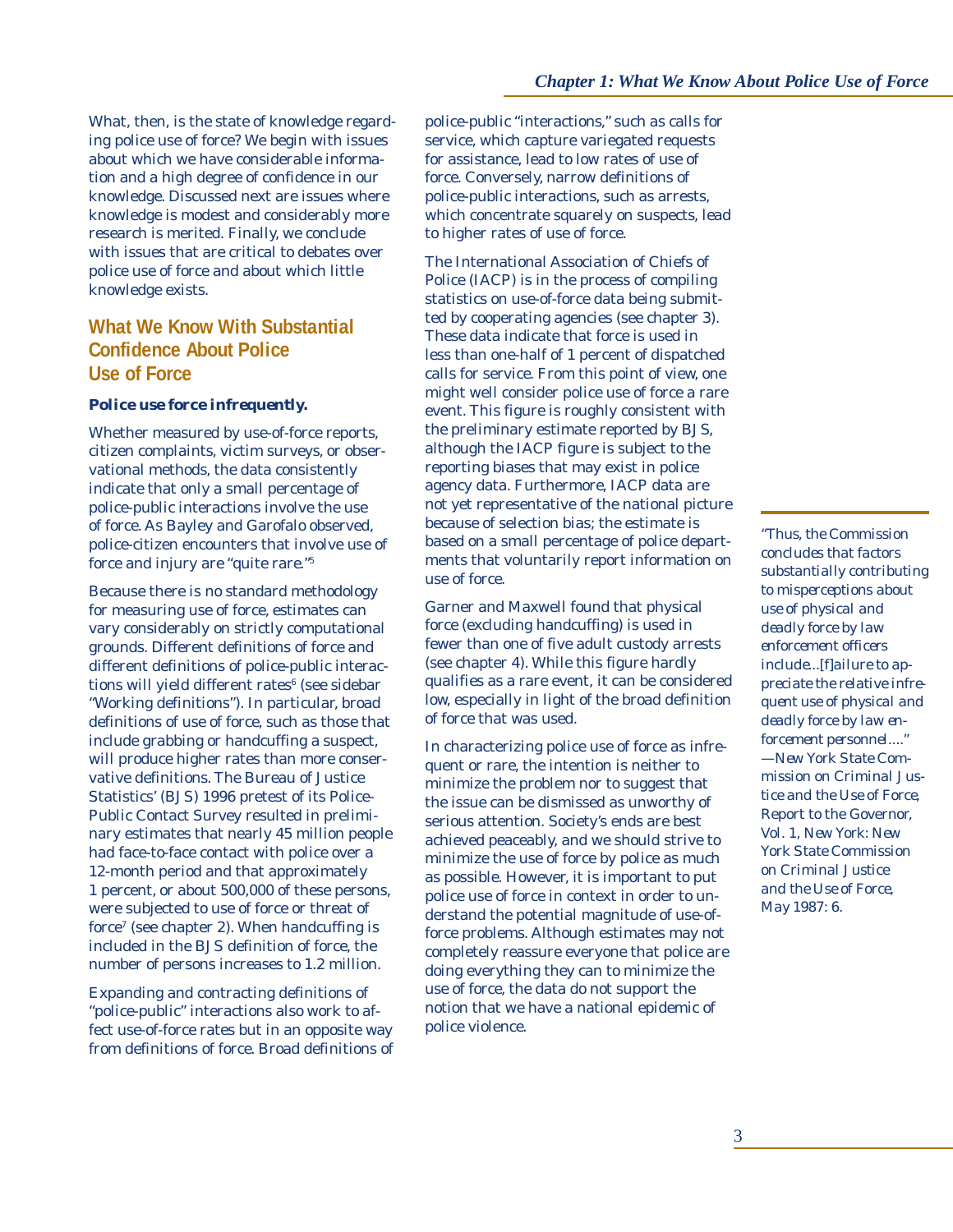Another purpose for emphasizing the infrequent nature of police use of force is to highlight the methodological challenges of trying to count or study infrequent events. In this regard, methodological approaches can vary considerably in terms of cost efficiency, reliability, and precision of information obtained. In BJS's 1996 pilot household survey of 6,421 persons, 14 respondents, or roughly 1 in 450, said that they were subjected to use of force or threat of force by police over a year's time. The household survey approach has the benefit of providing national-level estimates based on data that are free of police agency reporting biases. However, as noted by BJS, the preliminary estimates

derived from such a small number of respondents are subject to a wide margin of error. This issue is particularly important if one is interested in tracking changes over time, because a very small change in reporting can have a very large impact on estimates. In the survey's continuing development, the next pilot test will use a sample about 10 times the size of the 1996 pilot test as well as involve a redesigned questionnaire.

#### *Police use of force typically occurs at the lower end of the force spectrum, involving grabbing, pushing, or shoving.*

Relatively minor types of force dominate statistics on police use of force. Garner and

#### **Working definitions**

Police use of force is characterized in a variety of ways. Sometimes, these characterizations are functionally interchangeable so that one can be substituted for another without doing injustice to the factual interpretation of a statement. At other times, however, differences in terminology can be very consequential to a statement's meaning. For example, "deadly force" refers to situations in which force is likely to have lethal consequences for the victim. This type of force is clearly defined and should not be confused with other types of force that police use.

In contrast, "police brutality" is a phrase used to describe instances of serious physical or psychological harm to civilians, with an emphasis on cruelty or savageness. The term does not have a standardized meaning; some commentators prefer to use a less emotionally charged term.

In this report, the term "excessive force" is used to describe situations in which more force is used than is allowable when judged in terms of administrative or professional guidelines or legal standards. Criteria for judging excessive force are fairly well established. The term may also include within its meaning the concept of illegal force.

Reference also is made to "excessive use of force," a similar, but distinctly different, term. Excessive use of force refers to high rates of force, which suggest that police are using force too freely when viewed in the aggregate. The term deals with relative comparisons among police agencies, and there are no established criteria for judgment.

"Illegal" use of force refers to situations in which use of force by police violated a law or statute, generally as determined by a judge or magistrate. The criteria for judging illegal use of force are fairly well established.

"Improper," "abusive," "illegitimate," and "unnecessary" use of force are terms that describe situations in which an officer's authority to use force has been mishandled in some general way, the suggestion being that administrative procedure, societal expectations, ordinary concepts of lawfulness, and the principle of last resort have been violated, respectively. Criteria for judging these violations are not well established.

To varying degrees, all of the above terms can be described as transgressions of police authority to use force.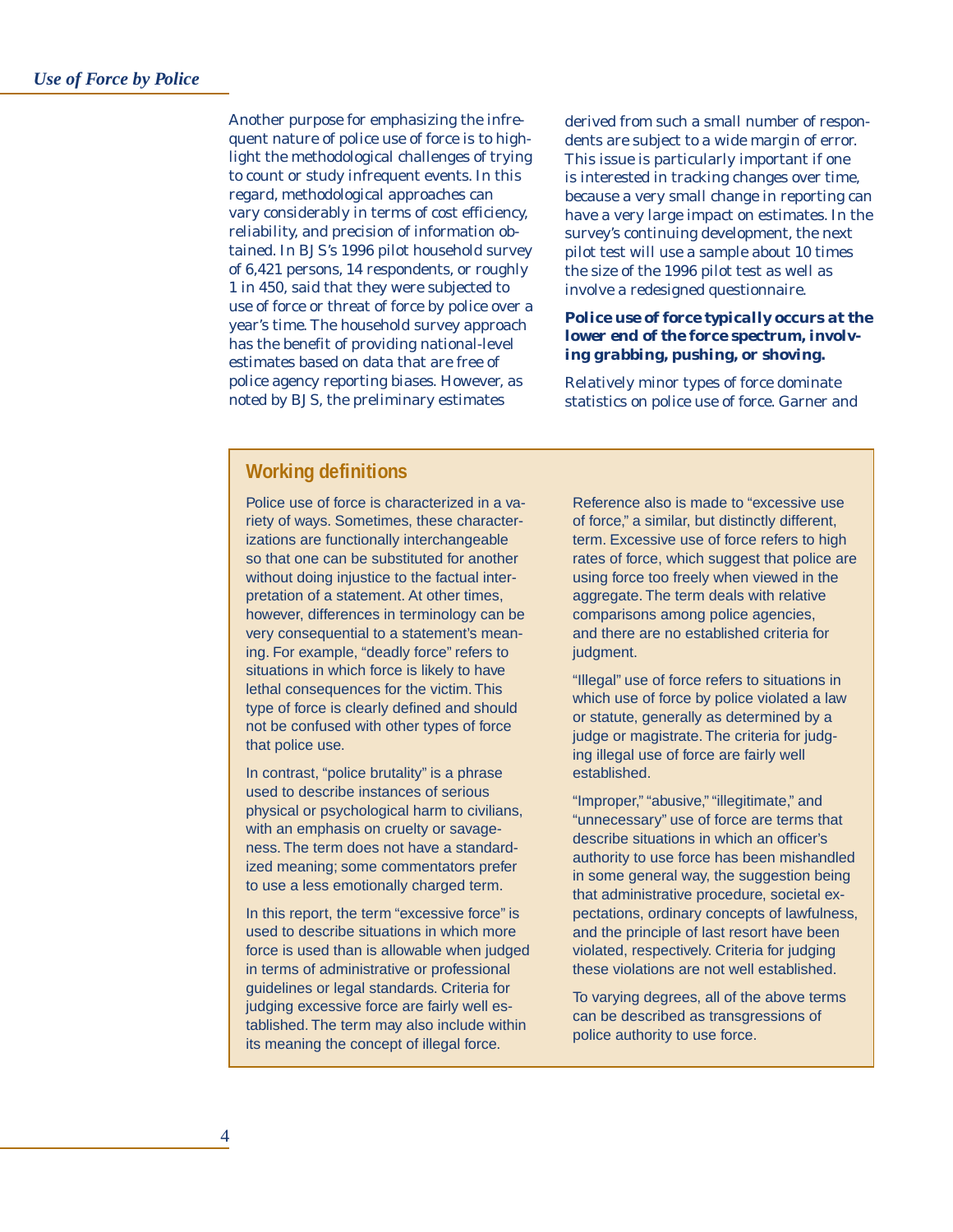Maxwell (see chapter 4) observed that police use weaponless tactics in roughly 80 percent of use-of-force incidents and that half the time the tactic involved grabbing the suspect. Alpert and Dunham (see chapter 5) found that in Miami 64 percent of use-offorce incidents involved grabbing or holding the suspect. In the BJS pilot national survey, it was estimated, preliminarily, that about 500,000 people were "hit, held, pushed, choked, threatened with a flashlight, restrained by a police dog, threatened with or actually sprayed with chemical or pepper spray, threatened with a gun, or experienced some other form of force."8 Three-fifths of these situations, however, involved only holding. Finally, Pate and Fridell's survey of law enforcement agencies regarding use of force and civilian complaints also confirms that minor types of force occur more frequently than serious types.<sup>9</sup>

As a corollary finding, when injuries occur as a result of use of force, they are likely to be relatively minor. Alpert and Dunham (see chapter 5) observed that the most common injury to a suspect was a bruise or abrasion (48 percent), followed by laceration (24 percent). The kinds of police actions that most captivate the public's concerns, such as fatal shootings, severe beatings with fists or batons that lead to hospitalization, and choke holds that cause unconsciousness or even death, are not typical of situations in which police use force. These findings reassure us that most police exercise restraint in the use of force, even if one has concerns over the number of times that police resort to serious violence.

From a police administrator's point of view, these findings are predictable. Officers are trained to use force progressively along a continuum, and policy requires that officers use the least amount of force necessary to accomplish their goals.

Another affiliated finding is that police rarely use weapons. According to Garner and Maxwell (see chapter 4), 2.1 percent of adult custody arrests involved use of weapons by police. Chemical agents were the weapons

most frequently used (1.2 percent of arrests), while firearms were the weapons least often used (0.2 percent of arrests). Most police departments collect statistics on all firearm discharges by officers. These data consistently show that the majority of discharges are accidental or are directed at animals. Only on infrequent occasions do police use their firearms against the public. One implication of these findings is that increased training in how to use standard police weapons will be of little value in dealing with dayto-day situations that involve use of force. Training, if it is to be effective in reducing the use of force, needs to focus on how to gain compliance without resorting to physical coercion.

#### *Use of force typically occurs when police are trying to make an arrest and the suspect is resisting.*

Research indicates that police are most likely to use force when pursuing a suspect and attempting to exercise their arrest powers. Furthermore, resistance by the public increases the likelihood that police will use force. These findings appear intuitively sound given the mandate that police have regarding use of force. Police may use force when it is necessary to enforce the law or to protect themselves or others from harm. The findings also seem logical in view of police training curriculums and departmental regulations. Alpert and Dunham (see chapter 5) find that police almost always follow the prescribed sequence of control procedures they are taught, except when suspect resistance is high, in which case they tend to skip the intermediate procedure.

The conclusion that police are most likely to use force when dealing with criminal suspects, especially those who are resisting arrest, is based on four types of data: arrest statistics, surveys of police officers, observations of police behavior, and reports by the public about their encounters with police.

Arrest statistics show that resisting-arrest charges often are involved in situations in which officers use force. The interpretation

*"The first tactic used in an incident is nearly always the least severe use of force on the continuum, and the second…is nearly always the second-most lenient." —Alpert and Dunham, page 48 of this report.*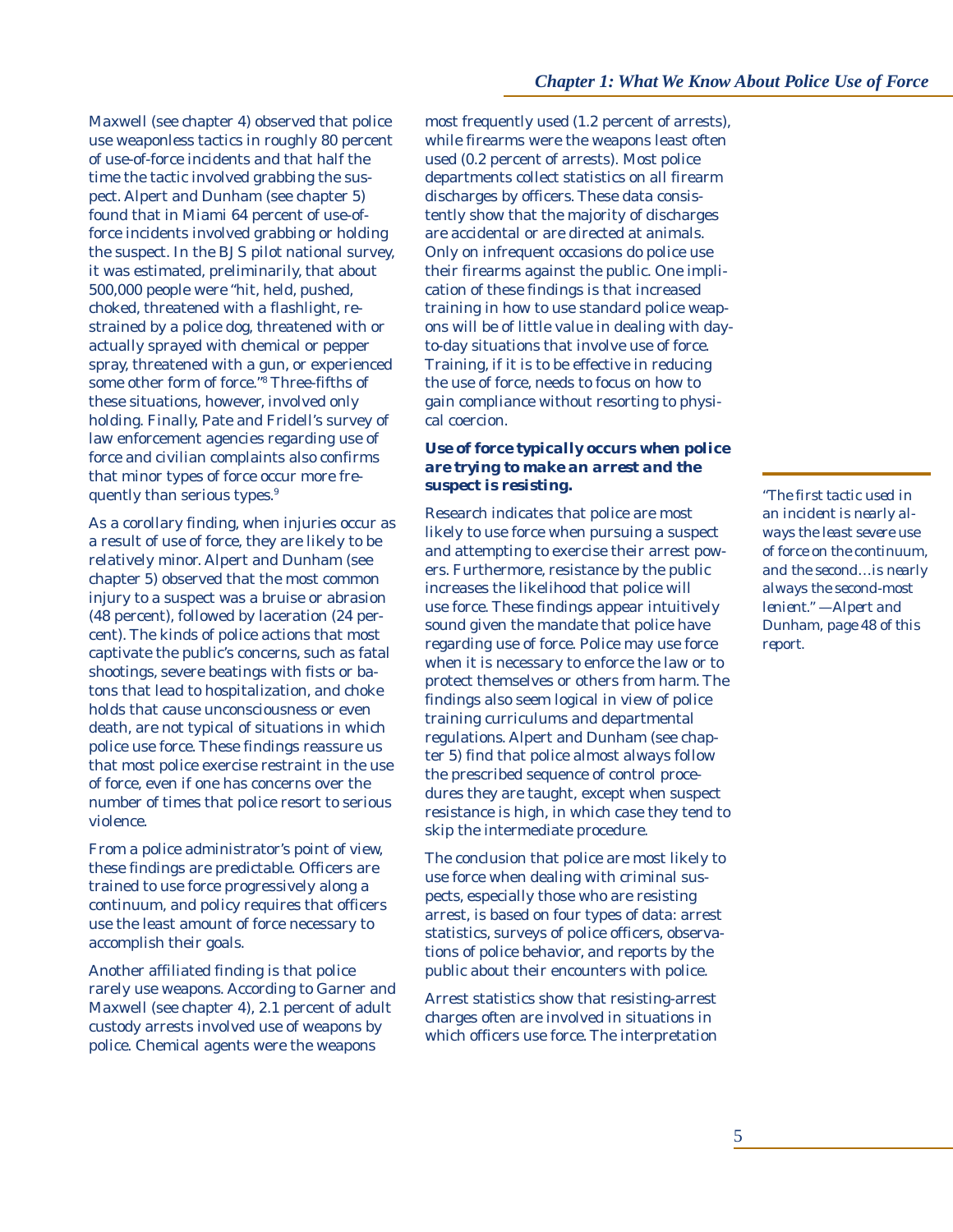of this finding is ambiguous, however, because officers may bring such charges in an attempt to justify their actions against a suspect. Some commentators even would argue that resisting-arrest charges are a good indication that police officers acted inappropriately or illegally. Because we are relying on official reports by officers who are involved in use-of-force incidents, and because they have self-interest in presenting the situation in the most favorable light possible, we cannot rely on arrest records alone in determining what happened.

Fortunately, other research is available to help clarify the situation. The pilot national household survey by BJS included a series of questions about the respondent's behavior during contact with police.<sup>10</sup> The preliminary analysis revealed that of the 14 respondents in the sample who reported that police used or threatened force against them, 10 suggested that they might have provoked the officer to use force. The provocative behaviors reported by suspects include threatening the officer, assaulting the officer, arguing with the officer, interfering with the arrest of someone else, blocking or interfering with an officer's movement, trying to escape, resisting being handcuffed, and resisting being placed in a police vehicle.

*Regarding suspect force as a consistent predictor of police use of force: "This remained true when controlling for the possibility that some suspect use of force could be a reaction to police use of force." —Garner, et al. (see note 11).*

Research by Alpert and Dunham (see chapter 5) confirms that criminal suspects are not always cooperative when it comes to arrest. In almost all (97 percent) cases in which police officers used force in a Florida jurisdiction, the suspect offered some degree of resistance. In 36 percent of use-of-force incidents, the suspect actively resisted arrest, and in one-quarter of the incidents the suspect assaulted the officer. The researchers observed that the most common type of suspect force was hitting or striking a police officer (44 percent).

Garner and colleagues, after using statistical controls for more than 50 characteristics of the arrest situation, the suspect, and the police officer, found that forceful action by suspects was the strongest and most consistent predictor of use of force by police.<sup>11</sup> Furthermore, they found that while 22 percent of

arrests involved use of force by police, 14 percent of arrests involved use of force by suspects. Police officers in Phoenix completed a use-of-force survey after each arrest to generate these data.

Finally, Bayley and Garofalo tallied 36 instances of force used by police or suspects out of 467 police-public encounters observed firsthand by researchers.<sup>12</sup> They found that in 31 incidents police used force against suspects and in 11 incidents suspects used force against police.

One implication of the research is that the decision to use some level of force probably has legal justification in most cases. Force is likely to be used when suspects resist arrest and attempt to flee. Also, in a significant number of instances, suspects use force against the police. These findings leave open the issue of *excessive* force, since issues of proportionality are not clearly addressed. However, the findings do suggest that many debates over excessive force will fall into gray areas where it is difficult to decide whether an officer acted properly, because there is credible evidence that the use of force was necessary.

#### **What We Know With Modest Confidence About Police Use of Force**

#### *Use of force appears to be unrelated to an officer's personal characteristics, such as age, gender, and ethnicity.*

A small number of studies suggest that use of force by police is not associated with personal characteristics, such as age, gender, and ethnicity. Bayley and Garofalo concluded that use of force is not related to age, although it may be related to experience.<sup>13</sup> Worden, in an analysis of observational data on 24 police departments in 3 metropolitan areas, concluded that the personal characteristics of police officers do not have a substantively significant effect on use of force.<sup>14</sup>

Likewise, Garner and colleagues reported that the race of suspect and officer is not predictive of use of force.<sup>15</sup> However, they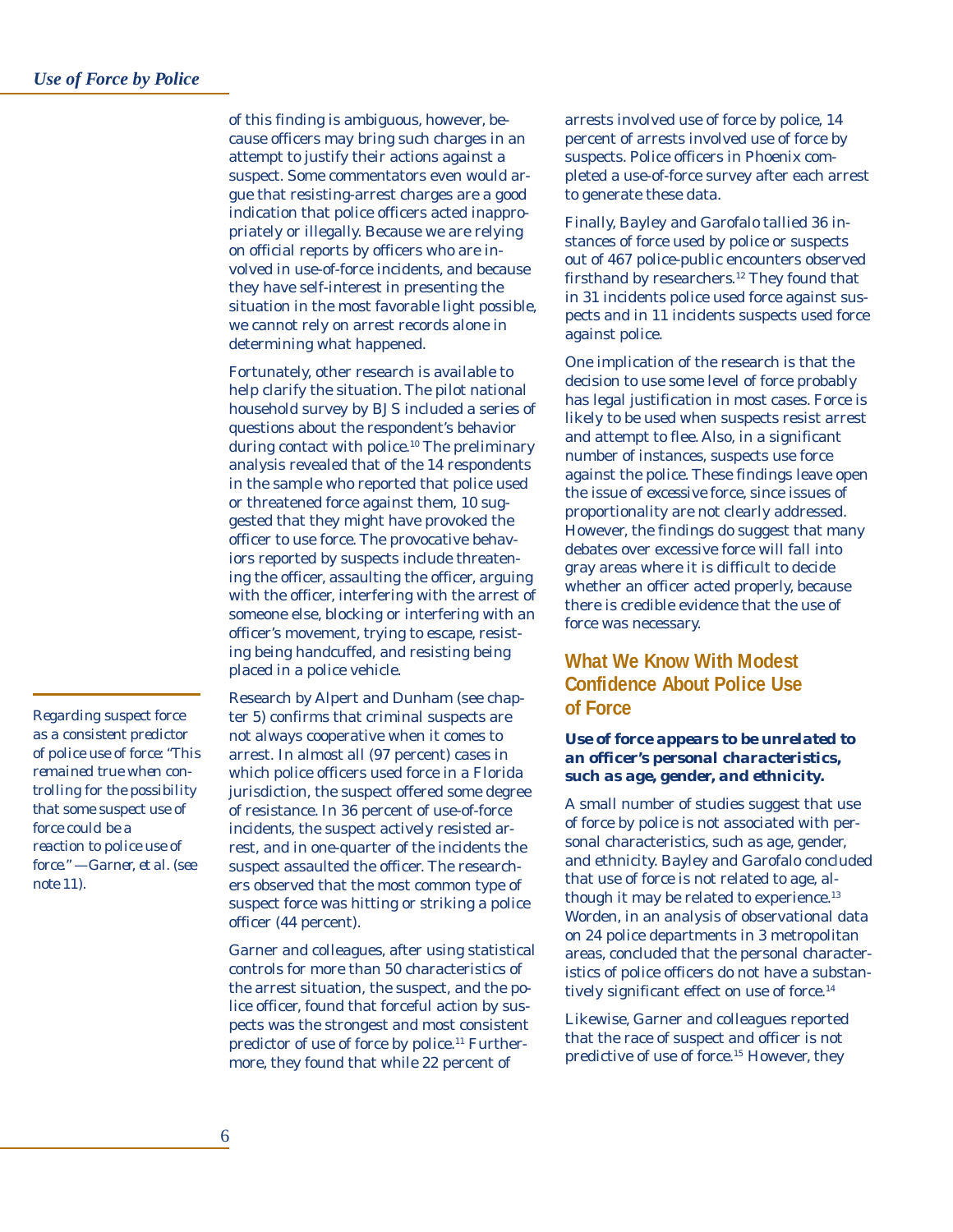found that incidents involving male police officers and male suspects are more likely to involve force. Alpert and Dunham (see chapter 5) found that officer characteristics are of little utility in distinguishing between force and nonforce incidents.

Hence, gender and ethnicity appear unrelated to use of force. Given the limited research in this area, these conclusions should be accepted with caution and additional verification of these findings is needed.

It is widely accepted in criminology that violence, along with a wide variety of other risk-taking and norm-violating behaviors, is a young man's game. Thus, we should expect that young, male police officers should use force more than their female colleagues or older officers. The fact that this is not clearly the case seems surprising.

A lack of relationship between age and gender, on the one hand, and use of force, on the other, may be a function of police hiring and deployment practices. Retirement plans keep the age of police officers lower than that of most other occupations, and seniority, which is derivative of work experience, often brings more choice in work assignments, including duties that limit one's contact with criminal suspects on the street. Both these tendencies serve to constrain variation in the age of police officers who are exposed to potentially violent situations. This may attenuate the relationship between age and use of force. However, it is equally plausible that young male officers are assigned to high-crime areas where frequent use of force is necessary to gain compliance. Finally, it is possible that exposure to the police culture works to encourage the use of force, thus counterbalancing the decline in aggressivity that comes with age as demonstrated in criminological studies. More research is needed to disentangle these relationships.

The finding that an officer's race is unrelated to the propensity to use force runs counter to the argument that racial animosity lies at the heart of police abuse. Indeed, Alpert and Dunham's research (see chapter 5) indicates that officers are more likely to use force

against suspects of their own race. The lack of relationship between race and use of force, as well as between gender and use of force, is probably disheartening to those who argue that integration of police agencies along racial and gender lines will do much to reduce the incidence of police violence. Again, more research is needed to understand the situation of minority and female police officers with regard to their use of force.

#### *Use of force is more likely to occur when police are dealing with persons under the influence of alcohol or drugs or with mentally ill individuals. More research is needed.*

Police come across a wide variety of situations in their work. They encounter problems that range from relatively minor to serious to potentially deadly. They also interact with people exhibiting various mental states, including persons who are hysterical, highly agitated, angry, disoriented, upset, worried, irritated, or calm.

Two situations that often give police officers cause for concern are when suspects appear to be under the influence of alcohol or drugs and when civilians appear to suffer from serious mental or emotional impairments. The concern stems from the fact that in such situations a person's rational faculties appear impaired. In dealing with problem situations, officers most often talk their way, rather than force their way, into solutions. For this reason, when a civilian is in a highly irrational state of mind, the chances of the police officer having to use force presumably increase and the possibility of injury to both officer and civilian increases as well.

Research carried out for the President's Commission on Law Enforcement and Administration of Justice observed that alcohol use by either a suspect or an officer increased the chances that force will be used.16 Garner and colleagues found that alcohol impairment by suspects was a consistent predictor of police use of force, while drug impairment predicted increased use of force for some but not all measures of use of force.17 In contrast, Alpert and Dunham (see

*"Suspects reported as impaired were more than twice as likely than sober suspects to use a gun to resist the police." —Alpert and Dunham, page 51 of this report.*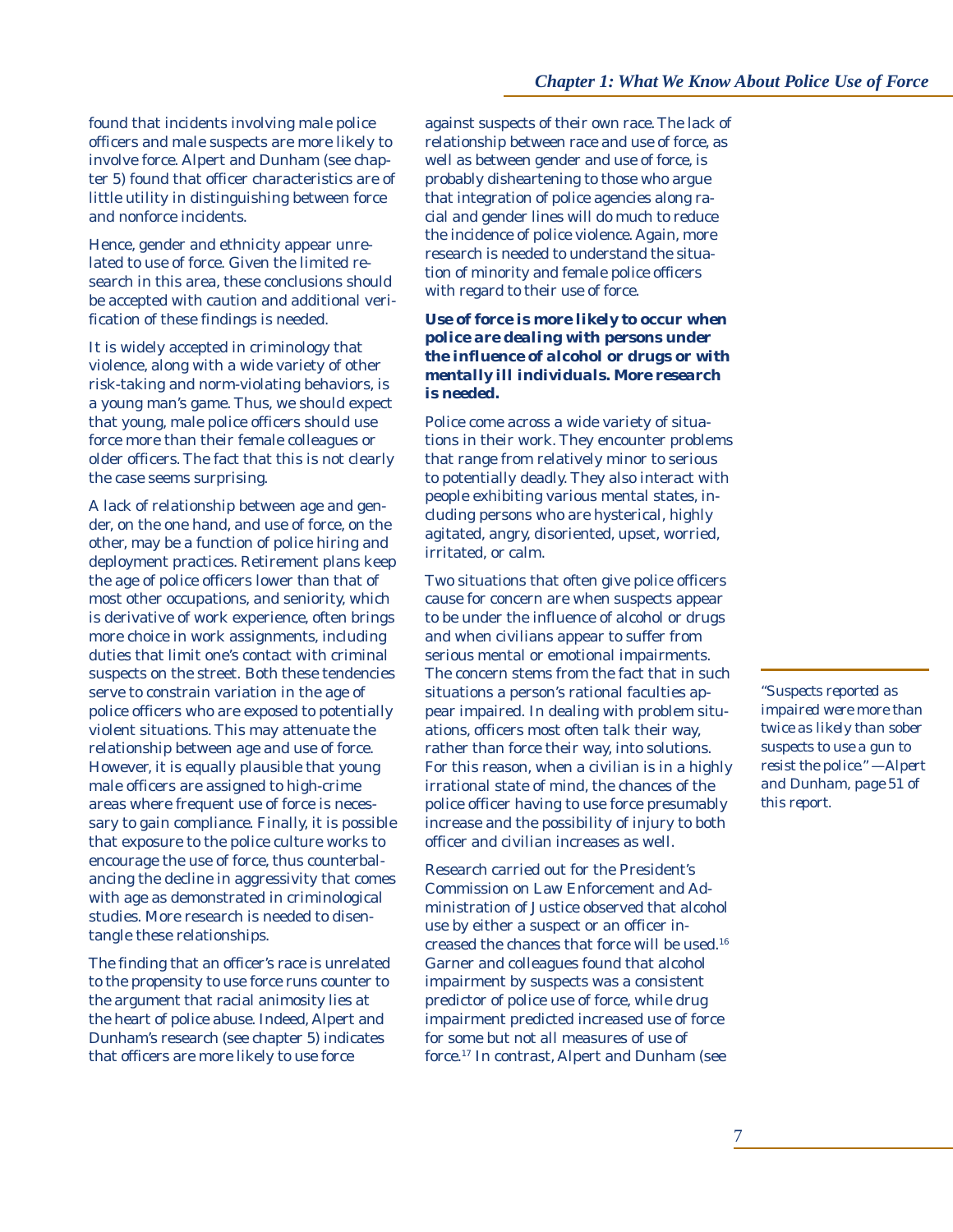chapter 5) observed that alcohol or drug impairment of suspects was unrelated to police use of force or subsequent injury. That finding is interesting because, although impaired civilians did not demonstrate an increased propensity to resist an officer's actions, when they did resist they were more inclined to do so by actively resisting or assaulting the officer.

Part of the disparity in findings between the President's Commission's research and more recent studies may be attributed to the fact that police officers today are better trained in how to deal with impaired civilians. Most police officers now receive training in a variety of violence reduction techniques, and this development is partly attributable to concerns over the President's Commission's findings and over the frequency with which police now are called to respond to largescale violence, such as riots.

Questions about how police deal with civilians who appear to have impaired mental states are important from administrative and practical points of view. Police officers are expected to exercise restraint in dealing with impaired civilians, while at the same time they need to be cautious about protecting their safety as well as the safety of other civilians. This puts them in a precarious situation, one in which mistakes of judgment or tactics can have grave consequences.

From a practical standpoint, police regularly encounter civilians with impaired mental states, which makes the problem more than academic. Alpert and Dunham (see chapter 5) found that in 42 percent of use-of-force situations, suspects appeared to be under the influence of alcohol or drugs. Overall, the research on whether police use force more frequently in relation to civilians with impaired mental states is inconsistent. Further investigation, with an emphasis on implications for training, could reduce the risk of force and injury for both police officers and civilians.

*A small proportion of officers are disproportionately involved in use-of-force incidents. More research is needed.*

We often are told that a small number of people are responsible for most of the productive or counterproductive work in an organization. For example, we hear about the 80/20 rule in organizational management. That is, 20 percent of the workers account for 80 percent of the work. Policing has its counterpart explanation for deviant or illegal behavior. It is called the rotten apple or rogue officer theory, and it is often used to explain police corruption. Recently, a variation of this theory has become the principal explanation for use-of-force problems in police departments. In this context, we speak of "violence prone" police officers and we point to these individuals as the reason why a department has problems with the use of force.<sup>18</sup>

People with extraordinary work performance, either good or bad, are noticeable when compared with their colleagues, and their salience leads us to think that their work is highly consequential to the good fortunes or misfortunes of an organization. The utility of this perspective for police managers attempting to deal with illegitimate use of force lies in the presumed concentration of problem behaviors in the work force. If only a handful of police officers accounts for most of the abuses, then effective solutions targeted at those individuals should deal with the problem. The nature of the solution, be it employee selection, training, oversight, or discipline, is less important than its degree of effectiveness and its ability to be directed at the problem group of employees.

The Christopher Commission, which investigated the Los Angeles Police Department subsequent to the Rodney King incident, highlighted the "violence prone" officer theory.<sup>19</sup> The Commission, using the department's database, identified 44 officers with 6 or more civilian allegations of excessive force or improper tactics in the period 1986 through 1990. For the 44, the per-officer average for force-related complaints was 7.6 compared with 0.6 for all officers identified as having been involved in a use-of-force incident for the period January 1987 through March 1991. The 44 officers were involved in an average of 13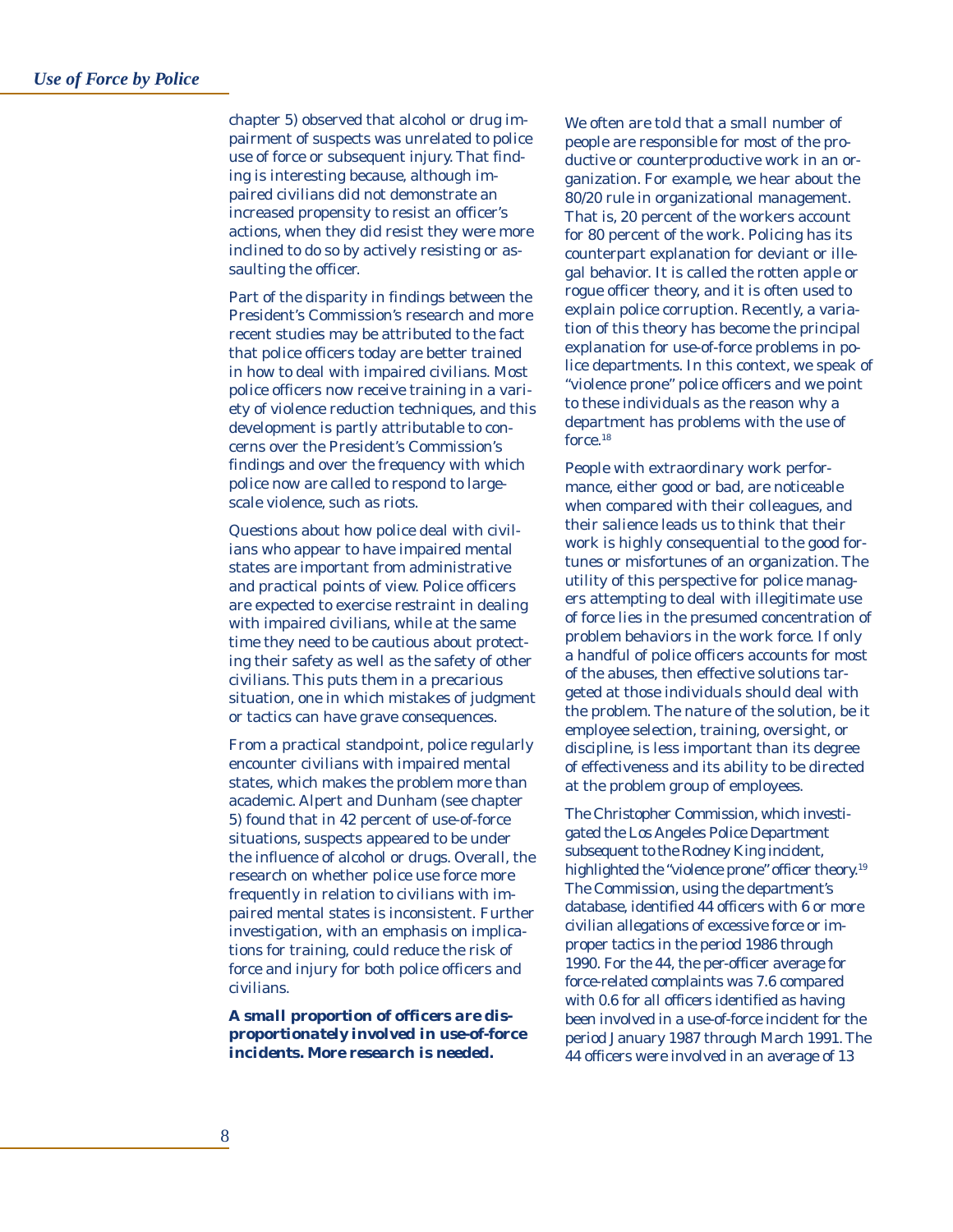use-of-force incidents compared with 4.2 for all officers reported to be using force.

Put another way, less than one-half of 1 percent of the department's sworn officers accounted for more than 15 percent of allegations of excessive force or improper tactics. The degree of disproportion (30:1) is striking and suggests that focusing efforts on a handful of officers can eliminate roughly 1 out of 7 excessive force incidents. This finding has led many police departments to implement early warning systems designed to identify high-risk officers before they become major problems. Most of these systems use administrative records, such as disciplinary records and citizen complaints, to monitor officer performance for possible problems.

The concept of an early warning system for risk management of problem police officers is not new. In the early 1980s, a report on police practices by the United States Commission on Civil Rights found that "'(e)arly warning' information systems may assist the department in identifying violence-prone officers."20 Consequently, it was recommended that "(a) system should be devised in each department to assist officials in early identification of violence-prone officers."21

Until recently, these systems received limited acceptance, owing in part to concerns over possible abuses. The abuses include use of inaccurate information, improper labeling of officers, misuse of confidential records regarding discipline and other personnel matters, and social ostracism by peers and community for officers identified as problematic. There also were concerns about limited resources and about increased legal liability for the organization and individual officers.

As Toch observes, the violence-prone officer paradigm often is based on a variety of loosely articulated theories of violent behavior.<sup>22</sup> The theories include concepts such as racial prejudice, poor self-control, and ego involvement. Furthermore, these theories often overlook the possibility that greaterthan-average use of force may be a product of situational or organizational characteristics.

For example, an officer's work assignment may involve a high-crime area that contains a high proportion of rebellious offenders. Also, divisive, dehumanizing views of the world, such as "us-them" and "good guy-bad guy," that facilitate violent behavior may be supported by the organizational culture. Further, administrative views of work roles and products, communicated formally or informally, that emphasize crime control through aggressive police behavior may encourage confrontational tactics that increase the chances of violent behavior by either civilian or police officer. Unless the reasons for violence propensity are accurately identified, the effectiveness of interventions targeted at violent police officers is a hit-or-miss proposition.

Of the 44 officers identified by the Christopher Commission in 1991, 14 subsequently left the department as of October 1997. Of the 30 remaining officers, two had a use-offorce complaint that was sustained after review between 1991 and 1997.<sup>23</sup> This low number may be due to a variety of reasons, such as difficulties in sustaining citizen complaints, reassignment of work duties, negative publicity leading to a change in behavior, or greater circumspection when engaging in misconduct. However, the finding also may reflect regression to the mean. This is a statistical phenomenon postulating that extreme scores gravitate toward the mean or average score, thereby becoming less extreme over time.

For example, groups of police officers who receive many citizen complaints, or who are disproportionately involved in the use of force, or who frequently are given poor performance ratings, will tend to become "better" over time, in the sense of statistically looking more like the "average" officers, even if nothing is done about these problems. Statistical regression represents a serious threat to the validity of early warning systems based on the assumption that extreme patterns of behavior persist over extended periods of time.

*"...a significant number of officers...repetitively misuse force and persistently ignore the written policies and guidelines of the Department regarding force. By their misconduct, this group of officers tarnishes the reputations of the vast majority of LAPD officers who do their increasingly difficult job of policing the City with courage, skill, and judgment." — Independent Commission on the Los Angeles Police Department,* Report of the Independent Commission on the Los Angeles Police Department, *Los Angeles, CA: Independent Commission on the Los Angeles Police Department, 1991: 31.*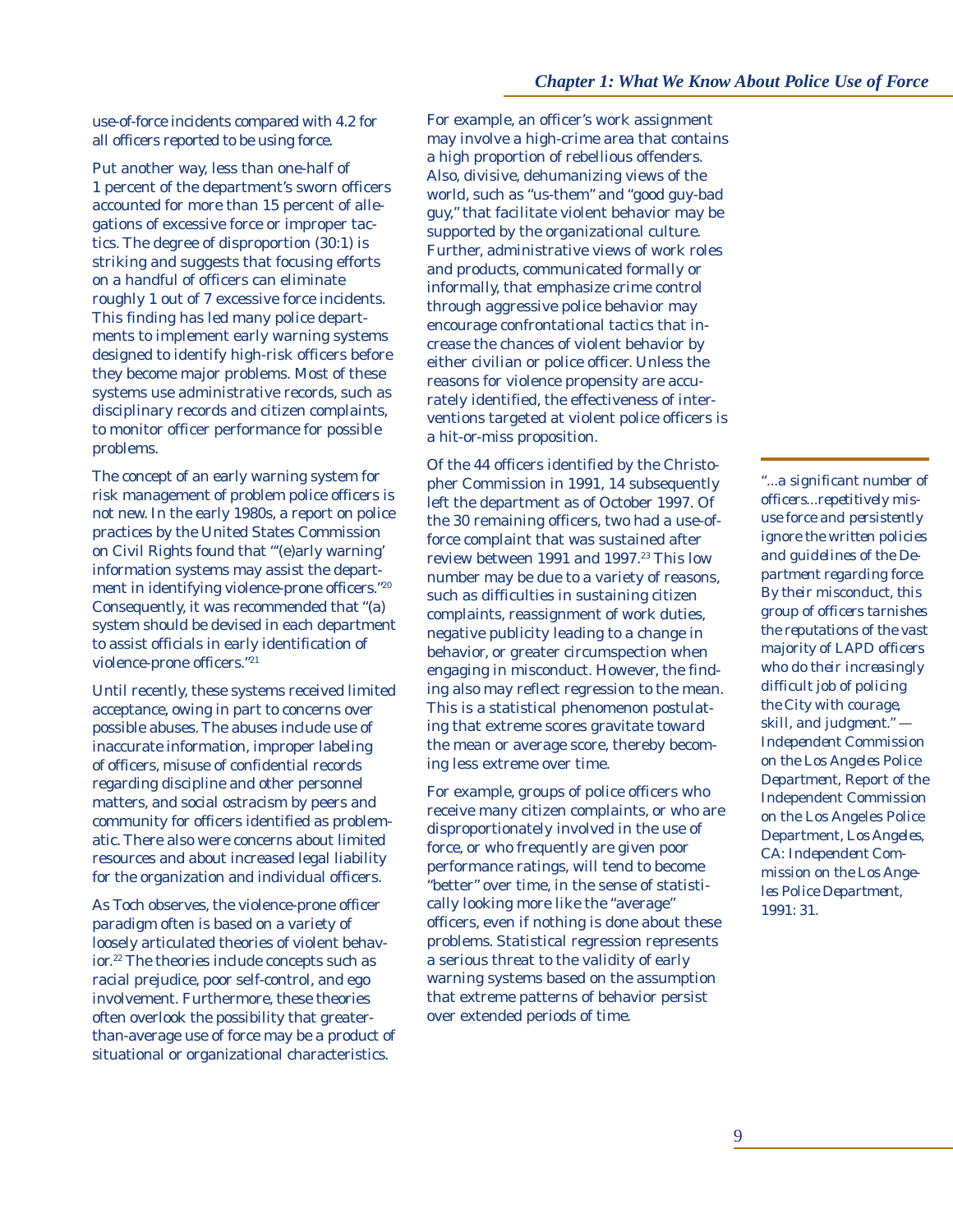#### **What We Do Not Know About Police Use of Force**

#### *The incidence of wrongful use of force by police is unknown. Research is critically needed to determine reliably, validly, and precisely how often transgressions of use-of-force powers occur.*

We do not know how often police use force in ways that can be adjudged as wrongful. For example, we do not know the incidence of excessive force, even though this is a very serious violation of public trust. We could pull together data on excessive force using police disciplinary records and court documents, for example, but the picture would be sketchy, piecemeal, and potentially deceiving. When it comes to less grave or less precise transgressions, such as "improper," "abusive," "illegitimate," and "unnecessary" use of force, the state of knowledge is even more precarious.

In discussing this issue, we will concentrate on excessive force, because these transgressions are of utmost concern to the public and because well-established professional and legal criteria are available to help us evaluate police behavior. Notwithstanding a generally agreed-upon terminology, we should recognize that developing a count of excessive force that is beyond all dispute is an unworkable task. This is so because difficult judgments are involved in deciding whether use of force fits the criteria for these categories in a given situation, and reasonable people will disagree in such judgments. We clearly need more accurate, reliable, and valid measures of excessive force if we are to advance our understanding of these problems.

Academics and practitioners both tend to presuppose that the incidence of excessive force by police is very low. They argue that, despite their shortcomings, agency statistics provide a useful picture of the use-of-force problem. These statistics show that most officers do not engage in force on a regular basis, that few people are injured by police use of force, that only a small number of people complain about police misconduct

involving use of force, and that only a handful of these complaints are sustained.

The argument has appeal. We believe that the vast majority of police officers are professionals who respect the law and the public. If use of force is uncommon, civilian complaints are infrequent, and civilian injuries are few, then excessive force by police must be rare. That conclusion may indeed be correct, but to the extent that it hinges on official police statistics, it is open to serious challenge.

Current indicators of excessive force are all critically flawed. The most widely available indicators are civilian complaints of excessive force and civil lawsuits alleging illegal use of force. Civilian complaints of excessive force are infrequent, and the number of substantiated complaints is very low. These figures are consistent with the argument that excessive force is sporadic. However, complaint mechanisms are subject to selection and reporting biases, and the operation of complaint systems, which typically is managed by police, wields considerable influence on whether people will come forward to complain.

Civil lawsuits against police are exceedingly rare relative to the number of times that police use force. Because the legal process is highly selective in terms of which claims get litigated, lawsuits are a very unreliable measure of illegal use of force. With both civilian complaints and lawsuits, small changes in administrative practices can have a large impact on the magnitude of the problem measured in these ways.

The difficulties in measuring excessive and illegal force with complaint and lawsuit records have led academics and practitioners to redirect their attention to all use-of-force incidents. The focus then becomes one of minimizing all instances of police use of force, without undue concern as to whether force was excessive. From this perspective, other records, such as use-of-force reports, arrest records, injury reports, and medical records, become relevant to measuring the incidence of the problem.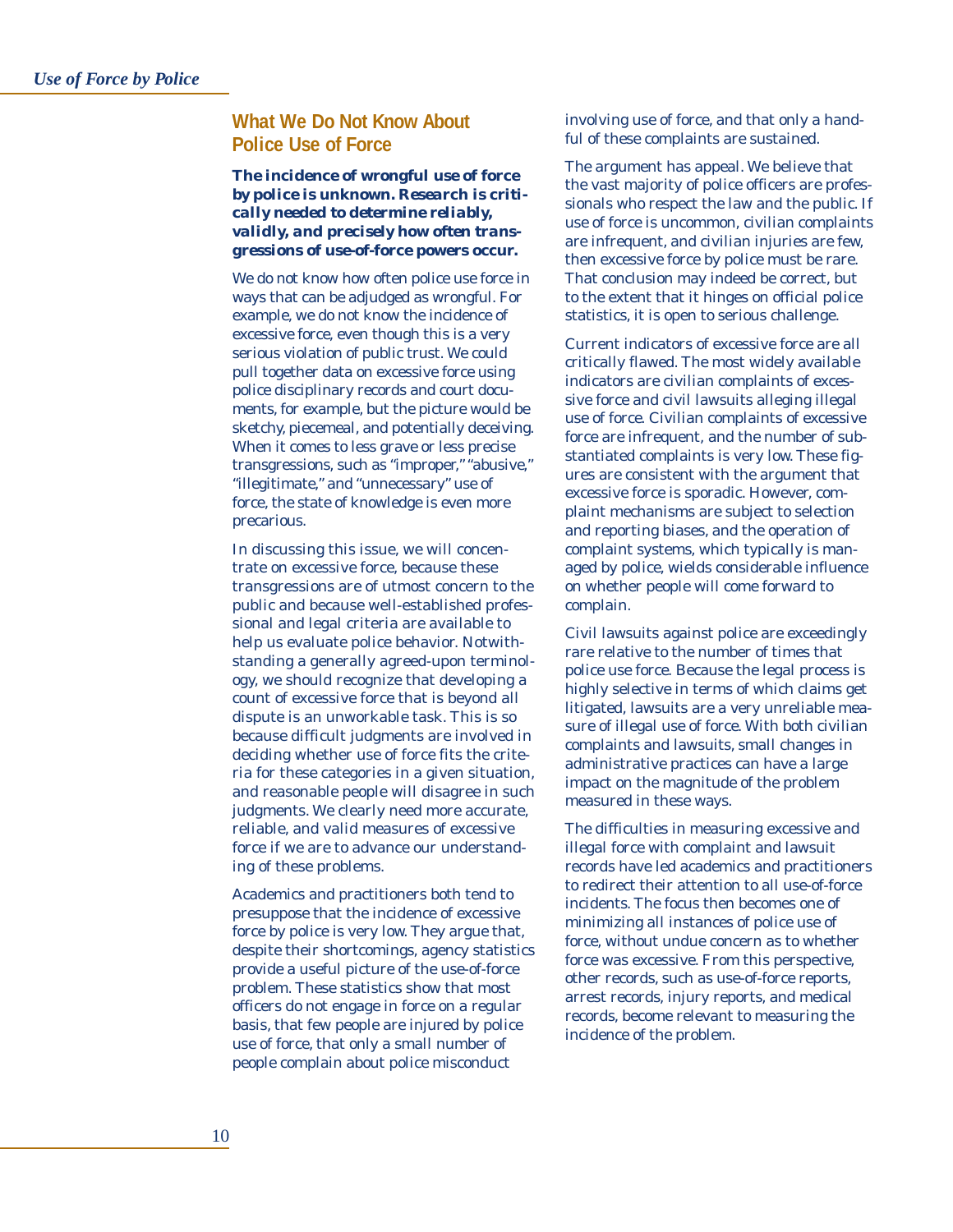From a theoretical perspective, understanding all use-of-force incidents helps us to put wrongful use of force in perspective. However, because political, legal, and ethical issues are very serious when we are dealing with excessive force, pressures to know the incidence and prevalence of these events with precision will always be present.

As a corollary of our current inability to measure excessive force, we cannot discern with precision changes in the incidence of these events over time and across places. This means that we can neither determine whether excessive force problems are getting better or worse nor determine the circumstances under which those problems are more or less severe.

#### *The impact of differences in police organizations, including administrative policies, hiring, training, discipline, and use of technology, on excessive and illegal force is unknown. Research is critically needed in this area.*

A major gap in our knowledge about excessive force by police concerns characteristics of police agencies that facilitate or impede this conduct. Although many of the conditions that arguably lead to excessive or illegal force by police seem obvious, or appear to be a matter of common sense, we still greatly need systematic research in this area. We need to know, for example, which organizational characteristics are most consequential, which characteristics take on added significance in various environments, and which characteristics are redundant or derivative of other characteristics.

Many formal aspects of the organization such as hiring criteria, recruit training, inservice programs, supervision of field officers, disciplinary mechanisms, operations of internal affairs, specialized units dealing with ethics and integrity, labor unions, and civilian oversight mechanisms—plausibly are related to levels of officer misconduct. It makes sense that poorly educated, badly trained, loosely supervised, and inadequately disciplined officers are likely to be problematic, and that when such officers are in the majority, the

organization is on the road toward disaster. Yet, we lack research that systematically addresses these questions.

Less formal aspects of police organizations officer morale, administrative leadership, peer culture and influence, police-community relations, relations with other government agencies, and neighborhood environments also plausibly have a part in levels of officer misconduct. Alienated officers who do not have a clear vision of their role and responsibilities and who are working in disorganized agencies and interacting with the public under stressful circumstances probably are more likely to abuse their authority, including their authority to use force. Research that systematically addresses these questions is lacking.

Methodological investigation of relations between organizational elements and use-offorce transgressions will help explain police misconduct at a theoretical level. More importantly, research on these questions will allow us to deal effectively with police misbehavior. Faced with serious misconduct problems in a police agency, we need to focus scarce resources on those aspects of police organizations that are most clearly related to ensuring proper conduct of officers with regard to use of force. Generalized efforts to reform police organizations that are expected to reduce misconduct problems tend to be inefficiently focused and thus appear clumsy, inadequate, and misinformed.

Research must focus on establishing the relative cost-effectiveness of various strategies to reduce or eliminate police misconduct. Furthermore, only strategies that are solidly grounded in theory, practice, and empirical research will provide reliable solutions with predictable costs and benefits.

#### *Influences of situational characteristics on police use of force and the transactional nature of these events are largely unknown. More research is necessary.*

Research on police-citizen encounters reveals that use of force by police is situational and transactional. That is, police respond to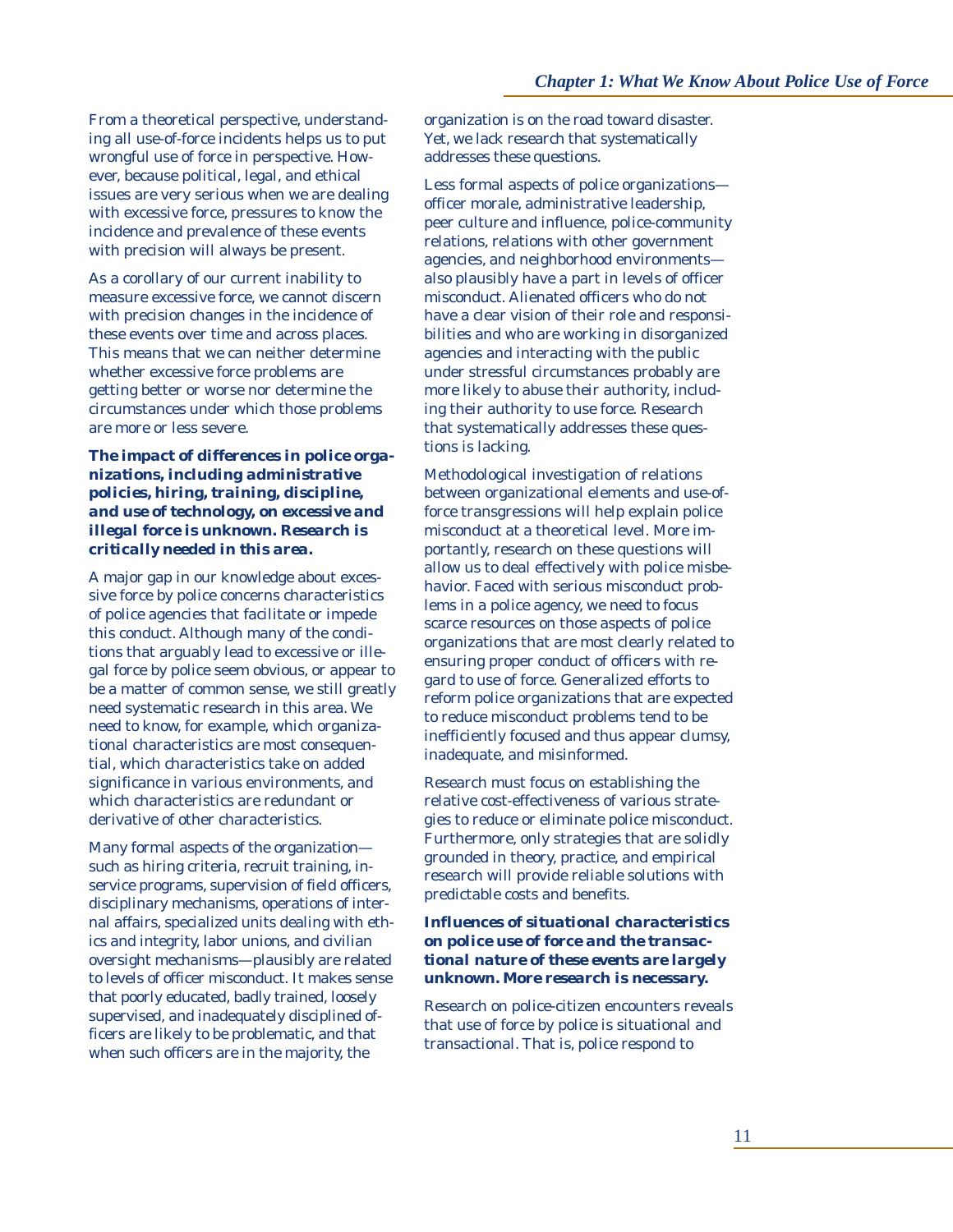circumstances as they first encounter them and as they unfold over time. For example, Bayley and Garofalo observed that the situations most likely to involve police use of force are interpersonal disturbance and violent personal crime.<sup>24</sup> Beyond this, however, we do not know much about the types of events that enhance the likelihood that police will use force.

Similarly, we have noted that when suspects attempt to flee or physically resist arrest police are more likely to use force. We also noted that in many cases both police and suspects use force against each other. However, these findings do not address the transactional nature of police-public encounters in that they do not describe the step-bystep unfolding of events and interactions. Knowing that police use force if suspects physically resist arrest, it matters if police use force without provocation and the suspect responds by resisting or vice versa.

A variety of situational elements plausibly are related to police use of force. If police are called to a scene where there is fighting, they may have to or believe they have to use force to subdue the suspects. If they are called to a domestic dispute where emotions are running high, they may have to or believe they have to use force to gain control of the situation. If they are called to intercede with a civilian who is recklessly brandishing a weapon, they may have to or believe they have to use force to protect themselves and others. Use of force in such circumstances may be justifiable, but to the extent that it is predictable, we can prepare officers for these encounters and devise alternative strategies that minimize or eliminate the use of force.

Some situational factors may increase the chances that force of questionable legitimacy will be used. For example, officers sometimes use force on the slightest provocation following a high-speed car chase, when adrenaline levels are high. They may use force more frequently when they are alone, because they feel more vulnerable or believe that they can get away with it. They may use force more frequently as a way of emphasizing their authority when suspects are disrespectful

or when there is a hostile audience to the encounter. At this point, however, knowledge about the types of police-citizen encounters in which police are likely to use force is rudimentary.

Police-public encounters are transactional in the sense that all the actors in a situation contribute in some way to its development and outcome. Understanding the transactional nature of police use of force is important because it emphasizes the role of police actions in increasing the chances that force will be used.

From this perspective, it is possible to minimize the use of force by modifying the behavior and tactics of police officers. By understanding the sequences of events that lead police to use force, we can gain a greater degree of control over those situations and possibly redirect the outcome. But we have only a basic understanding of the transactional nature of use-of-force situations, despite the fact that sequences of actions and interactions are highly germane to determining whether use of force was excessive or illegal.

#### **Organization of the Report**

The next four chapters of this report focus on major research studies dealing with police use of force. They represent significant projects currently under way to understand police use of force.

Two of the projects are attempts at measuring the incidence of police use of force nationwide. BJS has developed a national-level data collection effort using a household survey methodology to investigate police-public interactions, with a component on use-offorce issues (see chapter 2). IACP is collecting data on police use of force through a voluntary reporting system (see chapter 3).

Two other projects on police use of force involve citywide investigations across several locations. Chapter 4 reports on research in six jurisdictions; the research is important because it identifies factors associated with use of force and because it addresses difficult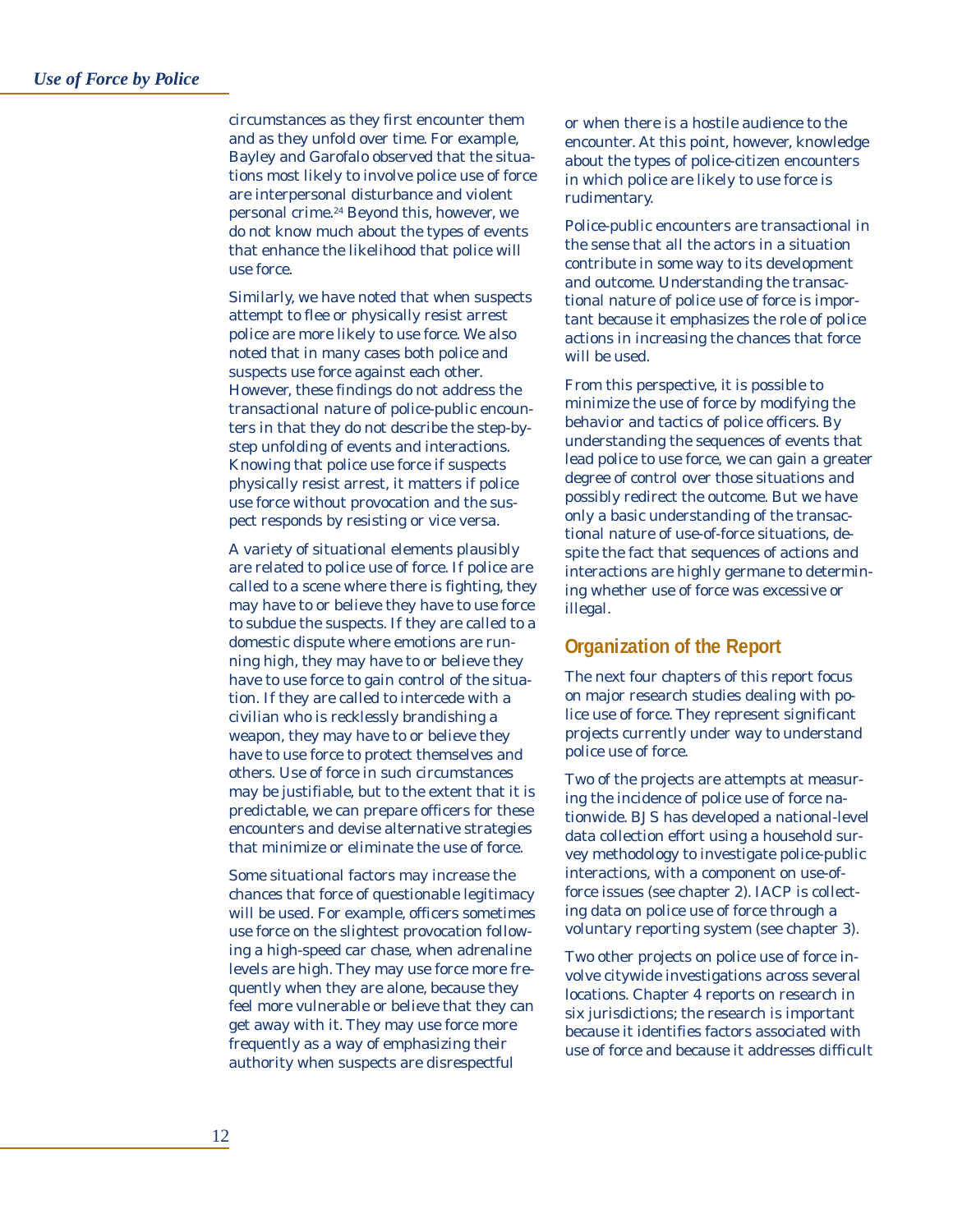measurement issues. Focusing on three police agencies, chapter 5 discusses research that centers on the use of force by both police and suspects; the research is important because it contributes significantly to understanding the transactional nature of policecitizen encounters.

The final chapter outlines suggested directions for future research. A selected bibliography concludes this report.

#### **Notes**

1. Bierce, Ambrose, *The Devil's Dictionary*, New York: Dover, 1958: 101.

2. "Justice Department Consent Decree Pushes Police to Overhaul Operations," *Pittsburgh Post-Gazette*, March 1, 1998, C–1.

3. Based on an investigation in 14 cities, Human Rights Watch described the brutality situation as follows: "(p)olice officers engage in unjustified shootings, severe beatings, fatal chokings, and unnecessarily rough physical treatment in cities throughout the United States, while their police superiors, city officials and the Justice Department fail to act decisively to restrain or penalize such acts or even to record the full magnitude of the problem." Human Rights Watch, *Shielded from Justice: Police Brutality and Accountability in the United States*, New York: Human Rights Watch, 1998: 1, 27.

4. A previous summary of research on police use of force can be found in McEwen, Tom, *National Data Collection on Police Use of Force*, Washington, DC: U.S. Department of Justice, Bureau of Justice Statistics and National Institute of Justice, April 1996, NCJ 160113.

5. Bayley, David H., and James Garofalo, "The Management of Violence by Police Patrol Officers," *Criminology*, 27(1)(February 1989): 1–27; and Bayley, David H., and James Garofalo, "Patrol Officer Effectiveness in Managing Conflict During Police-Citizen Encounters," in *Report to the Governor*, *Vol. III*, Albany: New York State Commission on Criminal Justice and the Use of Force, 1987: B1–88.

6. Adams, Kenneth, "Measuring the Prevalence of Police Abuse of Force," in *And Justice For All: A National Agenda for Understanding and Controlling Police Abuse of Force*, ed. William A. Geller and Hans Toch, Washington, DC: Police Executive Research Forum, 1995: 61–97.

7. Greenfeld, Lawrence A., Patrick A. Langan, and Steven K. Smith, *Police Use of Force: Collection of National Data*, Washington, DC: U.S. Department of Justice, Bureau of Justice Statistics and National Institute of Justice, November 1997, NCJ 165040.

#### 8. Ibid.

9. Pate, Anthony M., and Lorie A. Fridell, with Edwin E. Hamilton, *Police Use of Force: Official Reports, Citizen Complaints, and Legal Consequences*, Vols. I and II, Washington, DC: The Police Foundation, 1993.

10. Greenfeld, Lawrence A., Patrick A. Langan, and Steven K. Smith, *Police Use of Force: Collection of National Data*.

11. Garner, Joel, John Buchanan, Tom Schade, and John Hepburn, *Understanding Use of Force By and Against the Police*, Research in Brief, Washington, DC: U.S. Department of Justice, National Institute of Justice, November 1996, NCJ 158614.

12. Bayley, David H., and James Garofalo, "The Management of Violence by Police Patrol Officers"; and Bayley, David H., and James Garofalo, "Patrol Officer Effectiveness in Managing Conflict During Police-Citizen Encounters."

13. Ibid.

14. Worden, Robert, "The 'Causes' of Police Brutality," in *And Justice For All: A National Agenda for Understanding and Controlling Police Abuse of Force,* 31–60.

15. Garner, Joel, John Buchanan, Tom Schade, and John Hepburn, *Understanding Use of Force By and Against the Police*.

16. Reiss, Albert J., Jr., *Studies on Crime and Law Enforcement in a Major Metropolitan Area*, President's Commission on Law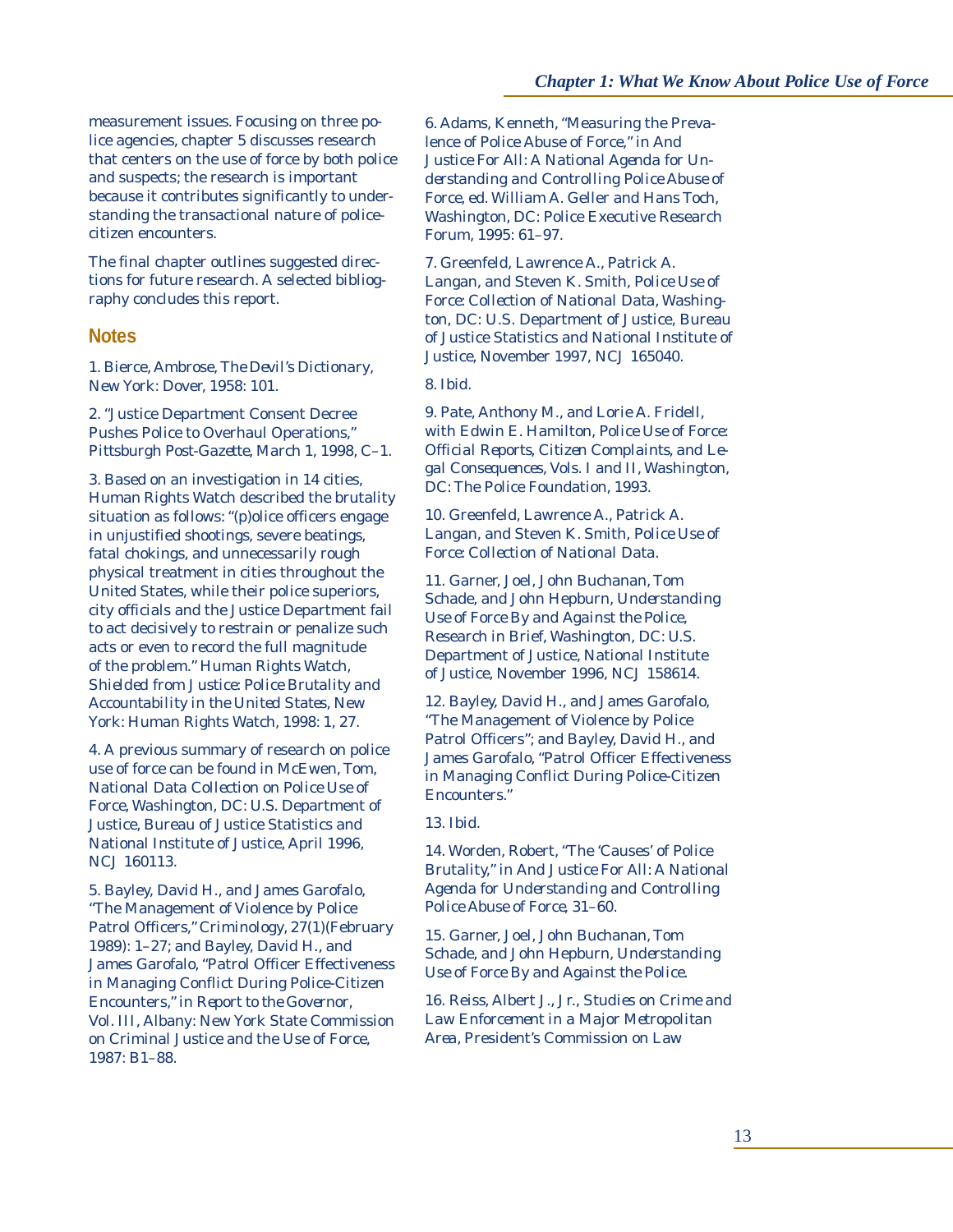Enforcement and Administration of Justice, Field Survey No. 3, Washington, DC: U.S. Government Printing Office, 1967.

17. Garner, Joel, John Buchanan, Tom Schade, and John Hepburn, *Understanding Use of Force By and Against the Police*.

18. Toch, Hans, "The 'Violence-Prone' Police Officer," in *And Justice For All: A National Agenda for Understanding and Controlling Police Abuse of Force,* 99–112.

19. Independent Commission on the Los Angeles Police Department, *Report of the Independent Commission on the Los Angeles Police Department*, Los Angeles, CA: Independent Commission on the Los Angeles Police Department, 1991.

20. United States Commission on Civil Rights, *Who's Guarding the Guardians? A Report on Police Practices*, Washington, DC: United States Commission on Civil Rights, 1981: 159.

21. Ibid.

22. Toch, Hans, "The 'Violence-Prone' Police Officer," 112.

23. Office of the Inspector General, Los Angeles Police Commission, "Status Update: Management of LAPD High-Risk Officers," Los Angeles: Los Angeles Police Commission, 1997.

24. Bayley, David, H., and James Garofalo, "Patrol Officer Effectiveness in Managing Conflict During Police-Citizen Encounters."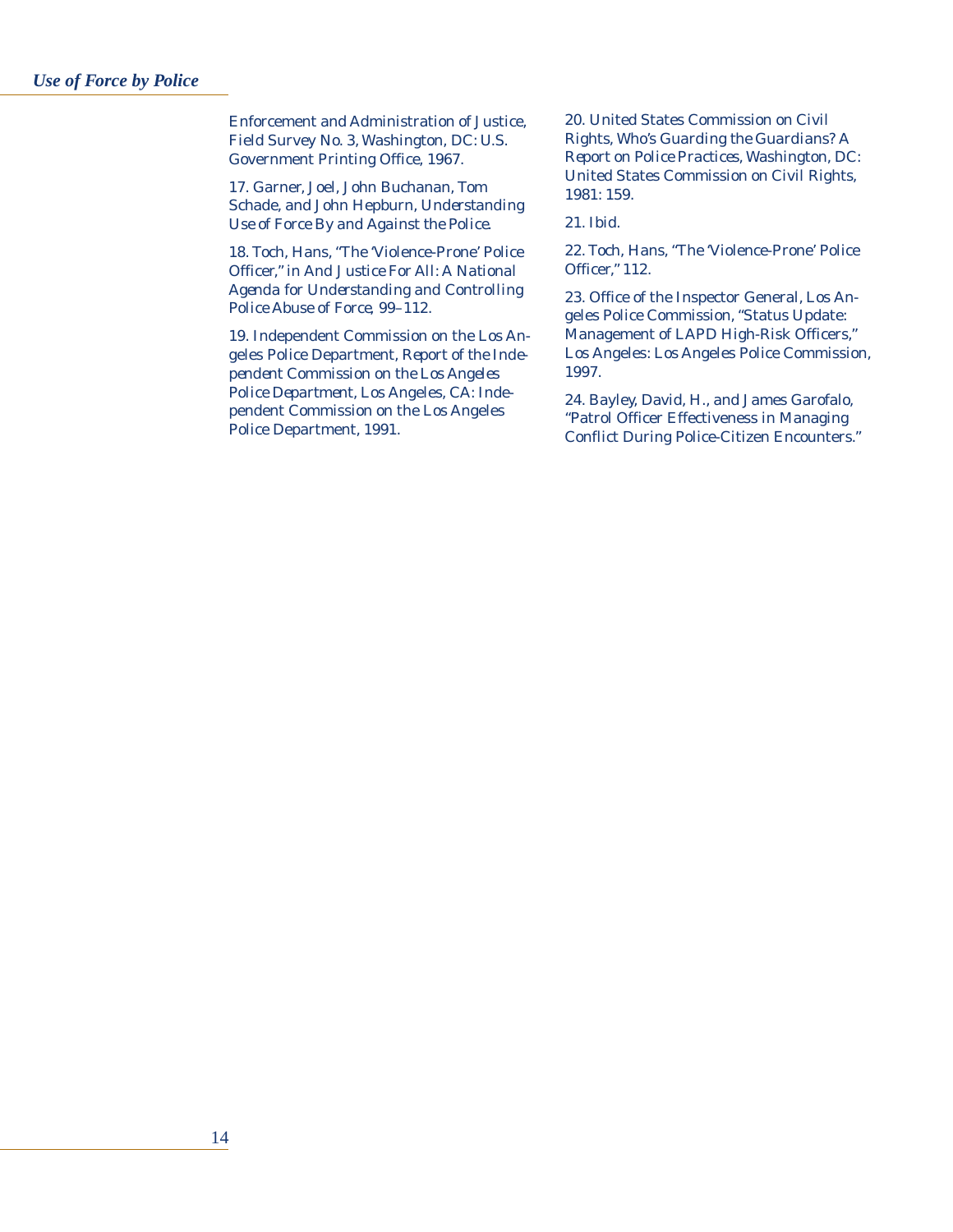## *2*

## *Revising and Fielding the Police-Public Contact Survey*

*by Lawrence A. Greenfeld, Patrick A. Langan, and Steven K. Smith*

To learn more about police use of force requires an understanding of the reasons for and the results of police-public encounters. As a step toward developing that understanding, the Bureau of Justice Statistics (BJS) fielded a pilot test in 1996 of the Police-Public Contact Survey (PPCS). Its primary purpose was to obtain information to help guide future development of a final questionnaire on the topic. This chapter briefly reviews the 1996 survey, discusses improvements incorporated into a second pilot survey, and describes other planned BJS efforts to learn more about police-public encounters.

#### **First Pilot Test of the Survey Questionnaire**

BJS supplemented the National Crime Victimization Survey (NCVS) with a pilot test of PPCS during May, June, and July 1996. The objective was to collect answers from respondents to a series of questions about the nature and consequences of their face-to-face interactions with police.

(NCVS is based on interviews conducted with a nationally representative sample of U.S. households and has become a highly useful platform for testing new questionnaires and periodically implementing special supplements. The NCVS sample consists of all household members age 12 or older residing in more than 40,000 U.S. households; each household member is interviewed twice during a calendar year, resulting in about 200,000 interviews annually.)

The PPCS pilot test involved interviews with 6,421 persons during the 1996 trial period. The respondents were asked about their contacts with police during the 12 months prior to the interviews. Respondents interviewed in May 1996 were asked about contacts that occurred anytime during the period June 1995 to May 1996; those interviewed in June 1996 were asked about contacts between July 1995 and June 1996; and interviews in July 1996 covered the period from August 1995 to July 1996. On average, the 12-month reference period included 6 months in 1995 and 6 in 1996.

Administration of PPCS went smoothly. Among persons who had no contact with police, the interview took 1 minute, on average, to complete. Among those who had police contact, the interview averaged 10 minutes.

Findings from the first PPCS were reported in 1997 in the BJS–National Institute of Justice publication *Police Use of Force: Collection of National Data*. 1 (See sidebar "Selected findings from the Police-Public Contact

*Lawrence A. Greenfeld, Patrick A. Langan, Ph.D., and Steven K. Smith, Ph.D., are statisticians with the Bureau of Justice Statistics, a component of the Office of Justice Programs within the U.S. Department of Justice.*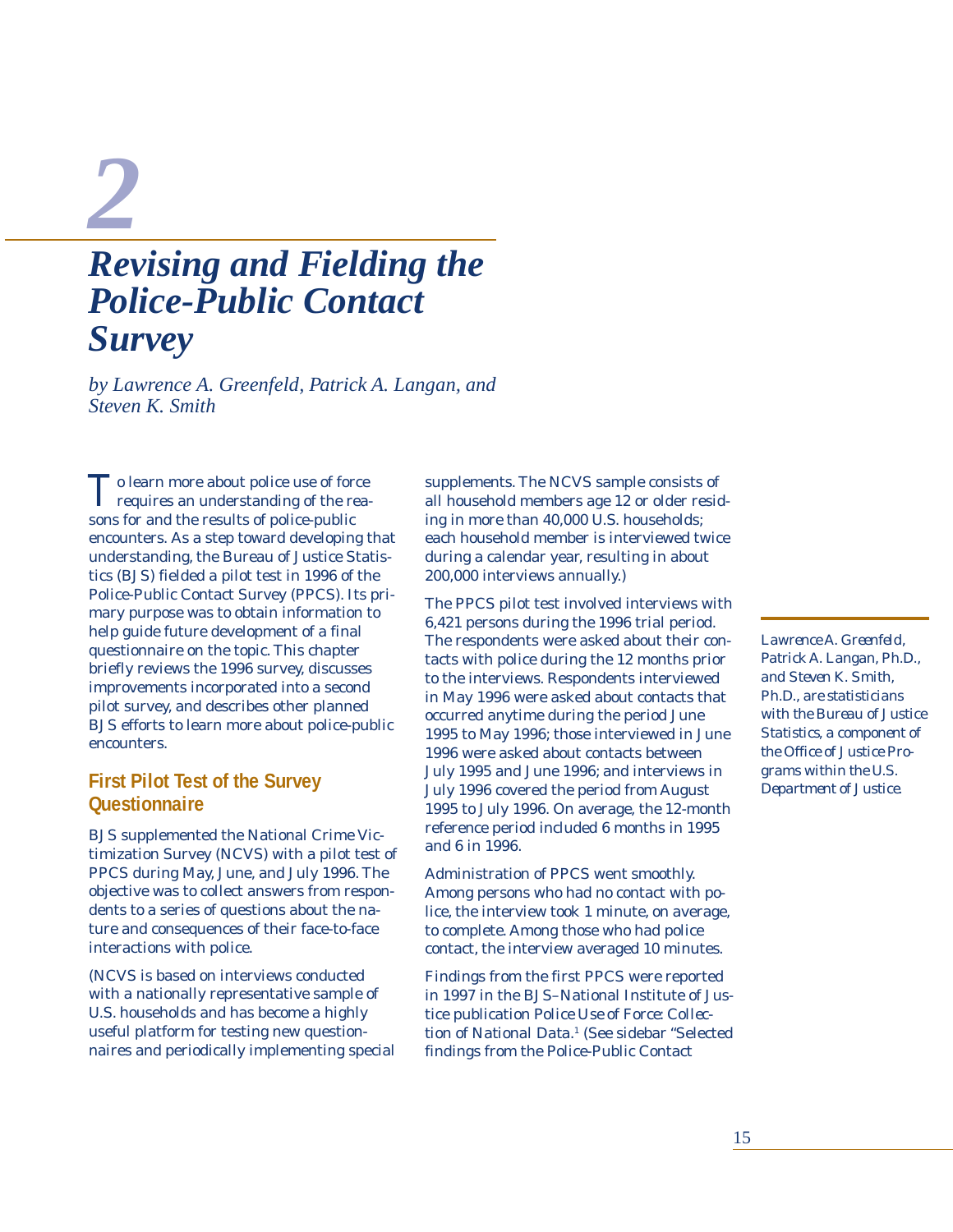Survey.") The 1996 PPCS was intended as a pretest of the questionnaire; the survey and its findings were not meant to be viewed as a source of indepth or precise statistics on police use of force. Rather, survey findings provided empirical information to help guide future development of an improved questionnaire.

#### **Second Pilot Test of the Survey Questionnaire**

During the first half of 1999, BJS focused on improving the content and administration of the PPCS questionnaire. Three areas of the instrument were improved: items relating to screen questions used to identify whether a contact occurred, the type of contact, and circumstances surrounding the contact; the determination of whether force was used or threatened, the type of force used or threatened, the circumstances surrounding its use, and provocative actions by the respondent; and the respondent's perceptions of the

appropriateness or inappropriateness of police conduct during the contact.

#### **Contact screen questions**

The pretest revealed a number of broad categories of types of face-to-face contacts that needed encoding on the questionnaire. A number of respondents reporting contacts indicated that their employment brought them into regular contact with police. This was so for hospital workers, tow-truck drivers, and lawyers, among others. In addition, respondents indicated that they had contacts with police as the result of appearing in court as jurors or witnesses.

A major area for further development of the screening elements of PPCS relates to traffic stops. One of the major findings from the initial PPCS field test was that many of the face-to-face contacts the public has with police are in connection with traffic stops. They may represent an area of potentially argumentative interactions between police and

#### **Selected findings from the Police-Public Contact Survey**

In 1996 the Bureau of Justice Statistics conducted a pilot test of the Police-Public Contact Survey. Although not intended as a source of detailed or precise statistics on police use of force, the pilot survey did provide preliminary estimates of the prevalence of the public's contact with police, including contacts during which police used force. Among the survey's findings are the following:

- An estimated 44.6 million persons (one in five U.S. residents age 12 or older) had face-to-face contacts with police officers during the prior 12 months. Men, whites, and people in their twenties were the most likely to have those contacts.
- An estimated 33 percent of residents who had contact with police had either asked for assistance from officers or provided it to them. About 32 percent of those who had contact with police had reported a crime, either as a victim or witness.
- For nearly half of those with contacts, the encounters were initiated by the public. For just under one-third of persons with contacts, police initiated them.
- Age is an important factor in both the frequency and type of police contacts experienced. Young people were the least likely to initiate contact with police (their contacts most often were police initiated), while persons age 60 or older were the most likely to initiate contacts with officers.
- About 1 percent of people reporting contacts with police indicated that officers used force or threatened force. In the majority of those instances, respondents said that their own actions, such as threatening police or resisting arrest, may have provoked officers.

*Screen questions are designed to determine quickly at the beginning of an interview whether a respondent needs to be asked subsequent questions. For example, if a respondent had no police contact during the specified period, subsequent questions about the nature, content, and consequences of police-public encounters would be omitted.*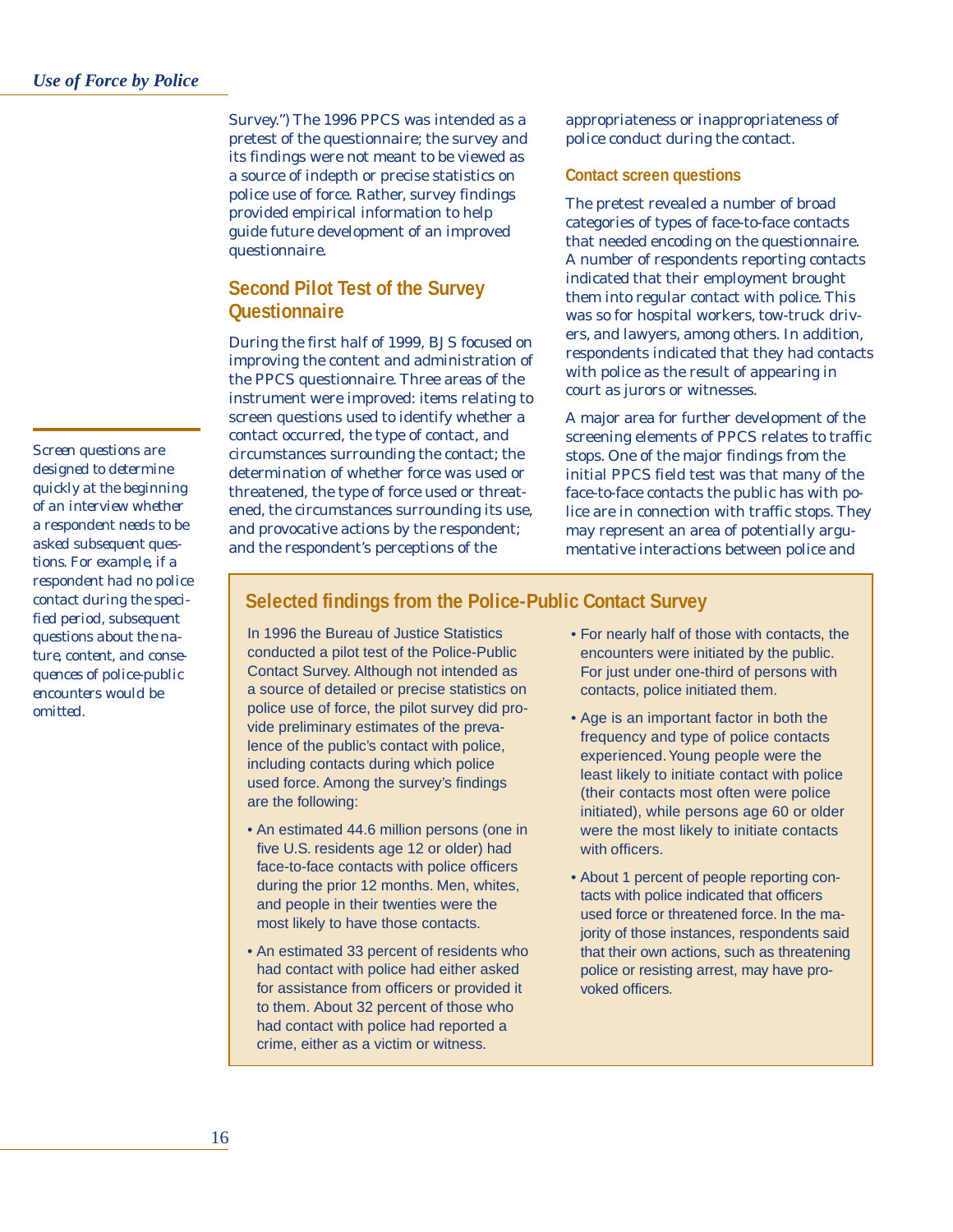the public and result in use-of-force incidents. This is likely to be true especially if such stops are thought to be motivated by factors not strictly related to law enforcement purposes. Recent studies in New Jersey and Maryland suggest that black motorists may be more likely than others to be stopped by police.<sup>2</sup>

The PPCS questionnaire has been revised to capture more detailed information about traffic stops, including more about the nature and frequency of traffic stops involving persons of different races. To gather more information on the nature and consequences of traffic stops, BJS has added a group of questions to the PPCS. Of particular interest will be an effort to determine from respondents what they believe to be the basis for stops, the reason given by the officers for stops, and the content of the interaction during stops, such as tickets issued, warnings, verbal questioning, searches, and arrests. Information gathered from the survey can be used to build on prior research regarding the treatment of different categories of the populace by the criminal justice system.

Those traffic stops resulting in handcuffing, threats, or use of force will also be identified. For such incidents, new items have been added to the survey to ascertain potentially provocative behaviors or drug or alcohol use by respondents.

Several other modifications to the questionnaire were needed. For example, existing questions about respondents' traffic-related contacts with police were modified to determine whether such respondents had been passengers or drivers. In addition, screen questions were added to determine explicitly who initiated contact between respondents and police officers. The 1996 questionnaire provided information only on the type of contact; who initiated it had to be inferred (e.g., "Received a traffic or parking violation" implies the officer initiated the contact).

#### **Determining whether force was used**

The 1996 PPCS asked respondents to indicate whether force was threatened, used, or not used during contacts. BJS replaced this and substituted a list of police behaviors that might have occurred, including threatening or restraining respondents during encounters. Handcuffing, considered a standard police practice, is listed within the enumerated group of police behaviors and will not be treated in the questionnaire separately from other behaviors that might have occurred during contacts.

Paralleling these queries about police behavior during contacts are questions about the respondents' behavior during encounters to learn about provocative actions that may have occurred. Such questions will apply to all respondents, not merely to those indicating force had been used.

Experience with a pat-down or frisking was asked only of those respondents who indicated that in contacts with the police, they believed that they were suspects in a crime. This was too limiting, and BJS has expanded the use of this item to all respondents.

Similarly, questions relating to subsequent criminal charges resulting from contacts were limited to respondents who believed that the contacts occurred because police considered them suspects in a crime. BJS will ask such questions of all respondents.

#### **Respondents' characterizations of incidents**

The 1996 PPCS asked respondents to characterize whether they believed police behavior was proper or improper during use-of-force incidents. Such a question will be asked of all respondents who have police contact.

In addition, the 1996 PPCS did not ask those who experienced use of force whether they perceived police behavior to have been excessive for the circumstances; BJS has added such an item to the next version of the survey.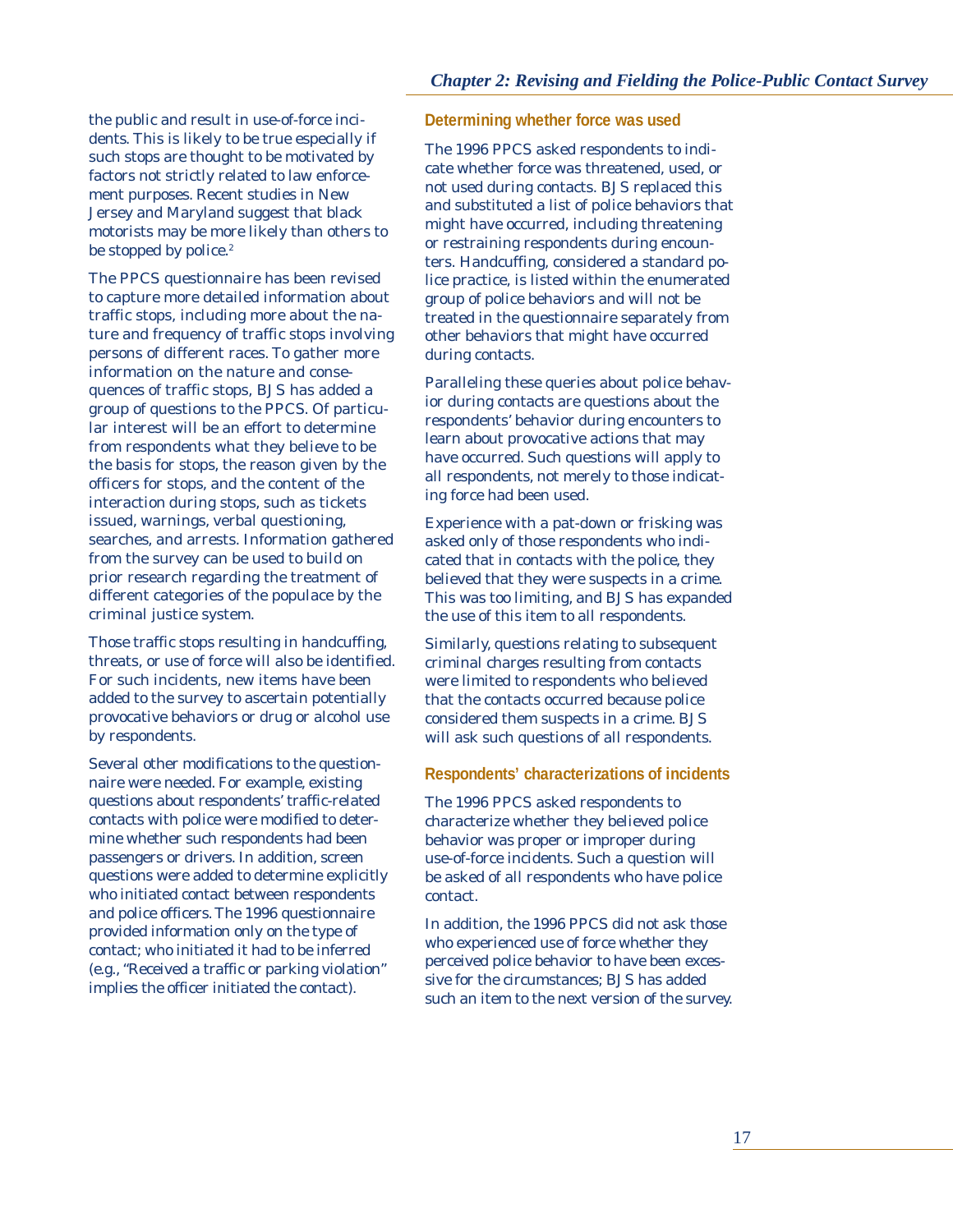#### **Survey Administration for Second Pilot Test**

BJS and the U.S. Bureau of the Census began the 1999 pilot test using the revised PPCS in July. The fieldwork will continue through December 1999. This will result in a national sample of respondents about 10 times the size of the first pilot test. Prior to the upcoming test, BJS redesigned the questions as noted above, circulated them for comment, and secured Office of Management and Budget clearance for the use of the supplement for the full NCVS national sample.

In addition, BJS and the Bureau of the Census conducted extensive testing of the revised instrument with volunteer respondents in the Census Bureau's Cognitive Research Laboratory.

#### **Additional Efforts to Learn About Police-Public Encounters**

During the next 3 to 5 years, BJS will be undertaking the regular periodic surveys conducted among nationally representative samples of those confined in local jails and prisoners held by State and Federal authorities. BJS anticipates introducing new survey items that will gather information about respondents' interactions with police during the arrest preceding their incarceration. The new items will provide, for the first time, information on the content of those contacts between police and criminals, including the methods by which they were apprehended, use of force during such events, and provocative behaviors by known offenders.

#### **Notes**

1. Greenfeld, Lawrence A., Patrick A. Langan, and Steven K. Smith, *Police Use of Force: Collection of National Data*, Washington, DC: U.S. Department of Justice, Bureau of Justice Statistics and National Institute of Justice, November 1997, NCJ 165040.

2. See Lamberth, John, "Driving While Black: A Statistician Proves That Prejudice Still Rules the Road," *Washington Post*, August 16, 1998, C1.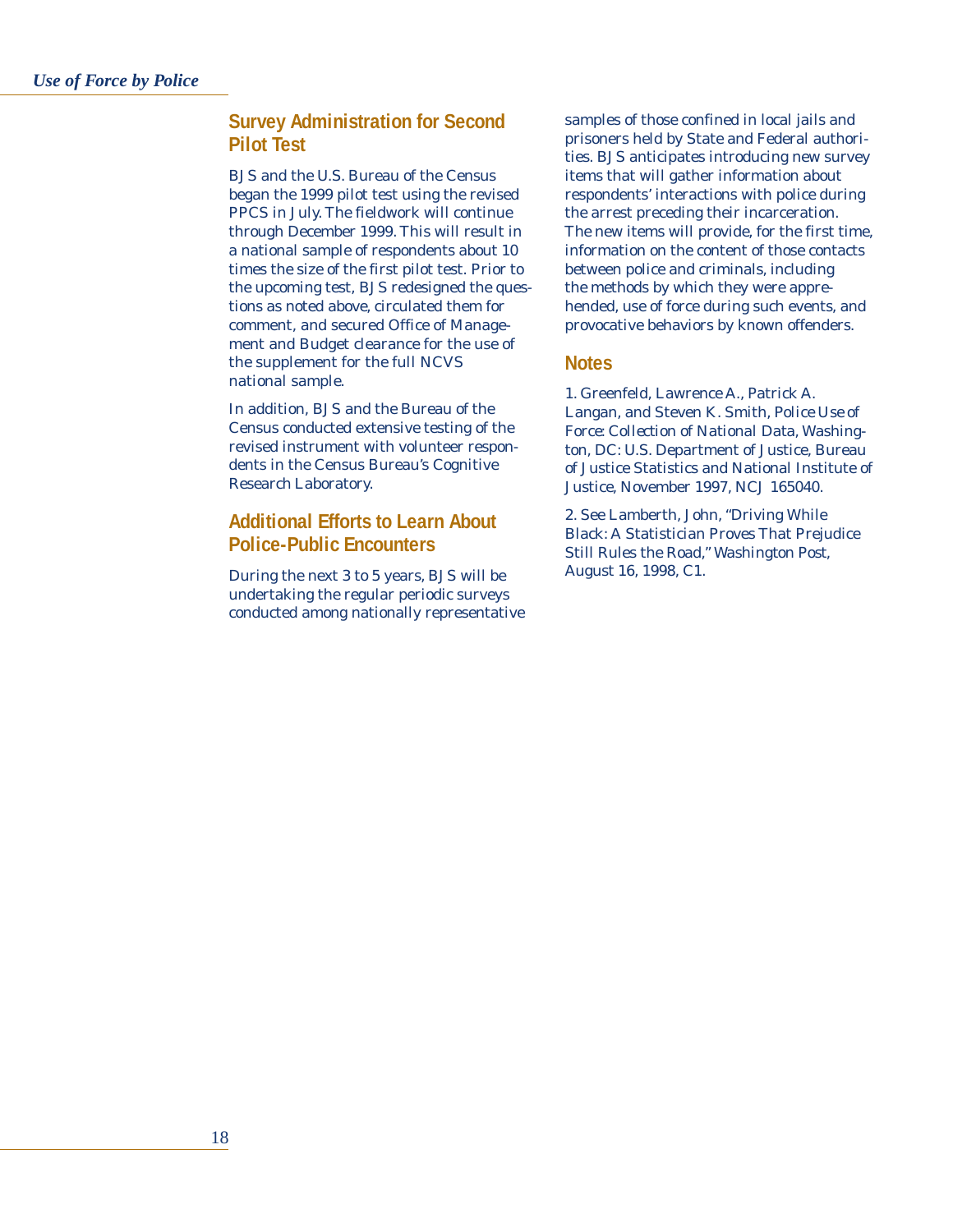## *3*

## *IACP National Database Project on Police Use of Force*

*by Mark A. Henriquez*

Individual police agencies, law enforcement organizations, and some States have long considered collection of use-of-force data as a means to better serve their communities and to better distinguish between misperception and reality of police use-of-force issues. Reflecting this, Congress enacted legislation in 1994 that, among other things, directed the U.S. Attorney General to collect data on police use of excessive force.

In 1995 the Bureau of Justice Statistics (BJS) and the National Institute of Justice (NIJ)—components of the Office of Justice Programs (OJP) within the U.S. Department of Justice (DOJ)—proposed to cofund development of a national use-of-force database by the International Association of Chiefs of Police (IACP). One purpose of such a database would be quantification of the extent and types of force used by police.

Following approval of first-year funding, initial project activities began in September 1996. Early in 1997, NIJ and BJS cofunded the project for another year. Since early 1998, IACP has been responsible for all project funding.

The balance of this chapter discusses basic concepts underlying IACP's use-of-force database project, highlights selected preliminary findings derived from the database, and discusses the future of the project. The chapter's addendum provides details about key elements involved in database development.

#### **Basic Concepts Underlying the Project**

Essential to creating IACP's police use-of-force database was the belief that data contributions should be voluntary and anonymous. Also of basic importance was that the definition of "police use of force" should reflect operational realities of modern, street-level law enforcement.

#### **Voluntary and anonymous reports**

Police use of force is an extremely sensitive issue, in part because agencies and the public alike harbor preconceptions and because data and resulting reports could be used or interpreted either accurately or inaccurately.

For example, the legislation directing the U.S. Attorney General to "acquire data about the use of excessive force by law enforcement officers" also makes deprivation of civil rights unlawful as evidenced by "pattern or practice" and allows the Attorney General, through civil action, to "obtain appropriate equitable and declaratory relief to eliminate pattern or practice." Thus, if use-of-force data provided to IACP from the field—whether standing alone or accompanied by analysis—were associated with individual departments, litigation could result.

Under those circumstances, the law enforcement community would have faced the dilemma of being very reluctant to provide

*Mark A. Henriquez is Project Coordinator for the IACP National Police Use-of-Force Database Project.*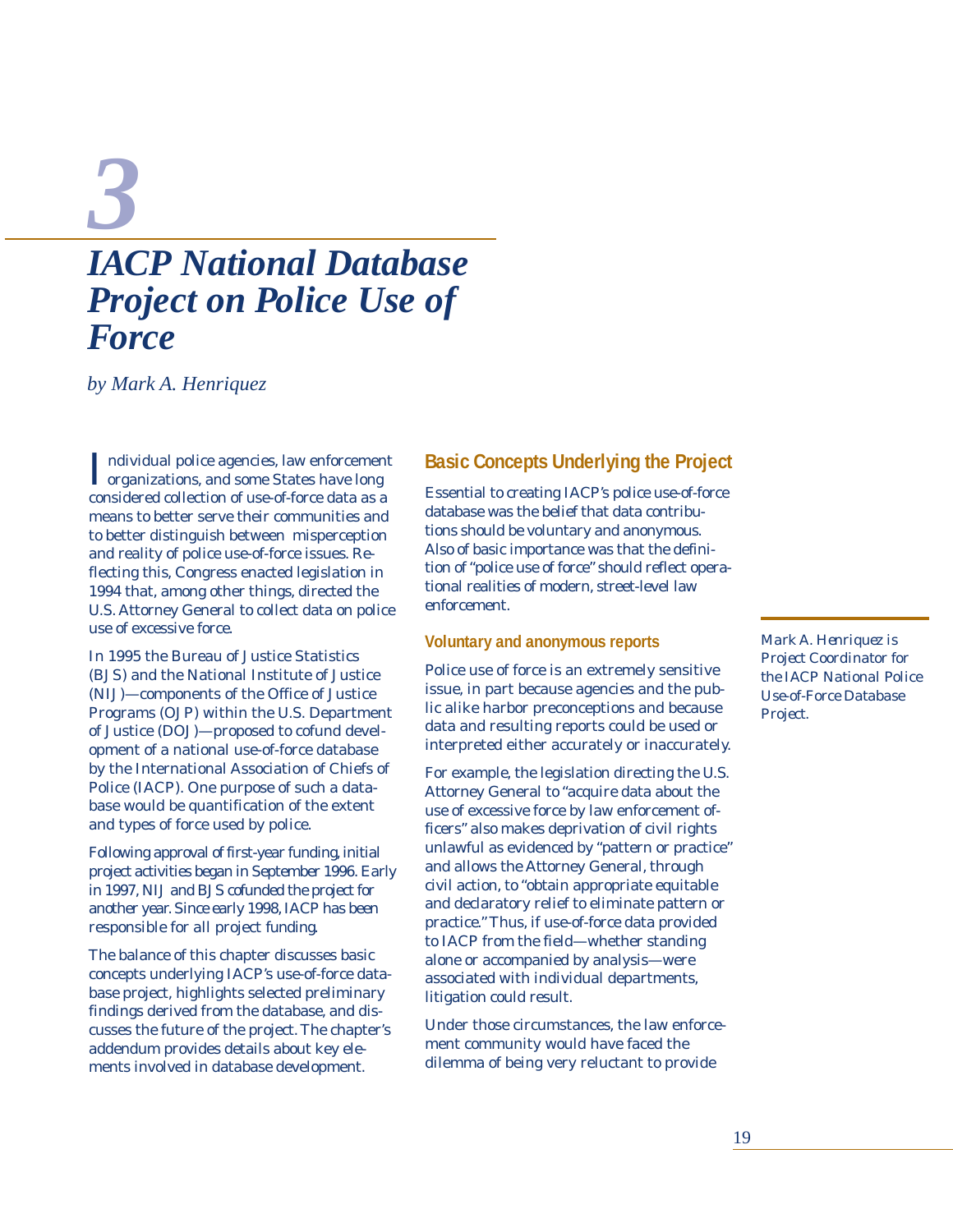use-of-force data, yet realizing that fundamental elements of modern police service are pursuit of truth and subordination to the will of the communities that agencies are sworn to serve. Therefore, IACP decided that provision of such data would be both voluntary and anonymous to promote accurate reporting and overcome potential reluctance of agencies to participate.

#### **Reflecting operational realities**

When examined from the perspective of day-to-day law enforcement activities, many previous use-of-force definitions were considered not sufficiently workable or functional to be applied nationwide to all jurisdictions and department types for the purposes of the IACP project. Thus, IACP designed the project from the outset to reflect operational realities of modern, street-level law enforcement, including the very meaning of "police use of force," defined as the amount of force required by police to compel compliance by an unwilling subject.

The project team developed a unique software package to track the basic types of force used by officers and suspects in typical encounters. On the basis of data submitted

through the software, the team identified a "street continuum" of force, which consists of the types of force used by officers on a dayto-day basis to bring subjects under control. The IACP database consists of data on reported use of force stemming from police responses to calls for service, whether or not those responses resulted in arrests.<sup>1</sup> Categories of force include the following:

- Physical force (use of fists, hands, feet, etc.).
- Chemical force (the discharge of Mace, pepper spray, and similar agents).
- Electronic force (the discharge of Tasers, stun guns, or other electronic weapons).
- Impact force (use of batons and the like).
- Lethal force (firearm discharge of any kind).

Additionally, IACP software enables departments to track various subcategories of force, such as dog bites, edged weapons, vehicles, and nail guns. However, the project team excluded certain measures of force because they were considered to fly in the face of reality and practicality. (See sidebar "Measures of force excluded from the database.")

#### **Measures of force excluded from the database**

IACP's project team decided to exclude from the database certain measures of force that the team considered were too broad to allow agency reporting in an accurate and timely fashion or beyond what police typically perceive or record as applications of force:

- Presence of a police officer at the scene.
- Presence of a K–9 at the scene.
- Presence of chemical or electronic less-than-lethal devices at the scene.
- Verbal commands by an officer.
- Routine or voluntary handcuffing of prisoners for transport or during field questioning or investigation.
- Display or presentation of an officer's weapon.

Although any of the above measures could be and are included in some academic studies of police use of force, IACP excluded them from its database to allow creation of a concise, universally accepted, and practically achievable information base on police use of force in the United States. Inclusion of the elements listed above would have overly complicated the project and substantially reduced local agency participation.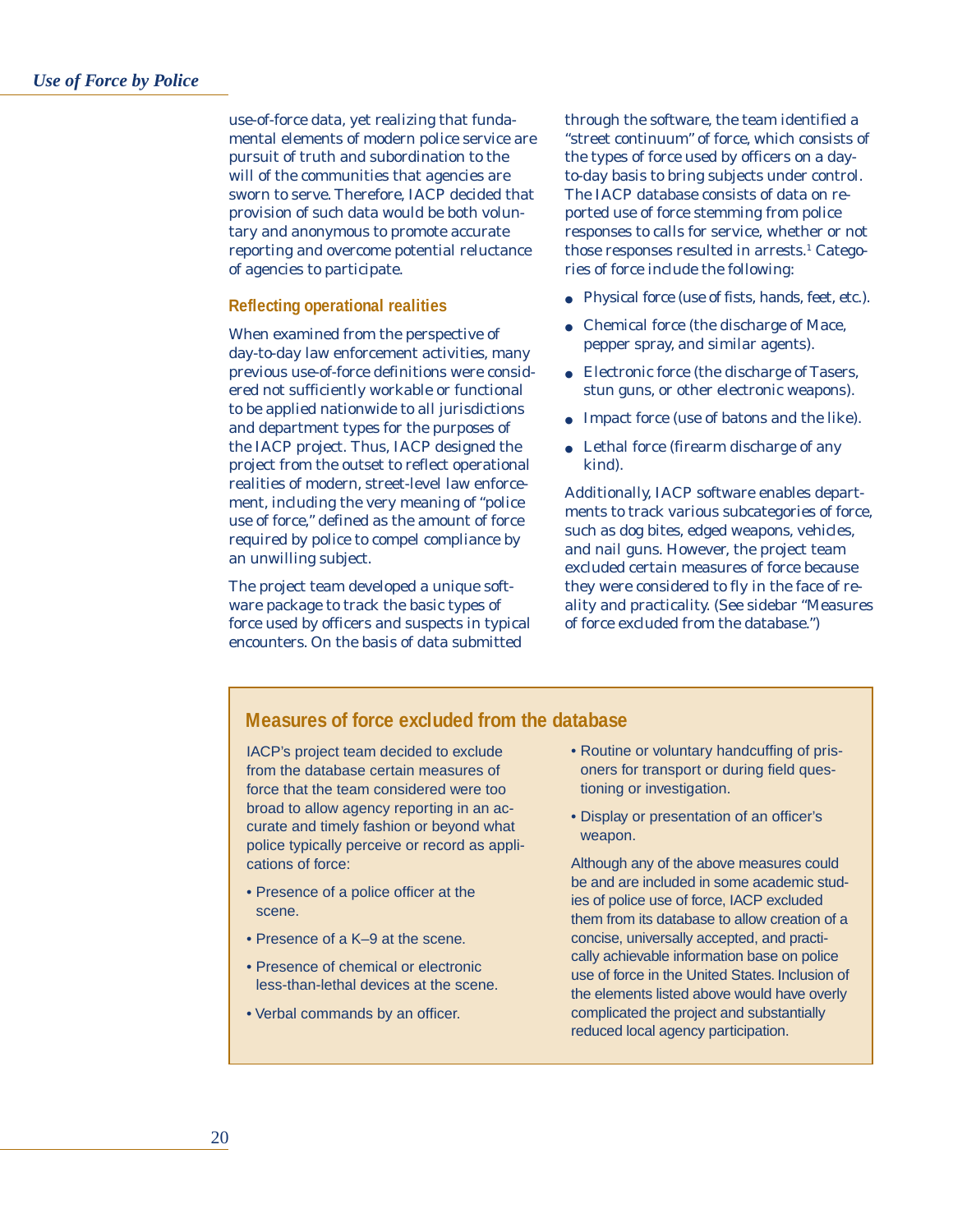#### **Agencies contributing to the use-of-force database**

IACP has obtained a substantial level of use-of-force data from participating agencies. Hundreds of others are establishing deadlines for submitting data either to their State chiefs' organizations or to IACP directly:

- About 4,000 agencies have requested the requisite software.
- An estimated 1,000 agencies are using the software to capture use-of-force data.
- Some 150 agencies are expected to contribute data for the 1998–99 data year.

Although not nationally representative at this early stage of project development, the received data provide indicators regarding police use of force against subjects and subject use of force against officers. As of this writing, agencies representing populations ranging from 1,000 to more than 1 million have contributed data on thousands of incidents. Reported use-of-force incidents applicable to 1996 and 1997 total 24,383 and 24,033, respectively (based on data submitted through September 1998).

#### **Selected Preliminary Use-of-Force Findings**

Although the database is in the early stages of development, the level of interest and support from local police agencies is encouraging. (See sidebar "Agencies contributing to the use-of-force database.") Nonetheless, the data are not yet nationally representative. Conclusions about national use-of-force trends, therefore, should not be attempted at this time.

But preliminary findings based on the data may provide useful insights, however tentative, into current police and subject use-offorce issues. The IACP calculation of the use-of-force rate is based on dispatched calls for service. For example, based on 1995 data reported by 110 agencies, the police use-offorce rate was 4.19 per 10,000 responded-to calls for service, or 0.0419 percent. Jurisdiction size for 78 of those agencies was 35,000 population or less; for 4 departments, 500,000 population or more.

Data reported for 1995–97 indicate that of 62,411 use-of-force incidents during the period, about 87 percent involved officers using physical force.2 Officers used chemical force in 7 percent of the incidents, firearms in about 5 percent.

Data received by IACP through September 1998 from 26 agencies reporting for 1996

and 27 for 1997 on 2,310 police use-of-force incidents indicate that the vast majority of such incidents occurred in arrest-related situations. For the 1996–97 period, those agencies also reported the following:

- Of 2,264 use-of-force confrontations for which the race of officers and subjects was known, 909 were intraracial (officer and subject of the same race) and 1,335 were interracial.
- About 10 percent of 2,479 officers using force sustained injuries. Less than 1 percent of the injuries were major; none resulted in death. About 38 percent of the subjects were injured as the result of police use of force, including approximately 1.5 percent with major injuries. (Data spanning the 1995–97 period indicate that of 75,082 use-of-force incidents, 3,274, or about 4 percent, resulted in officer injuries, all but 39 minor.)
- Of 3,972 reported incidents involving use of force, 20 resulted in complaints by subjects.

#### **Future of the Database**

From the inception of the database project in 1996, it has had—and is expected to continue to have—a three-tiered impact on police use-of-force policies and practices in the United States. At the national level, the

*For a more detailed account of use-of-force project findings, see International Association of Chiefs of Police,* Police Use of Force in America: Research in Progress Report on the IACP National Database Project*, Alexandria, Virginia: International Association of Chiefs of Police, April 1998.*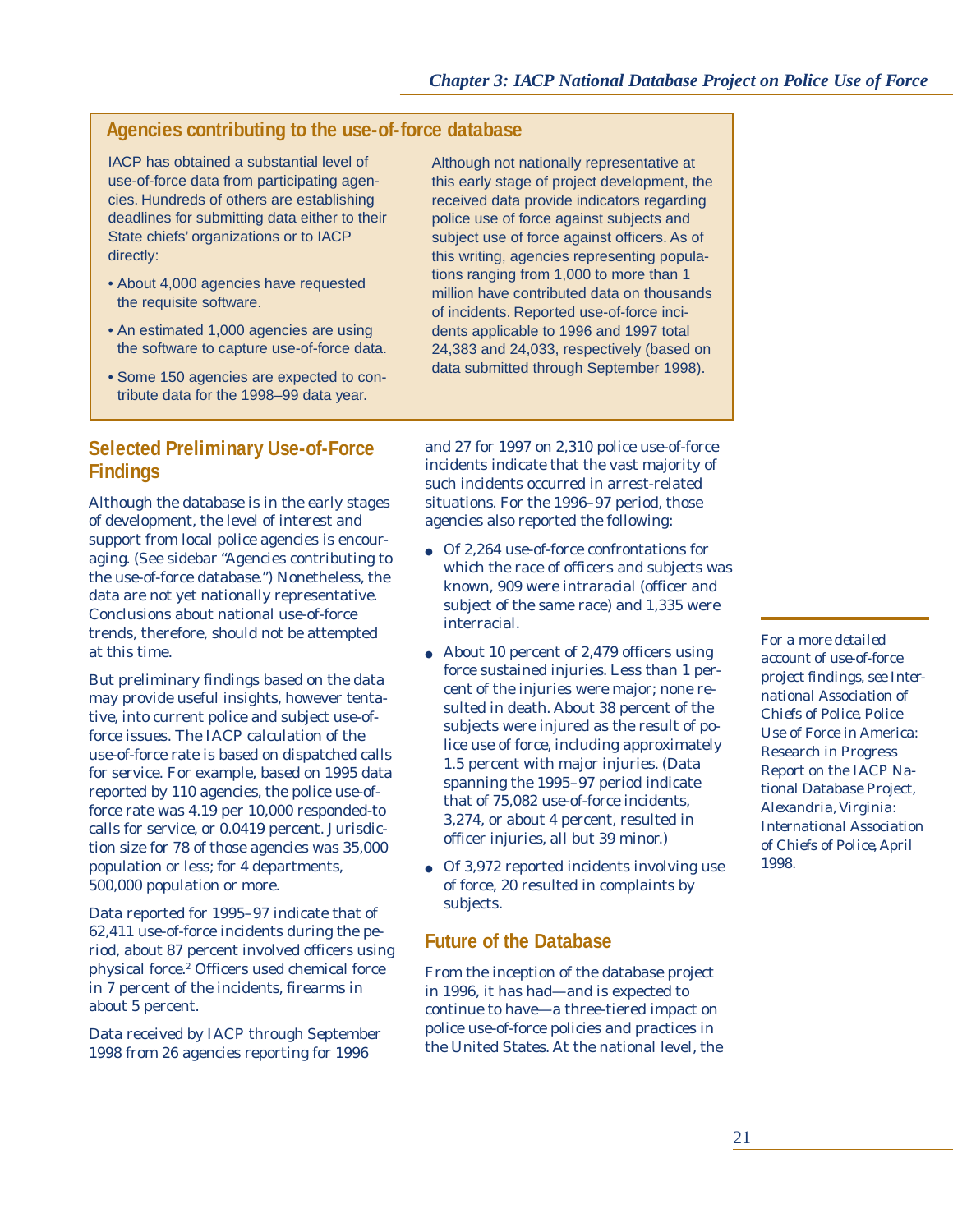IACP annual report *Police Use of Force in America* provides summary and incident information to police leaders, the public, and the media. At the State level, State associations of chiefs of police increasingly use the project to provide leadership to their constituent law enforcement agencies. Finally, local police agencies use IACP-provided software to capture use-of-force information pertaining to their own departments and use it for such purposes as the following:

- To promote improved policies, training, and procedures governing departmentwide use of force.
- To reduce potential department liability arising from frivolous or unfounded legal actions related to use of force.
- To contribute data to statewide use-offorce data repositories, where applicable, and to the IACP database.

The IACP database is a dynamic one. The number of departments providing new or updated data increases almost on a daily basis. For example, from a modest beginning of

7 pilot States, database software is now in place in more than 1,000 agencies nationwide and in the last quarter of 1998, Illinois and Rhode Island joined the project, followed by Maryland and Missouri in early 1999. Newly recruited States may contribute data from as far back as 1991. IACP believes that the benefits of its use-of-force database project will continue to increase as the number of contributing departments approaches national representation.

#### **Notes**

1. Data submitted to IACP by any given agency may also reflect use-of-force incidents resulting from responses to other than calls for service—for example, from officer-initiated contacts with the public.

2. The data for 1996 and 1997 reflect agency use-of-force reports received through September 1998 and, therefore, are not yet complete. Although the IACP database project started in 1996, some agencies supplied data for 1995.

#### **Addendum: Key Elements in Building the IACP Use-of-Force Database**

To ensure the success of the database project, IACP created two advisory panels to support initial project activities. The first was an ad hoc committee of police and justice leaders brought together at IACP headquarters to react to the project's scope and give general policy input and advice. This group consisted of DOJ representatives, State police, county sheriffs, local law enforcement officers and other criminal justice professionals. Consensus on key issues, such as definitions and data elements, was achieved during the project's start-up phase.

A second and continuing advisory committee consists of representatives from each of seven pilot State associations, discussed below, and a representative from the U.S. Bor-

der Patrol (Immigration and Naturalization Service). This group, from the outset, has provided advice on local concerns, State association perspectives, and logistical issues. This group also provides midyear and endyear input on project direction and selected milestones.

#### **The SACOP role**

The State Associations of Chiefs of Police (SACOP) Division of IACP laid the foundation for this program from its inception. In particular, the Virginia Association of Chiefs of Police had already instituted a statewide use-of-force reporting program that served as the model for IACP's national effort. The strength and reach of SACOP organizations within most of the States provided a flexible framework for developing and expanding the project.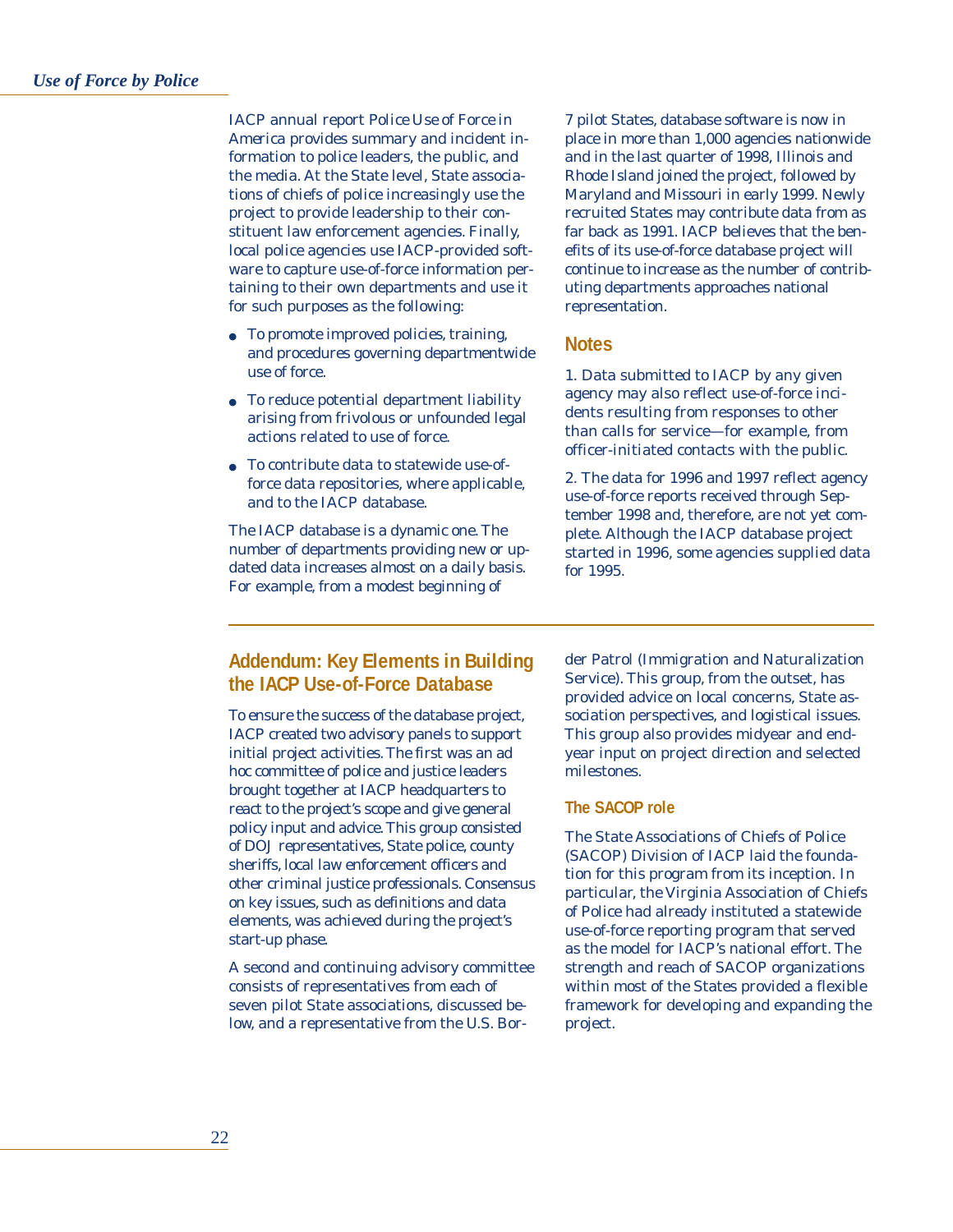In collaboration with SACOP leadership, IACP initially identified seven pilot State associations that would help coordinate the contribution of information for the national database effort: Arkansas, New Jersey, New York, Vermont, Virginia, Washington, and West Virginia. DOJ also arranged early Federal support by designating the U.S. Border Patrol to contribute data.

Each pilot State association identified five local police departments to contribute data to the project. To accomplish the data collection and transfer, IACP developed a new software application specifically for this purpose.

#### **A three-tiered approach to data collection**

Data flow was designed from the outset to emanate from local departments, through the respective SACOP offices, and then to IACP. The identities of all participating departments are masked by use of a selfinstalling agency reporting code, which is automatically appended to all local agency data records. This code is the only means by which individual data records can be distinguished from one contributing source to another. The SACOP organizations have the capability to generate regional use-of-force data based on the anonymous records reported to them by departments in their States.

Larger departments, which maintain electronic repositories of their own use-of-force data, have the option of reporting their data (in any data format) directly to IACP in cases where the appropriate SACOP office is not participating in the project. Even in these instances, the identity of the contributing agency is protected by an agency reporting code in the same manner that the identity of a department is protected when contributing data through its State organization.

#### **Software design and training**

Based on the large number of data elements relevant to this study (see sidebar "Database

content"), it soon became clear that an automated data collection system was required. The ideal system would need to:

- Be compatible across the widest possible spectrum of computers used in departments nationwide.
- Employ a graphical user interface that would facilitate self-instruction by the user.
- Handle the relationship between incidents involving a single officer and multiple subjects, multiple officers and a single subject, and any other possible combination.

Staff decided on a system that could meet these needs and was scalable in that it could support the inevitable evolution of revisions, customizations, additions, and expansions inherent in software projects of this type.

Because data flowed from local agencies to SACOP regional data repositories and from there to IACP, two versions of the software were produced. The first, the local agency version, was intended to automate data capture at the local department level. This software was equipped with a simplified data export function by which the user could write the captured use-of-force data to a floppy disk by simply clicking an on-screen button.

The second version of the software was intended for use by the SACOP data repositories. The SACOP version of the software remains identical to the local agency version in terms of the number and type of data elements captured. However, the SACOP version is provided with an import capability by which data on disks originating from local agencies can easily be incorporated into the regional database. Data from each of the regional databases are periodically exported to floppy disk and sent to IACP for inclusion in its database. Several software improvements have been made.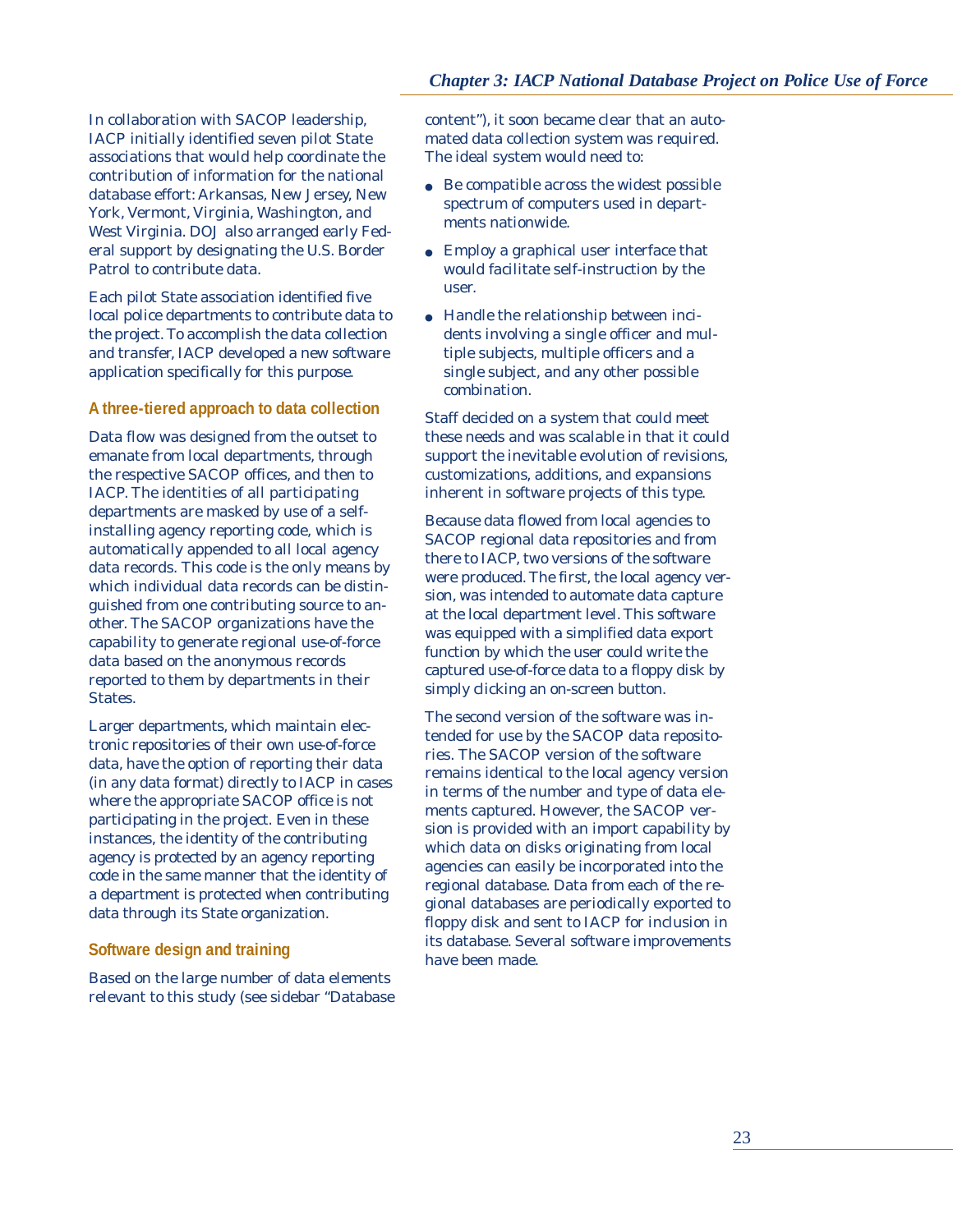Training for IACP database administrators was provided in a formal class setting by IACP in August 1997. The 8-hour class provided hands-on technical training in setting up, operating, and troubleshooting the useof-force software and in the philosophy un-

derlying the project. At the conclusion of the training, students, all of whom were sworn law enforcement personnel from participating local police departments, were presented with certificates identifying them as IACP use-of-force database administrators.

### **Database content**

Guided by the broad framework of use-offorce issues and by IACP's experience with other sensitive police policy issues, the project team decided upon the following elements for inclusion in the use-of-force database:

### **Department characteristics:**

- Report year.
- Jurisdiction size.
- Department type.
- Calls for service.
- Ethnicity demographics.
- Number of use-of-force incidents by type.
- Number of force-related complaints.
- Complaint resolution.
- Types of less-than-lethal weapons authorized.
- Use-of-force training and policies in place.
- Administrative policies for use-of-force complaint.

### **Incident characteristics:**

- Incident time.
- Incident date.
- Incident year.
- Number of officers involved.
- Number of subjects involved.
- Number of third parties involved.
- Age of officer(s)/subject(s).
- Type of assignment.
- Duty status.
- Education of officer(s)/subject(s).
- Race/ethnicity of officer(s)/subject(s).
- Type of force used by officer(s)/subject(s).
- Officer/subject injury.

**Complaint characteristics:**

- Complaint time.
- Complaint date.
- Complaint year.
- Number of officers involved.
- Number of subjects involved.
- Number of third parties involved.
- Age of officer(s)/subject(s).
- Type of assignment, duty status.
- Education of officer(s)/subject(s).
- Race/ethnicity of officer(s)/subject(s).
- Type of force used by officer(s)/subject(s).
- Officer/subject injury.
- Previous complaints against officer.
- Complaint disposition.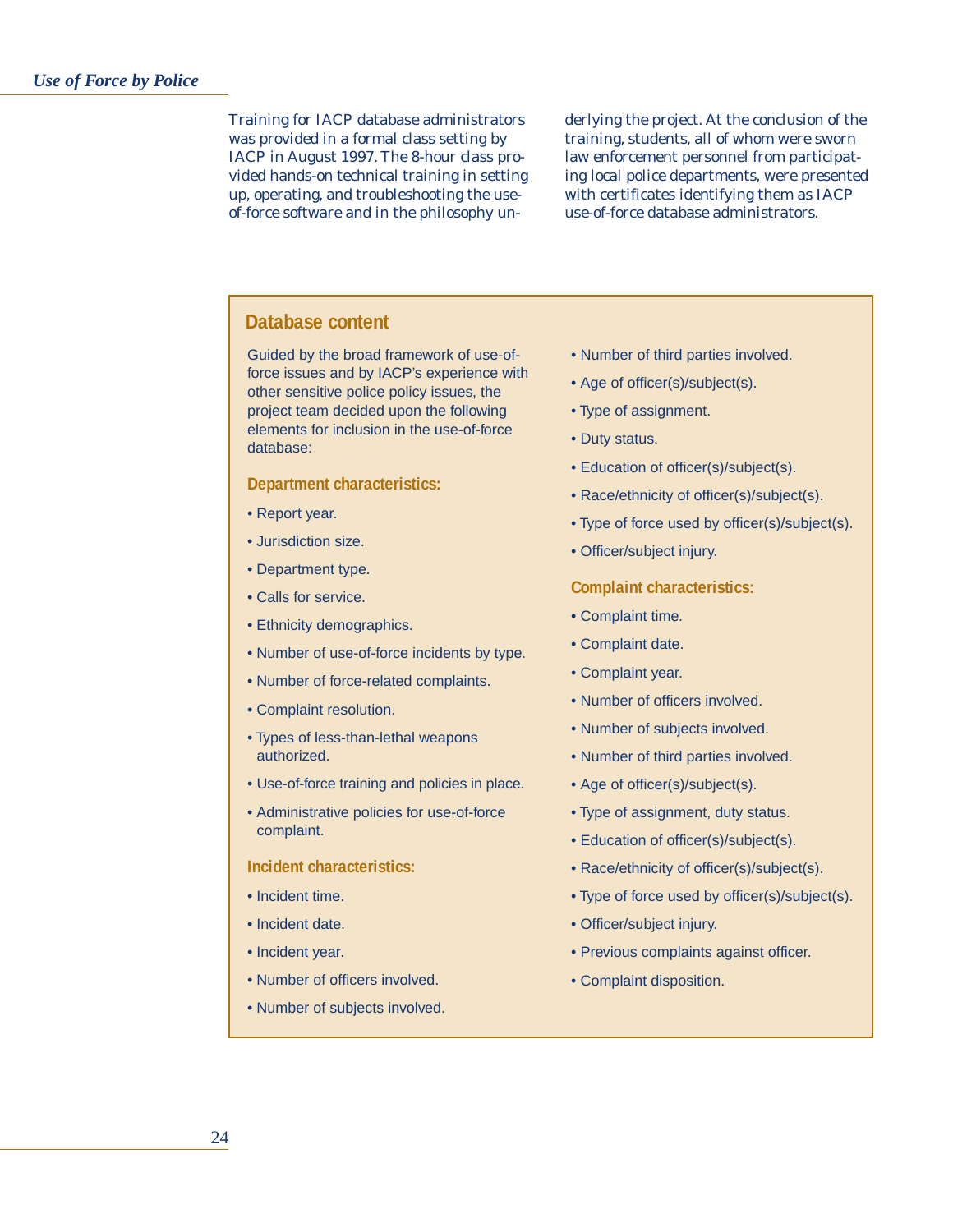# *4*

# *Measuring the Amount of Force Used By and Against the Police in Six Jurisdictions*

*by Joel H. Garner and Christopher D. Maxwell*

This study examines the amount of force<br>used by and against law enforcement officers and more than 50 characteristics of officers, civilians, and arrest situations associated with the use of more or less force. Data were gathered about suspects' and police officers' behaviors from more than  $7,500$  adult custody arrests<sup>1</sup> in 6 urban law enforcement agencies.

The participating agencies were the Charlotte-Mecklenburg (North Carolina) Police Department, Colorado Springs (Colorado) Police Department, Dallas (Texas) Police Department, St. Petersburg (Florida) Police Department, San Diego (California) Police Department, and San Diego County (California) Sheriff's Department.

To organize, present, and understand the nature and characteristics of the force used in representative samples of arrests, this study developed four measures of the amount of force used by police officers and four parallel measures of the force used by arrested suspects.

The participating agencies also played a major role in designing and implementing this research. Senior police managers in each department actively contributed to delineating research goals, designing data collection

forms, and constructing the measures of force reported here. The departments encouraged officers to complete police survey forms and assisted the research team in gaining access to suspects in local detention centers.

Throughout the project, these law enforcement managers worked together as a group to promote the use of consistent measures across the six jurisdictions and to enhance the use of the findings by the participating departments. This collaborative design was intended; in fact, it is not clear whether there was any other way to produce the information included in this chapter.

Emerging from this research is a more complete understanding of the frequency with which certain types of tactics are used and what types of weapons are displayed, threatened, or actually used. The consistent findings across all six jurisdictions are that most arrests do not involve any force by the police or by suspects. In those situations where some type of force is used, typically no weapon is used, threatened, or even displayed. When police use some form of weaponless tactic (hitting, kicking, wrestling, etc.), the most frequent tactic involves grabbing only.

*Joel H. Garner, Ph.D., is Research Director, Joint Centers for Justice Studies, Inc. Christopher D. Maxwell, Ph.D., is Assistant Professor of Criminology, Michigan State University.*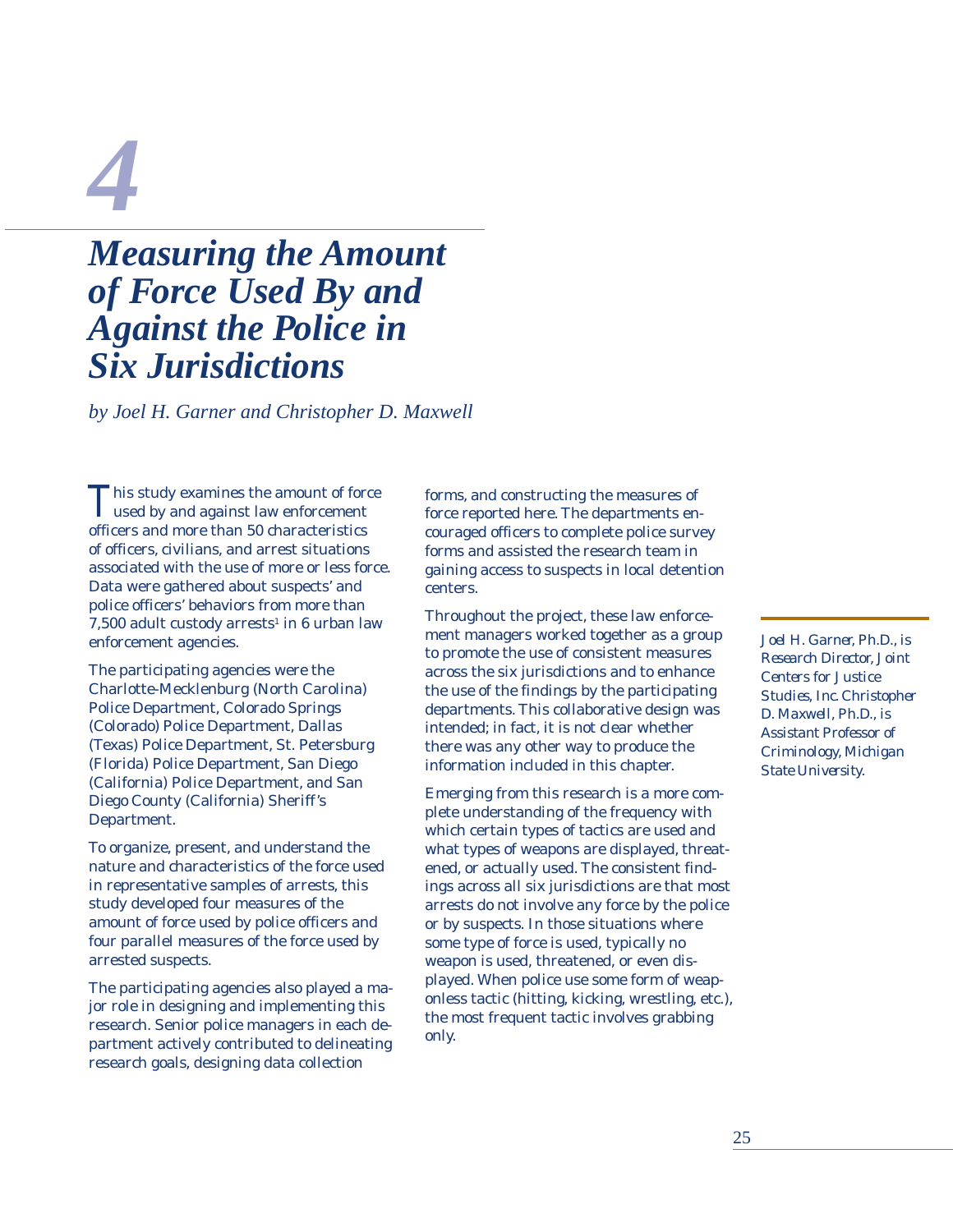### **The Importance of Systematic Samples**

Prior research on the use of force has, in many instances, been limited to instances where some type of force, usually deadly force, was used.2 This use of samples that do not represent all police behavior limits our ability to describe when force is used and when it is not used.

One senior researcher, Albert J. Reiss, Jr., has argued that the absence of systematic samples of police behavior means that the entire approach to the study of deadly force was flawed "because analysts of police use of deadly force focus on situations in which the decision was made to use it, such as firing a weapon . . . they ignore all decisions where force gave way to alternative ways of coping with situations."3

The flaws that Dr. Reiss identified can have real-world, and sometimes disastrous, consequences. For instance, the congressional investigation into the Challenger shuttle disaster identified the failure of the engineers at NASA to examine evidence from a systematic sample of all of the previous 21 shuttle flights.4 The engineers examined only the eight Shuttle flights with identified 0-ring problems, and among those flights, there was no correlation between 0-ring failures and temperature at the launch pad. However, in the complete set of all 21 flights, the ultimately deadly correlation was clear.

This research employed systematic samples of adult custody arrests in order to provide a comparison of circumstances when force is used with the circumstances when force is not used. This is an important characteristic. By using a complete set of police behavior, even when no force is involved, we have sought to avoid types of errors that occurred in the Challenger study as well as most of the other police studies.

Our approach to data collection compromised ideal research procedures with the real-life necessities of working within an operational agency. We wanted to obtain a sample of adult custody arrests representative of each department's annual arrests. We estimated that the number of arrests needed to obtain reliable estimates of the amount of force varied between 900 and 1,200 in the six jurisdictions. However, we did not draw a random sample of arrests throughout the year because that would have entailed complicated procedures for starting and stopping data collection by police officers. We chose to sample arrests continuously over a 2- to 7-week period, depending on the size of the department and the rate at which officers made arrests.

Data collection began at different times in different departments, so the total sample included arrests during the summer, fall, and the winter of 1996–97. We began data collection in the Colorado Springs Police Department in mid-August 1996 and completed data collection in Charlotte-Mecklenburg in the second week of February 1997. It took 50 days to obtain data on 1,249 arrests in Colorado Springs but only 2 weeks to obtain data on 1,192 arrests in Dallas.

In all 6 jurisdictions, we obtained 7,512 usable surveys. The proportion of adult custody arrests for which we obtained completed, usable surveys varied from 85 percent to 93 percent, and we determined that there were no systematic differences between arrests with or without a completed survey. The large size and representative nature of our sample provide a solid basis for describing the nature of use of force in the six participating departments.

This research also sought to avoid other methodological flaws. We collected information both from police officers and from arrested suspects and did so in ways that protected the confidentiality of officers and suspects (see sidebar "Measuring force"). In assessing the factors associated with the use of force, this study used multivariate statistical tests appropriate for the measurements available and the hypotheses being tested. Simple descriptive information alone can be misleading, especially when research seeks to associate the use of force with characteristics of officers, suspects, and arrest situations.

*The authors' research was supported under grant number 95–IJ–CX–0066 by the National Institute of Justice.*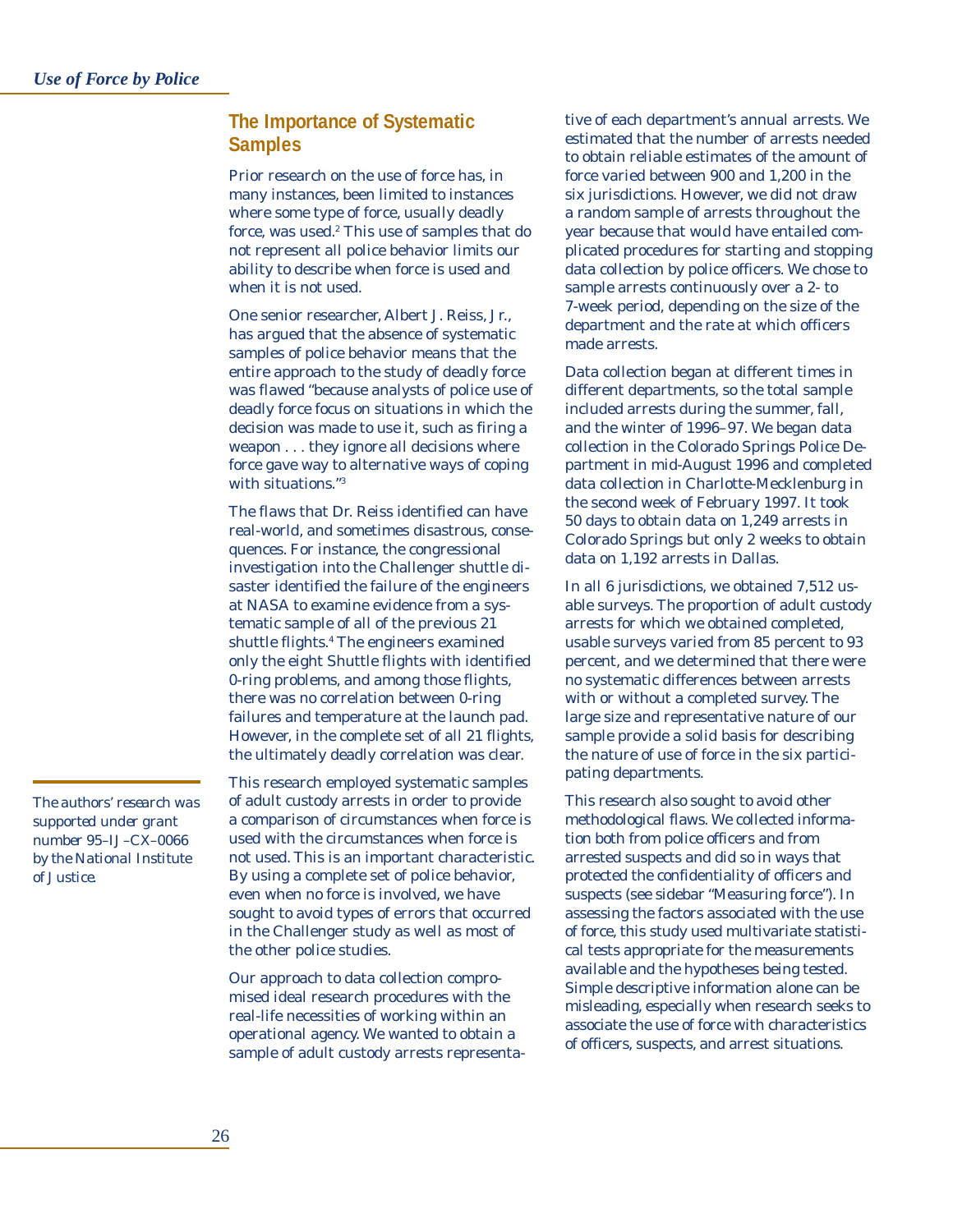Our design has some limitations. There are some circumstances in which the police use force but do not make an arrest, and our approach will miss those incidents. In addition, the primary source of our data is selfreported marks by police officers on a twopage form. These types of measures provide some uniformity but often miss important distinctions that can be obtained by more indepth interviews or firsthand observations by independent observers.

For instance, we asked officers to record whether they used a weapon, displayed a weapon, or threatened to use a weapon. However, it is not always clear when a weapon is actually used. Does a firearm have to be discharged to be "used"? In addition, is a firearm or a baton displayed just by being carried by an officer, or does display mean only removed from a holster? If a weapon is displayed, is an officer or a suspect threatening to use it? We think the distinctions between use, threatened use, and display are important but acknowledge that the survey form might be an imprecise method to measure these differences.

### **Measuring force**

The primary means by which the research project collected information on the use of force was a one-page, front and back, form completed by law enforcement officers on a systematic sample of adult custody arrests. This form, illustrated on the two following pages, was used to record characteristics of the arrest situation, the suspect, the officer, and the specific behavioral acts of officers, suspects, and bystanders in a particular arrest. The form was derived from a similar study\* conducted in Phoenix, Arizona, during 1994 but was modified to conform to the local characteristics, police terminology, and departmental policies of the participating agencies. Similar items were asked of a smaller sample of suspects interviewed in local jails shortly after arrest.

The forms were completed by arresting officers but were not reviewed or controlled by police managers; thus, the forms were not departmental records but research data. Both the police officers completing the forms and the suspects who were interviewed were research subjects, and the confidentiality of their responses was protected by the data management and storage procedures of the Joint Centers for Justice Studies.

Under the legislation authorizing the research program at the National Institute of Justice, Congress made confidential research data "immune from legal process" and specified that data identifiable to an individual shall not be "used for any purpose in any judicial, legislative, or administrative proceeding."† This confidentiality protection was communicated to officers by their departments and included on the survey form; interviewed suspects were told of this protection prior to their agreeing to participate in the research.

These procedures increased the likelihood that officers and suspects would provide more accurate information because officers would be less constrained by fears that their individual answers might be communicated to others within the department and might even possibly be used against them. The confidentiality provided to research subjects by the Congress makes the findings of this research more reliable and, therefore, more useful to congressional and other policymakers.

\* Garner, Joel, John Buchanan, Tom Schade, and John Hepburn, Understanding the Use of Force By and Against the Police, Research in Brief, Washington DC: U.S. Department of Justice, National Institute of Justice, November 1996, NCJ 158614.

 $^{\dagger}$  42 U.S.C. 3789(g).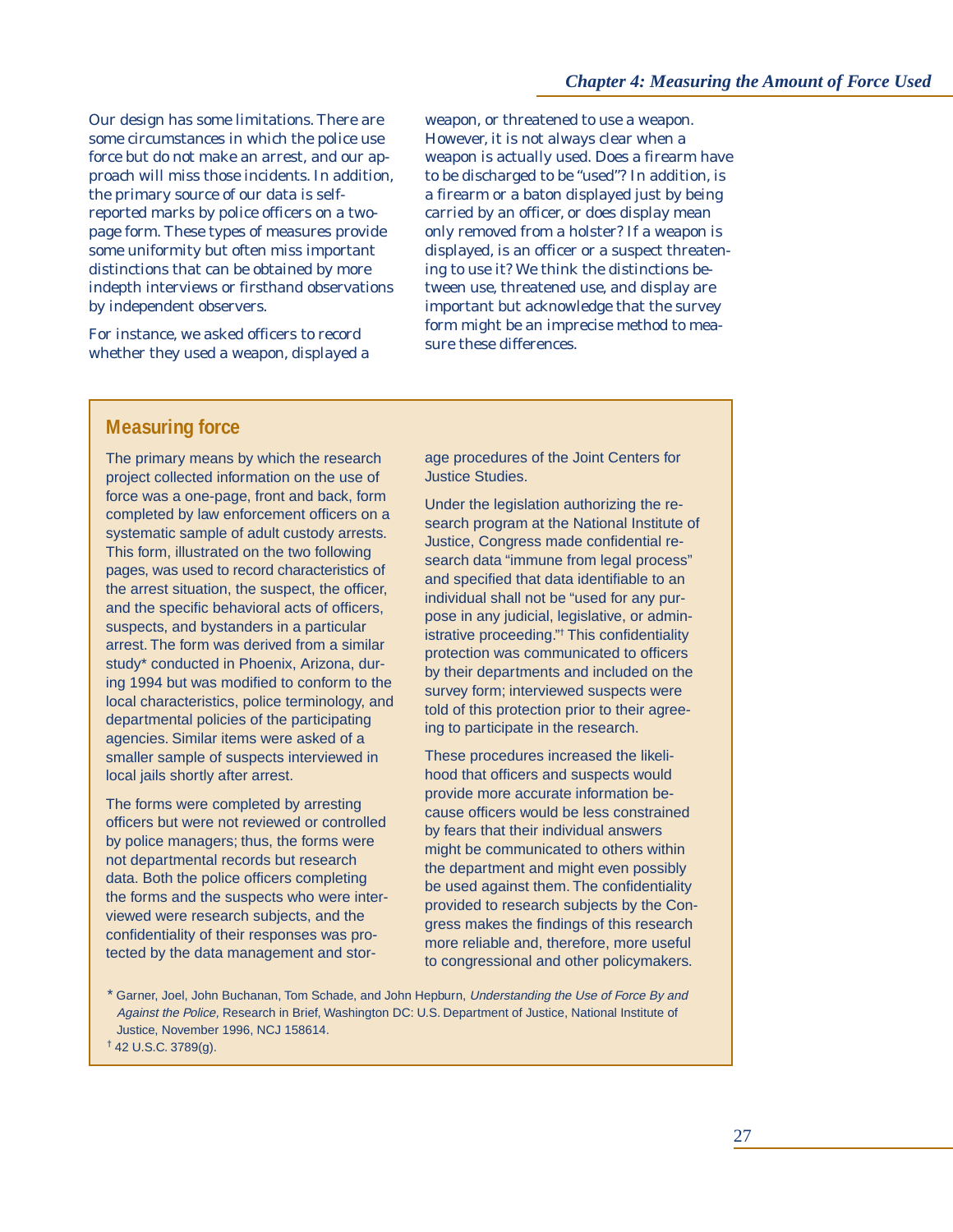# Joint Centers for Justice Studies, Inc. Multisite Arrest Tactics Study

**INSTRUCTIONS:** Complete one form for each adult arrest. This form is to be completed by the arresting officer.<br>This officer will respond as first officer. When additional officers are involved, please record any actions o

### **PLEASE MARK EACH ITEM WITH A CHECK (**✓**) OR A NUMBER AS APPROPRIATE**

### **ARREST/OFFENSE # \_\_\_\_\_\_\_\_\_\_\_\_\_\_\_\_\_\_\_\_\_**

**1. Division/Assignments (**✓ **All That Apply)**  $\Box C \Box NE \Box NW \Box NC \Box SE \Box SW \Box INV$  Unit  $\Box SO \Box ICP$  $\Box$  Investigative  $\Box$  Administrative

| 2. Suspect's Custody Status Upon Your Arrival ( |               |   |
|-------------------------------------------------|---------------|---|
| Not Already in Custody                          |               |   |
| Already in Custody: Police, Courts              |               |   |
| Already in Custody: Private Security/Citizen    |               |   |
| 3. Officer's Prior Knowledge of Location        | $\mathcal{O}$ |   |
| No Prior Knowledge                              |               |   |
| If Prior Knowledge, What Known                  | Y             | N |
| Location Believed to be Nonthreatening          |               |   |
| <b>Location Known for Criminal Activity</b>     |               |   |
| Location Believed to be Hazardous to Police     |               |   |
|                                                 |               |   |
| 4. Officer's Prior Knowledge of Suspect         | $\mathcal{O}$ |   |
| No Prior Knowledge                              |               |   |
| If Some Prior Knowledge, What Known?            | Y             | N |
| <b>Affiliated Gang Member</b>                   |               |   |
| <b>Confirmed Gang Member</b>                    |               |   |
| <b>Believed to Carry Weapons</b>                |               |   |
| Believed to Have a Criminal Record              |               |   |
| Believed to be Cooperative                      |               |   |
| Believed to be Assaultive                       |               |   |

|     | Drugs                                  |                |                      |               |   |   |
|-----|----------------------------------------|----------------|----------------------|---------------|---|---|
|     | Alcohol                                |                |                      |               |   |   |
|     | Other                                  |                |                      |               |   |   |
| Y N | <b>6. Location of Completed Arrest</b> |                |                      |               | Y | N |
|     | <b>Inside</b>                          | <b>Outside</b> |                      |               |   |   |
|     | <b>Suspect's Residence</b>             |                |                      | <b>Street</b> |   |   |
|     | <b>Other Residence</b>                 |                | Parking Lot          |               |   |   |
|     | Club/Bar                               |                | Suspect's Yard       |               |   |   |
|     | <b>Restaurant</b>                      |                | <b>Other Yard</b>    |               |   |   |
|     | <b>Retail Store</b>                    |                | <b>Other Outside</b> |               |   |   |

| <b>7. Visibility at Arrest Completion (Circle Number)</b> |           |  |  |      |  |          |  |      |
|-----------------------------------------------------------|-----------|--|--|------|--|----------|--|------|
|                                                           | Excellent |  |  | Good |  | Moderate |  | Poor |
|                                                           | Ч         |  |  |      |  |          |  |      |

## **8. Number of Persons, Including Yourself, Present at Arrest Scene**

| <b>Initial Contact</b>                                  | <b>Completion of Arrest</b> |  |  |  |  |  |
|---------------------------------------------------------|-----------------------------|--|--|--|--|--|
|                                                         |                             |  |  |  |  |  |
|                                                         |                             |  |  |  |  |  |
|                                                         |                             |  |  |  |  |  |
| 9. Suspect's Relationships ( $\checkmark$ One for Each) |                             |  |  |  |  |  |
|                                                         |                             |  |  |  |  |  |

| <b>Relationship to Victim</b> |                     | <b>Relationship to Bystanders</b> |  |  |  |
|-------------------------------|---------------------|-----------------------------------|--|--|--|
|                               | Unknown             |                                   |  |  |  |
|                               | No Relationship     |                                   |  |  |  |
|                               | Acquaintance/Friend |                                   |  |  |  |
|                               |                     | Family/Intimate                   |  |  |  |

### **10. Characteristics of Officers**

|            | 1st Officer               | 2nd Officer               |
|------------|---------------------------|---------------------------|
| Age        | years                     | years                     |
| Height     | ft.<br>1n.                | ft.<br>in.                |
| Weight     | lbs.                      | lbs.                      |
| Race       | White Black Hispanic Oth. | White Black Hispanic Oth. |
| <b>Sex</b> | Male<br>Female            | Male<br>Female            |

### **11. On-the-Job Medical Attention Before Today Y N**

|                            | <b>First Aid at Scene</b>     |                                  |  |    |  |  |  |
|----------------------------|-------------------------------|----------------------------------|--|----|--|--|--|
| <b>Treated at Hospital</b> |                               |                                  |  |    |  |  |  |
|                            |                               | <b>Admitted to Hospital</b>      |  |    |  |  |  |
| $\mathbf N$                | 12. Type of Approach          | 13. Part of Shift $(\checkmark)$ |  |    |  |  |  |
|                            | Routine Approach              | <b>Time Shift</b>                |  | am |  |  |  |
|                            | <b>Backup Requested</b>       | Began                            |  | pm |  |  |  |
|                            | <b>Priority Call</b>          | <b>Other Duty</b>                |  |    |  |  |  |
|                            | <b>Used Lights and Sirens</b> | <b>Off Duty</b>                  |  |    |  |  |  |

**Y N 14. Initial Contact with Suspect Y N**

|  | Dispatched           | <b>On-View</b>       |  |
|--|----------------------|----------------------|--|
|  | <b>Priority Code</b> | Initiated by Citizen |  |
|  | <b>Hazard Code</b>   | Initiated by Officer |  |

### **15. General Demeanor (**✓**)**

| <b>Type of Demeanor</b>                 | <b>Civil</b> | <b>Antagonistic</b> |
|-----------------------------------------|--------------|---------------------|
| <b>Suspect's Demeanor Toward Police</b> |              |                     |
| <b>Bystander Demeanor Toward Police</b> |              |                     |
| <b>Police Demeanor Toward Suspect</b>   |              |                     |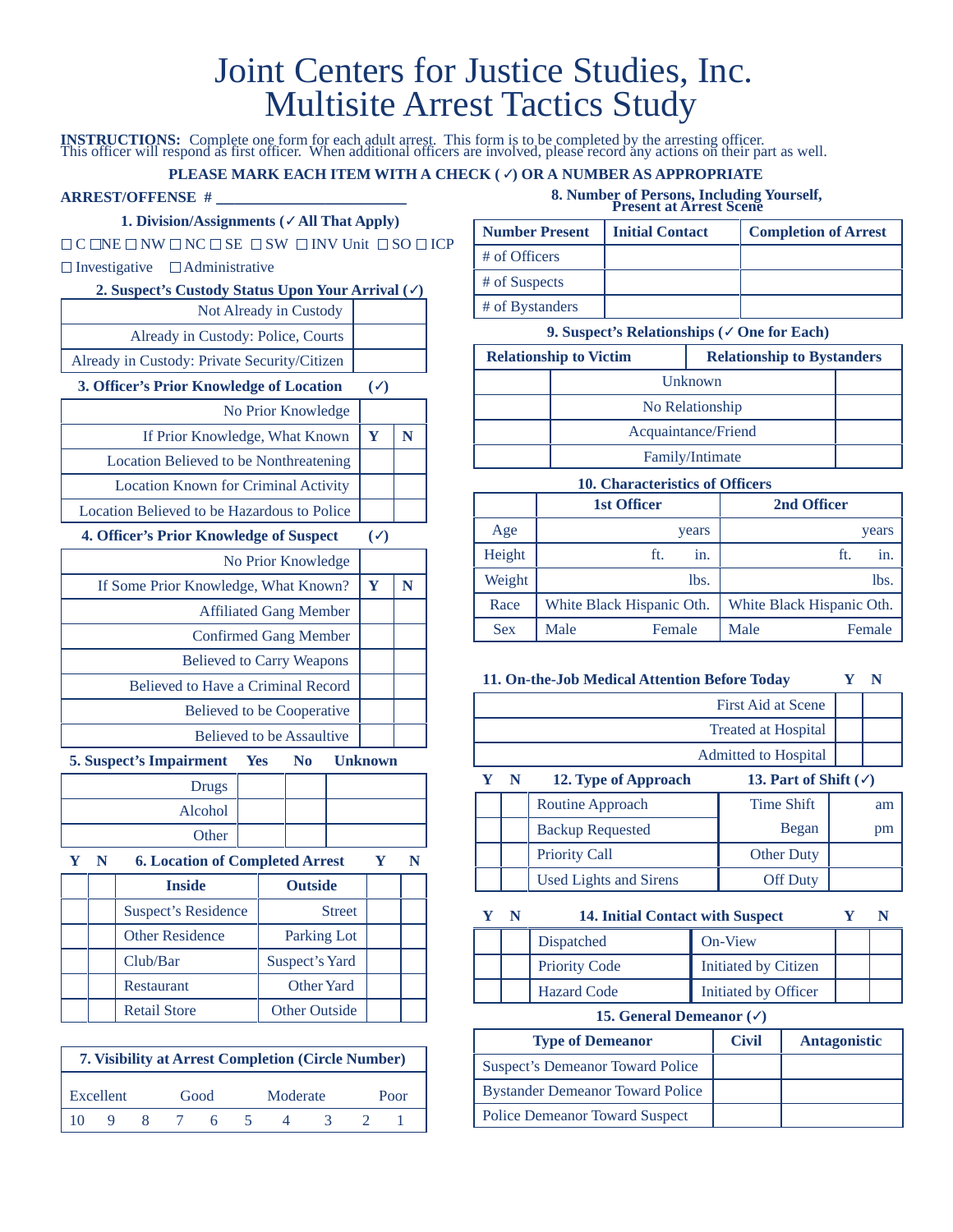|                                  |                                    | <b>16. Suspect's General Response to Police</b>  | Y               | N |  |  |
|----------------------------------|------------------------------------|--------------------------------------------------|-----------------|---|--|--|
|                                  |                                    | Immediate Compliance with Officer's Requests     |                 |   |  |  |
| Disrespectful or Obscene Gesture |                                    |                                                  |                 |   |  |  |
|                                  |                                    | <b>Threatening Stance</b>                        |                 |   |  |  |
|                                  |                                    | <b>Verbal Resistance</b>                         |                 |   |  |  |
|                                  | Passive Resistance (go limp, etc.) |                                                  |                 |   |  |  |
|                                  |                                    | Evade, Hide or Flee From Police                  |                 |   |  |  |
|                                  |                                    | <b>Impede Officer's Movements</b>                |                 |   |  |  |
|                                  |                                    | <b>Resist Cuffing</b>                            |                 |   |  |  |
|                                  |                                    | <b>Resist Placement in Police Vehicle</b>        |                 |   |  |  |
|                                  |                                    | <b>Assaultive Toward Police</b>                  |                 |   |  |  |
|                                  |                                    | Used or Tried to Use Deadly Force Against Police |                 |   |  |  |
|                                  | Suspect                            |                                                  | <b>Officers</b> |   |  |  |
| Y                                | N                                  | 17. Words Between Officer & Suspect              | Y               | N |  |  |
|                                  |                                    | <b>Conversational Voice</b>                      |                 |   |  |  |
|                                  |                                    | <b>Command Voice</b>                             |                 |   |  |  |
|                                  |                                    | Shouting/Cursing                                 |                 |   |  |  |
|                                  |                                    | <b>Verbal Threats</b>                            |                 |   |  |  |
|                                  |                                    | <b>18. Type of Restraints Used</b>               | Y               | N |  |  |
|                                  |                                    | <b>Hand Cuffs</b>                                |                 |   |  |  |
|                                  |                                    | Leg Cuffs                                        |                 |   |  |  |
|                                  |                                    | <b>Other More Severe Restraints</b>              |                 |   |  |  |
|                                  |                                    |                                                  |                 |   |  |  |

### **Specific Actions by Officers and by Suspect**

| <b>Suspect</b>    |   | <b>Officers</b>        |                                      |   |                 |  |  |
|-------------------|---|------------------------|--------------------------------------|---|-----------------|--|--|
|                   |   |                        | 19. Type of Flight or Pursuit        |   |                 |  |  |
| No Pursuit/Flight |   |                        |                                      |   |                 |  |  |
| Y                 | N |                        | If Flight or Pursuit, What Type      | Y | N               |  |  |
|                   |   |                        | On Foot/Bicycle                      |   |                 |  |  |
|                   |   |                        | <b>In Motor Vehicle</b>              |   |                 |  |  |
|                   |   | In Helicopter          |                                      |   |                 |  |  |
| <b>Suspect</b>    |   |                        |                                      |   | <b>Officers</b> |  |  |
| Y                 | N |                        | <b>20. Weaponless Tactics</b>        | Y | N               |  |  |
|                   |   | Compliant              | Gentle Hold Only                     |   |                 |  |  |
|                   |   |                        | Spit                                 |   |                 |  |  |
|                   |   |                        | <b>Grab Arm</b>                      |   |                 |  |  |
|                   |   |                        | <b>Twist Arm</b>                     |   |                 |  |  |
|                   |   |                        | Push, Shove                          |   |                 |  |  |
|                   |   |                        | Wrestle, Scuffle                     |   |                 |  |  |
|                   |   |                        | <b>Hit or Punch</b>                  |   |                 |  |  |
|                   |   |                        | <b>Kick</b>                          |   |                 |  |  |
|                   |   |                        | <b>Bite, Scratch</b>                 |   |                 |  |  |
|                   |   |                        | <b>Pressure Point</b>                |   |                 |  |  |
|                   |   |                        | Carotid Hold/Lat. Vascular Restraint |   |                 |  |  |
|                   |   | Control Hold (Specify) |                                      |   |                 |  |  |
|                   |   | Other (Specify)        |                                      |   |                 |  |  |

## **21. Weapon Possession, Threatened Use, Display or Actual Use For Questions About Weapons, a Blank means NO**

| <b>SUSPECT</b>    |                         |                      |            |                           |                      |                   | <b>POLICE</b>           |                      |            |
|-------------------|-------------------------|----------------------|------------|---------------------------|----------------------|-------------------|-------------------------|----------------------|------------|
| <b>Possession</b> | <b>Verbal</b><br>Threat | Display/<br>Brandish | <b>Use</b> | <b>Weapons</b>            |                      | <b>Possession</b> | <b>Verbal</b><br>Threat | Display/<br>Brandish | <b>Use</b> |
|                   |                         |                      |            | <b>Stick/Blunt Object</b> | <b>Baton</b>         |                   |                         |                      |            |
|                   |                         |                      |            | Knife/Edged Weapon        | Flashlight           |                   |                         |                      |            |
|                   |                         |                      |            | Handgun                   |                      |                   |                         |                      |            |
|                   |                         |                      |            | <b>Chemical Agent</b>     |                      |                   |                         |                      |            |
|                   |                         |                      |            | Rifle/Shotgun             |                      |                   |                         |                      |            |
|                   |                         |                      |            |                           | <b>Motor Vehicle</b> |                   |                         |                      |            |
|                   |                         |                      |            | Canine                    |                      |                   |                         |                      |            |
|                   |                         |                      |            | Other Item (specify       |                      |                   |                         |                      |            |
|                   |                         |                      |            |                           |                      |                   |                         |                      |            |

**If weapon used, describe how weapon used:**

| <b>Suspect</b> |                                         |                                         |   | <b>Officers</b> |
|----------------|-----------------------------------------|-----------------------------------------|---|-----------------|
| N              |                                         | 22. Injuries During This Arrest         | Y | N               |
|                | Complaint of Pain/Strained Muscle, etc. |                                         |   |                 |
|                |                                         | <b>Temporary Chemical Irritation</b>    |   |                 |
|                |                                         | Bruise, Abrasion, Scratch, Burn         |   |                 |
|                |                                         | Puncture, Cut                           |   |                 |
|                |                                         | Gunshot, Knife Wound                    |   |                 |
|                |                                         | <b>Internal Injuries</b>                |   |                 |
|                |                                         | <b>Concussion/Loss of Consciousness</b> |   |                 |
|                |                                         | <b>Broken Bone or Teeth</b>             |   |                 |
|                |                                         | Other Injury (specify)                  |   |                 |

| Suspect |                                        |                                | <b>Officers</b> |  |
|---------|----------------------------------------|--------------------------------|-----------------|--|
|         | 23. Medical Attention This Arrest<br>N |                                |                 |  |
|         |                                        | <b>Offered and Refused</b>     |                 |  |
|         |                                        | <b>First Aid at Scene</b>      |                 |  |
|         |                                        | <b>Transported to Hospital</b> |                 |  |
|         |                                        | Other (specify)                |                 |  |

Thank you for your time and effort. All information on this form identifiable to an individual will be kept confidential by the Joint Centers for Justice Studies in accordance with Federal law (42 U.S.C. §3789(g)) which states that these research data are "immune from legal process" and shall not be "used for any purpose in any action, suit, or other judicial, legislative, or administrative proceeding."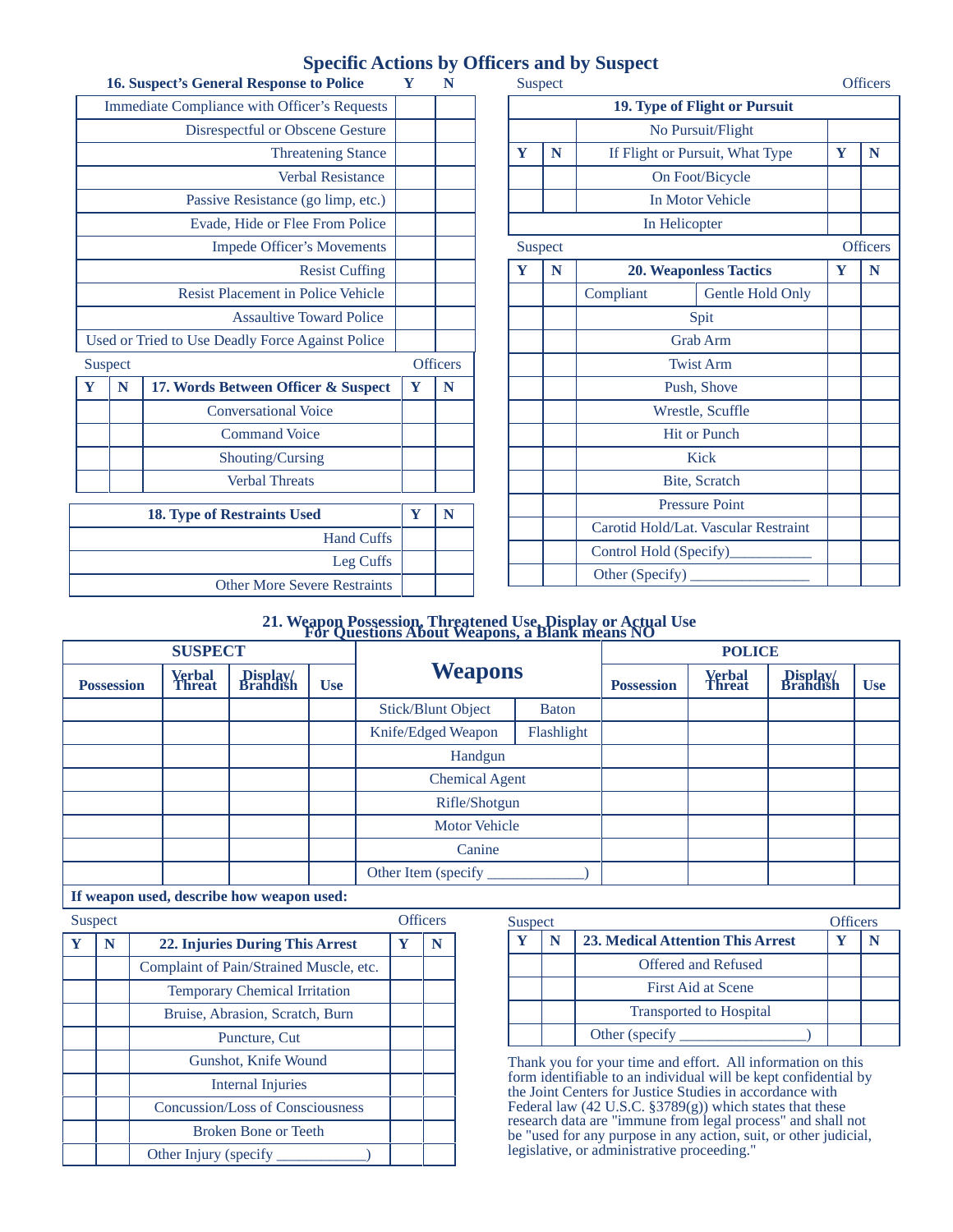The design of this research—systematic samples, multiple sources of information, and multivariate analysis—was guided by an assessment that much of the prior research had confounded the measurement of force with definitions of what is and is not excessive force. In this project, we deferred the difficult task of defining and measuring excessive force. We focused on the measurement of the *amount* of force, with the expectation that this information would inform issues surrounding the use of excessive force. For instance, excessive force is typically but not necessarily associated with more severe forms of force that could or do result in injury or death.

Our findings are that most arrests involve no force, excessive or otherwise. When force is used, it typically involves less severe forms of tactics and weapon use. These findings provide a context for understanding excessive force, which we know can involve low-level acts of force (such as verbal threats or cursing against compliant suspects) as well as the acts of force that result in physical injury or death of civilians. Arrests that involve no force, however, cannot involve excessive force and arrests that involve low levels of force are less likely to involve excessive force. Although the exact relationship between the amount of force and excessive force remains to be clarified, this research seeks to inform future law enforcement policies, practices, and training by identifying what kinds of force are and are not currently being used by and against law enforcement officers.

### **The Elements of Force**

This chapter emphasizes measuring the amount of force used by law enforcement officers and by suspects. The task of measuring the amount of force required establishing an understanding of the specific behavioral acts that constitute "force" and how much force is involved in each of those behaviors. Prior research had traditionally employed simple dichotomies between the presence or absence of physical force or abuse of force or excessive force without much attention to

what elements of the arrest or the policepublic encounter constituted force, abuse of force, or excessive force. Our approach has been to explicitly define and measure force and, building on prior research in Phoenix, Arizona,<sup>5</sup> we identified five elements of force: weapons, weaponless tactics, restraints, motion, and voice.

### **Weapons**

There is a strong consensus that the use of a weapon constitutes force and that the use of certain types of weapons—e.g., handguns and rifles—involves more force than the use of such other weapons as batons and oleoresin capsicum (pepper spray). What is less clear is the meaning of "use." For instance, does a firearm have to be discharged to be "used"? Also unclear is whether the possession, threatened use, or display of a weapon constitutes force by law enforcement officers or by suspects. Our approach to this uncertainty was to have officers mark on the data collection form whether they or the suspects possessed, displayed, threatened to use, or used any of seven different types of weapons.

Combining data from all sites, exhibits 4–1 and 4–2 show the frequency with which officers report that they or arrested suspects used, threatened to use, or displayed certain weapons. Use of weapons is infrequent; in 97.9 percent of all adult custody arrests, police did not use a weapon (exhibit 4–1). In 99.3 percent of all such arrests, suspects did not use a weapon (exhibit 4–2). As noted in exhibit 4–1, the most frequent weapon used by the police was some form of a chemical agent, mostly oleoresin capsicum;6 it was used in 88 or 1.2 percent of the arrests in this study.

The second most frequent weapon was the flashlight, used in 41 (0.5 percent) arrests. Handguns were used by the police in 11 (0.1 percent) arrests; rifles or shotguns were used by the police in 7 (0.1 percent) of the arrests (no officer reported that such use involved discharge of a firearm).

The most frequent weapon used by suspects was a knife; it was used in 18 (0.2 percent) of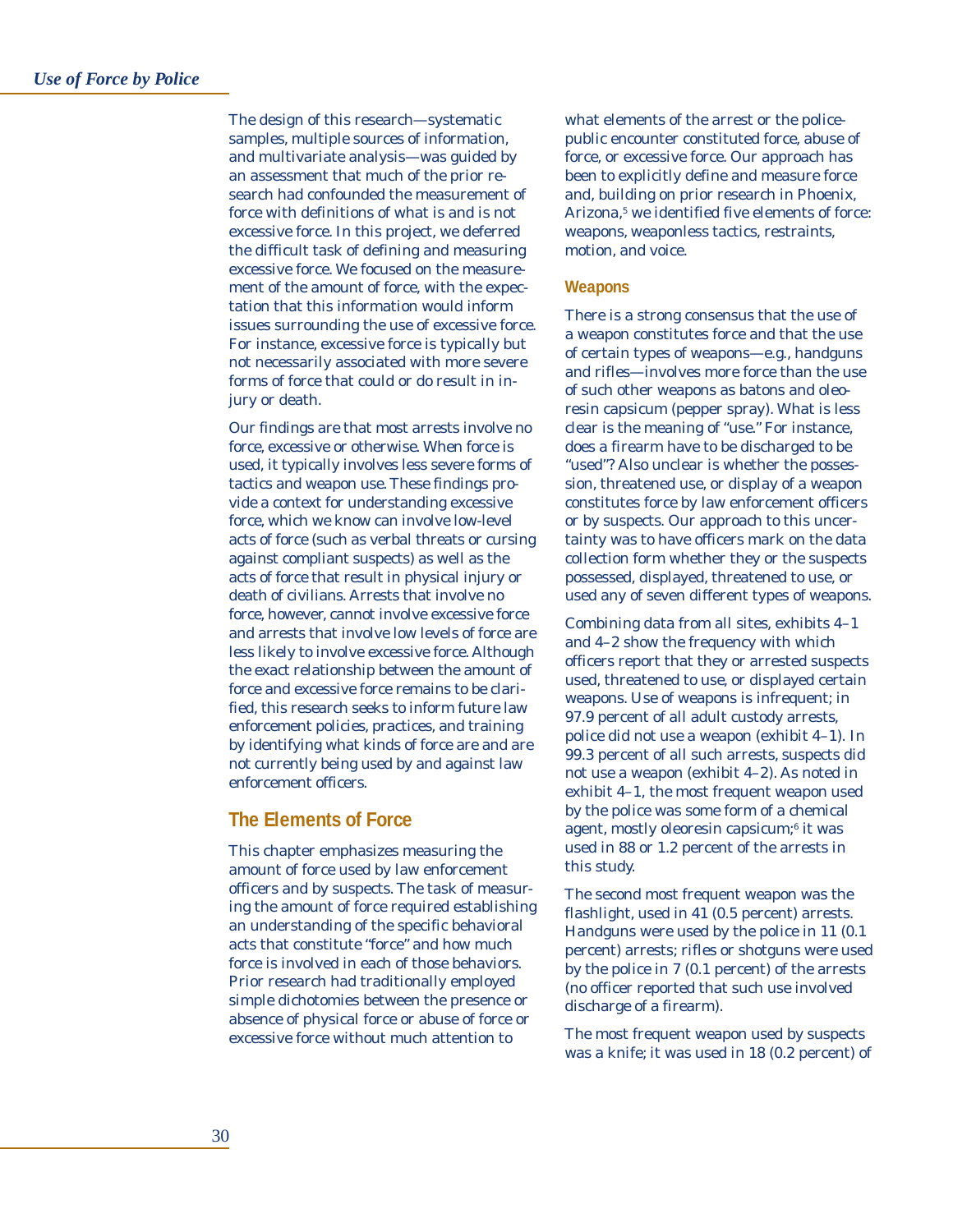all arrests (exhibit 4–2). Suspects used handguns in 12 (0.2 percent) arrests and rifles or shotguns in 5 (0.1 percent) arrests.7

A somewhat different pattern emerges in exhibit 4–1 where we examine instances in which weapons were either displayed or used. Handguns were displayed or used by police in 202 (2.7 percent) arrests and rifles or shotguns were used or displayed 31 (0.4 percent) times. Thus, firearms are infrequently used but are the most frequent weapon displayed. On the other hand, chemical agents were the most frequently used weapon but ranked second (118 or 1.6 percent) when use and display are counted. Exhibit 4–1 indicates that in 215 (2.8 percent) of 7,512 arrests, officers went so far as to display a firearm but did not, ultimately, use a firearm. These findings suggest important

differences in incidents in which weapons are used and those in which they are displayed but not used.

Exhibit 4–1 also reveals a finding similar to one reported in the Phoenix study: police officers report that they use, display, and threaten to use a flashlight more often than they use, display, or threaten to use a baton. Batons were used in 15 (0.2 percent) arrests; flashlights in 41 (0.5 percent). In addition, officers report that they used motor vehicles as weapons in 15 arrests and either used or threatened to use them in 21 arrests. These findings do not conform to conventional thinking about the relative frequency of weapon use or even on the types of equipment used as weapons.

Officers report that suspects use, display, and threaten to use weapons less frequently

|                       | <b>Used</b>    |                              |                | <b>Displayed or</b><br><b>Used</b> |       | <b>Threatened,</b><br><b>Displayed, or Used</b> |  |
|-----------------------|----------------|------------------------------|----------------|------------------------------------|-------|-------------------------------------------------|--|
|                       | <b>Arrests</b> | <b>Percent</b><br>of Arrests | <b>Arrests</b> | <b>Percent</b><br>of Arrests       |       | <b>Arrests Percent</b><br>of Arrests            |  |
| No Weapon Involved    | 7,354          | 97.9                         | 7,151          | 95.2                               | 7,130 | 94.9                                            |  |
| Weapon Involved       | 158            | 2.1                          | 361            | 4.8                                | 382   | 5.1                                             |  |
| <b>All Arrests</b>    | 7,512          | 100.0                        | 7,512          | 100.0                              | 7,512 | 100.0                                           |  |
| Type of Weapon*       |                |                              |                |                                    |       |                                                 |  |
| <b>None</b>           | 7,354          | 97.9                         | 7,151          | 95.2                               | 7,130 | 94.9                                            |  |
| <b>Baton</b>          | 15             | 0.2                          | 39             | 0.5                                | 43    | 0.6                                             |  |
| Flashlight            | 41             | 0.5                          | 72             | 1.0                                | 73    | 1.0                                             |  |
| Handgun               | 11             | 0.1                          | 202            | 2.7                                | 204   | 2.7                                             |  |
| <b>Chemical Agent</b> | 88             | 1.2                          | 118            | 1.6                                | 130   | 1.7                                             |  |
| Rifle/Shotgun         | $\overline{7}$ | 0.1                          | 31             | 0.4                                | 32    | 0.4                                             |  |
| <b>Motor Vehicle</b>  | 15             | 0.2                          | 21             | 0.3                                | 21    | 0.3                                             |  |
| Canine                | 20             | 0.3                          | 31             | 0.4                                | 37    | 0.5                                             |  |
| Other                 | 19             | 0.3                          | 19             | 0.3                                | 19    | 0.3                                             |  |
|                       |                |                              |                |                                    |       |                                                 |  |

### **Exhibit 4–1: Weapons threatened, displayed, or used by police in 7,512 arrests**

\* Since some arrests involved the use, display, or threatened use of more than one weapon, the percentages under type of weapon do not add to 100 percent.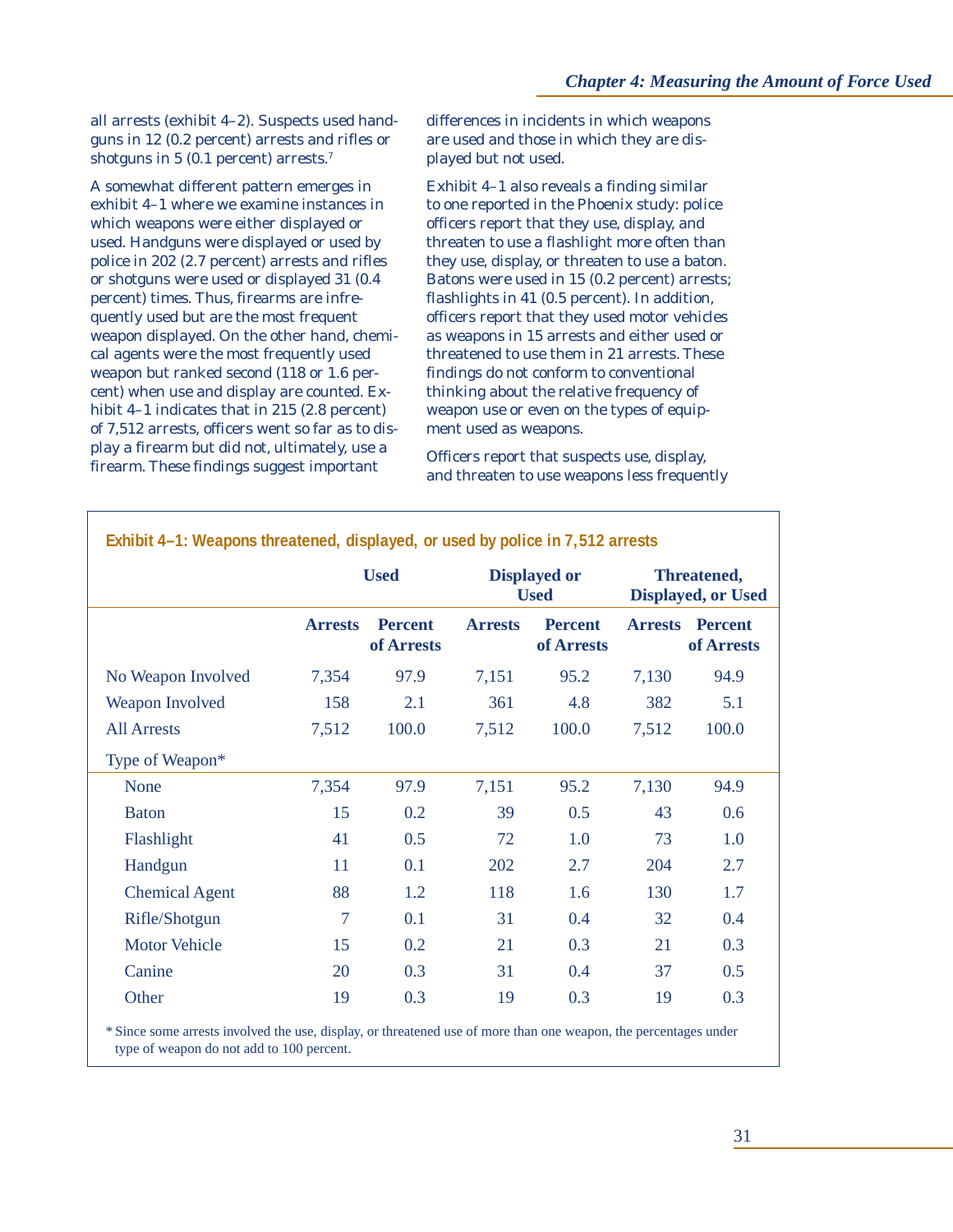than officers do. Exhibit 4–2 notes that knives were the weapons most frequently used (18 or 0.2 percent) by suspects, followed closely by sticks (17 or 0.2 percent) and motor vehicles (14 or 0.2 percent). When handguns, rifles, and shotguns are combined, the weapon most frequently displayed or used (43 or 0.6 percent) by suspects is a firearm. Suspects threatened, displayed, or used a firearm in 63 arrests. These findings about suspects confirm our earlier findings about the police: understanding the use of force is advanced by considering not only the use but also the display and the threatened use of a weapon.

### **Weaponless tactics**

Police officers use and are trained to use a variety of weaponless tactics, from carotid control holds to simply grabbing a suspect by

the arm. Each of these tactics involves direct physical contact between the officer and the suspect and does not involve use of specific objects in applying force. The police survey form listed 12 tactics and exhibit 4–3 displays the frequency with which officers reported the use of these tactics. In 6,328 or 84.2 percent of the arrests in this study, the police reported that they used no weaponless tactics. Among arrests involving a weaponless tactic, the most frequent "tactic" was grabbing, used 954 times (12.7 percent of all arrests). Other common tactics involved using a control hold (164 times or 2.2 percent of arrests), arm twisting (281 or 3.7 percent), wrestling (233 or 3.1 percent) and pushing or shoving (145 or 1.9 percent).

Police reported that suspects used weaponless tactics in 412 or 5.5 percent of all arrests (exhibit 4–4). Wrestling was the tactic

|                        | <b>Used</b>    |                              |                | <b>Displayed or Used</b>     |                | <b>Threatened,</b><br><b>Displayed, or Used</b> |  |
|------------------------|----------------|------------------------------|----------------|------------------------------|----------------|-------------------------------------------------|--|
|                        | <b>Arrests</b> | <b>Percent</b><br>of Arrests | <b>Arrests</b> | <b>Percent</b><br>of Arrests |                | <b>Arrests Percent</b><br>of Arrests            |  |
| No Weapon Involved     | 7,460          | 99.3                         | 7,411          | 98.7                         | 7,367          | 98.1                                            |  |
| <b>Weapon Involved</b> | 52             | 0.7                          | 101            | 1.3                          | 145            | 1.9                                             |  |
| <b>All Arrests</b>     | 7,512          | 100.0                        | 7,512          | 100.0                        | 7,512          | 100.0                                           |  |
| Type of Weapon*        |                |                              |                |                              |                |                                                 |  |
| <b>None</b>            | 7,460          | 99.3                         | 7,411          | 98.7                         | 7,367          | 98.1                                            |  |
| <b>Stick</b>           | 17             | 0.2                          | 31             | 0.4                          | 56             | 0.7                                             |  |
| Knife                  | 18             | 0.2                          | 34             | 0.5                          | 42             | 0.6                                             |  |
| Handgun                | 12             | 0.2                          | 29             | 0.4                          | 47             | 0.6                                             |  |
| <b>Chemical Agent</b>  | 5              | 0.1                          | 5              | 0.1                          | $\overline{7}$ | 0.1                                             |  |
| Rifle/Shotgun          | 5              | 0.1                          | 14             | 0.2                          | 16             | 0.2                                             |  |
| <b>Motor Vehicle</b>   | 14             | 0.2                          | 14             | 0.2                          | 15             | 0.2                                             |  |
| Canine                 | 4              | 0.1                          | $\overline{4}$ | 0.1                          | 6              | 0.1                                             |  |
| Other                  | 9              | 0.1                          | 14             | 0.2                          | 17             | 0.2                                             |  |

**Exhibit 4–2: Weapons threatened, displayed, or used by suspects in 7,512 arrests**

\* Since some arrests involved the use, display, or threatened use of more than one weapon, the percentages under type of weapon do not add to 100 percent.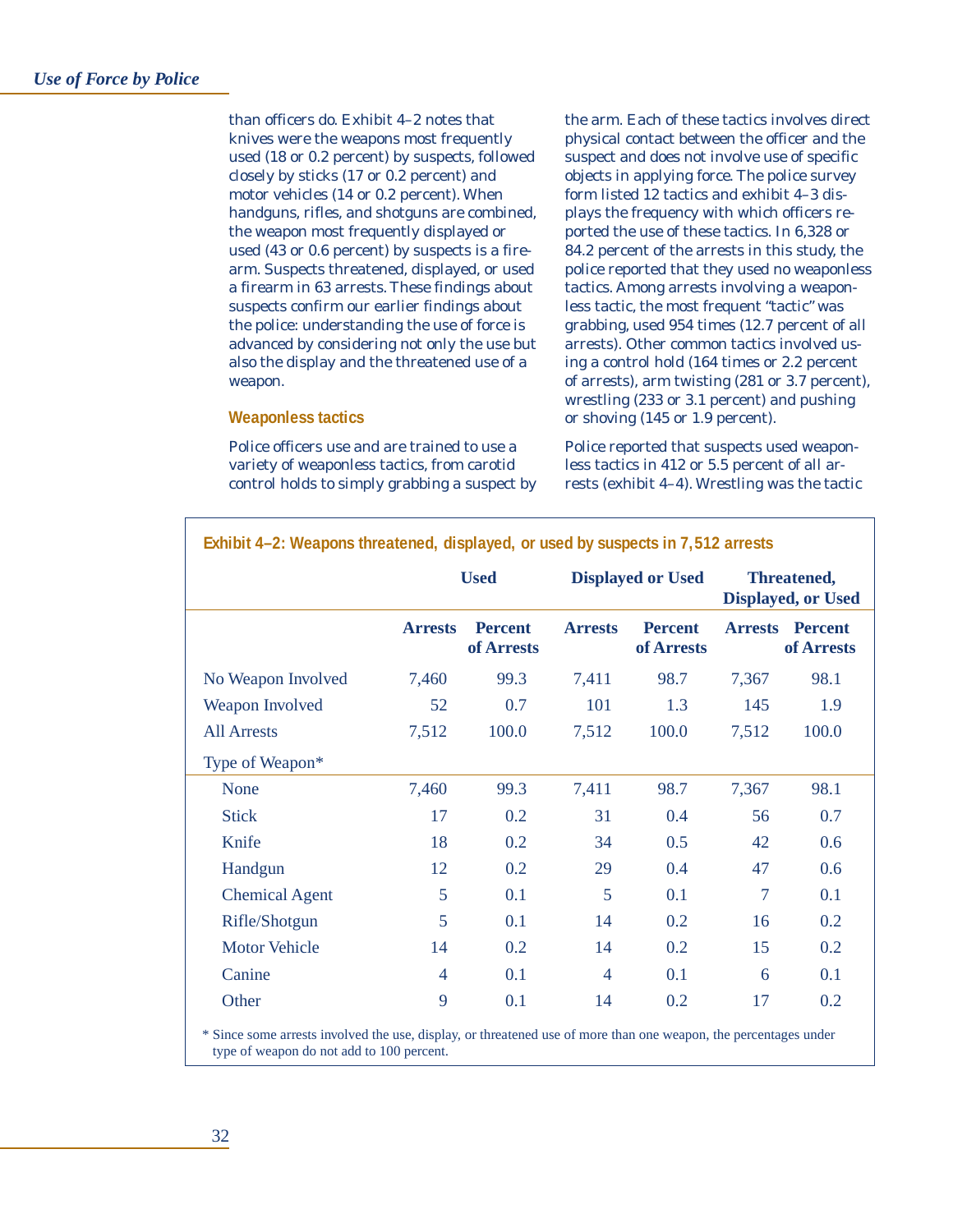most often used by suspects (262 times or 3.5 percent of all arrests), followed closely by pushing or shoving by the suspect (166 times or 2.2 percent). As with weapons, the use of weaponless tactics by officers and by suspects was infrequent.

Although weapons and weaponless tactics are typically included in most understanding of what constitutes the use of force, the three other elements discussed next are sometimes, but not always, considered part of the use of force.

### **Restraints**

One element of force that officers alone employ is use of restraints.<sup>8</sup> The police survey form lists three possible types of restraintshandcuffs, leg cuffs, and more severe restraints, such as hobbles or body cuffs. As with most other items, the survey provided for a specific "yes" or "no" response for each item. In the 7,512 arrests in this study, officers reported that they used handcuffs in 6,182 (82.3 percent) (exhibit 4–5). In 67 (0.9 percent) arrests, the police used leg cuffs and in 29 (0.4 percent) they used more severe restraints.<sup>9</sup>

The use of restraints appears to be frequent but not universal; handcuffs predominate, but in a small proportion of arrests (1.3 percent) restraints more severe than handcuffs were used. Handcuffing alone is not typically perceived as involving force, but our understanding of force might include the use of more severe restraints, some of which have

|                          | <b>Arrests</b> | <b>Percent of Arrests</b> |
|--------------------------|----------------|---------------------------|
| <b>No Tactics Used</b>   | 6,328          | 84.2                      |
| At Least One Tactic Used | 1,184          | 15.8                      |
| <b>All Arrests</b>       | 7,512          | 100.0                     |
| Type of Tactic*          |                |                           |
| Spit                     | 32             | 0.4                       |
| Grab                     | 954            | 12.7                      |
| <b>Twist Arm</b>         | 281            | 3.7                       |
| Wrestle                  | 233            | 3.1                       |
| Push/Shove               | 145            | 1.9                       |
| Hit                      | 30             | 0.4                       |
| <b>Kick</b>              | 14             | 0.2                       |
| <b>Bite/Scratch</b>      | 11             | 0.1                       |
| <b>Pressure Hold</b>     | 83             | 1.1                       |
| <b>Carotid Hold</b>      | 31             | 0.4                       |
| <b>Control Hold</b>      | 164            | 2.2                       |
| <b>Other Tactic</b>      | 70             | 0.9                       |
| <b>Number of Tactics</b> | 2,048          |                           |

ome arrests involved the use of more than one tactic, the percentages under add to 100 percent.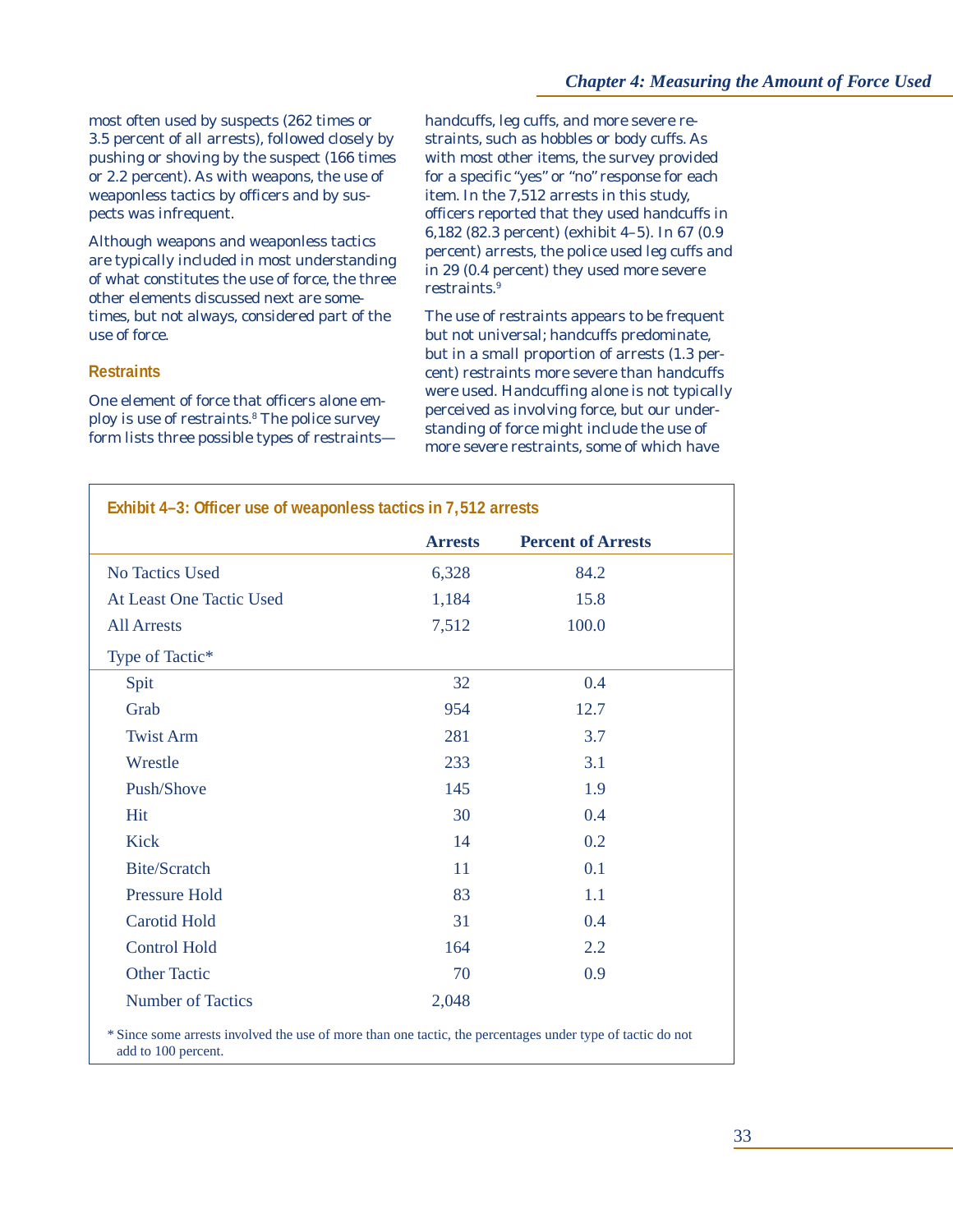been associated with injury to suspects and, in some instances, even death.<sup>10</sup>

### **Motion**

One aspect of police-public encounters in arrest situations is suspect flight and officer pursuit. Although most research and policy discussions on the use of force do not address issues around either flight or pursuit, we include both as potential elements of force. Our police survey form recorded whether suspects attempted to flee and, if so, whether they fled on foot, in a motor vehicle, or by other means.

As displayed in exhibits 4–6 and 4–7, in most arrests, there was no flight (7,027 or 93.5 percent) and no pursuit (7,089 or 94.4 percent). In a small number of arrests, suspects fled on foot (354 or 4.7 percent) or in a motor vehicle (128 or 1.7 percent). When the police did pursue a suspect, it was most often (224 or 3.0 percent) on foot; motorized pursuits, including helicopter pursuits, occurred in 199 (2.7 percent) arrests in our sample.

Flight and pursuit do occur, but it is not clear the extent to which these actions involve the application of what we typically mean when we speak of the use of force by police or by suspects. Still, flight and pursuit can result in serious injury to officers, suspects, or bystanders, especially if conducted in a motorized vehicle, and such actions are included in some definitions of what constitutes use of force.

|                          | <b>Arrests</b> | <b>Percent of Arrests</b> |
|--------------------------|----------------|---------------------------|
| No Tactics Used          | 7,100          | 94.5                      |
| At Least One Tactic Used | 412            | 5.5                       |
| <b>All Arrests</b>       | 7,512          | 100.0                     |
| Type of Tactic*          |                |                           |
| Spit                     | 74             | 1.0                       |
| Grab                     | 114            | 1.5                       |
| <b>Twist Arm</b>         | 128            | 1.7                       |
| Wrestle                  | 262            | 3.5                       |
| Push/Shove               | 166            | 2.2                       |
| Hit                      | 66             | 0.9                       |
| Kick                     | 74             | 1.0                       |
| <b>Bite/Scratch</b>      | 39             | 0.5                       |
| <b>Pressure Hold</b>     | 16             | 0.2                       |
| <b>Carotid Hold</b>      | 12             | 0.2                       |
| <b>Control Hold</b>      | 21             | 0.3                       |
| <b>Other Tactic</b>      | 54             | 0.7                       |
| <b>Number of Tactics</b> | 1,026          |                           |

\* Since some arrests involved the use of more than one tactic, the percentages under type of tactic do not add to 100 percent.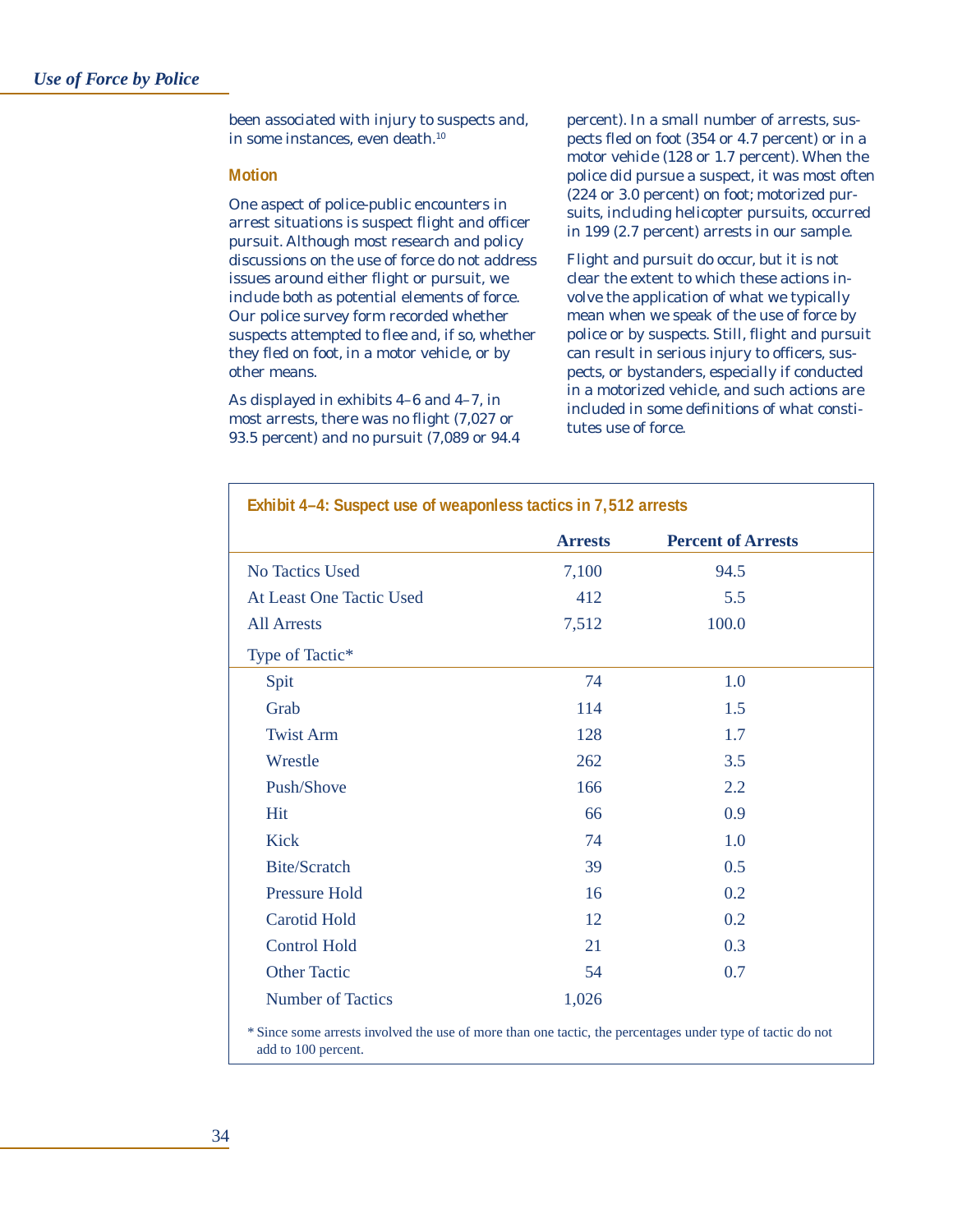### **Voice**

We include as a potential element of force what police said to suspects and what suspects said to police. Our police survey form listed four categories of speech—conversational, commands, shouting or cursing, and verbal threats. In more than half of all arrests (4,599 or 61.2 percent), police reported that they used a conversational tone with the suspect; in 2,297 or 30.6 percent of arrests, they reported that they commanded the suspect to do something (exhibit 4–8). Police reported shouting or cursing at suspects in 73 (1.0 percent) of the arrests and threatening them in another 58 (0.8 percent) arrests. Finally, the police reported that they said nothing to the suspects in 485 or 6.5 percent of all arrests in this study.

Suspects, according to the police survey, spoke to the police in a conversational tone in 4,970 (66.2 percent) arrests (exhibit 4–9). The police reported that suspects used a command voice in 240 (3.2 percent) arrests, shouted or cursed at officers in 638 (8.5 percent) arrests, and made verbal threats in 473 (6.3 percent) arrests. The survey form could not capture the details of what was said by officers or suspects, but officers reported the use of shouting or profane language as well as the use of threats in a small percentage of arrests; in a larger percentage, but still a distinct minority, of arrests, suspects made threats or conversed using a raised voice or obscene language.

Although the core understanding of the use of force typically does not involve what is said but what is done, the nature of verbal communication, especially if it involves threats, shouting, or cursing, can be an element of force and needs to be incorporated into how we think about and measure the use of force.

### **Summary: Elements of force**

The five elements of force—weapons, weaponless tactics, restraints, motion, and voice identify different dimensions of the use of force and provide a framework to measure the existence of force and the amount of

force in any given situation. We have identified and elaborated on these elements in order to record a broad range of activities that, under different definitions, could be considered use of force. This project purposefully attempted to measure aspects of policepublic encounters, such as weapon use, that clearly involved force and other aspects, such as speaking in a conversational tone, that did not involve physical force. The design of this research was to measure many specific and concrete behaviors against which different definitions of force could be applied. To

| Exhibit 4–5: Police use of restraints in 7,512 arrests |                |                                         |  |  |  |
|--------------------------------------------------------|----------------|-----------------------------------------|--|--|--|
| <b>Restraint Type</b>                                  | <b>Arrests</b> | <b>Percent of</b><br><b>All Arrests</b> |  |  |  |
| <b>No Restraints Reported</b>                          | 1,234          | 16.4                                    |  |  |  |
| <b>Handcuffs</b>                                       | 6,182          | 82.3                                    |  |  |  |
| Leg Cuffs                                              | 67             | 0.9                                     |  |  |  |
| More Severe                                            | 29             | 04                                      |  |  |  |
|                                                        |                |                                         |  |  |  |

### **Exhibit 4–6: Police pursuit in 7,512 arrests**

| <b>Percent of</b><br><b>All Arrests</b> |
|-----------------------------------------|
| 94.4                                    |
| 3.0                                     |
| 2.4                                     |
| 03                                      |
|                                         |

### **Exhibit 4–7: Suspect flight in 7,512 arrests**

| <b>Flight Type</b> | <b>Arrests</b> | <b>Percent of</b><br><b>All Arrests</b> |  |
|--------------------|----------------|-----------------------------------------|--|
| No Flight Reported | 7,027          | 93.5                                    |  |
| Flee on Foot       | 354            | 4.7                                     |  |
| Flee in Car        | 128            | 1.7                                     |  |
| Other              | 3              | 0 <sub>0</sub>                          |  |
|                    |                |                                         |  |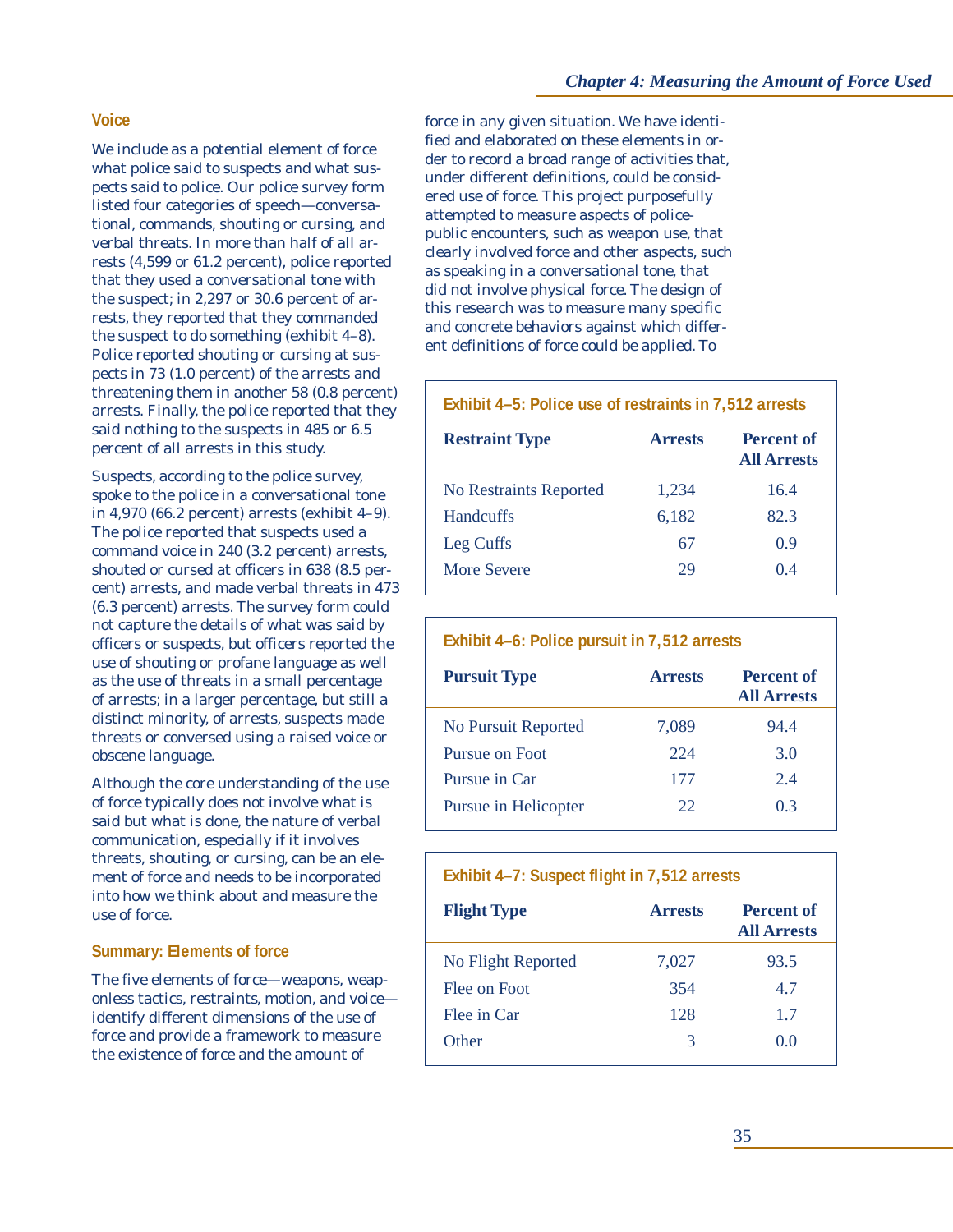not record all aspects of each element of force would preclude the possibility of using those aspects to determine if force was used and, if it was used, how much force was used.

The behaviors recorded capture the details of specific behaviors by officers and suspects, but they do not constitute complete measures of force. Taken singly, none of the five elements of force captures fully everything that is typically meant by the use of force. A fully developed measure of force requires the use of definitions that determine precisely how combinations of these elements constitute the presence of force or increases in the amount of force used by and against the police. The next section provides more detail on how we translated our five abstract sets of behaviors into measurements of force.

### **Four Measures of Force**

Using the items included on the police survey, the research team constructed four

| Exhibit 4-8: Police voice in 7,512 arrests |                |                                         |  |  |  |
|--------------------------------------------|----------------|-----------------------------------------|--|--|--|
| <b>Voice Tone</b>                          | <b>Arrests</b> | <b>Percent of</b><br><b>All Arrests</b> |  |  |  |
| No Voice Reported                          | 485            | 6.5                                     |  |  |  |
| Conversational                             | 4,599          | 61.2                                    |  |  |  |
| Command                                    | 2,297          | 30.6                                    |  |  |  |
| Shout/Curse                                | 73             | 1.0                                     |  |  |  |
| <b>Threats</b>                             | 58             | 0.8                                     |  |  |  |

### **Exhibit 4–9: Suspect voice in 7,512 arrests**

| <b>Voice Tone</b> | <b>Arrests</b> | <b>Percent of</b><br><b>All Arrests</b> |  |
|-------------------|----------------|-----------------------------------------|--|
| No Voice Reported | 1,191          | 15.9                                    |  |
| Conversational    | 4,970          | 66.2                                    |  |
| Command           | 240            | 3.2                                     |  |
| Shout/Curse       | 638            | 8.5                                     |  |
| <b>Threats</b>    | 473            | 63                                      |  |
|                   |                |                                         |  |

measures of force used by police officers— Physical Force, Physical Force Plus Threats, Continuum of Force, and Maximum Force. We also developed four comparable measures of force by suspects. Each of these measures is a summary of behaviors derived by combining specific actions by law enforcement officers and by suspects in different ways. We recognized that no single measure is likely to capture well all the different understandings of the use of force. Thus, this research used multiple measures of force in order to incorporate more precisely the various ways in which force is conceptualized by the police, the public, and researchers.

### **Physical force**

The first measure is a traditional conceptual dichotomy of those arrests where physical force was or was not used. We defined the use of physical force for officers and for suspects in a parallel but slightly different manner (see first definition in sidebar "Definitions of measures of force"). For both the police and for suspects, the definition of physical force includes any arrest in which any weapon or weaponless tactic was used. In addition, we include as examples of physical force by the police arrests in which officers used a more severe restraint—prone cuffing, hobble, body cuff, or leg cuff.

### **Physical force plus threats**

Our second measure, Physical Force Plus Threats, includes all the elements of Physical Force but adds use of threats and displays of weapons. This measure combines actual physical force with threatened force. Although this combination may be inappropriate for some purposes, threats of violence are typically reported as violence in other measures, such as in the FBI's *Uniform Crime Reports*. Our second measure incorporates the threat component of the use of force.

The use of dichotomies between physical force and no physical force is a traditional approach to understanding and measuring the use of force. The strengths of these dichotomous measures include their ability to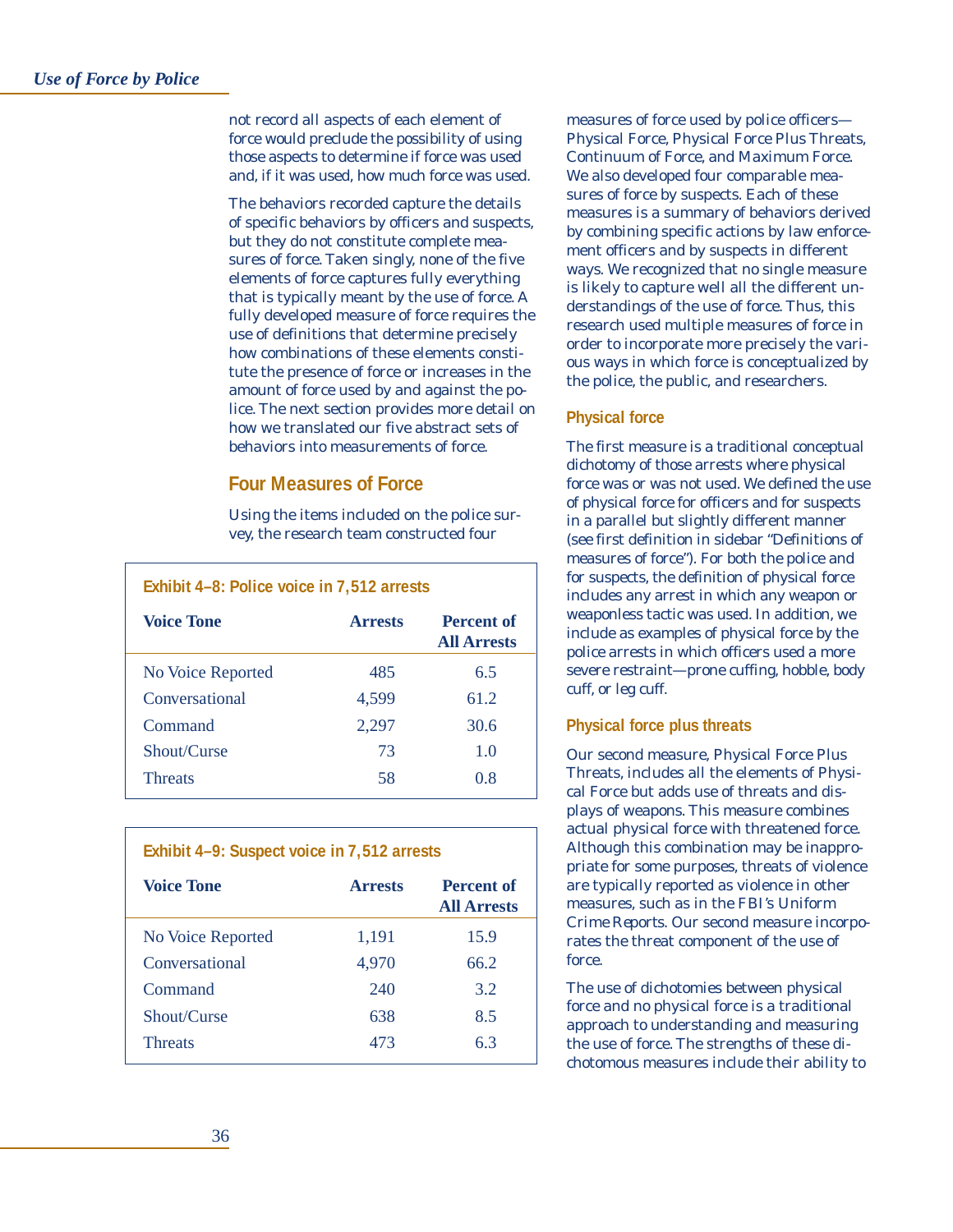be applied consistently across all jurisdictions and types of law enforcement agencies and to capture those elements of force that are frequently salient to the police and to the public. Their weakness is that they group together all uses of force, from a push or a shove to the discharge of a firearm, and make no distinctions among activities, such as the use of handcuffs or pursuits, that are not typically included in definitions of physical force. To address these potential limitations of these two dichotomous measures, we developed two other measures with other strengths and other weaknesses.

### **Continuum of force**

The third measure of force, Continuum of Force, developed in this project captures the rankings of force commonly used by law enforcement agencies to indicate distinct levels of suspect resistance and levels of police response (see third definition in sidebar "Definitions of measures of force.").<sup>11</sup> The gradients of force used by the participating departments are similar to those used by many police departments in their arrest tactics training and in their policies on the appropriate use of force. Our measurement

### **Definitions of measures of force**

### **Definition 1: Measure of Physical Force**

### **Police Suspect**

Use of Severe Restraints Use of Any Weaponless Tactic Use of Any Weaponless Tactic Use of Any Weapon Use of Any Weapon

### **Definition 2: Measure of Physical Force Plus Threats**

**Police Suspect Suspect Suspect Suspect Suspect Suspect Suspect Suspect Suspect Suspect Suspect Suspect Suspect Suspect Suspect Suspect Suspect Suspect Suspect Suspect Suspect Suspect Suspect Suspect Suspect Suspect Suspec** Use of Any Weaponless Tactic Use, Display, or Threatened Use Use, Display, or Threatened Use of Any Weapon of Any Weapon

# Use of Any Weaponless Tactic

### **Definition 3: Categories of Police Continuum of Force**

**Charlotte-Mecklenburg Colorado Springs Dallas Dallas**<br>
Officer Presence Difficer Presence Difficer Presence **Officer Presence** Intermediate Weapons Impact Weapons<br>
Lethal Force Lethal Force Lethal Force

Officer Presence **Officer Presence** Deputy Presence Verbal Direction Verbal Commands Verbal Direction Restraint Devices **Control/Compliance** Soft Hand Control Transporter **Soft Impact** Chemical Agents Takedown **Lethal Force** Hard Hand Control **Countermoves Lethal Force** Intermediate Weapons Lethal Force

Verbal Direction Verbal Control Verbal Control Soft Empty Hand Soft Control Techniques Empty Hand Control Oleoresin Capsicum Control and Compliance Intermediate Weapons Hard Empty Hand **Hard Control Techniques** Lethal Force

### **St. Petersburg Community San Diego Police San Diego Sheriff**

**Pain Compliance Intermediate Weapons**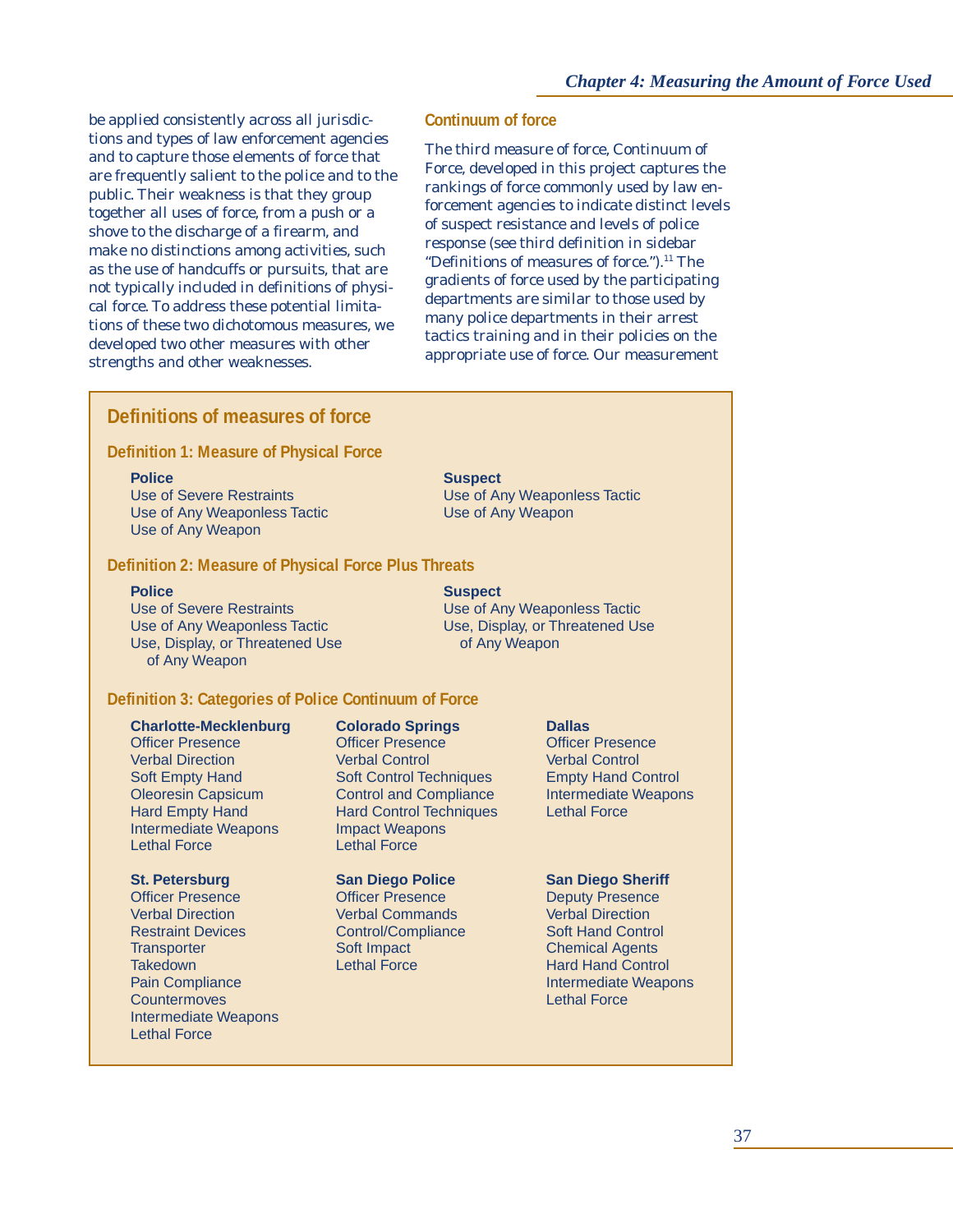of this "continuum of force" is intended not only to reflect the official policies of the participating law enforcement agencies but also to incorporate into our research the widely held notion that the force/no force dichotomy is sometimes inadequate to capture all the important variations in the ways police handle encounters with the public and the nature of suspect resistance to the police.

Unlike the Physical Force dichotomies, the Continuum of Force measures are purposefully responsive to the specific use of force policy and training in each department. Because these measures are not consistent, it is not possible to combine cases from the six jurisdictions into one measure of police use of force and one measure of suspect use of force.

The Continuum of Force measures capture distinctions among types of force (like various weaponless tactics and the use of weapons) that are not possible in the two Physical Force dichotomous measures. The Continuum of Force measures have a natural ranking of categories from less forceful to more forceful. This research quantifies that natural ranking and creates a scale in which each category is considered more forceful than the previous category. One weakness of using these policy categories as a numerical scale is that this formulation, in Charlotte-Mecklenburg for instance, considers the difference between officer presence and verbal directions to be the same as the difference between intermediate weapons and lethal force. Few observers would accept that these differences are equivalent.

### **Maximum force**

This multisite research developed a fourth measure of force, which we call Maximum Force. This measure ranges from 1 to 100, with a ranking score of 1 being the least forceful and 100 being the most forceful. We created this measure in a two-step process. In five of the six participating law enforcement agencies, we asked 503 experienced officers to rank more than 60 hypothetical types of force on a scale from 1 to 100. For instance, one

item was "An officer uses a baton" and another was "An officer threatens to use a handgun." Officers were asked to rank these items based not on departmental policy but on their personal experience. We asked all officers to indicate, in their opinion, how much force was involved in each type of force.

This exercise resulted in a measure that makes reasonable (but not necessarily perfect) distinctions between different types of force. Officer presence, conversation, and commands are ranked near the bottom and the use of weapons, especially firearms, are ranked near the top. These rankings include some elements of force that are included neither in most discussions of force nor in our Physical Force or our Continuum of Force measures. For instance, officers rank the use of handcuffs at 28.2 and chasing a suspect in a car at 41.4. Experienced officers in our survey ranked these behaviors as involving substantial amounts of force, but our measures of Physical Force and Continuum of Force would count arrests that involved just handcuffing or just a pursuit as involving no physical force or as mere officer presence.

The second step in developing the Maximum Force measure is to determine if such behaviors occurred in our sample of 7,512 arrests and, if so, to weigh them according to the rankings made by police officers. When police officers reported that they twisted a suspect's arm, the amount of force for that arrest was measured as 35.1; when they used a carotid hold, the amount of force was measured as 56. When officers reported that they engaged in two or more forceful acts, we recorded the one with the highest ranking hence the name Maximum Force.

These rankings, depicted later in exhibit 4–13, are presented not as a perfect or universal scale but as an example of how the amount of force can be quantified in a way that approximates our understanding of variation in the use of force. For purposes of this research, the important issue is that this type of measure captures important aspects of the use of force that would be missed if research were limited to simple dichotomies or the Continuum of Force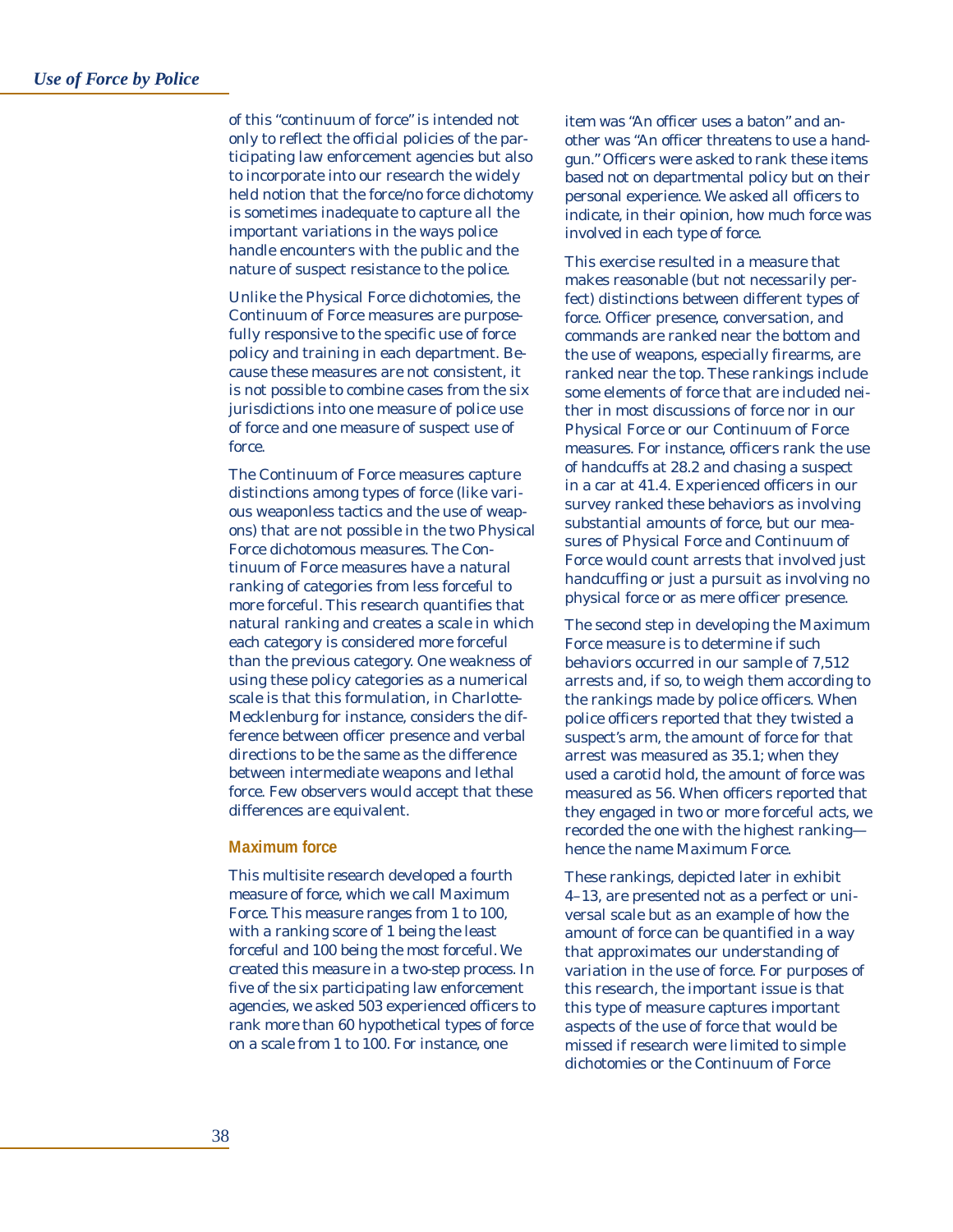

measures. There are differences between grabbing and kicking and between threatening to shoot someone and actually shooting them; the Maximum Force measure is an attempt to measure those real but imprecisely known differences.

The development and use of a variety of detailed measures of force is intended to encourage researchers and policymakers to explicitly include or exclude specific behaviors and to explicitly consider the severity of different types of force. It may be too early to establish uniform measures, but it is not too early to start proposing uniform measures.

### **Summary: Measures of force**

The use of force is not a simple concept that is easily measured. This research has taken the issue of measurement seriously and developed a variety of measures that, as a group, capture many if not all the crucial distinctions that are commonly made about the amount of force used by and against police officers. Our efforts at measurement are not definitive. The definitions of Physical Force and Physical Force Plus Threats are,

we believe, reasonable but not the only reasonable definitions that could be used. The Continuum of Force measures are derived from departmental policies, but these policies vary from department to department and within departments over time. The Maximum Force measure is the most innovative effort and perhaps the least well developed, but unlike the other measures, it reflects the relative ranking of experienced police officers.

We are not yet prepared to assert that one form of measurement is to be preferred over other forms. Certainly, improvements can be made in the measures we have developed, but future research needs to be explicit about how force is measured and to justify why the particular measures of force used are appropriate. Until such measures are developed and justifications provided, we recommend the four measures reported here.

### **The Distribution of Force by Police and Against the Police**

Exhibit 4–10 displays the number and percent of the adult custody arrests in this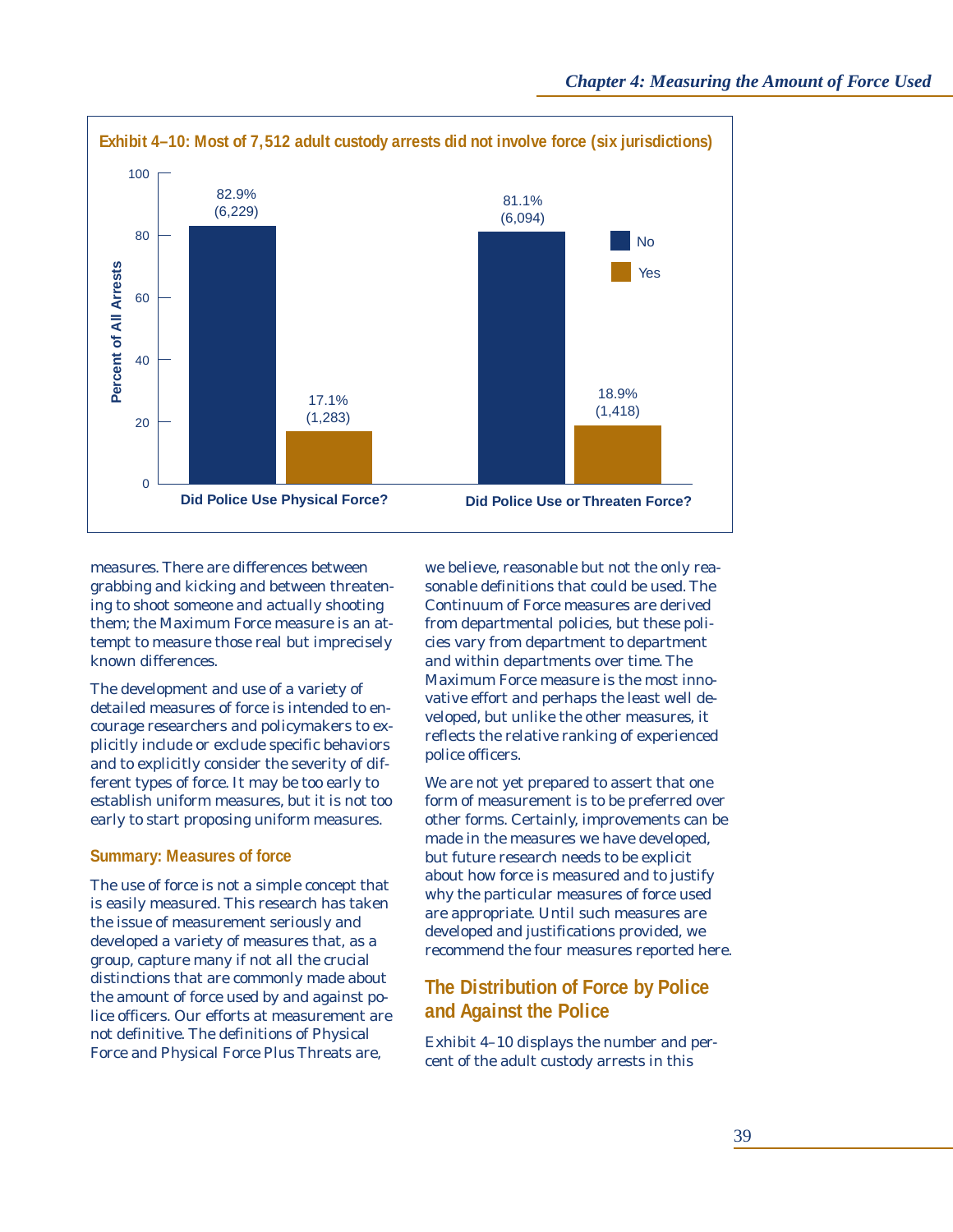

![](_page_52_Figure_2.jpeg)

40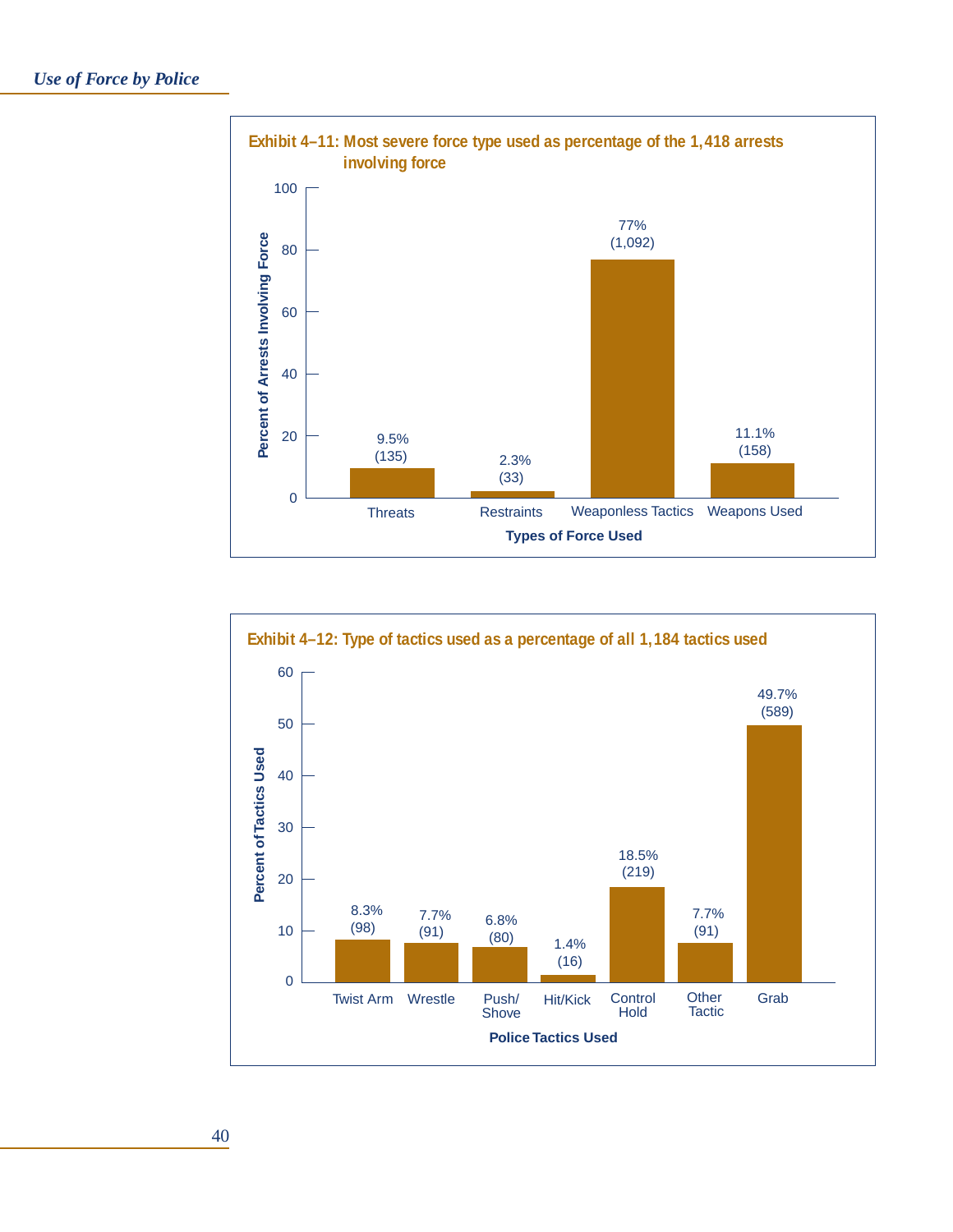study that met our definition of Physical Force. Law enforcement officers reported that they used physical force in 1,283 or 17.1 percent of our sample of adult custody arrests; they used physical force or threats of force in 1,418 or 18.9 percent of the 7,512 arrests in this study. Thus, whichever of these two definitions is used, our findings are that law enforcement officers used or threatened to use physical force in fewer than one of every five adult custody arrests.

However, as we argued earlier, this simple dichotomous measure may not provide a sufficiently clear understanding on the nature of force used by the police. To help better understand the nature of force, exhibit 4–11 displays the frequency with which different elements of force (threats, restraints, weaponless tactics, or the use of weapons) were the most severe form of force used among all instances in which law enforcement officers used some force. The exhibit shows that the predominant types of force used by police officers do not involve firearms or other weapons but some form of direct physical contact, which we categorized as "weaponless tactics." In almost 80 percent of all incidents involving physical force or threats of force, the most severe form of force used by law enforcement was a weaponless tactic; less than 12 percent of the arrests which met our definition of Physical Force Plus Threats involved the use of a weapon.

Focusing more closely on weaponless tactics, exhibit 4–12 indicates those instances in which officers use some form of weaponless tactics. This exhibit reveals that the most frequent type of weaponless tactic was grabbing the suspect. In 7.8 percent of all 7,512 arrests and 49.7 percent of all 1,184 arrests in which the police used at least one tactic, the most severe tactic used was categorized as a "grab." Other less frequent types of tactics involved the use of control holds, arm twisting, pushing or shoving, wrestling, or hitting or kicking. These findings confirm the results of prior research that established that most adult custody arrests do not involve force or threats of force and those arrests that do involve force are typically at the low end of severity.

When the Maximum Force measure is applied, with its 1-to-100 ranking scores, most arrests still involve little or no force but a proportion of arrests involve substantial amounts of force. Exhibit 4–13 notes the large number of arrests (4,305 or 57.3 percent of all 7,512 arrests) at a ranking of 28.2. In these arrests, the most forceful behavior by the police was handcuffing. The exhibit also reveals that there was variation among arrests in which some form of forceful action was taken. Some actions, such as the display or the use of a handgun, were very forceful and generate a Maximum Force ranking of 55.4 and 81.7.

The Maximum Force measure captures a number of activities, such as police chasing suspects in a car, that are not counted as force in our definitions of Physical Force, Physical Force Plus Threats, and in departmental policies on the Continuum of Force. In addition, this measure takes into account differences, sometimes severe, between types of force. Grabbing a suspect and using a firearm are both examples of Physical Force and are counted equally in that measure; in the Maximum Force measure, grabbing ranks at 33.0 and using a handgun at 81.7. Thus, this measure captures items that officers think involve force and weigh the amount of force based on a scale that can range from 1 to 100.

### **Summary and Discussion**

This research collected information from a systematic sample of adult custody arrests and used that information to construct a variety of measures of force. We have used these data to describe the amount of force used by the police in six urban jurisdictions. We have emphasized various definitions of force and demonstrated a variety of methods that explicitly and quantitatively describe force.

Our research suggests that no one measure captures well all the elements that go into our understanding of what comprises force by police officers against civilians during an arrest. At the present time, there is no single conception of what constitutes the use of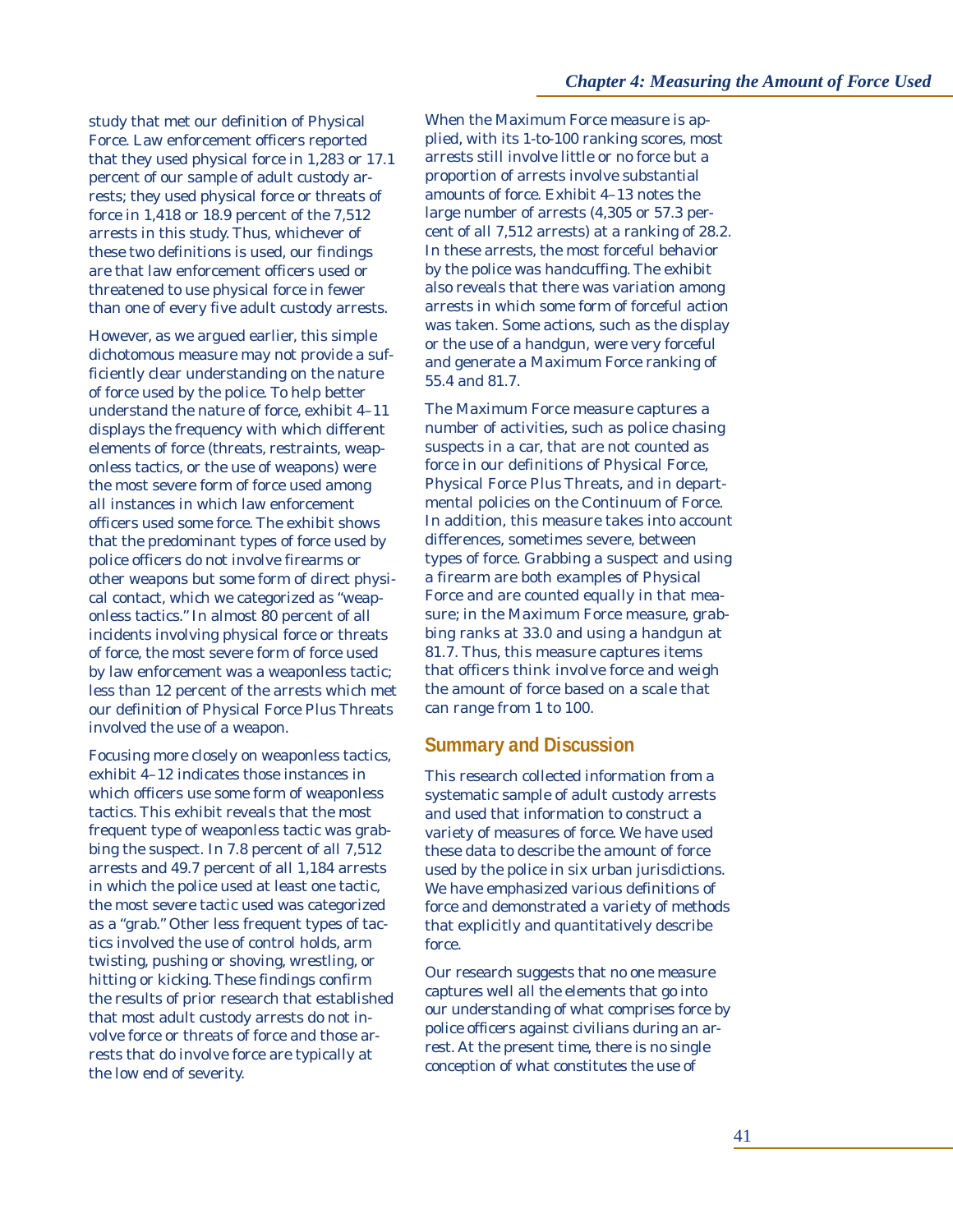*Shaded rows identify police behaviors that occurred in 2 percent or more of all arrests.*

| <b>Police Behaviors</b>                                           | <b>Ranking</b><br><b>Score</b> | <b>Number of</b><br><b>Arrests</b> | <b>Percent of</b><br><b>Arrests</b> |
|-------------------------------------------------------------------|--------------------------------|------------------------------------|-------------------------------------|
| No Police Actions Reported                                        | 1.0                            | 62                                 | 0.8                                 |
| Police Speak in Conversational Voice                              | 15.6                           | 153                                | 2.0                                 |
| <b>Police Gently Hold Suspect</b>                                 | 15.9                           | 83                                 | 1.1                                 |
| <b>Two Police Officers Present</b>                                | 20.6                           | 668                                | 8.9                                 |
| Police Command Suspect to Do Something                            | 22.0                           | 99                                 | 1.3                                 |
| Police Shout/Curse at Suspect                                     | 22.5                           | 3                                  | 0.0                                 |
| Police Spit on Suspect                                            | 23.2                           | $\overline{2}$                     | 0.0                                 |
| Police Chase Suspect in Helicopter                                | 24.0                           | $\mathbf{1}$                       | 0.0                                 |
| <b>Police Verbally Threaten Suspect</b>                           | 25.4                           | 5                                  | 0.1                                 |
| <b>Police Push Suspect</b>                                        | 26.7                           | $\overline{0}$                     | 0.0                                 |
| <b>Police Use Handcuffs</b>                                       | 28.2                           | 4,305                              | 57.3                                |
| Police Chase Suspect on Foot/Bicycle                              | 29.3                           | 95                                 | 1.3                                 |
| Police Use Leg Restraints                                         | 30.0                           | 14                                 | 0.2                                 |
| Police Threaten to Use Flashlight                                 | 30.9                           | $\bf{0}$                           | 0.0                                 |
| Police Threaten to Use Chemical Agent                             | 31.7                           | 1                                  | 0.0                                 |
| <b>Police Possess Canine</b>                                      | 31.9                           | 10                                 | 0.1                                 |
| <b>Police Threaten to Use Baton</b>                               | 32.0                           | $\mathbf{1}$                       | 0.0                                 |
| <b>Police Grab Suspect</b>                                        | 33.0                           | 461                                | 6.1                                 |
| <b>Police Display Baton</b>                                       | 34.6                           | 4                                  | 0.1                                 |
| <b>Police Use Pressure Hold</b>                                   | 34.7                           | 10                                 | 0.1                                 |
| Police Twist Suspect's Arm                                        | 35.1                           | 98                                 | 1.3                                 |
| <b>Police Use Other Tactic</b>                                    | 35.2                           | 32                                 | 0.4                                 |
| <b>Police Display Chemical Agent</b>                              | 37.0                           | $\tau$                             | 0.1                                 |
| <b>Police Use Severe Restraints</b>                               | 37.1                           | 17                                 | 0.2                                 |
| <b>Police Bite Suspect</b>                                        | 37.7                           | $\overline{0}$                     | 0.0                                 |
| <b>Police Display Flashlight</b>                                  | 37.8                           | 7                                  | 0.1                                 |
| Police Use Choke Hold                                             | 38.9                           | 78                                 | 1.0                                 |
| <b>Police Possess Shotgun</b>                                     | 40.2                           | 640                                | 8.5                                 |
| <b>Police Kick Suspect</b>                                        | 40.6                           | 1                                  | 0.0                                 |
|                                                                   | 40.8                           | $\overline{2}$                     | 0.0                                 |
| <b>Police Hit Suspect</b>                                         | 41.4                           | 137                                | 1.8                                 |
| Police Chase Suspect in Car                                       | 45.9                           | 31                                 | 0.4                                 |
| Police Use Chemical Agent<br>Police Threaten to Use Car as Weapon | 46.0                           | $\overline{0}$                     | 0.0                                 |
| <b>Police Threaten Suspect With Canine</b>                        | 46.1                           | 5                                  | 0.1                                 |
|                                                                   | 48.2                           | 184                                | 2.4                                 |
| <b>Police Wrestle With Suspect</b>                                | 49.9                           | 23                                 | 0.3                                 |
| Police Use Flashlight<br>Police Threaten to Use Shotgun/Rifle     | 51.8                           | 1                                  | 0.0                                 |
| <b>Police Use Canine</b>                                          | 52.1                           | 12                                 | 0.2                                 |
|                                                                   | 52.4                           | 2                                  | 0.0                                 |
| <b>Police Threaten Suspect With Handgun</b>                       |                                |                                    |                                     |
| Police Use Baton                                                  | 53.0                           | 6                                  | 0.1                                 |
| Police Use Other Weapon                                           | 53.1                           | 10                                 | 0.1                                 |
| <b>Police Display Handgun</b><br><b>Police Use Carotid Hold</b>   | 55.4                           | 165                                | $2.2^{\circ}$                       |
|                                                                   | 56.0                           | 31                                 | 0.4                                 |
| Police Display Shotgun/Rifle                                      | 57.4                           | 23                                 | 0.3                                 |
| Police Use Car as Weapon                                          | 69.4                           | 10                                 | 0.1                                 |
| Police Use Shotgun/Rifle                                          | 79.2                           | 2                                  | 0.0                                 |
| Police Use Handgun                                                | 81.7                           | 11                                 | 0.1                                 |
| <b>Average Ranking Score</b>                                      | 30.0                           |                                    |                                     |

### **Exhibit 4–13: Average ranking of police behaviors by 503 officers in 7,512 arrests**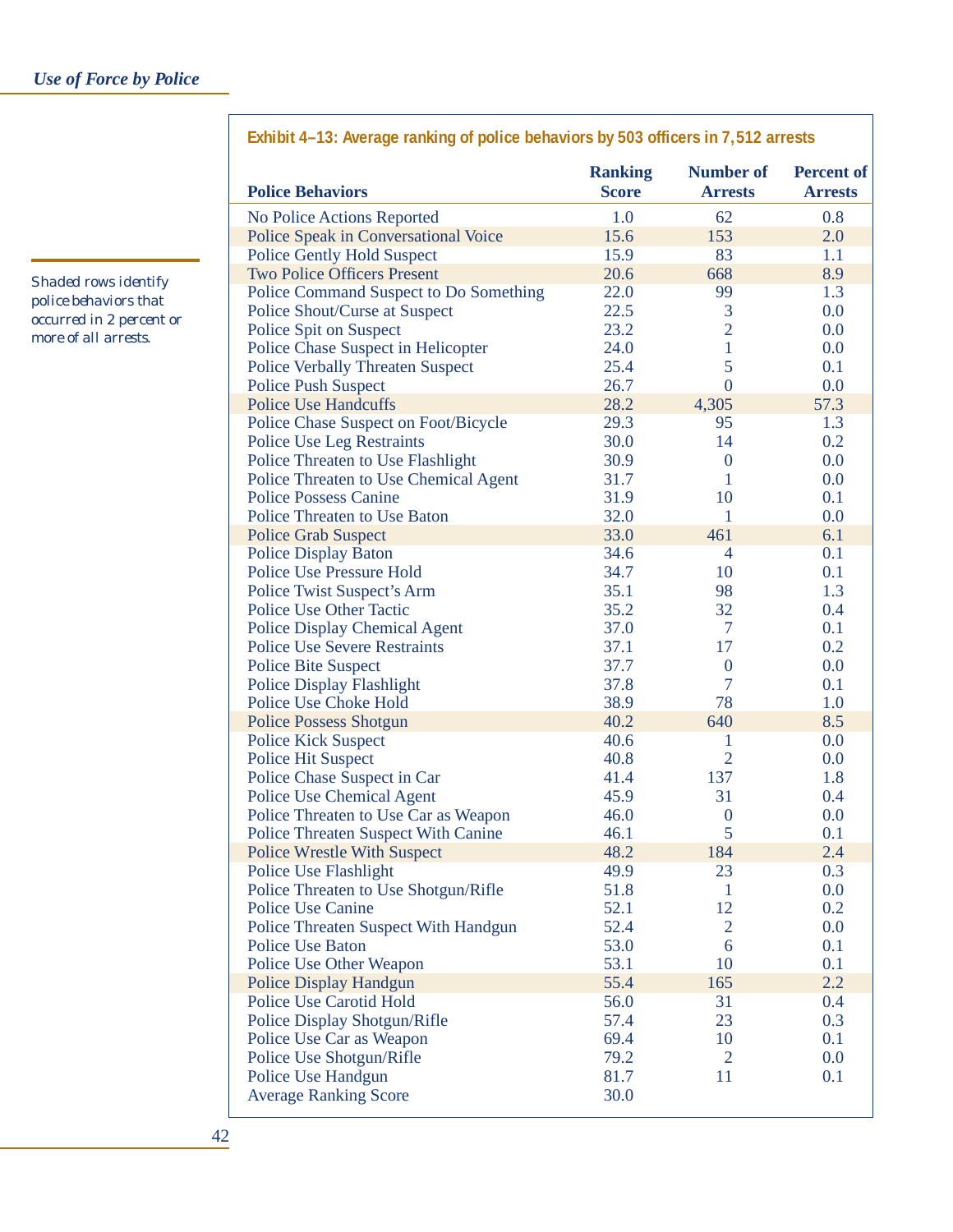force, and this constrains our ability to implement precise measures of the presence of force or the amount of force. The multiple measures we have developed and implemented here illustrate how different elements of force can be combined into meaningfully distinct measures. In this research we found that the use of force is relatively infrequent, regardless of the measure used. When the use of force does occur, the amount of force is usually at the low end of our measures of force.

Combined with the similar findings from our initial study in Phoenix, these substantive findings are beginning to provide a stable picture of police behavior and the amount of force the police use in arrest situations. These findings, however, remain tentative given the small number of jurisdictions involved in this research and the room for improvements in methods of data collection and in precision in measuring the amount of force. Although this research demonstrates that police agencies and researchers can work collaboratively to describe the amount of force used by police officers, much remains to be done to improve our measurements and to use those measures to determine the types of circumstances in which more force is used.

This multisite research project collected information about more than 50 potential predictors of force, and additional analysis of those data will be forthcoming in the near future. This line of research holds great promise for identifying the actual nature of police use of force as well as identifying those characteristics of police recruitment, training, tactics, and philosophy that can assist police departments in moving away from a reliance on the use of force and toward an increased reliance on the use of information and cooperation with the communities they serve.

Future research also needs to focus on the relationship between the overall amount of force used in a law enforcement agency and the nature, scope, and extent to which the force that is used meets various social understandings and legal definitions of what constitutes excessive force. Our understanding of these relationships might benefit from more precise understandings of how force is measured and a comparison of the relationship between the amount of force used by the police and the amount of force used against the police.

### **Notes**

1. Custody arrests involve transporting suspects to a detention facility; instances where suspects are arrested and issued a summons to appear before a judicial officer are not included in this research.

2. Geller, William A., and Michael Scott, *Deadly Force: What We Know*, Washington, DC: Police Executive Research Forum, 1992.

3. Reiss, Albert J., Jr., "Police Brutality— Answers to Key Questions," in *Law and Order Police Encounters*, ed. Michael Lipsky, New Brunswick, NJ: Aldine, 1980: 127.

4. Vaughan, Diane, *The Challenger Launch Decision: Risky Technology, Culture, and Deviance at NASA*, Chicago: University of Chicago Press, 1996.

5. Garner, Joel, John Buchanan, Tom Schade, and John Hepburn, *Understanding the Use of Force By and Against the Police*, Research in Brief, Washington, DC: U.S. Department of Justice, National Institute of Justice, November 1996, NCJ 158614.

6. Some arrests involved the use of more than one weapon.

7. After some discussion, the research team (researchers and agency personnel) decided to include on our officer survey form the possibility that a motor vehicle might be used as a weapon.

8. This research assumed that in successfully completed arrests, suspects would not be using restraints on officers.

9. In 666 (8.8 percent) arrests, the officers explicitly marked on our forms that they did not put handcuffs (or other restraints) on the adults that they arrested and took into custody. In another 568 (7.5 percent) of the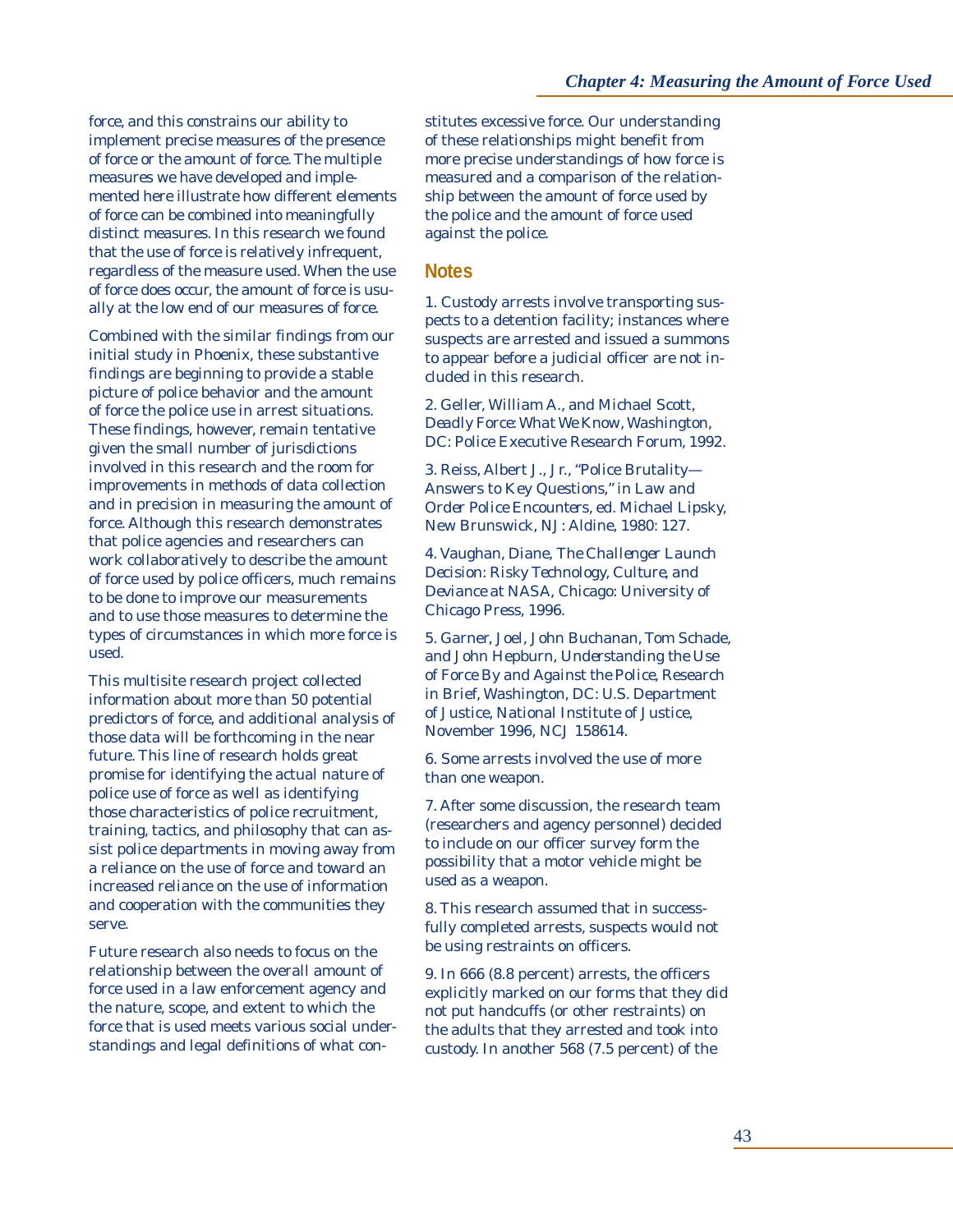arrests, the officers did not indicate whether they did or did not use any type of restraint.

10. Granfield, John, and Jami Onnen, *Executive Brief: Pepper Spray and In-Custody Deaths*, Alexandria, VA: International Association of Chiefs of Police, 1994; and National Institute of Justice, *Positional Asphyxia—Sudden Death*, National Law Enforcement Technology Center, Washington, DC: U.S. Department of Justice, National Institute of Justice, June 1995.

11. For purposes of this research, some of the participating law enforcement agencies collapsed several formal departmental rankings into a smaller number of measurable categories that reflected distinct and measurable differences in officer behavior.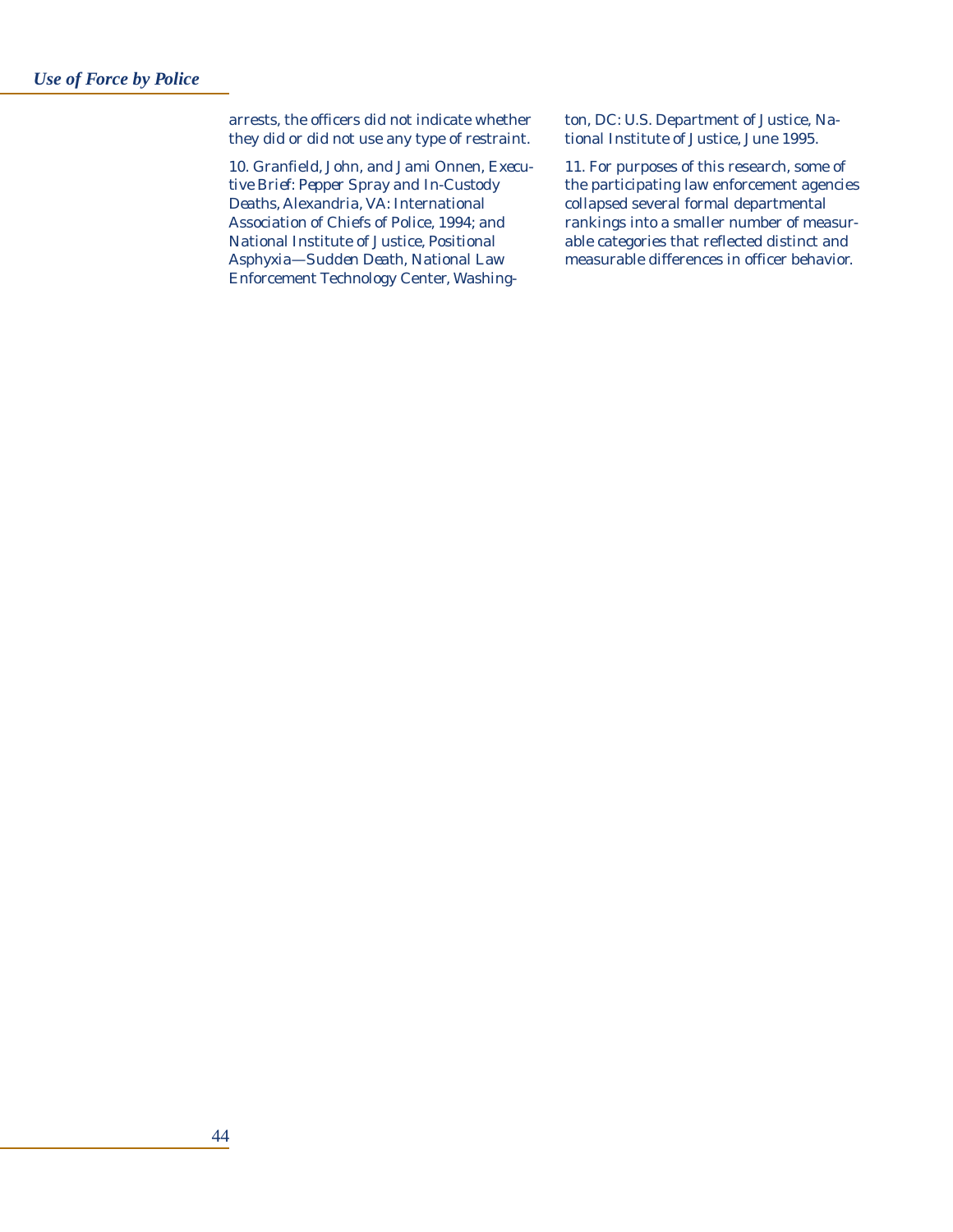# *5*

# *The Force Factor: Measuring and Assessing Police Use of Force and Suspect Resistance*

*by Geoffrey P. Alpert and Roger G. Dunham*

Collecting and interpreting information<br>
Con police use of force is a persistent problem for police managers and researchers. Although such data are critical to both the police and the public, they remain difficult to collect, measure, and interpret objectively. There has been an energetic effort to collect data on all police use-of-force incidents, including excessive force, by various groups and by assorted methods.<sup>1</sup> The problems with data collection on such organizationally sensitive and controversial acts suggest the need for standardizing measurement and providing reliable and valid measures.<sup>2</sup>

This chapter presents information collected from the police departments of the sister cities of Eugene and Springfield, Oregon, and the Miami-Dade Police Department. After a brief description of the sites and a presentation of their use-of-force information, the concept of the "force factor," which is a measure of police force incorporating the officers' actions relative to the suspects' physical resistance, is developed.

### **Description of the Sites**

Eugene and Springfield, Oregon, are located in the Willamette valley, cover 52 square miles, and had a combined population of 178,000 in April 1995, when the data were

collected. The two police departments had 204 officers, 110 of whom were assigned to patrol duties. The departments had 150,841 contacts with the public, 7 complaints of excessive force, 31 complaints of discourtesy, and 2 lawsuits during 1995.

The Miami-Dade Police Department (MDPD), located in Dade County, Florida, is responsible for all law enforcement activities in the unincorporated areas of the county. (It was formerly known as the Dade County Sheriff's Department and Metro-Dade Police Department.) In addition, MDPD contracts with many municipal agencies in Dade County to perform specialized services within those agencies' jurisdictions. In 1995, the unincorporated areas of Dade County had a population of approximately 2 million, and the county included 1,840 square miles. The Department had 2,725 sworn officers, 845 of whom were assigned to patrol. There were more than 1 million reported contacts (arrests and nonarrests) during the 3-year study period (fourth quarter 1993 through 1995), of which 133 resulted in complaints of excessive force, 243 in complaints of discourtesy, and 18 in lawsuits.

These police departments differ on important characteristics. There are obvious geographic and size differences that make the

*Geoffrey P. Alpert, Ph.D., is Professor of Criminology, College of Criminal Justice, University of South Carolina. Roger G. Dunham, Ph.D., is Professor, Department of Sociology and Criminology, University of Miami.*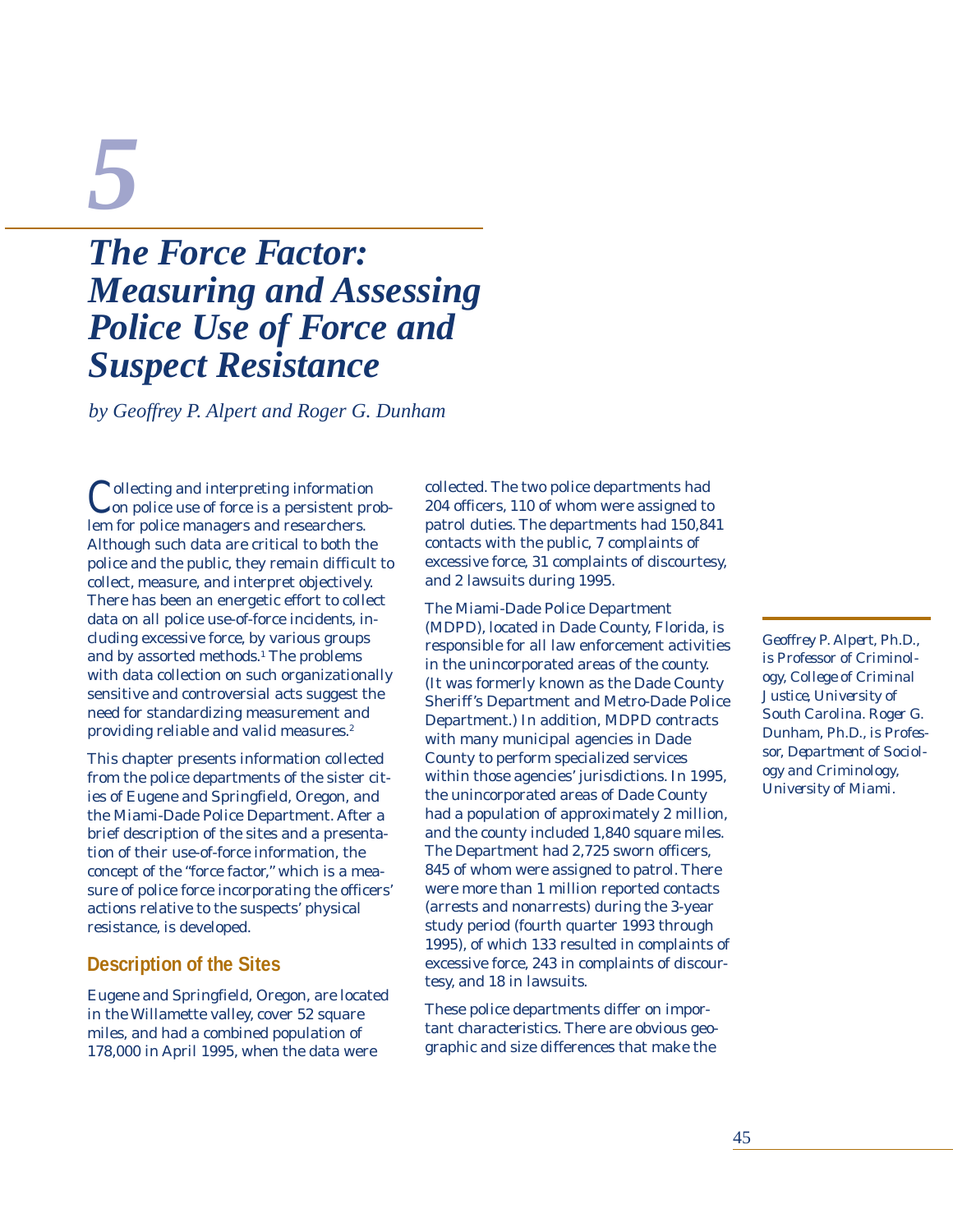findings relevant to a wide audience. Further, differences in the social and ethnic environments of the cities studied provide diverse contexts in which to analyze police use of force. Unfortunately, different data elements were collected from the sites, which make some comparisons problematic.

### **Eugene and Springfield Police Departments**

The Eugene and Springfield dataset was created from items in the Police Officers' Essential Physical Work Report Form, which was completed by department members during April 1995. These data are unique because they include a broad range of police work but were not collected to evaluate force used by the police. This dataset was part of a larger effort to identify physical abilities necessary for police work. Data included all policepublic contacts, including those related to forceful encounters. As a result, an unobtrusive measure of police use of force was available.

The findings from the Eugene and Springfield Police Departments are reported in the following order:

- Circumstances surrounding the incidents.
- Suspects' characteristics and actions.
- Officers' characteristics and actions.

Most of the 562 police actions analyzed were initiated by dispatched calls (57 percent), although 33 percent of the incidents were initiated by the officer who observed a situation and reacted to it.

### **Circumstances surrounding the contacts**

The most common type of incident was street violence (25 percent). However, 14 percent of all incidents involved domestic violence, and another 14 percent pertained to resisting an investigation. Thirty-two percent of incidents did not fall into one of the predefined categories. Most of the police action was taken to apprehend or control a person (76 percent).

### **Suspect characteristics and behavior**

Suspects ranged in age from 12 years to 86 years. The average age of suspects was between 28 and 29. Eighty-four percent of the suspects were males. Although no ethnic information about suspects was collected on the agency form, there were very few minorities. Fifty-two percent of suspects were calm, reasonable, and cooperative. However, 19 percent were reported as under the influence of drugs or alcohol and 17 percent as emotionally upset or abusive. Eleven percent of suspects appeared mentally unstable and unpredictable, and 2 percent were violent. Most suspects were perceived by officers to be average (55 percent) or below average (20 percent) in physical abilities. The majority of suspects did not resist the officer (61 percent); 18 percent put up only slight resistance. Four percent were characterized as having a high level of resistance, 2 percent as violent, and 1 percent as explosive. The most common type of resistance was to push or pull the officer to resist an arrest or to escape.

### **Officer characteristics and behavior**

The ages of the officers ranged from 25 to 60, with a mean of 37 years. Length of service as an officer ranged from 9 months to nearly 34 years. Average length of service was 12 years. Eighty-six percent of the officers were males. Most officers were assigned to patrol (91 percent).

**Control tactics ranked by severity.** Data presented in exhibit 5–1 show that at least two verbal or physical control tactics were used per attempt to apprehend a suspect. Of the 546 incidents covered by the exhibit, all involved at least one tactic (96 percent being verbal); 93 percent, two tactics; and 87 percent, three. There is a fairly large percentage drop for incidents involving use of a fourth tactic (41 percent). Use of a fifth (8 percent of incidents) or sixth (5 percent) tactic was relatively uncommon.

Exhibit 5–1 shows use of multiple tactics and how they fall on a use-of-force continuum. The types of force listed down the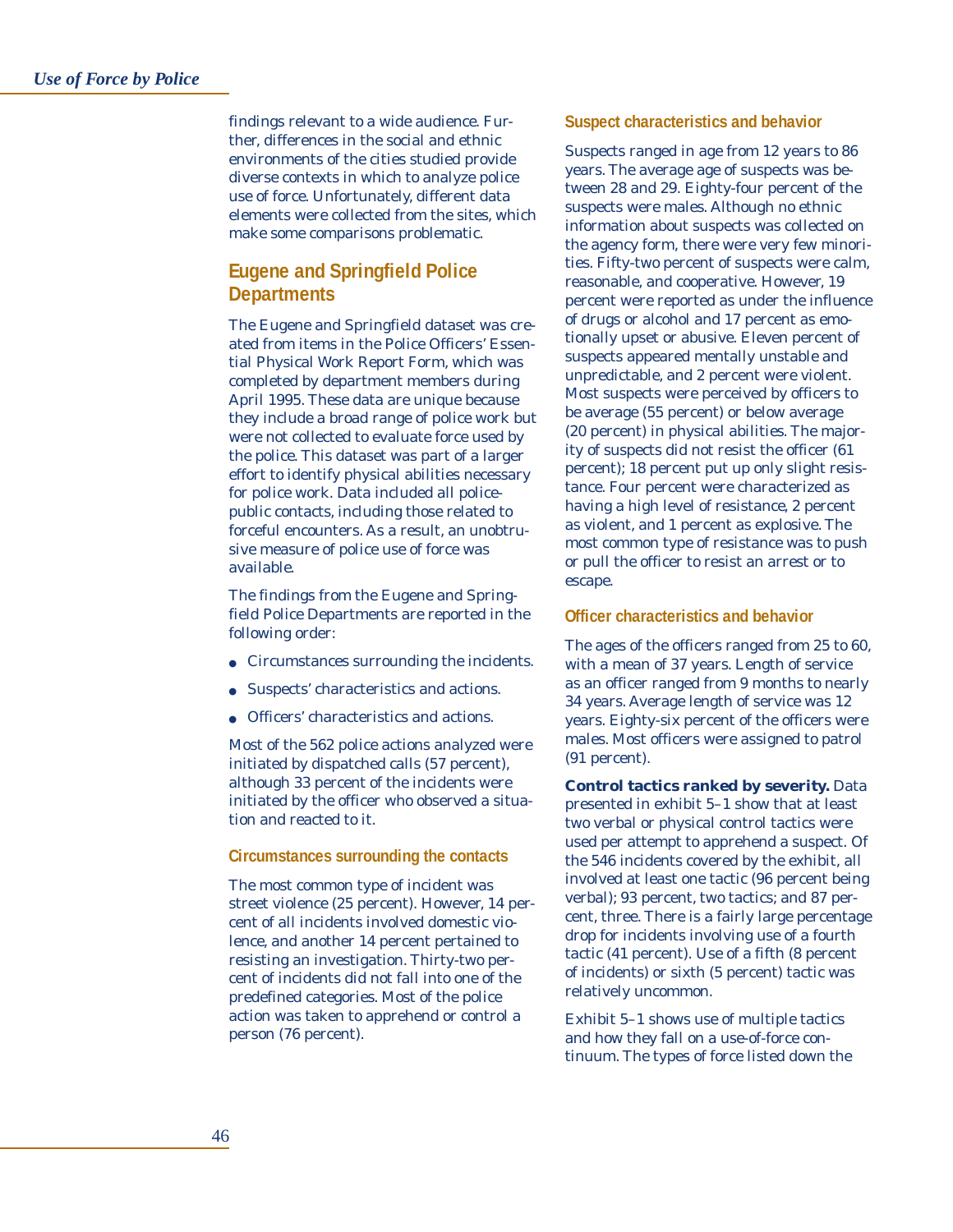**Exhibit 5–1: Incidents involving officer use of control tactic types—listed as a continuum of force from least to most severe**

| <b>Types of Control Tactics</b>                                   |                      |                        |                        | <b>Incidents Involving at Least This Number of Different Tactic Types</b> |                      |                       |
|-------------------------------------------------------------------|----------------------|------------------------|------------------------|---------------------------------------------------------------------------|----------------------|-----------------------|
|                                                                   | 1 Type               | 2 Types                | 3 Types                | <b>4 Types</b>                                                            | 5 Types              | <b>6 Types</b>        |
| Verbal Command                                                    | 525<br>96%           |                        |                        |                                                                           |                      |                       |
| <b>Handcuff Suspect</b>                                           | 16<br>3%             | 480<br>94%             |                        |                                                                           |                      |                       |
| <b>Search Suspect</b>                                             | $\mathbf{1}$<br>0.2% | 22<br>4%               | 449<br>95%             |                                                                           |                      |                       |
| <b>Use Wrist/Arm Lock</b>                                         | $\mathbf{1}$<br>0.2% | $\overline{3}$<br>0.6% | 20<br>4%               | 183<br>82%                                                                |                      |                       |
| <b>Use Takedown</b>                                               | $\mathbf{1}$<br>0.2% | $\mathbf{1}$<br>0.2%   | $\mathbf{1}$<br>0.2%   | 24<br>11%                                                                 | 18<br>40%            |                       |
| <b>Block/Punch/Kick</b>                                           |                      | $\mathbf{1}$<br>0.2%   |                        | $\overline{2}$<br>1%                                                      | 9<br>20%             |                       |
| <b>Strike Suspect</b>                                             | $\mathbf{1}$<br>0.2% |                        |                        | $\overline{2}$<br>1%                                                      | 5<br>11%             | $\overline{4}$<br>13% |
| <b>Wrestle Suspect</b>                                            |                      | $\overline{2}$<br>0.4% | $\overline{2}$<br>0.4% | $\mathbf{1}$<br>0.4%                                                      | 10<br>22%            | $\overline{7}$<br>23% |
| Pepper Spray                                                      |                      |                        | $\mathbf{1}$<br>0.2%   | $\overline{2}$<br>1%                                                      | $\overline{2}$<br>4% | 10<br>33%             |
| <b>Use Baton</b>                                                  |                      |                        | $\mathbf{1}$<br>0.2%   |                                                                           |                      | $\overline{4}$<br>13% |
| <b>Use Firearm</b>                                                |                      | $\mathbf{1}$<br>0.2%   |                        | 9<br>4%                                                                   | $\mathbf{1}$<br>2%   | $\mathbf{1}$<br>3%    |
| <b>Other Tactic</b>                                               |                      |                        | $\mathbf{1}$<br>0.2%   |                                                                           |                      | $\overline{4}$<br>13% |
| <b>Multiple Tactics</b>                                           | $\mathbf{1}$<br>0.2% |                        |                        |                                                                           |                      |                       |
| <b>Incident Totals for Columns</b>                                | 546                  | 510                    | 475                    | 223                                                                       | 45                   | 30                    |
| <b>Column Incident Total as</b><br>Percent of All (546) Incidents | 100%                 | 93%                    | 87%                    | 41%                                                                       | 8%                   | 5%                    |

Total use-of-force incidents=546.

Guide to exhibit 5–1: Regarding the data opposite the "Handcuff Suspect" tactic type, for example, the tactic was used as the first tactic in 16 use-of-force incidents in which, as noted at the top of the column, at least one type of control tactic was used. The 16 incidents are 3 percent of all (546) incidents in which at least one tactic was used. However, "Handcuff Suspect" was used as the second tactic in 480 use-of-force incidents in which, as noted at the top of the column, at least two types of control tactics were used. The 480 incidents are 94 percent of all (510) incidents in which at least two control tactic types were used.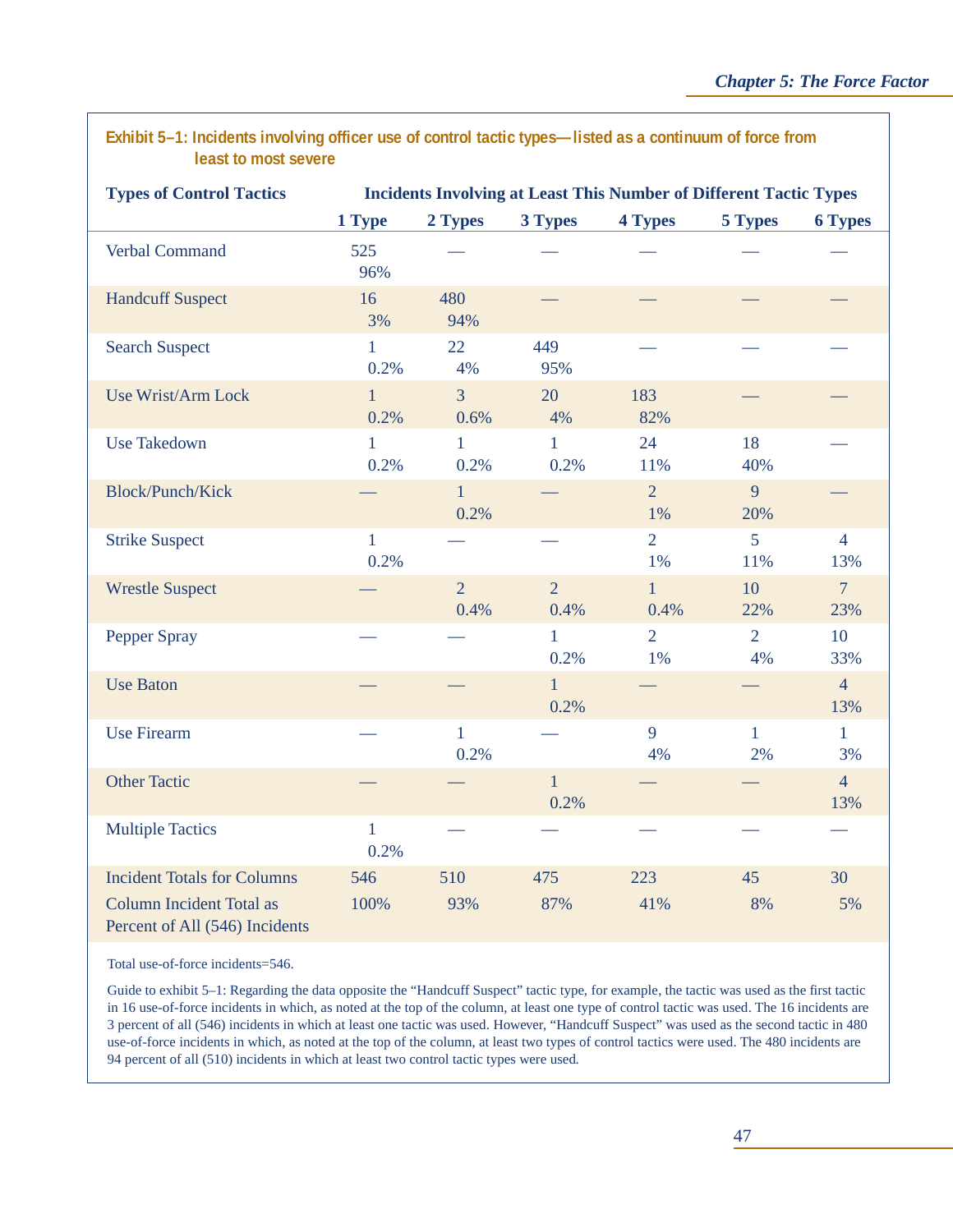lefthand side of exhibit 5–1 are in a sequence that reflects a typical use-of-force continuum, from the lowest level of force (verbal commands) to the highest (use of a firearm). Across the top of the table is the number of tactic types the officer used in a given incident. Although tactics are not necessarily listed in the temporal sequence that they occurred, it can be argued that officers do follow a use-of-force continuum.

For example, when an incident involves at least one tactic type, the tactic listed as the first used is almost always the lowest level of force: a verbal command (used in 96 percent of incidents). Three percent of such incidents involved handcuffing as the first tactic used, also at the low end of the continuum of force. Very few of such incidents involved higher levels of force as the first tactic used.

When incidents involved at least two tactic types, the second did not include verbal commands, in contrast to 94 percent of the incidents involving handcuffing the suspect. Searching the suspect occurred in 4 percent of the incidents; few involved force more severe than a search as a second tactic.

For incidents entailing three tactic types, no officers listed verbal commands or handcuffing as the third used. Most listed searching the suspect (95 percent of the incidents); about 4 percent of the incidents involved a wrist or arm lock as the third tactic, which is the next level of force on the continuum; and very few incidents were recorded as involving force levels further down the continuum.

The pattern that emerges follows the traditional use-of-force continuum. The first tactic used in an incident is nearly always the *least* severe use of force on the continuum, and the second tactic used in an incident is nearly always the second-most lenient. Officers apparently follow the continuum with very few exceptions, and those exceptions seem to deviate by only a small degree in relation to the whole range.

This same pattern seems to pertain to those incidents involving use of a fourth tactic by officers. None listed the first three levels of force. In 82 percent of four-tactic incidents,

officers listed use of wrist or arm lock techniques (fourth level on the continuum) as the fourth tactic used. In 11 percent of incidents with four tactics, officers listed takedowns, which constitute the next degree of force on the continuum. The exception at the fourthtactic stage is firearm use (4 percent of such incidents). Apparently, continuum adherence breaks down more often in incidents when four types of force are necessary. This becomes even more apparent in situations when five or six types of force are used by the officer. In these situations, the use of force is more scattered and distributed along the more severe end of the continuum.

Findings indicate that officers used multiple force tactics most of the time, usually two tactics, three tactics in 87 percent of the incidents, and four in about 40 percent. In these instances, officers also seem to follow a typical continuum of force, with minor deviations that do not vary by more than one or two levels on the continuum. However, in the few instances when more than four force tactics per incident are used, they are scattered over the more extreme end of the force continuum.

Although we can infer a probable order of tactics from the data, a temporal sequence is not clear in all cases. Future research should focus on this sequential ordering of officers' use of multiple force tactics and the concurrent level of suspect resistance. A well-conducted interaction model could contribute to understanding police/suspect interactions in these dangerous situations.

**Control tactics used with varying amounts of suspect resistance.** The purpose of this analysis was to determine how many officers followed the typical continuum of force for a given level of suspect resistance. The continuum of force reflects an escalation from verbal commands to deadly force. Nearly 97 percent of the incidents involved initial use of a verbal command when the suspect offered no resistance. Deviating from this typical process of verbally directing the suspect increased when suspect resistance was moderate or high (13 percent of all suspects), and violent or explosive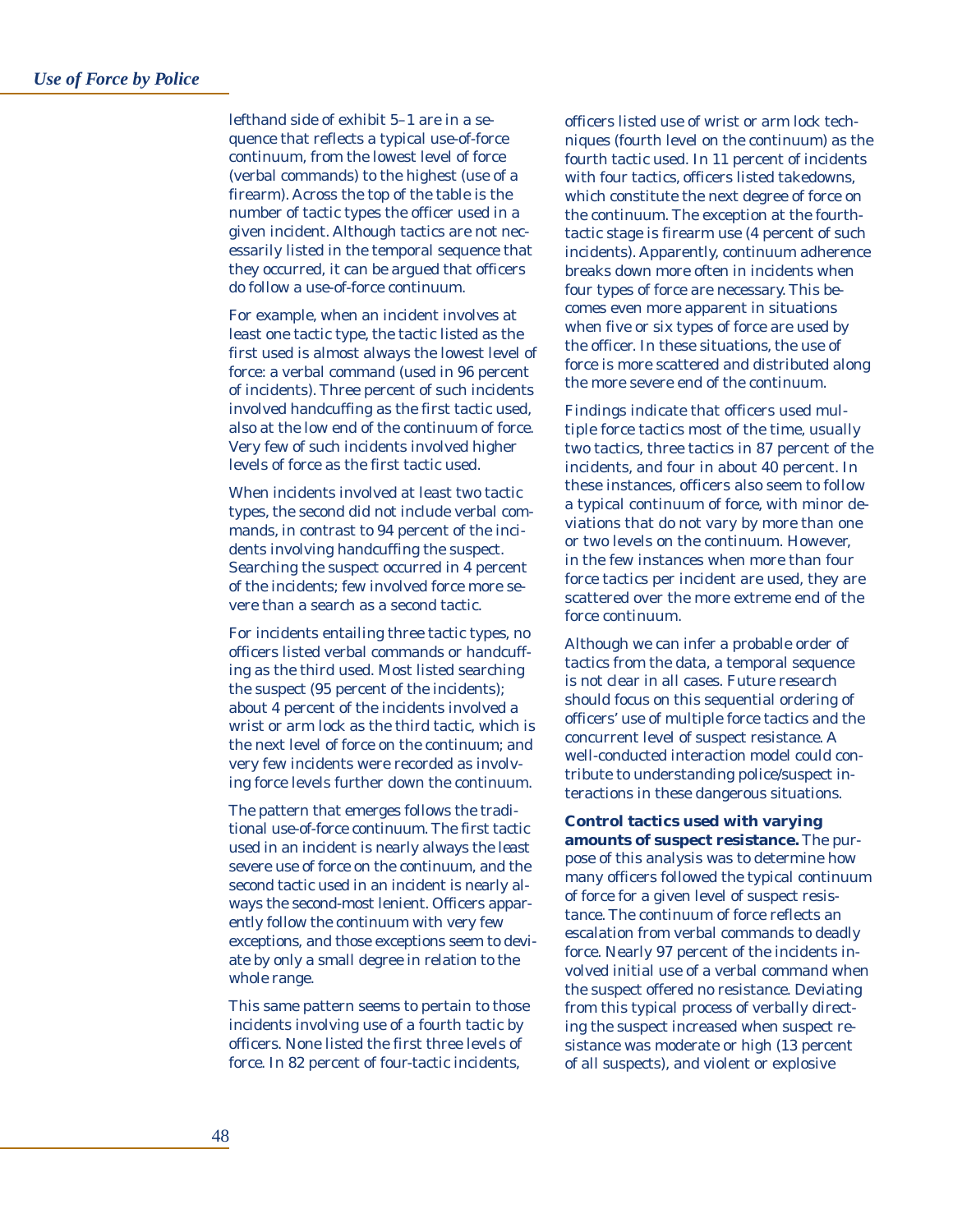(12 percent). Three percent of officers deviated from first handcuffing the suspect during the encounter when there was no or slight resistance by the suspect. Deviating from the typical control process increased to almost 16 percent of officers when suspect resistance was moderate to high. Less than 1 percent (0.4 percent) deviated from searching the suspect when there was no resistance. Slightly more than 4 percent of the officers deviated from this typical process when resistance was slight, 19 percent when resistance was moderate or high, and 13 percent when resistance was violent or explosive.

**Highest level of force used.** The next analysis involved determining the highest level of officer force used in each incident and comparing that with the level of resistance by the suspect. This analysis provides another way to determine if the level of the force used by an officer was consistent with the level of the suspect's resistance.

According to the data presented in exhibit 5–2, when there was no resistance by the

suspect (327 incidents), most incidents involved officer verbal commands (8 percent), handcuffing (65 percent), or wrist/arm locks (27 percent). However, three incidents (1 percent) did involve use of a firearm. The force used by some officers when facing slight resistance was more than the force used by officers who faced no resistance. When the suspects used slight resistance, most incidents involved officer use of verbal commands, handcuffing, or wrist/arm locks (altogether 90 percent). There were a few cases of takedowns (3 percent), one incident in which an officer struck a suspect, and six situations in which an officer used a firearm (6 percent) as the most severe tactic used. When suspects resisted at a moderate or high level, officers used verbal commands, handcuffing, or wrist/arm locks as their highest level of force in 48 percent of incidents.

Finally, when suspect resistance was violent or explosive, all incidents involved force beyond verbal commands and handcuffing.

| <b>Control Tactics</b>                                                                                       | <b>No Resistance</b><br>by Suspect | <b>Slight</b><br><b>Resistance</b> | <b>Moderate/High</b><br><b>Resistance</b> | <b>Violent or</b><br><b>Explosive Behavior</b> |
|--------------------------------------------------------------------------------------------------------------|------------------------------------|------------------------------------|-------------------------------------------|------------------------------------------------|
| <b>Verbal Commands</b>                                                                                       | $26(8\%)*$                         | 7(7%)                              | 3(4%)                                     |                                                |
| <b>Handcuff Suspect</b>                                                                                      | 211(65%)                           | $41(41\%)$                         | 6(8%)                                     |                                                |
| Wrist/Arm Lock                                                                                               | 87 (27%)                           | 42 (42%)                           | 29 (36%)                                  | 4(24%)                                         |
| Pepper Spray                                                                                                 |                                    |                                    | 2(3%)                                     |                                                |
| Block/Punch/Kick                                                                                             |                                    |                                    | $1(1\%)$                                  |                                                |
| <b>Takedown</b>                                                                                              |                                    | 3(3%)                              | 14 (18%)                                  | 5(29%)                                         |
| <b>Strike Suspect</b>                                                                                        |                                    | $1(1\%)$                           | 4(5%)                                     | 3(18%)                                         |
| <b>Wrestle Suspect</b>                                                                                       |                                    |                                    | 16(20%)                                   | 2(12%)                                         |
| <b>Use Baton</b>                                                                                             |                                    |                                    | 4(5%)                                     | 2(12%)                                         |
| <b>Use Firearm</b>                                                                                           | $3(1\%)$                           | 6(6%)                              | $1(1\%)$                                  | 1(6%)                                          |
| <b>Total Incidents</b>                                                                                       | $327(62%)$ †                       | 100(19%)                           | 80 (15%)                                  | 17(3%)                                         |
| Total use-of-force incidents=524.<br>* The 26 incidents are 8 percent of total incidents (327) in the column |                                    |                                    |                                           |                                                |

**Exhibit 5–2: Most severe control tactics used by the officer by level of suspect's resistance**

nts are 8 percent of total incidents (327) in the column.

† The 327 incidents are 62 percent of all (524) use-of-force incidents.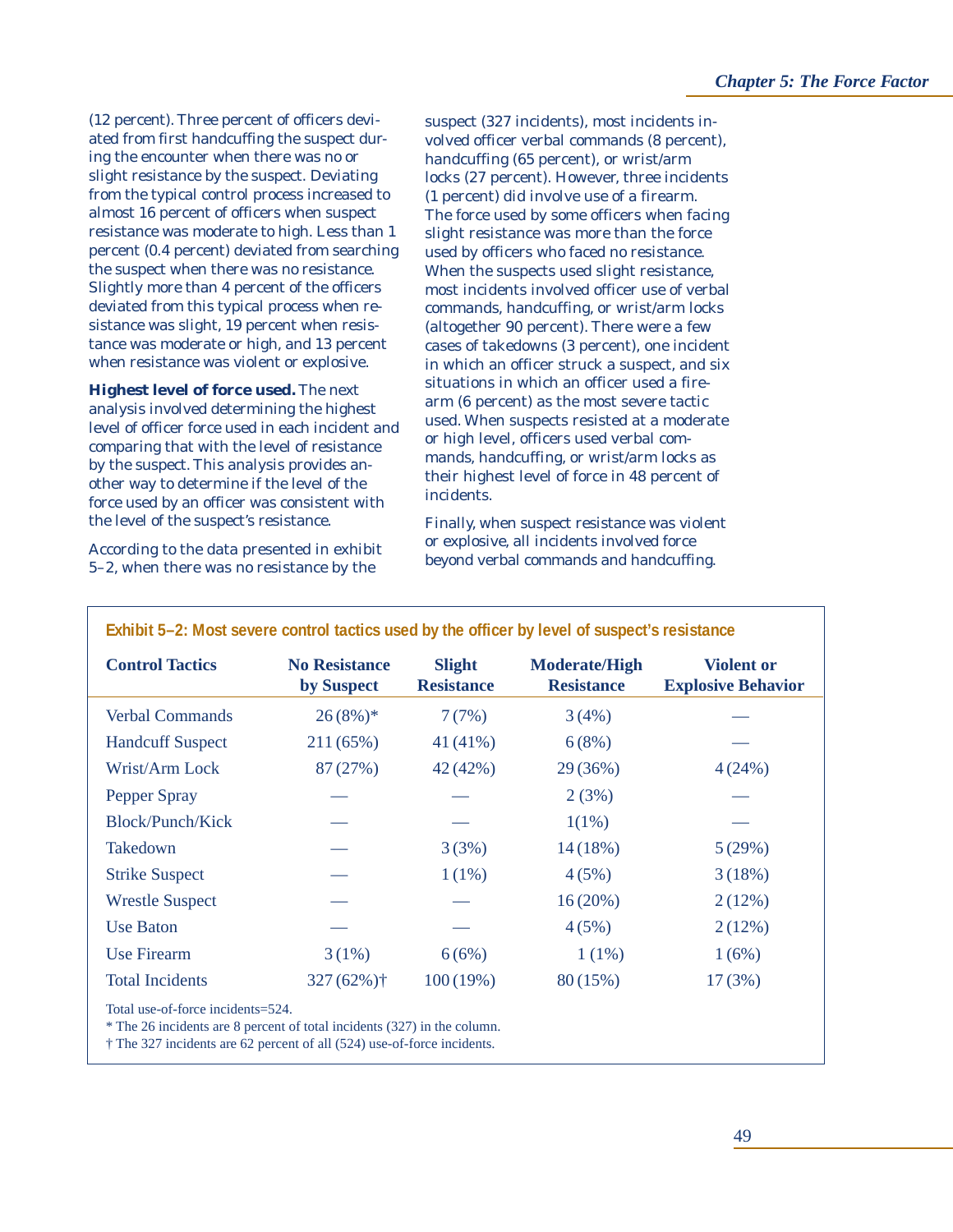When suspects acted violently, officers reported four incidents in which a wrist or arm lock was the highest level of force used against the suspect (24 percent). The most frequently used type of force was a takedown (29 percent), followed by striking the suspect (18 percent), wrestling the suspect (12 percent), and using a baton (12 percent). One officer reported an incident involving use of a firearm (6 percent). The data seem to suggest that, in terms of the incidents as a whole, officers' use of force reflected a continuum ranging from lower to higher levels.

### **Miami-Dade Police Department**

The Miami-Dade dataset included 882 official Control-of-Persons Reports from the last quarter of 1993 and all of 1994 and 1995. These data were reported by the officer's supervisor after interviewing the officer, suspect, and available witnesses. The department's computerized information was used to create the dataset.

Findings from the Miami-Dade Police Department are reported in the following order:

- Suspects' characteristics and actions.
- Arresting officers' characteristics and actions.
- Analyses of interaction patterns between officers and suspects.
- Analysis of officer and suspect ethnicity.

### **Suspect characteristics and behavior**

Suspects ranged in age from 12 to 90. The mean age was 28.6 years. Of the 882 suspects, 46 percent were black and 54 percent white. Thirty-five percent of the total number of suspects were Hispanic, most of whom were white. Eighty-nine percent of the suspects were male, and 11 percent were female. Of the 42 percent of suspects who appeared impaired by alcohol or drugs at the time of the incident, 24 percent were reported affected by alcohol and 18 percent were affected by a variety of illegal drugs. A number of suspects were highly agitated or erratic in their behavior during the encounter with the police officer. Officers reported erratic behavior 24 percent of the time. However, 23 percent of the time, suspects were calm when interacting with the officer.

**Suspect resistance and injury.** Because these cases involved some degree of use of force by the officer, it is not surprising that almost all cases involved suspects who showed some degree of resistance (97 percent). The category of resistance most often reported was actively resisting arrest (36 percent), followed by assaulting the officer (25 percent). Twenty-one percent of suspects attempted to escape or flee the scene.

The most common type of suspect injury was a bruise or abrasion (48 percent of those injured). The next most common injuries were lacerations (24 percent) and injuries from gunshots (4 percent). Most suspects resisted by using their hands and arms only (65 percent). An additional 14 percent used their fists against the officer, and 12 percent used their feet or legs. Less than 5 percent used a gun (handgun, rifle, or shotgun). One percent used a vehicle to assault the officer, and another 1 percent used a cutting instrument.

The most common type of force used by the suspect was striking or hitting the police officer (44 percent). In 27 percent of incidents, the suspect pushed or pulled the officer, and in another 20 percent, the suspect grabbed or held the officer. Eight percent of incidents involved verbal threats or threatening movements or behaviors by the suspect.

**Role of alcohol or drug impairment on the suspects' behavior.** Another important question addressed was whether the suspect appeared intoxicated by alcohol or impaired by drugs and how that affected the confrontation. The 370 suspects who were reported intoxicated by alcohol or impaired by drugs were less likely to be calm and more likely to appear visibly upset (23 percent and 18 percent, respectively), and more likely to be erratic in their behavior (24 percent) or highly agitated (33 percent).

Suspects who were reported impaired were no more or less likely to resist the officer than sober suspects, but when they did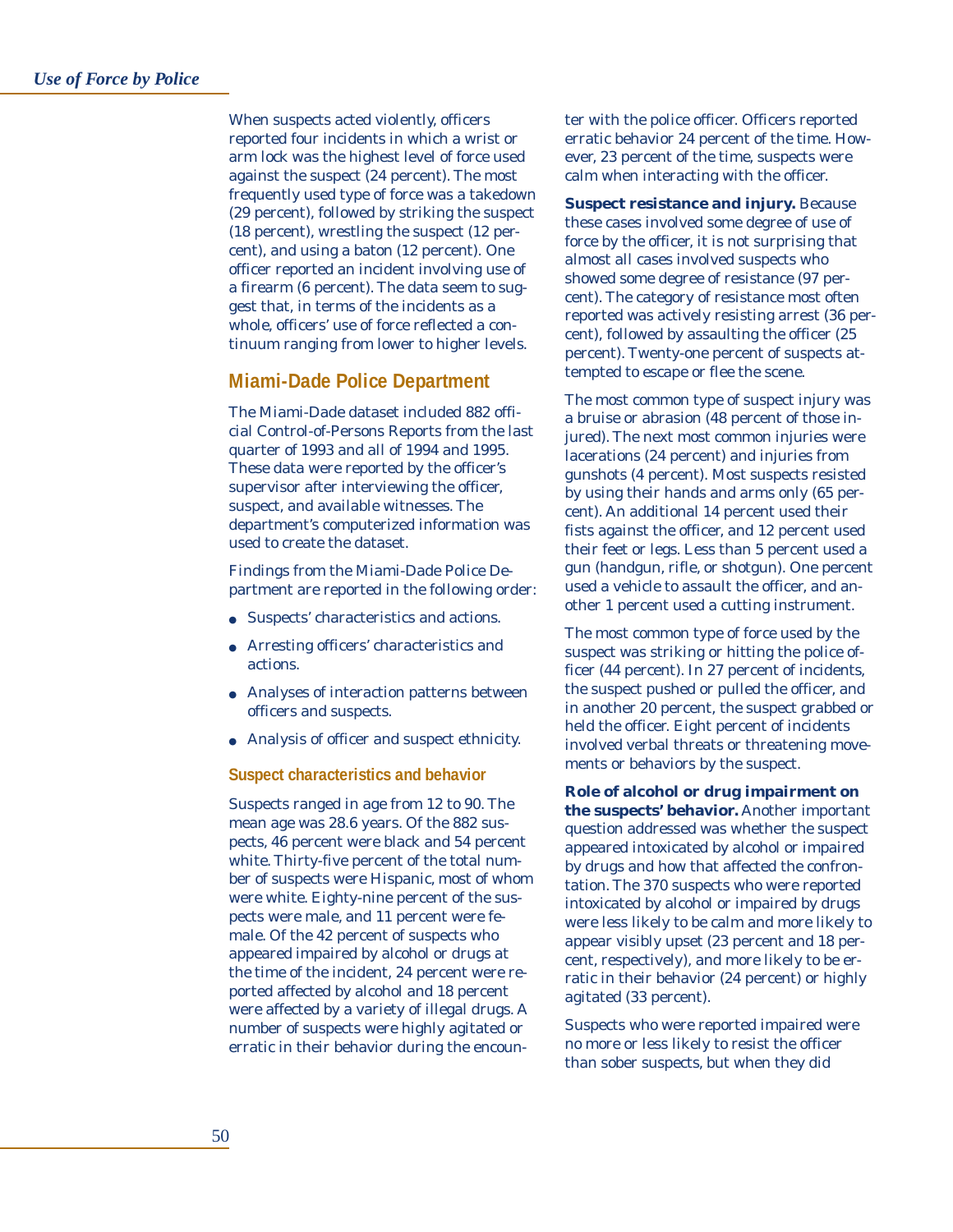resist, they resisted in different ways. Impaired suspects were more likely to resist actively or to directly assault the officer than nonimpaired suspects. In spite of this, suspects who were reported impaired were no more likely to receive force by the officer or to be injured during the arrest than were sober suspects. Similarly, suspect impairment by drugs or alcohol was not related to whether the officer was injured during the incident.

Although the overall significance of the relationship between impairment and type of suspect resistance was not statistically significant, there was a fairly large difference in resistance with a gun. Suspects reported as impaired were more than twice as likely than sober suspects to use a gun to resist the police.

### **Officer characteristics and behavior**

The officers ranged from 21 to 66 years of age, with a mean age of 34. Most officers were Anglos (54 percent), Hispanics (31 percent), and blacks (14 percent). Eighty-nine percent of the officers were male, and 11 percent were female. Most officers were assigned to patrol (92 percent), and 5 percent were sergeants.

**Officer force and injury.** The most common type of force used by officers was use of hands and arms (77 percent of use-of-force incidents). In 8 percent of use-of-force incidents, officers used (discharged) their weapons, and in another 7 percent they used dogs (K–9s). In a majority of the incidents (64 percent), officers grabbed or held the suspects. The next most common use of force was to strike or hit the suspect (10 percent of the incidents).

The most common injury to officers was bruises or abrasions (64 percent of those injured), followed by sprains or strains (15 percent), and lacerations (15 percent). Of injured officers, 2 percent were bitten by the suspect, 2 percent suffered broken or fractured bones, and 1 percent were injured by gunshots. The vast majority of injured officers received no treatment (76 percent).

However, 12 percent were given first aid, and 6 percent were treated by emergency rescue personnel at the scene. Less than 1 percent of officers were treated at a hospital or by their personal physician.

**Role of officer characteristics.** In no department do all officers respond precisely the same to situations, although rules, regulations, and policies of the department should narrow the range of officers' responses to within acceptable and appropriate limits. In the cases examined here, officer characteristics did not make much of a difference in whether force was used or in the level of force used. There were no statistically significant differences in the level of force used by male and female officers. Further, the ethnicity of the officer did not affect the general level of force used or whether force was used. Officer age differences were statistically significant, but the differences may reflect the differences in assignments of younger versus older officers, which was not studied. As the average age of the officers increased, the level of force they used decreased.

### **Interaction patterns between officer and suspect**

This section focuses on the interaction patterns between officer and suspect. In other words, is there a relationship between the suspect's initial behavior and the officer's response? Ninety-two percent of suspects offered some resistance. The categories included "attempted to flee" (31 percent), "actively resisted the officer" (23 percent), "passively resisted" (20 percent), "assaulted the officer" (17 percent), and "resisting to incite others" (1 percent). Although calm suspects were the least likely to actively resist or assault the officer, they were the *most* likely to attempt to flee, even more so than suspects perceived to have mental deficiencies or problems (as defined by Florida's Baker Act). Further, it was the suspects who initially acted in a calm manner who were the most likely to resist an officer with a gun or to assault the officer with a vehicle.

*"There do not appear to be any empirically validated research studies which support the assertion that race, ethnicity, gender, or age of police officers are related to misuse of physical or deadly force." —New York State Commission on Criminal Justice and the Use of Force,* Report to the Governor, *Vol. I, New York: New York State Commission on Criminal Justice and the Use of Force, May 1987: 301.*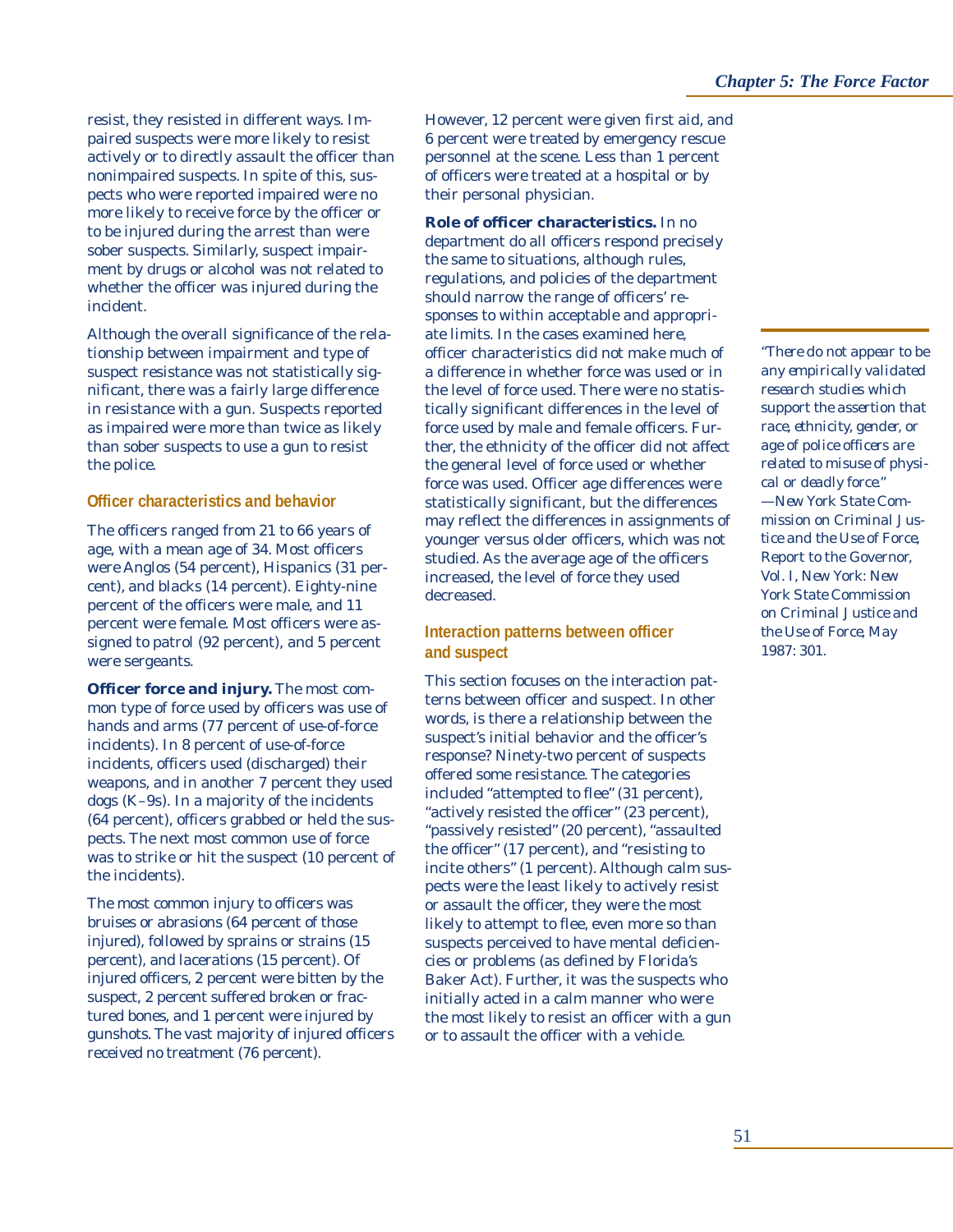The initial behavior of the suspect did not influence whether the suspect was injured during the arrest, but it did influence the level of force used by the officer. Suspects who were initially calm were the least likely to have force used against them. They were no more likely to have slight force used against them than other suspects. However, they were among the top two groups to be forcibly subdued by the officer using some method other than hands.

An analysis of suspects' initial behavior and officers' injuries resulted in an interesting finding relating to the dangerousness of Baker Act suspects. Suspects who were described as visibly upset or highly agitated inflicted more officer injuries than other suspects (40 percent and 39 percent respectively), and Baker Act suspects inflicted fewer injuries than other suspects (20 percent).

There was a strong relationship between the level of officer force and the chance of officer injury. Increasing levels of officer force, regardless of the level of suspect resistance, corresponded with higher probabilities of officer injury. When no force was used, 2 percent of officers were injured. Minimal force situations resulted in 15 percent of officers being injured, and situations involving officers forcibly subduing suspects with their hands resulted in 69 percent of officers being injured. However, when officers used force other than their hands, injuries were reduced to 15 percent.

Clearly, increasing levels of suspect resistance increase the chance of an injury to the attending officer. No resistance or passive resistance seldom resulted in an officer injury. However, when the suspect attempted to flee or actively resisted arrest, the chance of an officer injury is increased dramatically. The chance of an officer injury increased even further when the suspect incited others or directly assaulted the officer.

### **Ethnicity of officers and suspects**

The relationship between the ethnicity of the officer and that of the suspect in force situa-

tions is important. Officers used higher levels of force against suspects of their own ethnic group than against suspects of other ethnic groups. For example, Anglo officers used higher levels of force against Anglo suspects than black or Hispanic officers used against Anglo suspects. Black officers used higher levels of force against black suspects than did Anglo or Hispanic officers, and Hispanic officers used more force against Hispanic suspects than did Anglo or black officers. The differences were the least pronounced for Anglo officers and the most pronounced for black officers.

Among other explanations, this could be due to a tendency to deploy officers in areas with a preponderance of citizens of their own ethnicity. However, with the greater diversity of neighborhood ethnicity in recent years, this finding may reflect a proclivity on the part of officers to respond differently to members of various ethnic groups. If this were true, each ethnic group might feel more comfortable using force on suspects from its own group. Another interpretation is an officer's possible concern that race and politics might be dragged into the situation when an officer uses force against a suspect of another ethnic group. As a result, officers may try to avoid such situations.

Data in exhibit 5–3 compare officer/offender ethnic matches with the degree of resistance by suspects. Although there does not seem to be a relationship between ethnic matches and whether a suspect offers resistance, there are differences in the levels of resistance. Although based on a small number of cases, the ethnic match resulting in the greatest likelihood of a suspect assaulting the officer occurs when a black officer is arresting an Anglo suspect (46 percent). Contrast this to the likelihood of assault when an Anglo officer is arresting an Anglo suspect (14 percent), or when a black officer is arresting a black suspect (17 percent).

In exhibit 5–4, officer ethnic matches are compared with the level of force used by the officer. Force was used most often when the officer was black and the suspect was Anglo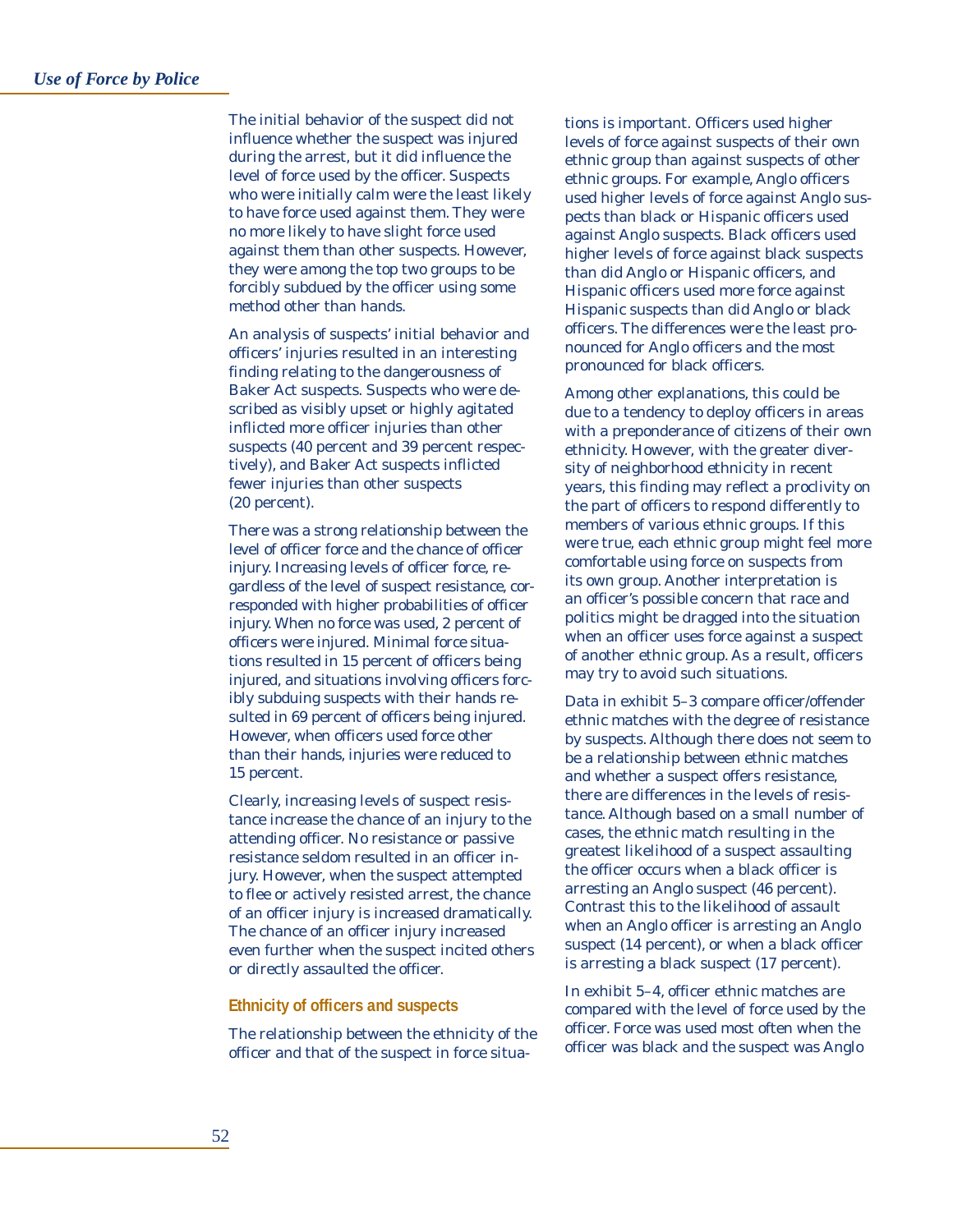| Exhibit 5-3: Officer/suspect ethnic matches and resistance by suspect                                    |                                |                       |                             |                      |                                         |                                    |                      |
|----------------------------------------------------------------------------------------------------------|--------------------------------|-----------------------|-----------------------------|----------------------|-----------------------------------------|------------------------------------|----------------------|
| <b>Ethnic Matches</b>                                                                                    | Resistance<br>ع                | Resistance<br>Passive | <b>Attempted</b><br>to Flee | Actively<br>Resisted | <b>Arrest/Incite</b><br><b>Resisted</b> | <b>Assaulted</b><br><b>Officer</b> | <b>Totals</b><br>Row |
| Anglo/Anglo                                                                                              | $2(2%)*$                       | 7 (8%)                | 13 (16%)                    | 48 (57%)             | 2(2%)                                   | 12 (14%)                           | 84 (100%)            |
| Anglo/Black                                                                                              | (96)<br>$\frac{1}{4}$          | 15 (8%)               | 46 (23%)                    | 64 (32%)             | 16 (8%)                                 | 51 (26%)                           | 199 (100%)           |
| Anglo/Hispanic                                                                                           | 4(3%)                          | 20 (13%)              | 28 (18%)                    | 58 (37%)             | 2(1%)                                   | 43 (28%)                           | 155 (100%)           |
| Black/Anglo                                                                                              | $\overline{\phantom{a}}$       |                       | 2(18%)                      | 4(36%)               |                                         | 5(46%)                             | 11 (100%)            |
| <b>Black/Black</b>                                                                                       | 2(3%)                          | 9 (11%)               | 17 (21%)                    | 30 (37%)             | 9(11%)                                  | 14 (17%)                           | 81 (100%)            |
| <b>Black/Hispanic</b>                                                                                    | $\begin{array}{c} \end{array}$ | 1(6%)                 | 6(35%)                      | 6(35%)               | $\overline{\phantom{a}}$                | 4(24%)                             | 17 (100%)            |
| Hispanic/Anglo                                                                                           | 2(4%)                          | 6(13%)                | 5 (11%)                     | 18 (40%)             | 1(2%)                                   | 13 (29%)                           | 45 (100%)            |
| Hispanic/Black                                                                                           | $\frac{6}{6}$<br>3(3)          | 7 (8%)                | 24 (26%)                    | 32 (35%)             | 9(10%)                                  | 16 (18%)                           | 91 (100%)            |
| Hispanic/Hispanic                                                                                        | (96)<br>515                    | 14 (13%)              | 24 (22%)                    | 33 (30%)             | 2(2%)                                   | 33 (30%)                           | 11(100%)             |
| Totals                                                                                                   | $3\%$ <sup>+</sup><br>25(3)    | 79 (10%)              | 165 (21%)                   | 293 (37%)            | 41 (5%)                                 | 191 (24%)                          | 794 (100%)           |
| * The 2 incidents are 2 percent of the row total (84).<br>Total use-of-force incidents=794.<br>$p=0.006$ |                                |                       |                             |                      |                                         |                                    |                      |

<sup>†</sup> The 25 incidents in the column are 3 percent of all (794) incidents. † The 25 incidents in the column are 3 percent of all (794) incidents.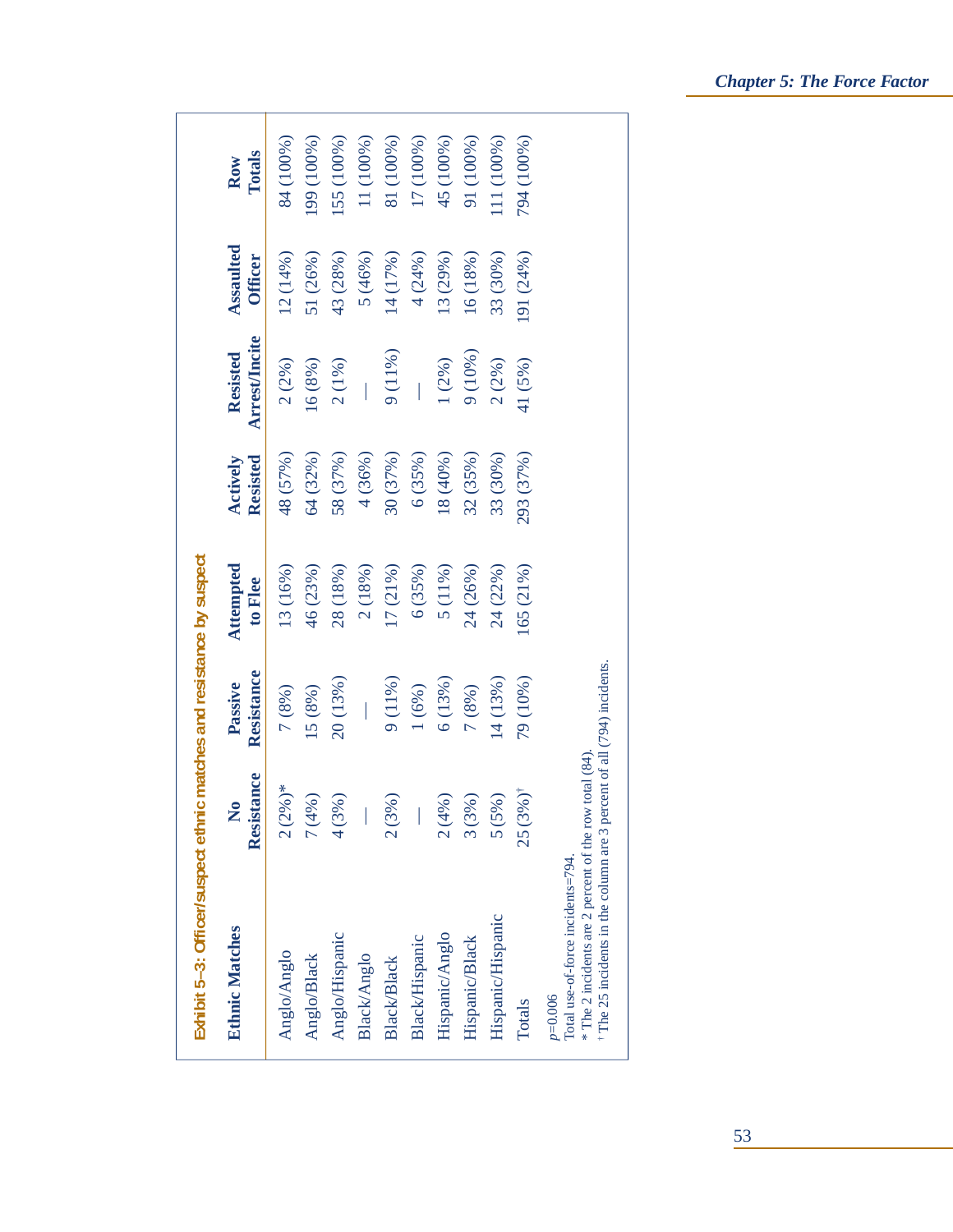(100 percent) or Hispanic (100 percent). Force was used least often when the officer was Hispanic and the suspect black (93 percent). Force with hands was used most often when the officer was black and the suspect was either Anglo (73 percent) or Hispanic (77 percent). Force, other than hands, was used most often when the officer was Anglo and the suspect black (32 percent).

### **The Force Factor**

Prior research on use of force by police has focused on the highest level of force used or the highest level reached in an encounter. This analysis differs from previous ones because its focus is on the level of force used by the police *relative* to the suspect's amount of resistance, which we call the force factor.3 This section describes the force factor and concludes with comments on its implications as it applies to policy and training.

To calculate the force factor, both the suspects' level of resistance and the officers' level of force must be measured and scaled in the same manner. Even though the force factor is a relative measure, in situations where the level of police force is greater than the level of resistance, there is no necessary implication that the level of police force was excessive or improper. For example, an officer may justifiably use more force than does a suspect to gain control of a situation. Similarly, it is possible that a suspect's resistance may exceed the level of force used by the officer. A force factor representing such a disparity does not necessarily mean that the officer's level of force was too weak or improper. A weaker police use of force, relative to the suspect's level of force, could represent an incident in which a suspect shoots an officer who was unable to respond. Similarly, it could represent a suspect who attacked an officer but who was controlled with a minimum of police force. In any case, the most interesting cases are those that reflect the greatest differences between force and resistance.

An important application of the force factor is the analysis of police use of force within

| <b>Ethnic Matches</b> | N <sub>o</sub><br><b>Force</b> | <b>Minimal</b><br><b>Force</b> | <b>Force With</b><br><b>Hands</b> | <b>Other</b><br><b>Force</b> | <b>Row</b><br><b>Totals</b> |
|-----------------------|--------------------------------|--------------------------------|-----------------------------------|------------------------------|-----------------------------|
| Anglo/Anglo           | $1(1\%)^*$                     | 21(25%)                        | 45 (54%)                          | 17 (20%)                     | 84 (100%)                   |
| Anglo/Black           | 7(4%)                          | 42 (21%)                       | 88 (44%)                          | 63 (32%)                     | 200 (100%)                  |
| Anglo/Hispanic        | 8(5%)                          | 38 (25%)                       | 71 (46%)                          | 38 (25%)                     | 155 (100%)                  |
| Black/Anglo           |                                | 2(18%)                         | 8 (73%)                           | $1(9\%)$                     | 11 (100%)                   |
| <b>Black/Black</b>    | 3(4%)                          | 15 (18%)                       | 41 (50%)                          | 23 (28%)                     | 82 (100%)                   |
| <b>Black/Hispanic</b> |                                | 2(12%)                         | 13 (77%)                          | 2(12%)                       | 17 (100%)                   |
| Hispanic/Anglo        | $1(2\%)$                       | 13 (29%)                       | 19 (42%)                          | 12(27%)                      | 45 (100%)                   |
| Hispanic/Black        | 6(7%)                          | 13 (14%)                       | 48 (52%)                          | 25(27%)                      | 92 (100%)                   |
| Hispanic/Hispanic     | 7(6%)                          | 33 (30%)                       | 57 (51%)                          | 14 (13%)                     | 111 (100%)                  |
| <b>Totals</b>         | 33 $(4\%)^{\dagger}$           | 179 (23%)                      | 390 (49%)                         | 195 (25%)                    | 797 (100%)                  |

**Exhibit 5–4: Officer/suspect ethnic matches and level of force used by the officer**

*p*=0.030

Total use-of-force incidents=797.

\* The 1 incident is 1 percent of the row total (84).

† The 33 incidents are 4 percent of all (797) incidents.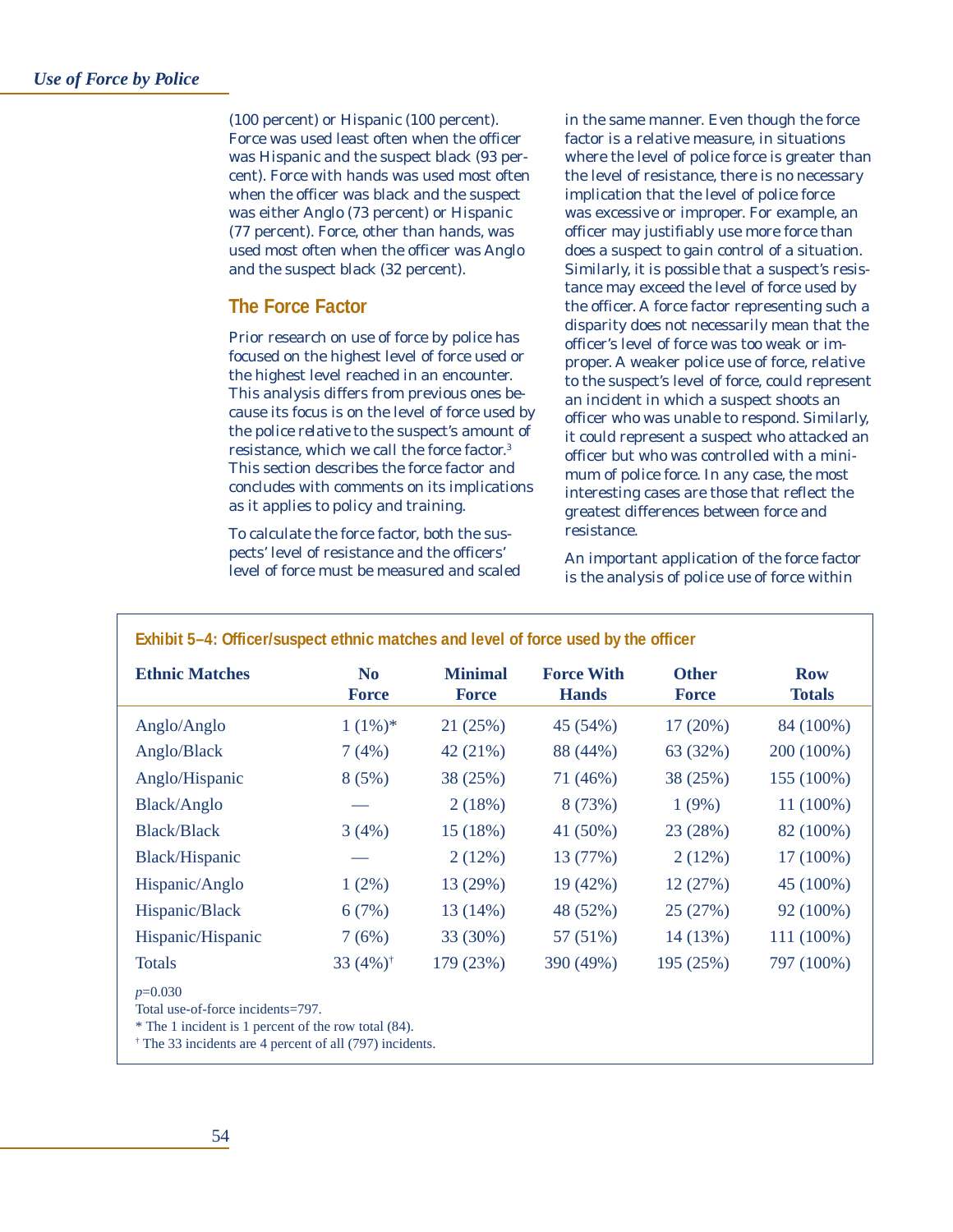a police department. Comparisons can be made between units to understand the use of force and the reasons for differences. Other comparisons can be made for various officer characteristics, such as tenure with the department, training, and assignment, to gain insight into variations of use of force found within the department. Findings can help guide training and supervision.

### **Oregon use-of-force data**

Using the Oregon data, we measured the level of suspect resistance in four ordinal categories: (1) no resistance, (2) slight resistance, (3) moderate or high resistance, and (4) violent or explosive resistance. The corresponding categories for officer levels of force are (1) no force, (2) slight force, (3) forcibly subdued suspect with hands, and (4) forcibly subdued suspect using methods other than hands. (See sidebar "Force-related terminology.")

To calculate the force factor, we subtracted the level of resistance (1–4) from the level of police force (1–4), *Force minus Resistance= Force Factor*. The range of the force factor is from –3 to +3. A zero is interpreted as force commensurate with the level of resistance. For example, no resistance and no force would be 1–1=0, or passive resistance and minimal police force would be 2–2=0. If the level of force is higher than the level of resistance, the force factor is positive, with one point for each level of discongruence up to a maximum of +3. If the level of force is lower than the level of resistance, then the force factor is negative, one point for each level of discongruence up to a maximum of –3.

Exhibit 5–5 depicts the Oregon police officers' use of force in relation to suspects' resistance. The distribution of scores resembles a normal (bell-shaped) curve. This distribution of cases indicates that most incidents fall in the middle, with fewer cases at the extremes.

### **Force-related terminology**

### **Suspect resistance:**

No resistance. Suspect was cooperative and followed all verbal instructions given by the officer.

Slight resistance. Suspect resisted the officer's actions and the officer had to use strong directive language and/or minimal force (skills) to encourage suspect to cooperate and follow directions.

Moderate or high resistance. Suspect impeded officer's movement or resisted cuffing or placement in a car. This level of resistance required the officer to use arm/wrist locks and/or distraction techniques or fighting skills to gain compliance and control.

Violent or explosive resistance. In this, the most extreme, level of resistance, the suspect struggled or fought violently and required the officer to (1) use fighting skills to disengage, (2) use a chemical agent, baton, or firearm, or (3) continue fighting to gain

control. In some cases in this resistance category, the officer decided that he or she needed to use weapons or other special tactics to gain control instead of engaging the suspect directly.

### **Officer force:**

No force. Officer used typical verbal commands.

Slight force. Officer had to use strong directive language and/or minimal physical force to encourage the suspect to cooperate and follow directions.

Forcibly subdued suspect with hands. Officer used an arm/wrist lock, takedown, block, punch, or kick, and/or struck or wrestled the suspect.

Forcibly subdued suspect using methods other than hands. Officer used chemical agent, baton, gun, or other special tactics or weapons.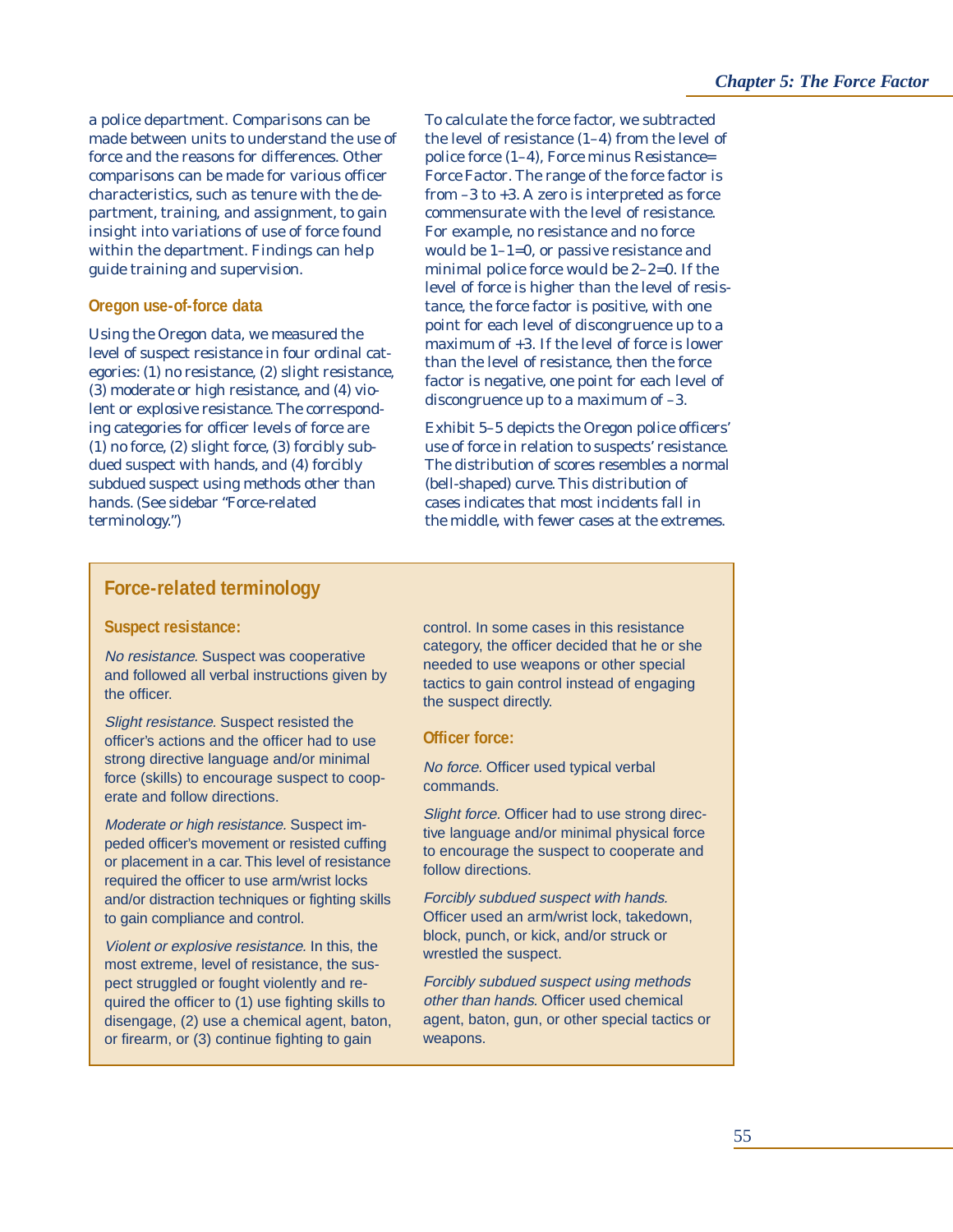![](_page_68_Figure_1.jpeg)

In the Oregon data, the distribution is slightly skewed to the positive side, meaning that, on average, more force than resistance was used.

### **Miami-Dade use-of-force data**

In this dataset, the level of civilian resistance from the Control-of-Persons Reports was recoded into four ordinal categories similar to those used to analyze the Oregon data: (1) no resistance, (2) passive resistance, (3) active resistance, and (4) assaulted officer. The corresponding categories for levels of police force are (1) no force, (2) minimal force, (3) forcibly subdued suspect with hands, and (4) forcibly subdued suspect using methods other than hands. The force factor was calculated using the same method explained above. The distribution of scores for the Miami-Dade data is close to a normal curve, but slightly skewed to the negative side, indicating, on average, the use of less force than resistance (exhibit 5–6).

Although a comparison between the two sites of Miami-Dade and Eugene/Springfield is compelling, interpreting any differences could be problematic because each dataset represents a different selection of incidents as discussed above.

### **Conclusions and Implications for Policy and Training**

Police use-of-force policies set the tone for how legitimate force can be used against civilians in a particular jurisdiction. Whether departmental policies have an impact in the area of nonlethal force is an empirical question that has yet to be answered. However, research on policies regarding the discharge of firearms and pursuit driving indicates that policies, training, and accountability systems make a significant difference in the number of firearm discharges and pursuits in which officers and agencies are involved.4 Assuming that use-of-force incidents follow the same trend, a relationship should exist between the use of force by police and the policies that govern such behavior. Policies that govern use of force should focus on four main objectives: maximizing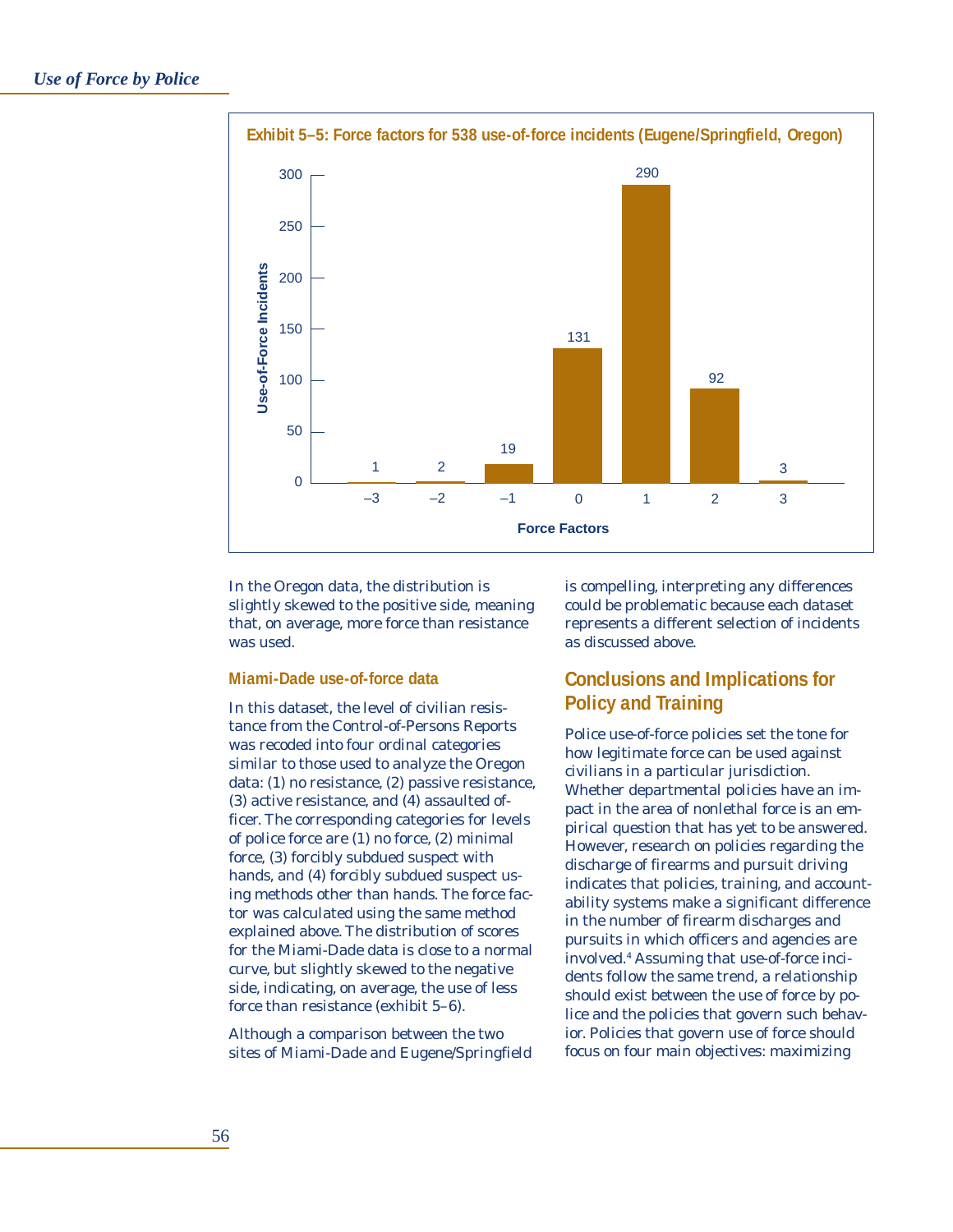![](_page_69_Figure_1.jpeg)

the safety of officers, minimizing injuries to civilians, protecting the rights of those against whom force is used, and providing officers with the tools needed to make arrests effectively and restore order. The major objective of the policies and training is to reduce or minimize injuries.

The Oregon and Miami-Dade data paint somewhat different pictures of the injuries suffered by officers during use-of-force incidents. Of 803 incidents analyzed for injuries from Miami-Dade, 308 (38 percent) resulted in a reported officer injury. The vast majority of reported injuries (79 percent) were minor and consisted of bruises, strains, or soreness. Nevertheless, 45 officers were lacerated, 6 were bitten, 5 suffered a broken bone or fracture, 1 received a puncture wound, 1 received internal injuries, and 3 were shot.

The series of blue bars in exhibit 5–7 depict the chances of officer injury (not including simple soreness) according to some of the more common ways in which Miami-Dade officers reported using force. These figures suggest that Miami-Dade officers are significantly at risk for injury any time they use force, particularly when they strike a suspect with their fists or use their hands and arms to control a suspect. Because most use-of-force incidents (80 percent) involve the use of hands, arms, or fists, Miami-Dade officers are most at risk for injury when using precisely the type of force that they report using most frequently.

Overall, Oregon data show far fewer injuries to officers during incidents involving the use of force. Of 504 reported incidents where force was used, 9 (1.8 percent) resulted in an injury to an officer. Officers in Springfield and Eugene are most at risk for injury when wrestling (21.1 percent), striking (12.5 percent), or taking a suspect to the ground (3.8 percent). In none of the eight incidents when a police baton or pepper spray was used did an officer suffer an injury.

The chances of suspect injury are significant no matter what type of force is used by the police. The series of brown bars in exhibit 5– 7 summarizes the chances of suspect injury when various types of force are used by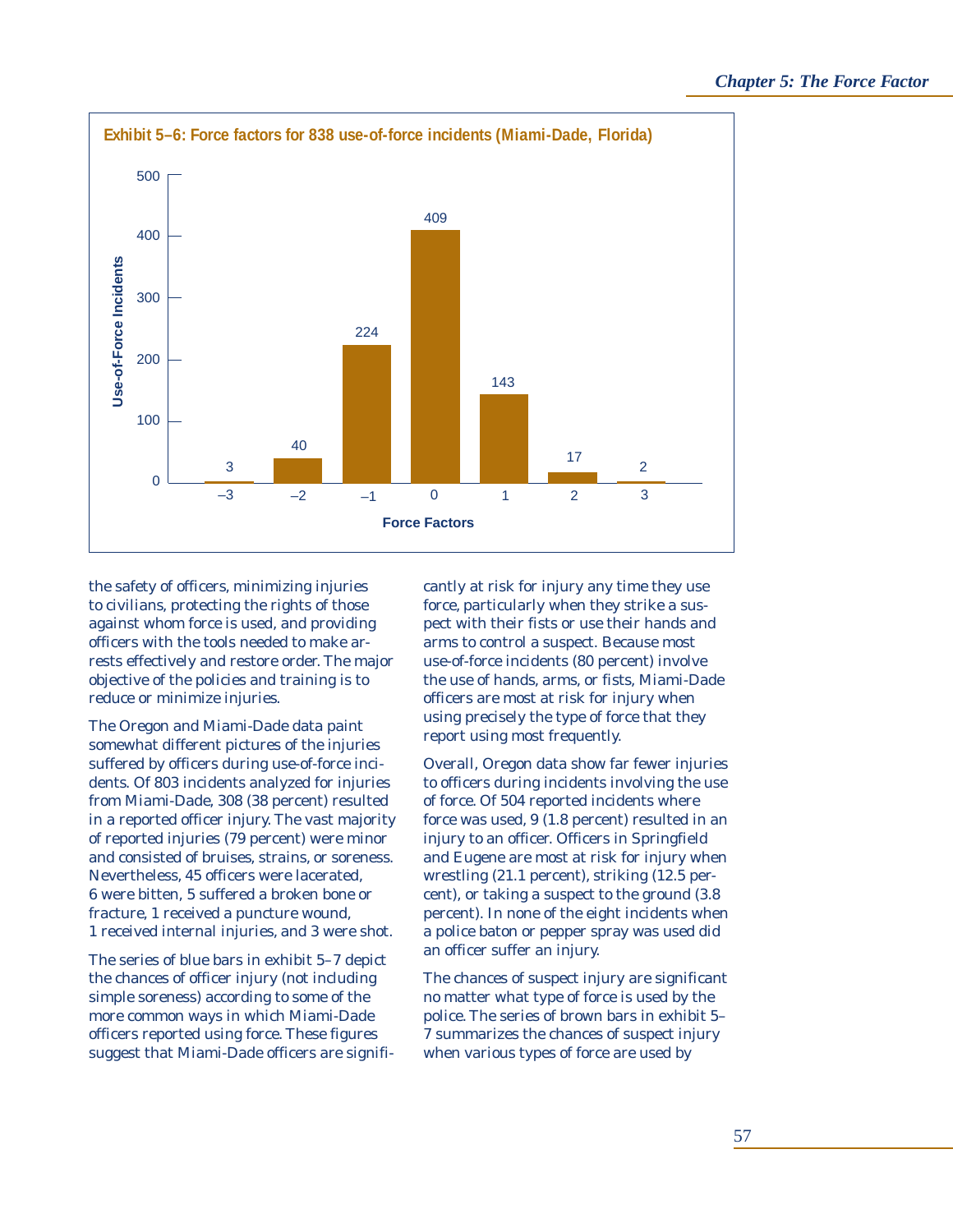![](_page_70_Figure_1.jpeg)

Miami-Dade officers. A suspect is more likely to suffer injury if struck with a fist than with a PR–24 police baton. This may be due to the training that police receive in how to use the baton in a manner that minimizes the risk of injury. In any event, the chances of a suspect being injured are greatest when the officer uses his fists, hands, arms, feet, or legs during the encounter.

The force factor analysis of the Miami-Dade data yields two important findings with respect to injuries. First, the data indicate that officers are more likely to be injured when using less force relative to the resistance of the suspect. In other words, if an officer does not escalate the amount of force used in response to an increasingly violent suspect, the officer is more likely to be injured. Second, the data show that injuries to suspects increase only minimally as the amount of force used by the police increases relative to the amount of resistance. Although suspects are more likely to receive injuries when police use more force relative to resistance, this

increased likelihood of injury is small. Furthermore, even in cases where a suspect was injured, the force factor mean was still negative (–0.114), indicating that, overall, officers use force that is less than the resistance offered by suspects. These findings can be an important source of information for formulating policies and training that help reduce the possibility of injuries.

In addition to the policy implications above, the findings from this research point to several training issues that need to be addressed by police agencies. These issues include:

● Better training is needed in the use of weaponless (empty hand) control tactics. Because the vast majority of use-of-force incidents are low level in nature, police officers will continue to rely on their hands, arms, and feet to control most resistive suspects. Currently, these common types of encounters result in a disproportionate number of injuries to officers and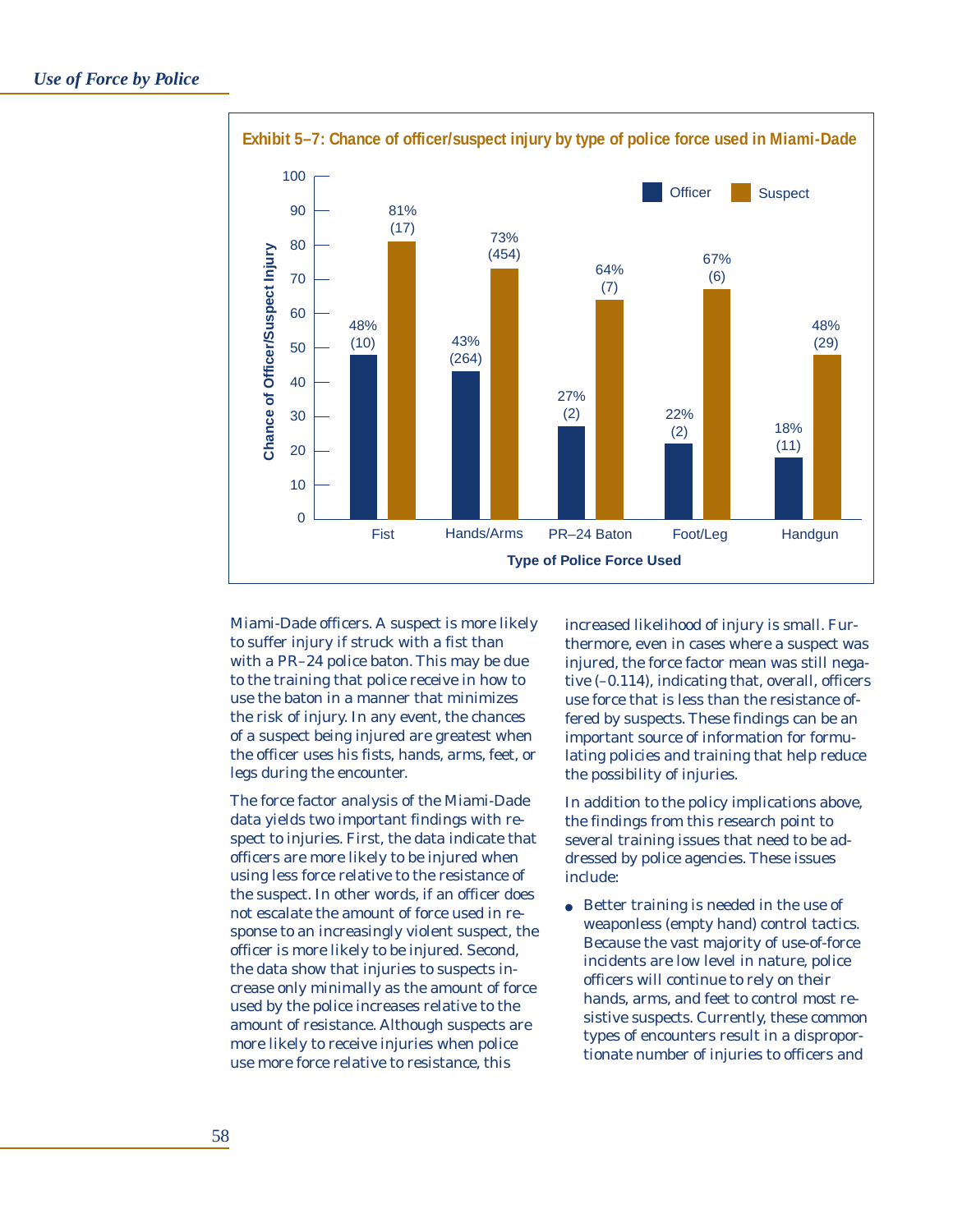suspects. If officers were better trained and prepared to deal with these types of encounters, it seems likely that the number and severity of injuries arising from them would decrease.

- A use-of-force continuum that matches suspect resistance with officer response levels, combined with a robust training program that reinforces what level of force is appropriate in a given encounter, should help reduce officer and suspect injuries.
- Significantly more training is needed in the proper use of chemical agents. The Oregon data indicate that pepper spray was used in 2 of 547 use-of-force encounters. Similarly, pepper spray was used 4 times in 803 encounters by the Miami-Dade police. The Miami-Dade figures are undoubtedly low because the police department does not issue chemical agents to patrol officers but does permit use of chemical agents in specialized tactical operations. The Oregon officers appear to be using pepper spray infrequently. More training on the use and potential abuse of chemical agents may help reduce the number of officer and suspect injuries.
- If the PR–24 baton is to be retained, officers need *regular* retraining and practice in how to use it effectively. In Dade County, every reported instance when the PR–24 side-handled baton was used involved a strike. To those who advocate its use, the advantage of the PR–24 is its ability to be used as a defensive and control-type weapon. When employed properly, the PR–24 can be used to trap and hold the hands and arms of suspects to bring them under control. Apparently, the PR–24 is not being used to its full capacity. This is not surprising because the use of a PR–24 is a diminishing skill that takes a great deal of practice to retain one's ability to use it to full advantage. If officers cannot remain proficient in its proper use, then police agencies should reevaluate whether to continue to issue the PR–24 or whether another impact weapon may be more appropriate.

● Officers need more and better training in how to avoid or defuse violent encounters before they arise. If future policies require officers to take reasonable measures to avoid the use of force, then officers must be properly trained in conflict avoidance and crisis management techniques. How successful an officer is at avoiding violence is a function, at least in part, of how well trained the officer is in defusing emotionally charged situations.

### **Directions for Future Research**

In examining the use-of-force landscape and in discussing the findings of this research, at least four important areas remain unexplored. First, we know very little about the effectiveness of various types of nonlethal force used by police. What is needed is a comprehensive evaluation of the effectiveness of all types of police force commonly used in street-level encounters.

Second, research is needed that identifies in detail the sequential order of how violent encounters unfold. As noted above, there is a great need to develop an interactive model that can better explain the active and reactive aspects of these encounters. Although anecdotal evidence is abundant, there is little empirical research on what factors immediately trigger the use of force by and against police, how force is actually used by suspects against police, and how officers respond.

Third, little reliable research exists that identifies the extent of police use of excessive force. Although we can say with relative conviction that police use of force occurs on an infrequent basis, we cannot conclude with nearly the same certainty how many of those incidents involve excessive force.

Finally, there is a need to explore measurement issues and uses of the force factor. Studying police use of force without taking into account levels of suspect resistance should be avoided. Research results that do not include the relative measure of force fail to impart a thorough understanding of the police-public encounter. Creating force factor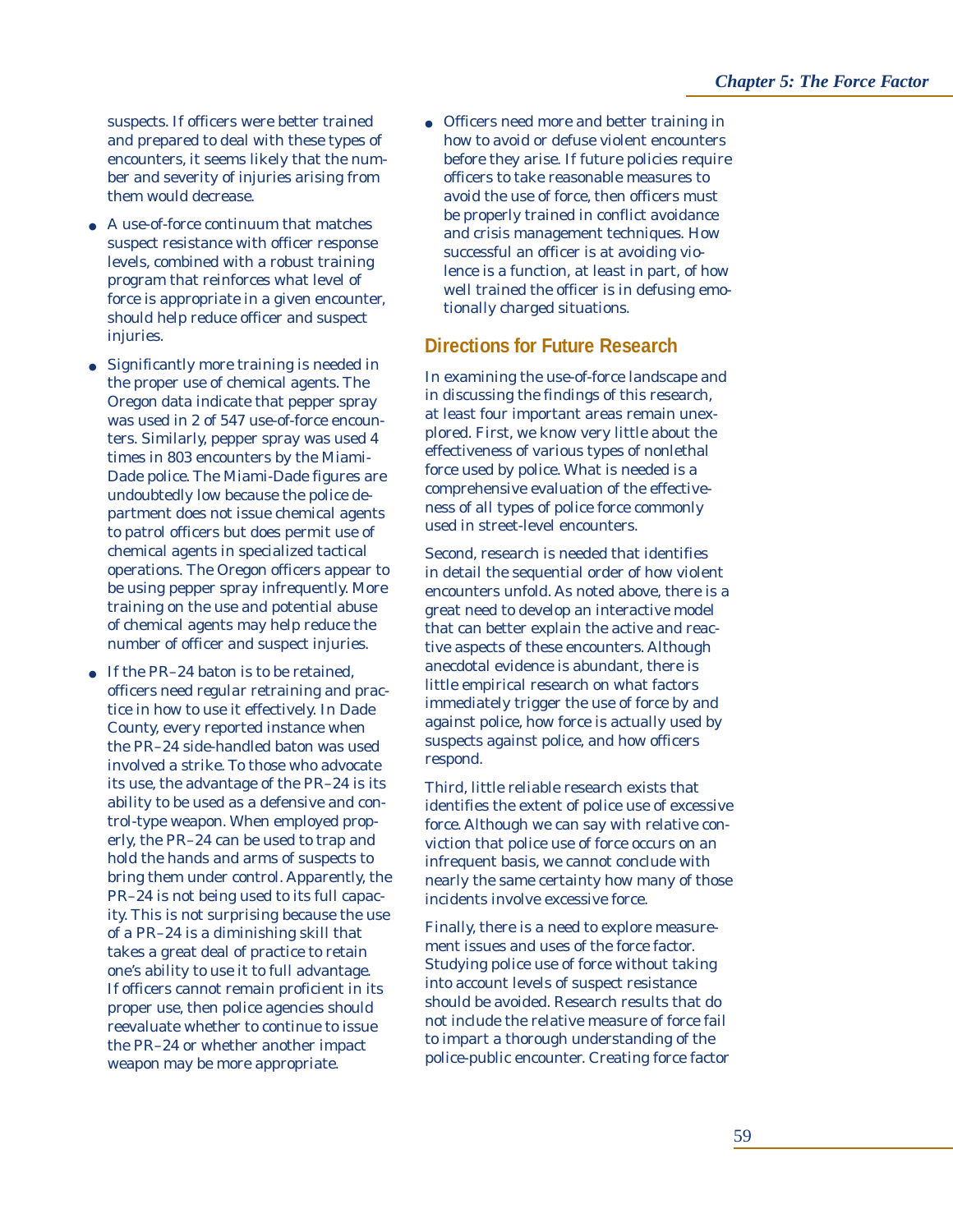scores for individual officers, assignments, units, and departments can be an important step in understanding and controlling police use of force.

Of course, measuring excessive force is highly problematic; indeed, even defining excessive force is difficult and definitions may vary considerably depending on the situation.5 In spite of this difficulty, if we consider the importance to the Nation of knowing how often its police officers abuse their authority, comprehensive research on excessive force must continue to receive a high priority.

#### **Notes**

1. Greenfeld, Lawrence, A., Patrick A. Langan, and Steven K. Smith, *Police Use of Force: Collection of National Data*, Washington, DC: U.S. Department of Justice, Bureau of Justice Statistics and National Institute of Justice, November 1997, NCJ 165040; and McEwen, Tom, *National Data Collection on Police Use of Force*, Bureau of Justice Statistics, Washing-

ton, DC: U.S. Department of Justice, Bureau of Justice Statistics and National Institute of Justice, April 1996, NCJ 160113.

2. Alpert, Geoffrey, and William Smith, "How Reasonable Is the Reasonable Man?: Police and Excessive Force," *Journal of Criminal Law and Criminology,* 85(1994): 481–501.

3. Alpert, Geoffrey, and Roger Dunham, *The Force Factor: Measuring Police Use of Force Relative to Suspect Resistance*, Washington, DC: Police Executive Research Forum, 1997.

4. Alpert, Geoffrey, *Police Pursuit: Policies and Training*, Research in Brief, Washington, DC: U.S. Department of Justice, National Institute of Justice, May 1997, NCJ 164831; and Alpert, Geoffrey, and Lorie Fridell, *Police Vehicles and Firearms*, Prospect Heights, IL: Waveland Press, 1992.

5. Alpert, Geoffrey, and William Smith, "How Reasonable Is the Reasonable Man?: Police and Excessive Force."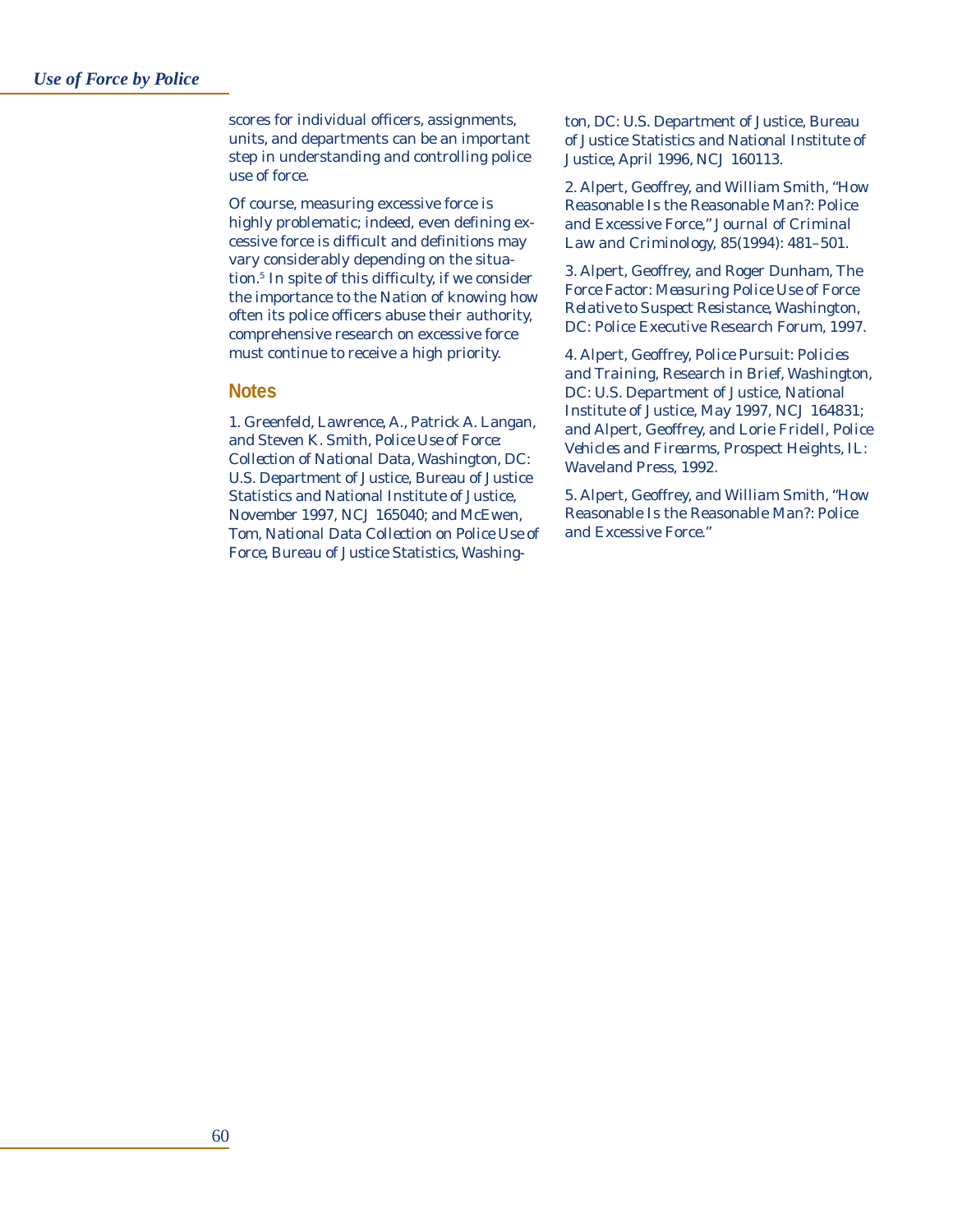# *6*

# *A Research Agenda on Police Use of Force*

*by Kenneth Adams*

This chapter puts forth a research agenda<br>on police use of force, with special attention given to issues of excessive force. In some respects the task is easy. We have a limited empirical understanding of the problem; hence, any new research will be a welcome addition to the current state of knowledge. In other respects, however, the task is difficult. If left to unbounded development of inquiry, a research agenda quickly loses focus and takes on a scattershot quality that diminishes the return on one's scientific investments. Research budgets are not unlimited, so it is important to establish strategic priorities. Also, elements of uncertainty and unpredictability in the scientific enterprise make it difficult to say which avenues of investigation will be most fruitful. Three general considerations guided the development of this research agenda:

- Research should provide new knowledge that significantly increases our understanding of the problem while operating within real-world constraints.
- Research should be policy relevant. It should lead to improvements in our efforts to deal with problems.
- Research activities, taken as a whole, should be comprehensive and systematic.

Development of a research agenda on use of force by police entails several considerations. Use of force is a relatively infrequent event. Consequently, sample sizes will tend to be small and measurement error will tend to be

large. This situation places the researcher on the horns of a dilemma. If one decides to live with the problem of small sample size, there will be serious limitations on one's ability to conduct statistical analyses. As a result, conclusions will be subject to heavy qualification, and the value of new information will be diminished. If one opts for larger samples, the cost of research increases dramatically. This means that fewer investigations will be carried out for a given sum of money, bringing the cost-benefit issue to the foreground as a major consideration. There are several strategies to be discussed later, in particular triangulation and use of targeted samples, that help the researcher walk a middle road through this dilemma.

From a pragmatic point of view, use of force by police is difficult to study because it is a sensitive and politically charged topic, especially when issues of excessive force are involved. In many instances, research will depend on the cooperation of police agencies, and for police administrators cooperation with researchers can be a mixed bag, carrying the possibility of harm as well as benefit. Notions of professionalism and commitments to excellence push police executives to deal with use-of-force problems. Yet, they also are keenly aware of political realities. Pressures from within the organization, such as that from unions, for example, can offer resistance to reform, and groups outside the organization, such as elected government officials and community organizations, often

*Kenneth Adams, Ph.D., is Associate Professor and Chair of the Criminal Justice Faculty, School of Public and Environmental Affairs, Indiana University–Indianapolis.*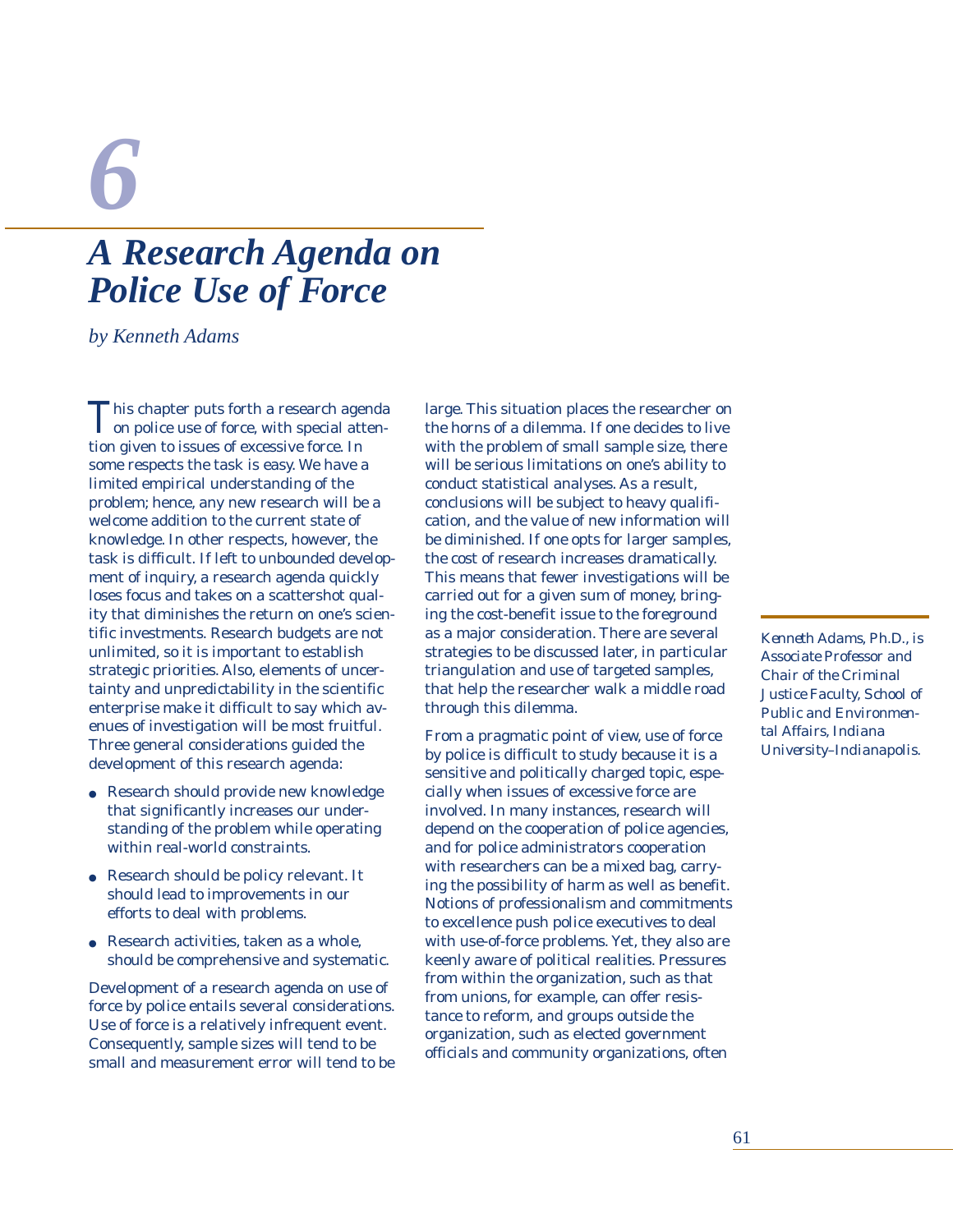stand poised to gripe at the first hint of failing.

The project of the International Association of Chiefs of Police (IACP) is viable because it collects data under two important conditions: voluntariness and strict confidentiality (see chapter 3). These conditions serve to insulate police departments from potentially negative repercussions. They also work to distort the scientific picture by presenting data only from departments willing to cooperate and by limiting access to important information regarding the characteristics of those police departments. What in the political arena is considered prudent is in the scientific arena a handicap, operating as a source of error and bias.

Within the context of these challenges and limitations, a multifaceted research agenda that moves forward on several fronts is needed. Four priority areas for future research on police use of force are proposed:

- Establishing the conceptual boundaries of "excessive force."
- Improving measurement.
- Identifying important variation and correlates.
- Evaluating efforts to manage use-of-force problems.

### **Establishing the Conceptual Boundaries of Excessive Force**

In studying police use-of-force problems, we eventually come to ask, "What is excessive force?" and "How does excessive force relate to other forms of violence and misconduct by police?" At an abstract level, the concept of excessive force is not hard to delineate. A variety of definitions already exist, some of which are widely used and accepted. However, when it comes to applying a definition of excessive force to individual situations, thereby rendering a judgment that a particular police officer acted wrongly in a specific situation, linguistic neatness breaks down into untidy legal complexity. Judgments will differ, sometimes widely, about

whether force used by police in a specific situation was excessive.

If we are to advance our understanding of excessive force, we need not only a common definition but also common perceptions of which instances fit the definition. Likewise, the relation of use of force to other issues of police behavior and misconduct is easy to delineate conceptually. As a practical matter, however, we do not know the size and strength of these hypothesized relations. This information will allow us to determine when interrelated phenomena should be treated separately or as one, or when one phenomenon can be substituted for the other, as convenient or necessary.

#### **Judging what force is excessive**

Research on excessive force by police must grapple with the problem of determining what is excessive. The complication is that labeling force as excessive involves a judgment, the outcome of which depends on the information that is available, the criteria that are used, and the manner in which the criteria are applied. An obvious problem is that the criteria used in making judgments about excessive force are not always the same, leading to differences of opinion. Judges apply legal standards; police administrators apply professional standards; and citizens apply "common sense" standards.

The information available on which to make these judgments also varies considerably. Judges typically render judgments in the context of an adversarial trial process that, in principle, is designed to lay bare all relevant information. Administrative review of police conduct generally takes place behind closed doors by trained professionals who have to temper objective reasoning (e.g., going by the book) with subjective understanding (e.g., "putting themselves in another officer's shoes"). Regarding the thoroughness of internal police investigations, there is a professional "push" to be exhaustive and demanding and a collegial "pull" to be politic and practical.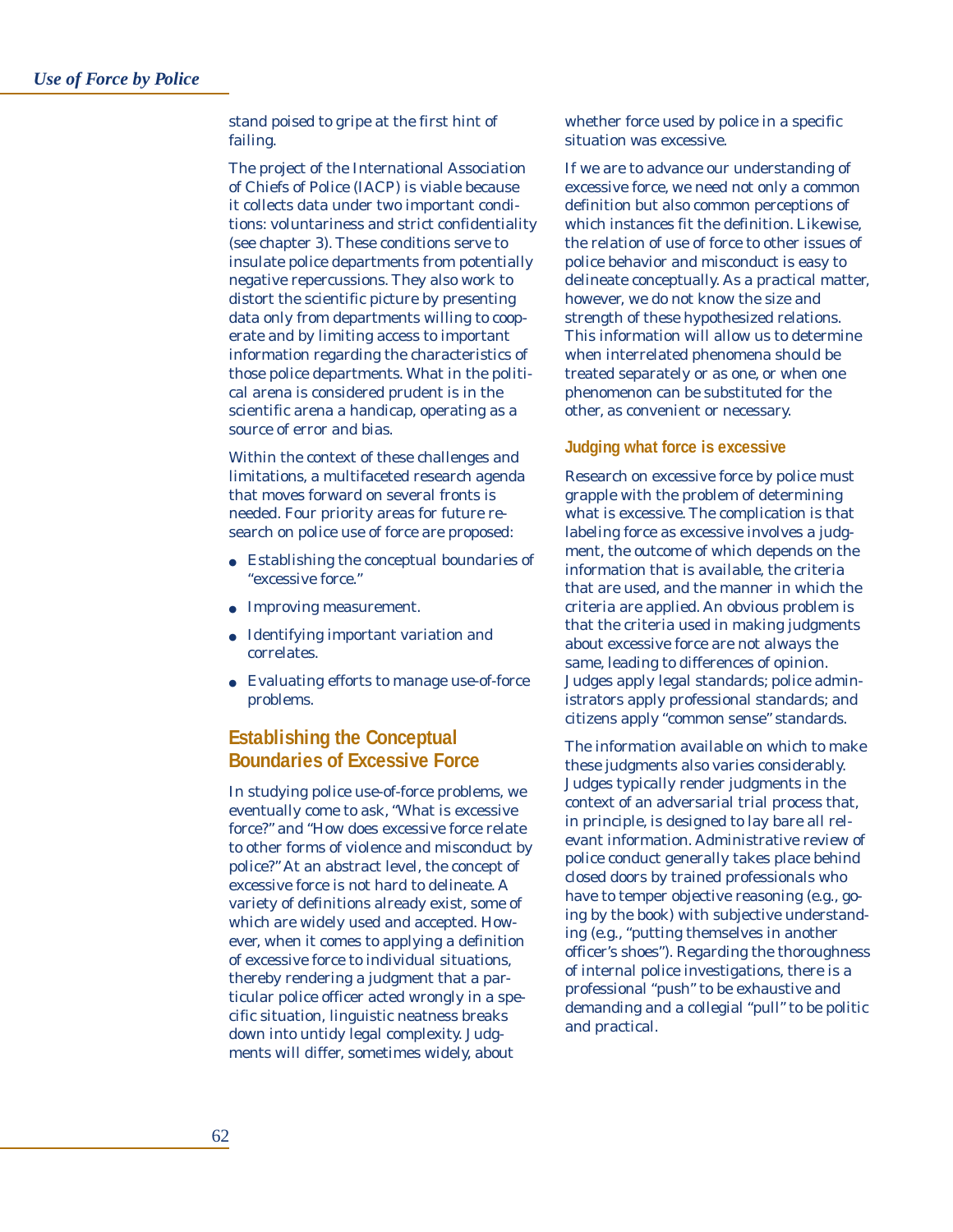The public tends to make judgments about police use of force with more emotion and less information than do judges or police administrators. They react, somewhat reflexively, to newspaper and television reports of excessive force or stories from friends and neighbors claiming that the police victimized them or someone they know.

Finally, there are differences in how often decisions are made and in the consequences of decisions. Lawsuits alleging excessive force by police are relatively uncommon, although the consequences of a single decision can immediately and acutely transform entire organizations and communities. Police administrative decisions regarding excessive force occur more frequently than judicial decisions, usually in the context of disciplinary proceedings or policy reviews. The shortterm consequences of these decisions focus on the individuals involved in the situation. The public's judgments on excessive force occur habitually, being made by innumerable people on a continual basis. The immediate consequences of these decisions are seemingly trivial, but the cumulative long-term effect can be devastating in terms of policecommunity relations.

We know something about judicial and administrative judgments of excessive force because decision criteria are spelled out, decisionmaking processes are in place, and decision outcomes are visible. However, much more can be known about these issues, particularly with regard to variations across localities and organizations. Perhaps because the public's judgments are so silently ubiquitous, we know almost nothing about how these decisions are made.

There is a need for research on judgments of excessive force. How do police differ in their judgments from judges and lawyers? The answer holds implications for the outcome of lawsuits. How does the public differ from police administrators in their judgments? In an era of community policing, the answer holds serious implications for policecommunity relations. How do people vary in their judgments with regard to personal characteristics, such as race, age, gender,

education, and experience with the criminal justice system? Answers regarding racial differences, for example, are relevant to perceptions of fairness and building of community solidarity.

Judgments of excessive force are complex because they involve many considerations. Which factors carry the most weight in making these judgments? What role does the actions and characteristics of the suspect play? How are the actions and characteristics of the officer weighed? How do situational factors, such as time of day, location, and number of bystanders, influence judgments? What role does the police organization's rules and procedures play in judgments? What does the public, as well as lawyers and police, think about legal and professional criteria for determining excessive force? These issues are important if we are to know what different kinds of people think about the excessive force problem. Likewise, these issues are important if we are to understand and interpret data on excessive force generated by courts and police organizations as well as by survey research.

The problem of excessive force relates to several other areas of police behavior that raise similar issues. In particular, excessive force overlaps with use of force generally (excessive and otherwise), civilian injuries by police, police misconduct and illegal behavior, and work performance.

#### **Focus on the broader picture**

For several reasons, it is useful for research to focus on the broader picture of all use-offorce events. First, the process of identifying use-of-force incidents is more factual and less judgmental than that of identifying excessive force incidents. Hence, there are fewer problems, both normative and scientific, in counting and studying events. Also, recordkeeping systems already exist in many police departments that document use-offorce events in considerable detail. This means that data are readily available for analyses within and across departments.

Second, a focus on all use-of-force events leads us to consider the problem of excessive

*"Excessive force is almost always a matter of degree...and circumstance. Excessive force complaints frequently arise in situations where the officer, armed and obliged to confront criminality, was doing his job; where he was duty-bound to intervene; where danger was present and some force was necessary; or, where witnesses are limited to the victim and the officer and there is a marked divergence in their views about what happened." —Cheh, Mary M., "Are Lawsuits an Answer to Police Brutality?"* And Justice for All: Understanding and Controlling Police Abuse of Force, *ed. William A. Geller and Hans Toch, Washington, DC: Police Executive Research Forum, 1995: 235.*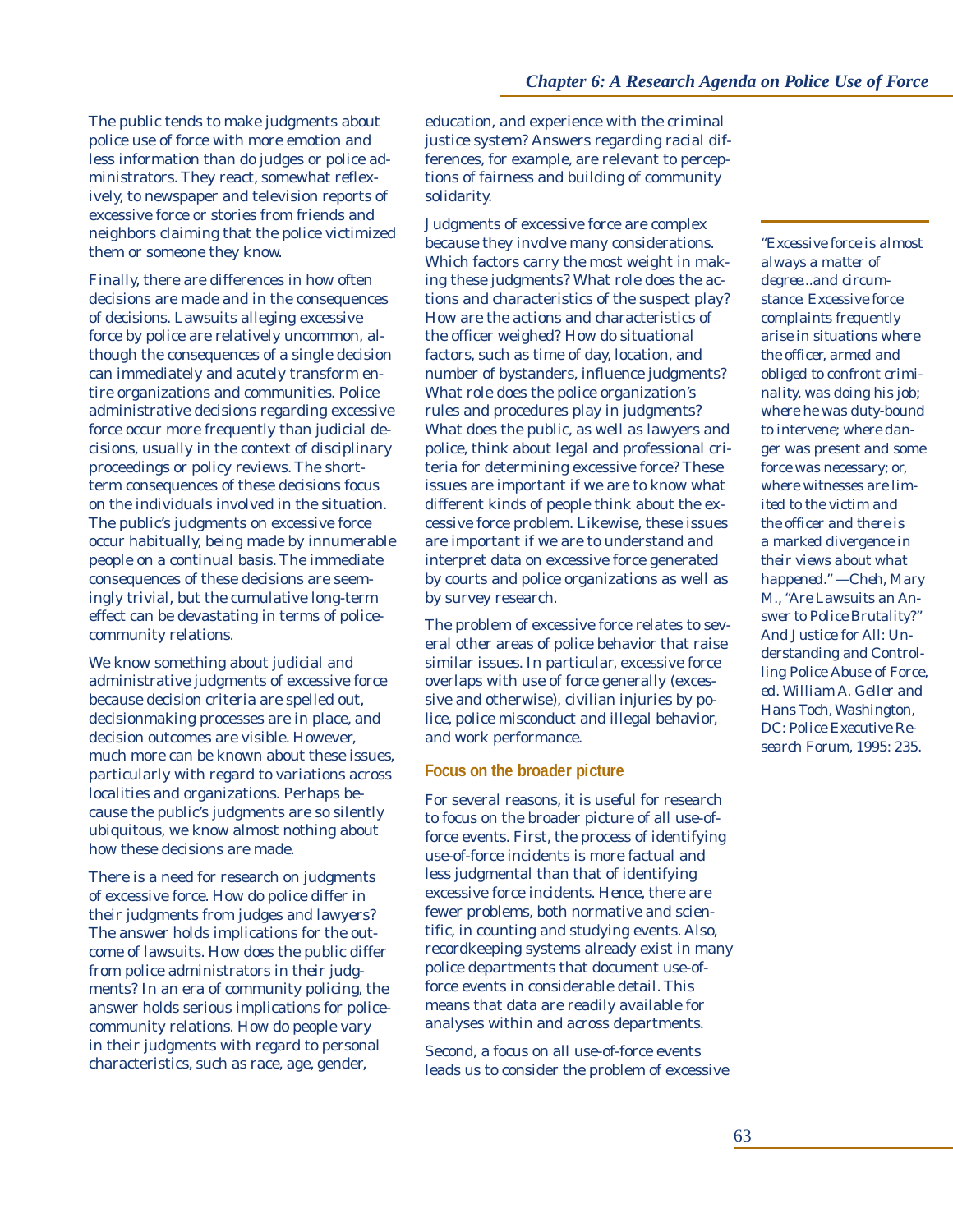use of force, as distinguished from the problem of excessive force. This turn of phrase describes situations in which use of force, though arguably legitimate and justifiable on a case-by-case basis, can be seen in the aggregate as disquietingly frequent and potentially problematic. A focus on excessive use of force shifts the question from "Was force used legitimately in this situation?" to "Why is force being used so often?" By concentrating on use-of-force levels that are potentially counterproductive and hence inadvisable, we indirectly address the excessive force problem because in scrutinizing use-of-force incidents for necessity, excessive force events are likely to stand out in stark relief.

Third, a broader perspective, one that emphasizes questions of how often force is used and whether force is used too often, leads us to consider a wider array of options for dealing with problems of police-public violence. By not sorting use-of-force events into categories of "good" and "bad" and then focusing on the "bad," discussions of solutions can more easily move away from issues of punishment and discipline. By downplaying the moral element, we more quickly come to consider the variety of remedial mechanisms that exist in police organizations, such as rules and procedures, training, and other programs. Thus, our attention is drawn to aspects of the formal organization that can be manipulated in ways that address use-offorce problems.

Another approach to the excessive force problem is to concentrate on instances in which police injure civilians. Not every excessive force incident involves civilian injuries, and not all injuries to civilians involve excessive force. A focus on injuries is nonetheless useful because it emphasizes outcomes of police use of force that are serious and consequential. Also, police injuries to civilians are easy to count because they are relatively unambiguous and because medical records, generated independently of police records, can be used to investigate these events.

Finally, another perspective is to view the excessive force problem as part of a much broader set of police misbehavior. It may be that officers who engage in excessive force are "problem" officers in a much more general sense. On the job, they may disregard procedures, disobey rules, show poor judgment, and have bad attitudes. Off the job, they may drink too much, abuse their spouses, and get into fights and traffic accidents. An officer's use-of-force difficulties may be part of a larger constellation of problem behaviors that become manifest in citizen complaints, disciplinary actions, and poor performance evaluations. These relations, which should be investigated, are theoretically important because they may require that we broaden our explanations of excessive force to include other problem behaviors. Such theoretical explanations are policy relevant to the extent that efforts to deal with use-of-force problems require a full understanding of police misbehavior in order to be successful. Finally, as a practical matter, these relations can be used to identify problem officers early on, before their problems swell and get out of hand.

#### **Overlap and convergence**

Research should focus on relations among various use-of-force problems, emphasizing areas of overlap and convergence and concentrating on issues of measurement and prediction. Some questions that need to be answered are as follows:

- What is the extent of overlap among rates of use of force, excessive force, and civilian injury?
- How stable are these relations?
- To what extent can one measure substitute for the other?
- Can overall rates of force be used to identify police departments or police officers that are likely to have problems with excessive force? Can rates of civilian injury be used in the same manner?
- Can problem behaviors in the workplace be used to identify officers who are likely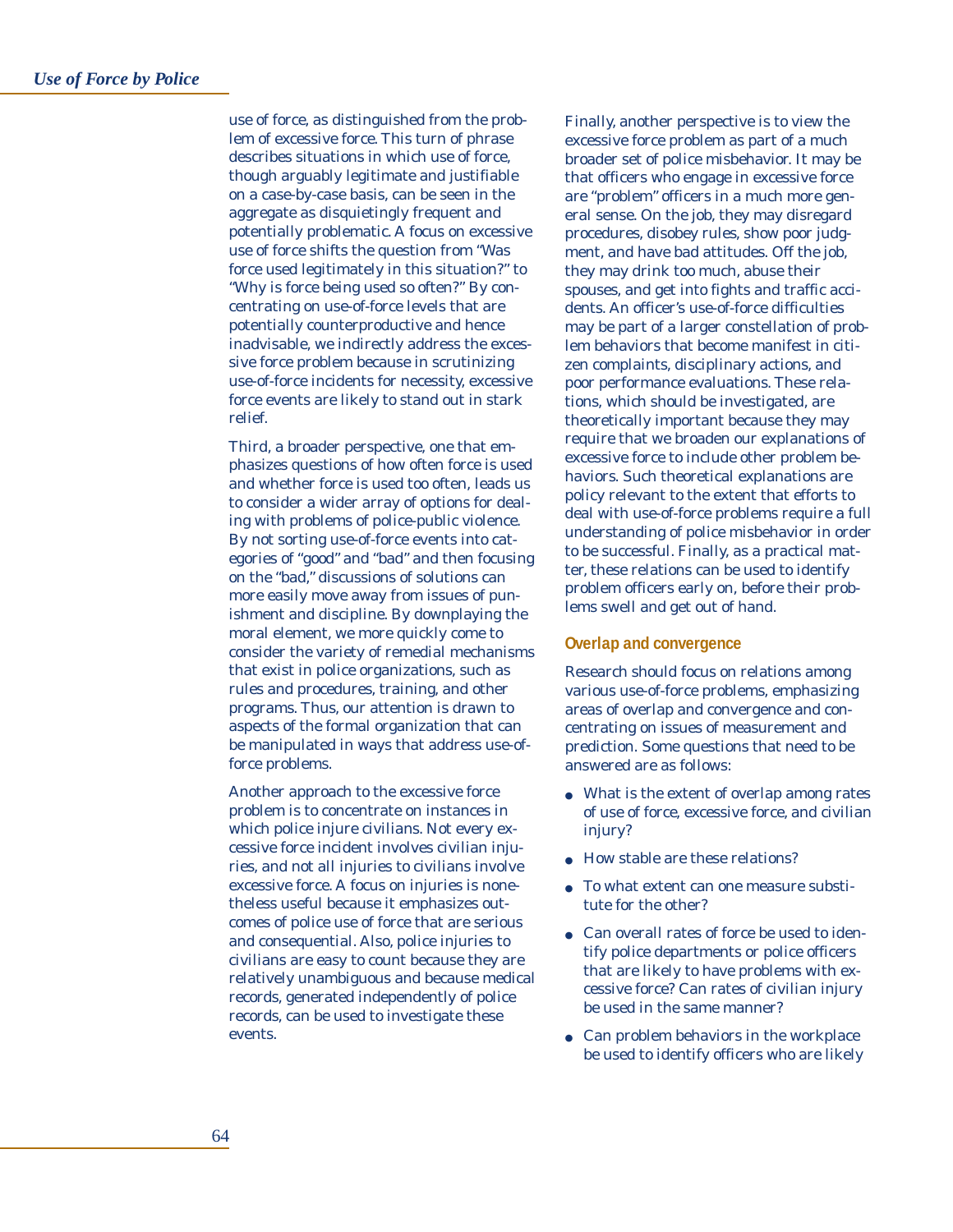to have problems with excessive force? Can behaviors outside the workplace be used in a similar manner?

#### **Improving Measurement**

Measurement problems are common in the social sciences. The quality of data typically can stand major improvement. This too is the case with police use of force. Although it is desirable to have a sound, unambiguous, accurate measure of excessive force, for example, in police departments throughout the country, it could take a decade or more of work before we begin to approximate this goal. In the near term, we will have to make do with what we have and work for small incremental improvements in data availability and quality.

#### **Multiple indicators of use of force**

In situations in which data contain a fair amount of "noise" (meaning error) that masks the true picture of what is being measured, and in which significantly improved measurement is not feasible, perhaps due to the expense, time, or effort that is required, use of multiple measures and triangulation of data is an advisable strategy. Multiple measurement involves use of several measures that capture different perspectives on the object being measured. The idea is that several measures, when compared with and contrasted against each other, will offer a more complete picture than any one measure, which, standing alone, is known to be incomplete.

Triangulation is an analytic approach based on multiple measures. The approach capitalizes on the fact that each measure is imperfect in different ways and that each offers a different perspective on the problem. If all measures point in the same direction, one's confidence in the results of statistical analyses is increased. The underlying phenomenon is robust enough that a consistent "picture" emerges through the noise. If, however, measures point in different directions, then one must consider the specific limitations of each measure in making an assessment. Sometimes it is possible to combine

a variety of measures into an index that is robust because the combined errors of the individual measures tend to cancel each other out.

The various data sources that are available to investigate issues of police use of force already have been discussed elsewhere in detail.<sup>1</sup> The focus below is on steps needed to improve data sources so that we can move toward a multiple-indicator approach.

#### **Official records**

For several reasons, official records are and will continue to be the major source of information on police use of force generally, as well as on excessive force. Although official records provide less-than-perfect data, from a practical viewpoint the advantages strongly outweigh the disadvantages. Among the benefits of a good system of official recordkeeping are wide geographic coverage, collection of detailed information, the possibility of linking various record systems for a more comprehensive picture, and up-to-date statistics. Also, because data collection takes place at the local agency level, there is the possibility of distributing the burden of data collection across many organizations.

The drawbacks of official record systems typically are lack of standardization across agencies and poor data quality. These problems are exacerbated in the context of national coverage, which involves coordination of many different agencies that are geographically dispersed. For this reason, simple, easy-to-use data collection procedures are to be preferred over complex, difficult-to-master procedures, particularly in the early stages of establishing a reporting system.

#### **Use-of-force reports**

Many police departments require a use-offorce report to be filed any time an officer uses force against a civilian in the line of duty. The report describes the circumstances of the event and the nature of the force that was used. These reports can be extremely valuable on a number of counts. Use-of-force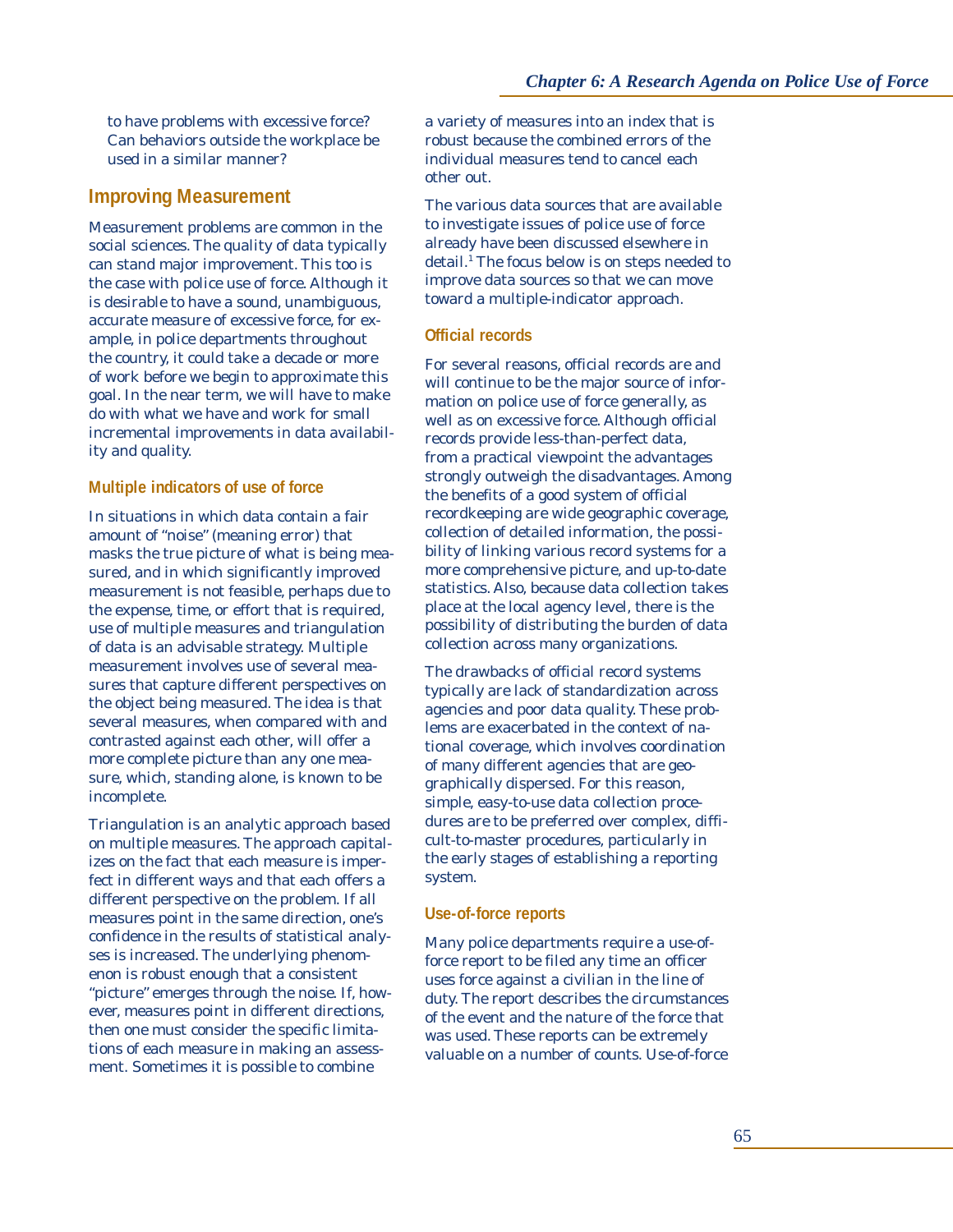*The Phoenix study was supported by the National Institute of Justice under grant 92–IJ–CX–K028.*

reports allow police administrators to monitor the number of incidents by individual officers, geographic areas, or organizational units. They provide a basis for periodic administrative review to determine whether proper procedure is being followed when force is used. They offer the possibility of supplementing raw counts of incidents with detailed information on officers, suspects, and the circumstances of encounters. Finally, documentation contained in use-of-force reports may prove useful in defending the department's actions in litigation.

Although police officers now spend a lot of time on paperwork, use-of-force reports are not unduly burdensome to officers because they use force infrequently in their work. Garner and his colleagues surveyed all arrests in the Phoenix Police Department for 2 weeks regarding use of force.2 During this time, 1,585 adult arrests were surveyed, of which about 1 in 5 involved any type of physical force by police. Thus, a requirement that every use-of-force incident be documented translates into roughly 150 reports per week for a police department with more than 3,000 employees. Since most of the force that police use is at a relatively low level (i.e., holding, grabbing), the number of reports can be reduced by raising the threshold for reporting.

All police departments should be required to maintain use-of-force reports. If the officer's use of force is serious, it is to the organization's benefit to document its occurrence. Furthermore, these reports should be subject to periodic review and scrutiny, both in terms of general trends and on a caseby-case basis. Finally, police departments should be required to report periodically their statistics on use of force to a State or Federal agency. Although some effort will have to be made to standardize reporting procedures, this suggestion could be implemented fairly quickly. As computer use becomes more widespread among front-line police officers, reporting requirements should become less burdensome. Detailed suggestions for a national reporting requirement can be found elsewhere.<sup>3</sup>

#### **Civilian injury and hospitalization records**

Another source of information on police use of force is medical records on injuries that civilians receive at the hands of police. These records focus on injury and treatment, and they are maintained by health-related agencies rather than police agencies. Medical records capture the most serious use-of-force incidents, including the most serious instances of excessive force.

All police departments should be required to maintain and publish statistics on civilian injuries caused by police officers. Police agencies should work in cooperation with hospitals and emergency rooms to develop these statistics.

Compiling and publishing statistics on civilian injuries should not place a heavy burden on police agencies, again because these events do not happen very often. Indeed, one might think along the lines of a supplemental Uniform Crime Reports reporting system parallel to that on law enforcement officers killed in the line of duty but concentrating on civilian injury. The data can involve simple counts of events, broken down so that criminal suspects can be distinguished from other civilians and the method of injury can be identified.

#### **Court records**

Lawsuits involving police use of force tend to contain allegations of excessive force, although court records are poor measures of how often such incidents occur, because the allegations probably constitute a highly biased and selective subset of police-citizen encounters. Use-of-force incidents that lead to lawsuits typically reflect some combination of a highly motivated plaintiff, egregious action by police, and a tenacious lawyer. The occurrence of police misconduct is only one element in the litigation equation and it may not be the most important. However, lawsuits are directly relevant to the issue of how much use-of-force transgressions by police cost society. Knowing the costs incurred under current policies and practices, as measured by monetary awards to plaintiffs, can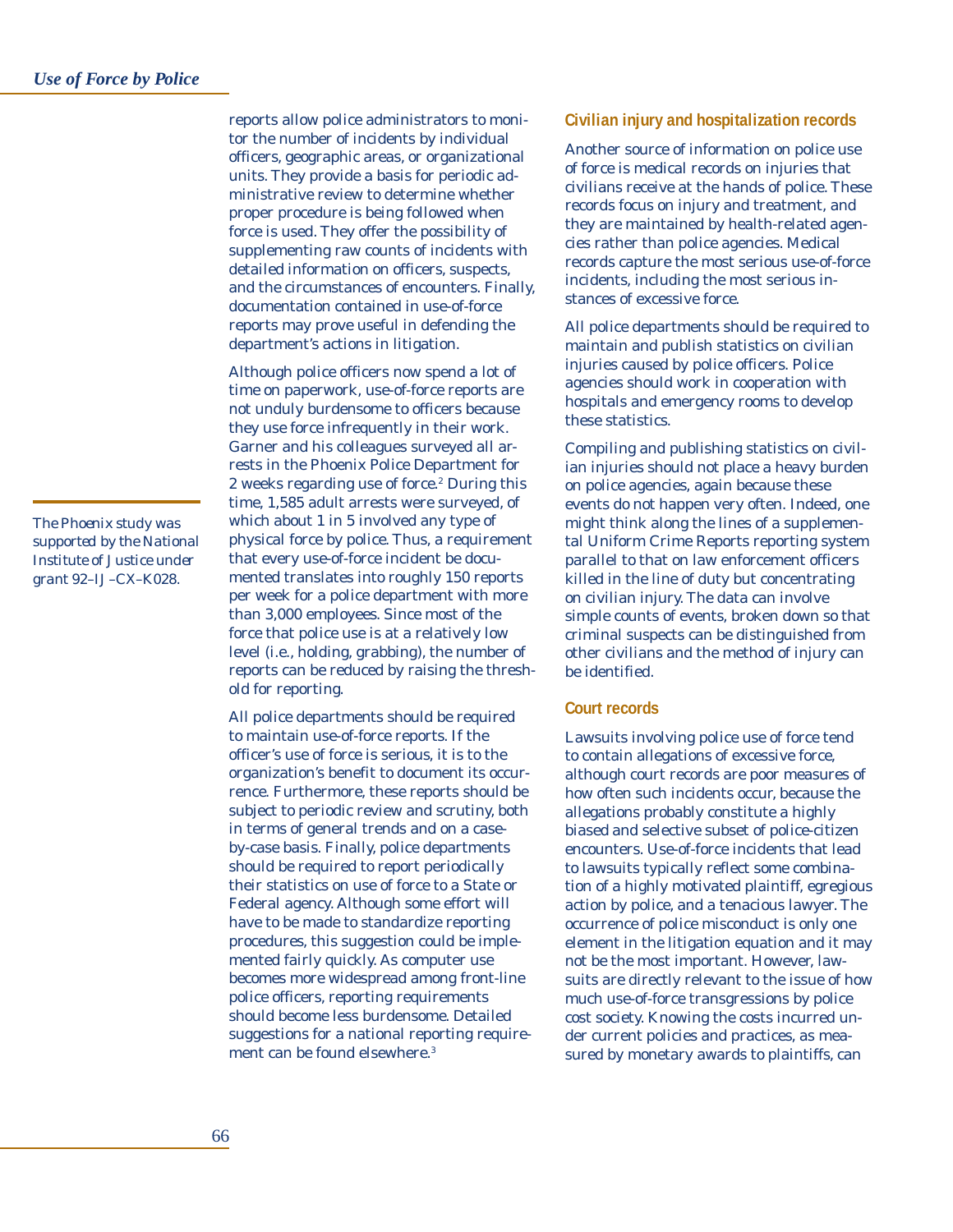help put the price of reform into broader financial perspective. These cases, which merit systematic study, show that there are some costs to having police use force, although it is not clear how much of these costs can be attributed to excessive force.

Presently, information about lawsuits against police is distributed across several government agencies, and there is little coordination and feedback. City attorneys may not routinely notify police administrators about the outcome of litigation, so they are not always in a position to follow up with appropriate administrative action. Financial liability is an important aspect of the use-of-force problem, and citizens are entitled to know what police misconduct costs them. Thus, every police department should make available on a periodic basis data on the number, types, and outcomes of lawsuits filed against the department, separately identifying those that involve allegations of excessive force as well as other use-of-force issues.

#### **Survey methods**

Survey methods tend to be relatively inefficient at capturing police use-of-force incidents. The yield depends to some extent on the definition of force and on the timeframe being referenced. Definitions that include verbal threats will capture more incidents than definitions limited to physical contact. Likewise, questions about lifetime experiences will capture more incidents than questions about the past 6 months or the past year.

Two strategies for addressing the inefficiency of survey methods in studying police use of force are using targeted samples to increase the yield of incidents and supplementing survey research projects on other topics with use-of-force questions. Both these techniques, which offer cost-effective ways of studying infrequent events, are underutilized and could be used to greater advantage in research on use of force by police.

**Targeted sampling.** Targeted samples trade breadth of coverage for a focus on high-risk persons or situations. Rather than covering the entire country, a survey might be restricted to big cities. Instead of surveying an

entire city, only high-crime or low-income areas might be surveyed. In lieu of sampling all adults, only young adults or males might be sampled. Instead of questioning all civilians, only persons who have been arrested might be queried.

If survey efforts concentrated on high-risk persons or situations, the number of use-offorce incidents captured in a study could be increased, which would mean that statistical analyses would be more reliable and potentially more sophisticated. The data can be used for a variety of purposes. They can be used in epidemiological fashion to generate more reliable point estimates of police use of force across various conditions. They can be used to gain a more complete theoretical understanding of use-of-force incidents using forms of elaboration analysis that examine subgroups within the sample. They can be used to study important subpopulations within society, both in terms of point estimates and theoretical analyses. Depending on the purpose of the investigation, the characteristics of the sample being targeted and the types of questions being asked will vary.

If the scope of persons included in a survey is restricted, some questions will go unanswered. For example, if a survey concentrates on males, information on females will not be collected. The danger here is that by restricting inquiry, we may unintentionally confirm our misconceptions. Nonetheless, targeted samples may be a sensible tradeoff when research funds are modest and when information is available to weigh the cost of the tradeoff.

In the Phoenix study, Garner and his colleagues surveyed all persons arrested over a 2-week period.4 A reanalysis of the data could tell us if the number of use-of-force incidents captured for the same expenditure of resources would be greater by limiting coverage to Friday and Saturday. The data also could tell us how use of force differs by weekday and weekend, thus informing us about the biases of a targeted "weekend" survey. The compromise, of course, is that the results would only be generalizable to weekend arrests.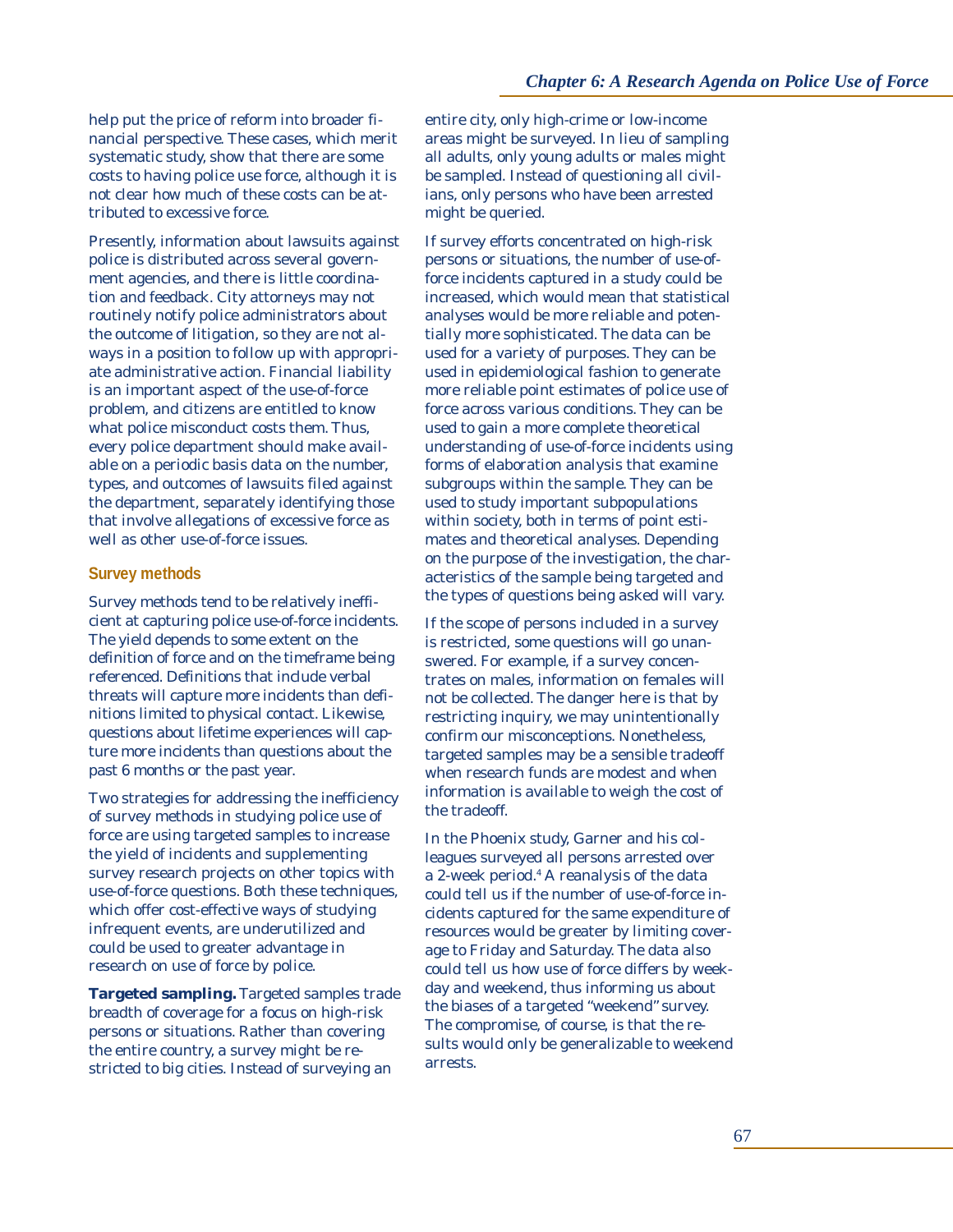*Among the observational methods alluded to on this page is systematic social observation, a field research method used to study police. "Researchers record events as they see and hear them and do not rely on others to describe or interpret events. The researchers follow wellspecified procedures that can be duplicated." —Mastrofski, Stephen D, Roger B. Parks, and Albert J. Reiss, Jr., et al.,* Systematic Observation of Public Police: Applying Field Research Methods to Policy Issues, *Washington, DC: U.S. Department of Justice, National Institute of Justice, December 1998: vii.*

**The supplement approach.** Another strategy for increasing return on research investments is "piggybacking" one's research onto another project. The strategy is an opportunistic one that involves locating another research project that can be supplemented to suit one's needs. The "other" research project might be in the early stages of planning or initiation, or it might be an ongoing longitudinal effort. If one is starting a research project, finding "partners" for combining several research agendas into a single research vehicle is economical because development and implementation costs can be shared. Working out differences among partners can be difficult, however, and can lead to compromises that seriously detract from the utility and integrity of the research when viewed from the perspective of one or all of its component parts.

With regard to an ongoing research project, a secondary or supplemental project can capitalize on the efforts of a primary project in such areas as sample selection and training of interviewers. However, the secondary project will have little control over almost all aspects of the research design. This is fine if the design of the primary project meets the needs of the secondary project. To the extent that this is not the case, the piggyback approach extracts a cost from the secondary project in terms of scientific value that needs to be debited against the economic savings. Also, researchers may give only limited opportunity to others to become involved in their ongoing research because they are concerned about protecting the integrity of their project.

The Police-Public Contact Survey (see chapter 2) by the Bureau of Justice Statistics (BJS) is a good example of the "supplement" strategy.5 BJS added a set of questions about police contact and police use of force to the National Crime Victimization Survey (NCVS), which is a 3-year, seven-panel rotating longitudinal design carried out by the Bureau of the Census. In this collaboration, which involved a pilot test of a survey questionnaire, BJS used only one of the NCVS panels. As a vehicle for testing new survey

instruments, NCVS is very cost efficient, functional, and expeditious.

The BJS supplement also highlights two important aspects of research on police use of force. First, surveys of the general population are inefficient at capturing encounters in which police use force against the public. Of the 6,421 survey respondents nationwide, only 14 reported that police used or threatened to use force against them in the past year, leading to an annual estimate of 500,000 persons nationwide. Calculation of the margin of error around this estimate was not attempted for the pilot survey, but it is likely to be large because of the small number of cases involved. BJS will address these issues in a second pilot survey, which will use a sample more than 10 times larger than that used in the first pilot test.

Another important feature of the BJS survey is that it illustrates the complexity of useof-force encounters. In the BJS pilot test, respondents who indicated that police had used force against them could have been asked more than 100 questions, depending on their experiences. Recommended changes to the survey, for the most part, include the addition of more questions to describe use-offorce incidents in greater detail. Although the length of the survey is not problematic, given that the average time to complete it for persons who had contact with police was 10 minutes, the survey makes it evident that a substantial amount of information has to be collected in order to eliminate ambiguity and ensure that the data are most pertinent to policy issues.

#### **Observational methods**

Observational methods are highly inefficient at capturing use-of-force incidents not only because these are infrequent events but also because a researcher can observe only one or two officers on assignment at a time. Bayley and Garofalo had six observers spend a total of slightly more than 2,000 hours observing police officers in the field.<sup>6</sup> These observations identified 37 use-of-force incidents by police, the majority of which involved relatively low levels of force.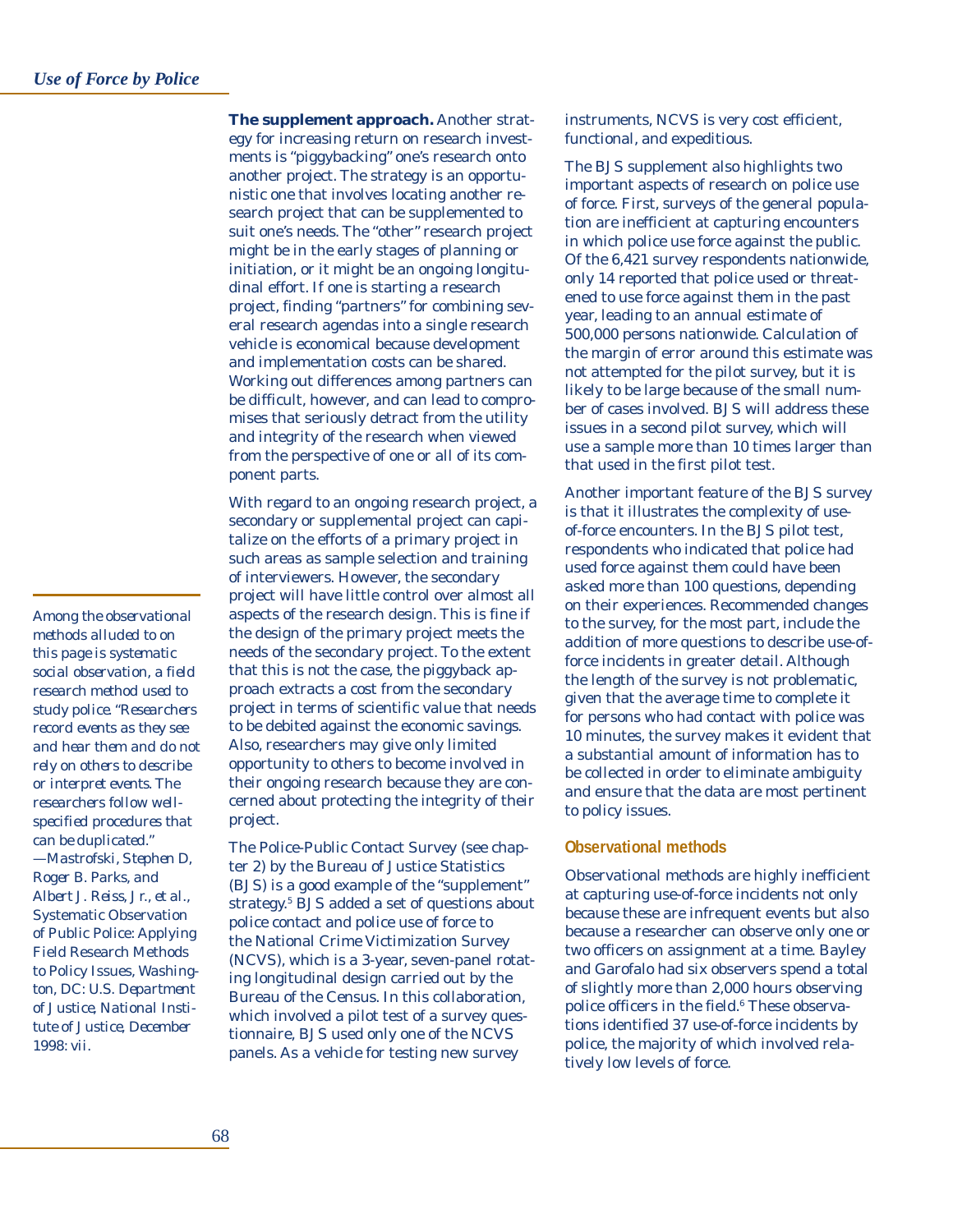A development worth mentioning is the use of video cameras in police cars. In many cases, the camera is set to operate automatically when an officer leaves the car. The purpose is to capture police-civilian interactions so that they are available for later review in case there is a complaint about the officer's behavior. Although some details or aspects of the encounter may be missing, incidents so recorded can be considered as observational data. These data can provide information on the frequency and characteristics of various types of police-public encounters within the limited context of automatic recording from a patrol car. Police management might use the recordings in its efforts to oversee the behavior of front-line officers. These video recordings also might be used in training programs and in research, when a high degree of verisimilitude is required. A limitation of this strategy, however, is that it can be fairly labor intensive to review the many videos.

## **Identifying Important Variation and Correlates**

The main purpose of scientific research is to identify variation in things of interest and link this variation to other factors or variables, which are called correlates. In the beginning stages of research, scientists usually focus on accurate measurement of variation. Thus, priority should be given to development of tools that allow us to determine how often excessive force occurs.

Social science research, however, moves down several paths at the same time. While researchers are busy trying to measure variation, they quickly jump to questions of what factors are associated with higher or lower levels of excessive force.

Correlates, if reliable and substantial, allow us to predict. If, for example, the incidence of excessive force is positively related to the incidence of violent crime, we know where problems of excessive force will be greatest. Another practical side of correlates is that they can allow us to take steps to mitigate problems. Thus, if the incidence of excessive

force is negatively correlated with levels of police officer supervision, increasing supervision of line officers may reduce or eliminate the problem. Finally, correlates can help us to understand why things happen as they do, and so they are the building blocks of theories. Again, if we know that the incidence of excessive force is highest among new officers, we might explain this relation by pointing to a lack of experience and training. The correlates of excessive force might be quite different from the correlates of excessive use of force, however.

#### **Geographic and temporal variation**

In searching the list of possible correlates of excessive force, some factors stand out as potentially more important than others. In particular, variations in the incidence of excessive force that are associated with time and place are especially significant. Geographic variation, in terms of region of country or size of place, allows us to focus on problems of excessive force and excessive use of force in concrete terms.

There is a tendency in police research to concentrate on a handful of departments in large metropolitan areas. There are several practical reasons for this. Big cities are hotbeds for all sorts of social problems, and their large populations make them good places to study infrequent events. Also, police departments in large cities tend to have resources that facilitate research, such as computerized recordkeeping systems. For these reasons, which are largely matters of practicality and convenience, police departments in medium- and small-sized cities often are overlooked as potential research sites.

Larger metropolitan areas will contain a greater number of use-of-force incidents, and probably excessive force incidents, than smaller areas. However, this may be the result of more police-public interactions or more police officers. When measured as rates per 1,000 arrests or per 100 front-line officers, use-of-force problems actually may be greater in smaller areas. Also, taken as a group, the many medium and small cities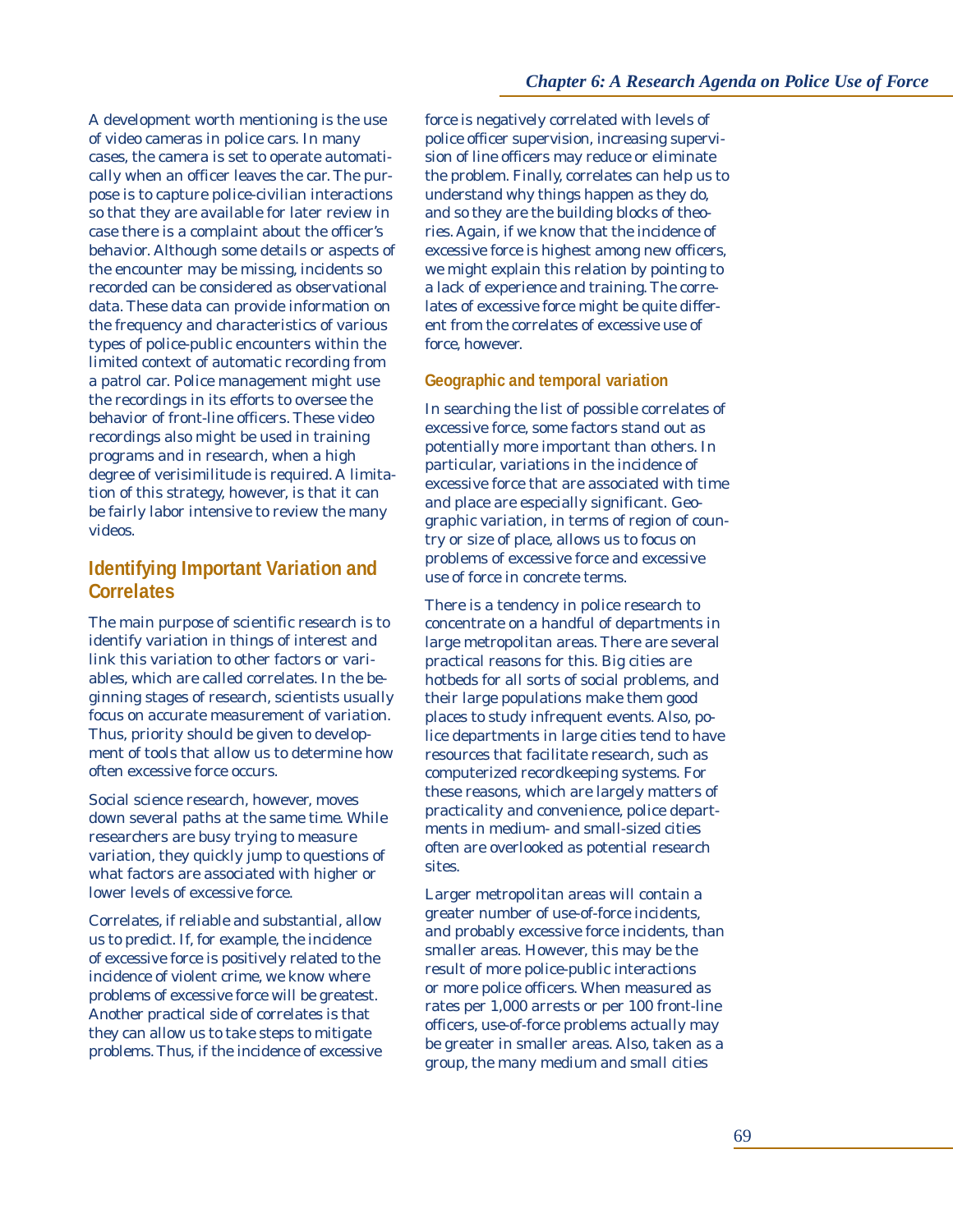that dominate our country may constitute the greater part of the use-of-force problem. Thus, there is a need to broaden the scope of police research to include departments in medium and small cities. Without this research, we will not know the answers to many important questions about the scope of the excessive force problem and about the changing nature and distribution of the problem across the country.

Studying temporal variation is important because it allows us to determine whether use-of-force problems are getting better or worse. This information permits forecasts about the future, which may be important in galvanizing the perceived need for action. It also may provide a general sense of how well efforts to curb use-of-force problems are doing.

An ability to investigate geographic and temporal variation requires the collection of standardized data across places and over time. The IACP project (see chapter 3) is a move in this direction, although the voluntary nature of the reporting system limits the utility of the data. A voluntary system even one incorporating anonymity—allows the worst departments to avoid participation, leading to underestimation of the problem. The need for a fully nationwide reporting system on police use of force already has been discussed at length, and viable recommendations on how to implement the system already have been made.7 Significant improvement in understanding police use-offorce problems depends in large measure on significant advancement toward this goal, which has been slow to date.

#### **Correlates and use of force**

There are correlates that span individual, situational, and organizational factors that may be related to the incidence of excessive force. At the individual level, personal characteristics of police officers and civilians involved in use-of-force incidents, viewed separately and in combination, may be important. Age, race, gender, education, and economic status are typical correlates of social behavior, and information on these

factors will help fill out the use-of-force picture in terms of social classifications.

Criminal justice-related factors also are relevant. Researchers would be interested in work-related variables, such as officers' experience, training, rank, and nature of work assignments. Also of interest would be use-offorce histories, civilian complaints, disciplinary actions, and work performance ratings. Relevant criminal justice information about suspects would include prior criminal record, history of violence, and gang involvement.

Situational factors deal with the social and physical context in which use-of-force events take place. Some important factors to be investigated are characteristics of the physical setting, circumstances regarding the initiation of police-civilian encounters, possible drug and alcohol use by the suspect, presence of weapons, number and types of primary actors involved in the situation, number and types of secondary actors (e.g., bystanders or witnesses), and immediate actions that precipitate use of force, with a focus on criminal activity, provocation, and threats, if any.

Organizational factors concentrate on aspects of police departments. Although formal aspects of the organization are easier to document, informal aspects of the organization are relevant as well. Some factors to examine are:

- *Number of employees.* Do larger departments tend to have more use-of-force problems?
- *Number and types of administrative units, with a focus on departments that control misconduct and violence.* Does an ethics unit or an integrity unit make a difference? Does civilian review matter?
- *Personnel allocation.* Is the ratio of supervisors to line officers related to the frequency with which force is used?
- *Expenditures.* Do departments with higher pay scales have lower rates of use-of-force problems?
- *Workforce characteristics.* Do departments with a large proportion of minority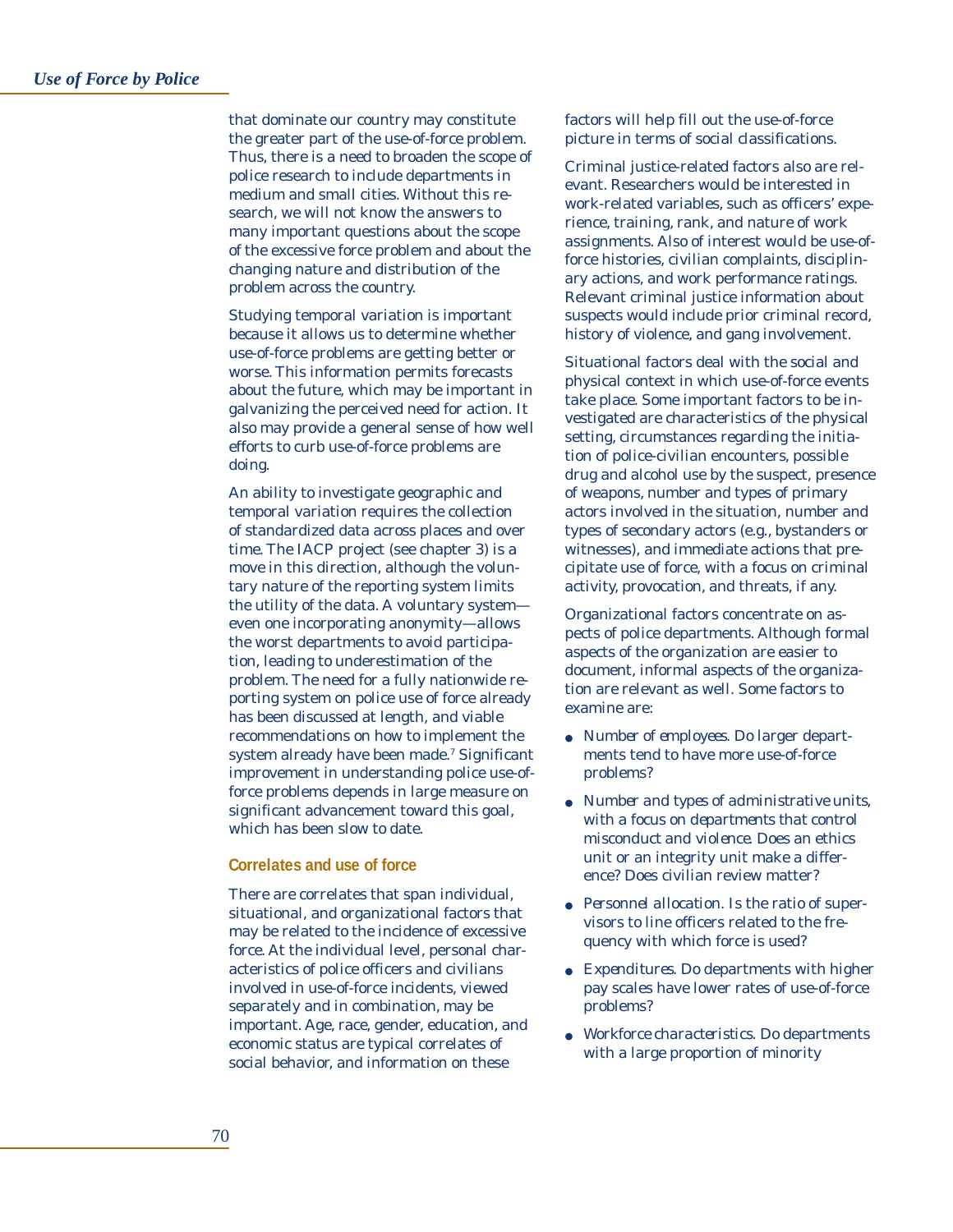officers, female officers, experienced officers, or college-educated officers have lower rates of excessive force?

- *Training and supervision policies.* Are the frequency, length, type, and quality of training programs related to the incidence of excessive force?
- *Departmental philosophy.* Does community policing bring fewer use-of-force problems? Do broken-windows or zerotolerance philosophies increase these problems?

Under the heading of organizational factors might be included items external to the organization that shape the work environment. These factors include crime rates and characteristics of the population being served, such as poverty rates. Alternatively, these might be labeled community characteristics.

## **Evaluating Efforts to Manage Use-of-Force Problems**

The last part of the proposed research agenda focuses on evaluation of attempts to manage police use of force. Here the concern focuses on activities that are specifically targeted at dealing with use-of-force problems. These activities might include training, technologies that provide police officers with new options for safely and effectively controlling recalcitrant suspects, methods for identifying rogue officers in advance, management strategies for controlling officer behavior in the field, or programs designed to change officer attitudes and behaviors in ways that reduce the use of excessive force.

#### **Technologies**

Among the new technologies developed for controlling criminal suspects, pepper spray and stun guns have received considerable attention. These technologies often are promoted as alternatives to lethal force, although they have utility in their own right as tools for behavior control. Research by Kaminski and colleagues suggests that pepper spray is effective in controlling disorderly suspects and may reduce injuries to

both officers and suspects.<sup>8</sup> In addition to confirming these findings, research should investigate where these technologies fit into the use-of-force continuum. To what extent are these new technologies used as alternatives for higher or lower levels of force? Also, what evidence is there to suggest that these new technologies are abused and thus are contributing in some way to the excessive force problem?

The Christopher Commission report, through its "list of 44" problem officers, drew attention to the fact that a handful of Los Angeles police officers had extensive histories of use-offorce problems and that management often was unresponsive to this situation.<sup>9</sup> Since that time, there has been an increased interest in information systems that can identify officers who are at high risk for using excessive force. In essence, these systems are prediction devices that are updated with new information on a regular basis. Criminal justice researchers have a long history of experience with prediction devices as applied to offender behavior, and many of the same problems and issues that surfaced in that context are germane here. Practical questions (such as availability and quality of data), methodological issues (such as selection of statistical techniques and prediction error), and ethical issues (such as consequences of potentially noxious classification and privacy of information), all remain to be explored in relation to using information systems to help manage use-of-force problems.

Another technology that may influence use of force is video cameras mounted inside police cars to record police-public interactions. It was mentioned previously that video recordings could be used for research and administrative purposes and as evidence in lawsuits. A possible consequence of this technology is that it may make officers more circumspect in their use of force, which may show up as fewer use-of-force incidents and fewer complaints about excessive force. Comparisons between departments that are using this video technology and those that are not could address this question.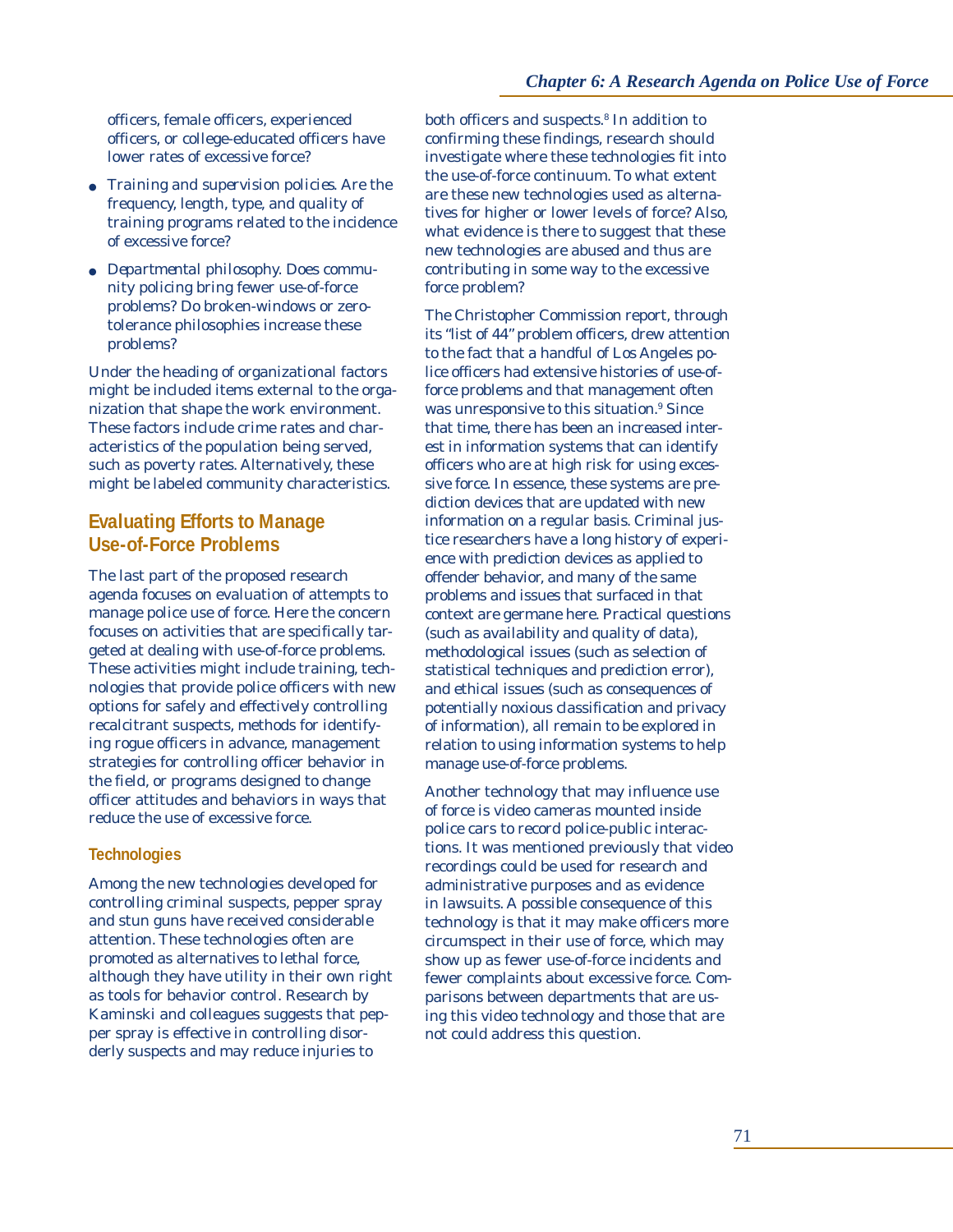#### **Training**

Some attempts to deal with use-of-force problems are based on strategies that target the problem at a broader level. A good example of this approach is training programs designed to promote ethical behavior, enhance policecommunity relations, or train officers in verbal techniques for achieving compliance from civilians. Excessive force issues often are addressed in these programs.

In some instances, training programs that address use-of-force issues are part of a more general effort to change police organization and culture. Perhaps the most popular of these efforts is community policing, which emphasizes joint working relationships between police and community to maintain order and promote justice. To the extent that community policing leads to a sense of partnership that includes feelings of fellowship based on a sense of common humanity, antagonism between police and the public should be mitigated and propensities for police to abuse authority or for the public to perceive abuse by police should be reduced. Part of the agenda for community policing evaluation research should be to determine whether a reduction in use of force and complaints of excessive force occurs. Research also should investigate whether changes in attitudes about the use of force occur for police and civilians.

#### **Summary**

This chapter outlines a research agenda on police use of force, giving special attention to problems of excessive force. A variety of questions are raised, both reflecting the complexity of use-of-force issues and the relative paucity of our knowledge about use-of-force transgressions. Four sets of research objectives are identified.

First, more work is required on what various people have in mind when they refer to excessive force and on how they adjudge specific instances of police behavior when questions of excessive force arise. We need to study the general public, members of minority groups, police administrators, patrol officers,

judges, and offenders, among others, to understand how they think about excessive force. This research is important because social problems often require shared solutions, and shared solutions require a common basis of understanding and mutual respect for differences in views.

Second, more and better data on police use of force is needed. Most discussions about police use of force occur in an empirical vacuum where arguments are made without the benefit of solid, useful information. Various suggestions for a national reporting system on police use of force have been made, but progress toward this goal has been slow, even though the information collected by such a reporting system could be extremely valuable. As an interim step, it is recommended that all police departments maintain records documenting all instances of police use of force and all injuries to civilians, and that this information be reported regularly to the public. Maintaining these records will not pose a great burden to police agencies because use of force is infrequent. Furthermore, the knowledge gained should be well worth the effort.

Third, also required is research on how use of force by police varies across time, across cities, and across individual police departments. Further, we need research on individual, situational, and organizational factors related to variations in use-of-force levels, along with excessive force levels. In the process of identifying correlates of use of force and excessive force, we will increase our theoretical understanding of these events and advance our ability to predict problematic situations. At an aggregate level, research also should concentrate on the relation between excessive use of force, meaning types of situations in which force is used with disturbing frequency, and excessive force, meaning types of instances in which police use more force than necessary.

Finally, we need to identify, document, and evaluate interventions, changes, and reforms that may mitigate police use-of-force problems. Although our understanding of these problems is incomplete, the urgency of the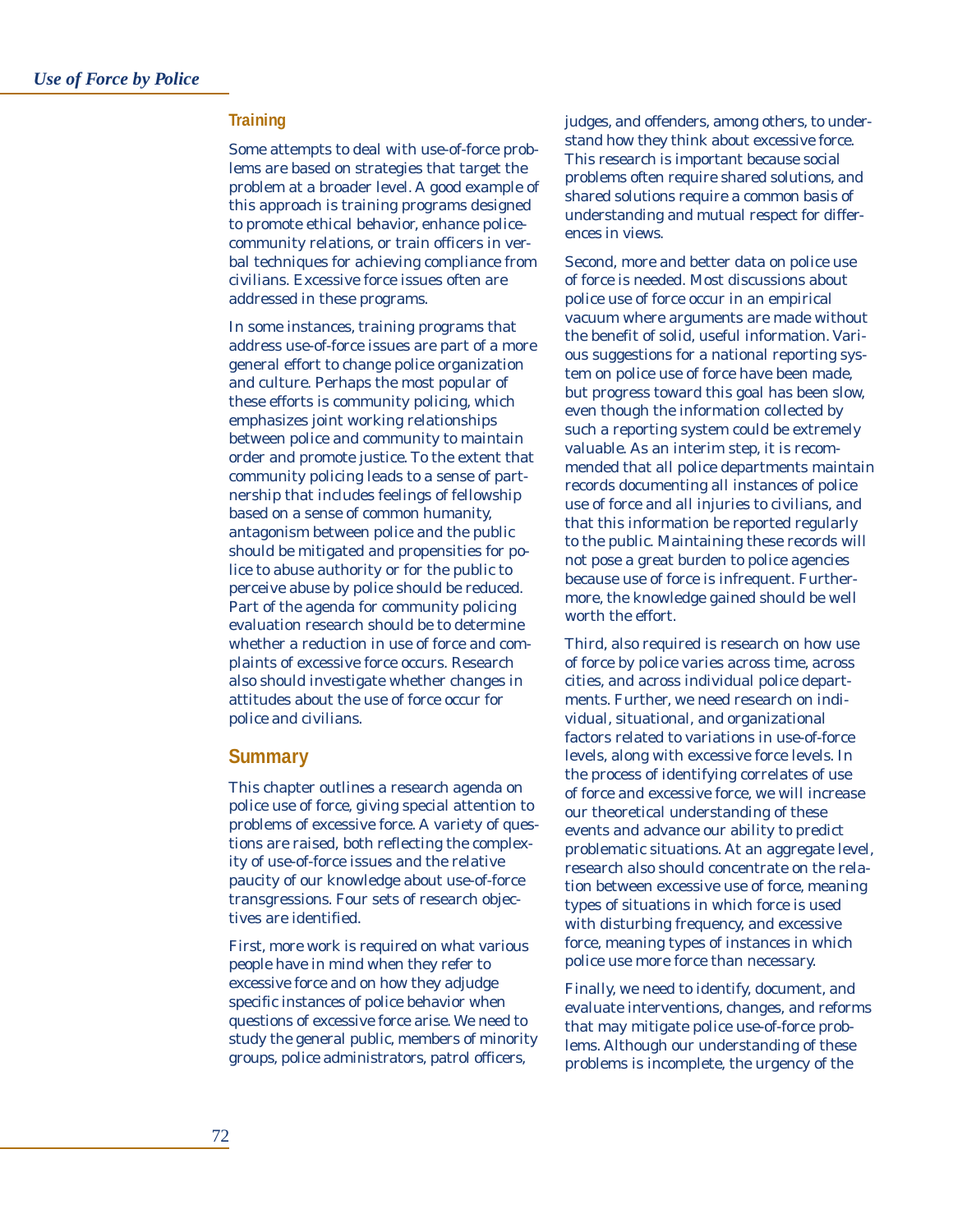situation requires that we seek out actions that are likely to have a beneficial impact. In some cases, such as community policing, where a broad spectrum of change is involved, what is required is sensitivity to useof-force issues in evaluation studies. In other cases, such as with police ethics and integrity units, there may be a track record of impact on the organization that is waiting to be investigated. In addition, the effectiveness of activities that specifically target use-of-force issues, such as officer training programs and information management systems, needs to be determined before we can genuinely advocate widespread adoption of these programs.

In other chapters of this report, recently completed and ongoing research projects on police use of force are described. As a group, these research projects illustrate rigorous methodologies, sophisticated measurement strategies, cost-effective design features, and the utility of comparisons across several police departments. These projects provide a good foundation for developing a research agenda on police use of force. Yet, substantially more research is needed. Useful, reliable, sound knowledge provides the best venue for society's attempts to deal with the pernicious consequences of use-of-force transgressions by police.

#### **Notes**

1. McEwen, Tom, *National Data Collection on Police Use of Force*, Washington, DC: U.S. Department of Justice, Bureau of Justice Statistics and National Institute of Justice, April 1996, NCJ 160113; and Adams, Kenneth, "Measuring the Prevalence of Police Abuse of Force," in *And Justice for All: Understanding and Controlling Police Abuse of Force*, ed. William A. Geller and Hans Toch, Washington, DC: Police Executive Research Forum, 1995: 61–97.

2. Garner, Joel, John Buchanan, Tom Schade, and John Hepburn, *Understanding the Use of Force By and Against the Police*, Research in Brief, Washington, DC: National Institute of Justice, November 1996, NCJ 158614.

3. McEwen, Tom, *National Data Collection on Police Use of Force*; and Geller, William A., and Hans Toch, "Improving Our Understanding and Control of Police Abuse of Force: Recommendations for Research and Action," in *And Justice for All*: 277–337.

4. Garner, Joel, John Buchanan, Tom Schade, and John Hepburn, *Understanding the Use of Force By and Against the Police*.

5. Greenfeld, Lawrence A., Patrick A. Langan, and Steven K. Smith, *Police Use of Force: Collection of National Data*, Washington, DC: U.S. Department of Justice, Bureau of Justice Statistics and National Institute of Justice, November 1997, NCJ 165040.

6. Bayley, David H., and James Garofalo, "The Management of Violence by Police Patrol Officers," *Criminology,* 27(1)(February 1989): 1–27; and Bayley, David H., and James Garofalo, "Patrol Officer Effectiveness in Managing Conflict During Police-Citizen Encounters," in *Report to the Governor, Vol. III*, Albany: New York State Commission on Criminal Justice and the Use of Force, 1987: B1–B88.

7. McEwen, Tom, *National Data Collection on Police Use of Force*; and Geller, William A., and Hans Toch, "Improving Our Understanding and Control of Police Abuse of Force: Recommendations for Research and Action."

8. Kaminski, Robert J., Steven M. Edwards, and James W. Johnson, "Assessing the Incapacitative Effects of Pepper Spray During Resistive Encounters With Police," *Policing: An International Journal of Police Strategies and Management,* 22(1)(1999): 7–29; and Kaminski, Robert J., Steven M. Edwards, and James W. Johnson, "The Deterrent Effects of Oleoresin Capsicum on Assaults Against Police: Testing the Velcro-Effect Hypothesis," *Police Quarterly,* 1(2)(1998): 1–20.

9. Independent Commission on the Los Angeles Police Department, *Report of the Independent Commission on the Los Angeles Police Department*, Los Angeles: Independent Commission on the Los Angeles Police Department, 1991.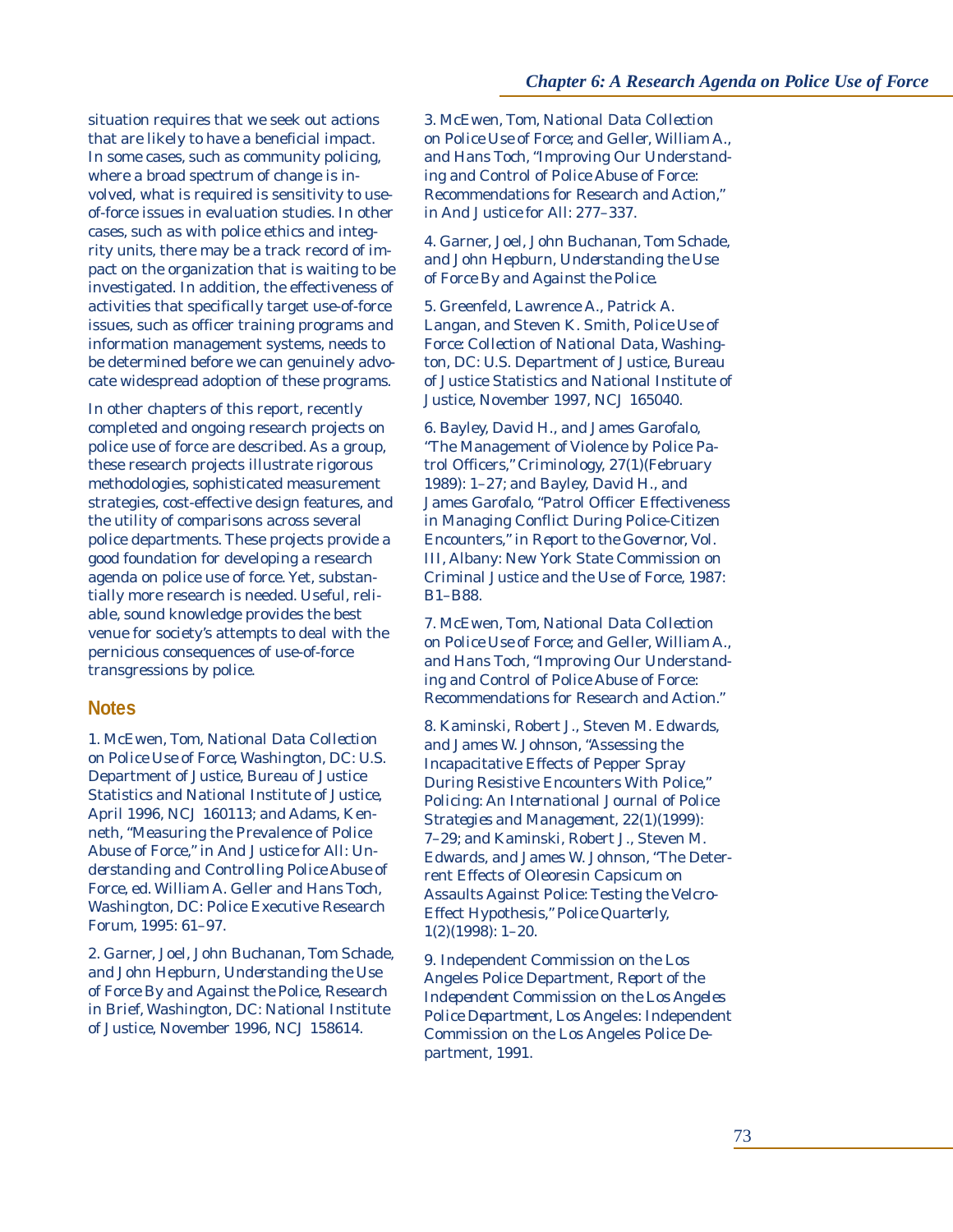# *Bibliography*

The publications below are, in whole or in part, related to police use of force and are among those generated by research supported by the National Institute of Justice or the Bureau of Justice Statistics either through grants to outside researchers or through studies by inhouse staff. For information on the availability of a publication whose listing includes an NCJ or FS number, please contact the National Criminal Justice Reference Service (see inside back cover).

Alpert, Geoffrey P. *Police Pursuit: Policies and Training*. Research in Brief. Washington, DC: U.S. Department of Justice, National Institute of Justice, May 1997. NCJ 164831. (The related 60-minute videotape: Alpert, Geoffrey P. *Police in Pursuit: Policy and Practice*. Washington, DC: U.S. Department of Justice, National Institute of Justice. NCJ 161836.)

———. *Helicopters in Pursuit Operations*. Research in Action. Washington, DC: U.S. Department of Justice, National Institute of Justice, August 1998. NCJ 171695.

Edwards, Steven M., John Granfield, and Jamie Onnen. *Evaluation of Pepper Spray*. Research in Brief. Washington, DC: U.S. Department of Justice, National Institute of Justice, March 1997. NCJ 162358.

Fridell, Lorie A., and Antony M. Pate. "Death on Patrol: Killings of American Law Enforcement Officers." In *Critical Issues in Policing: Contemporary Readings*, ed. Geoffrey P. Alpert and Roger G. Dunham. Prospect Heights, IL: Waveland Press, 1997.

Garner, Joel, John Buchanan, Tom Schade, and John Hepburn. *Understanding the Use of Force By and Against the Police*. Research in Brief. Washington, DC: U.S. Department of Justice, National Institute of Justice, November 1996. NCJ 158614. (The related 60-minute videotape: Garner, Joel H. *Use of Force By and Against Police*. Washington, DC: U.S. Department of Justice, National Institute of Justice. NCJ 159739.)

Geller, William A., and Hans Toch, eds. *And Justice for All: Understanding and Controlling Police Abuse of Force*. Washington, DC: Police Executive Research Forum, 1995.

Greenfeld, Lawrence A., Patrick A. Langan, and Steven K. Smith. *Police Use of Force: Collection of National Data*. Washington DC: U.S. Department of Justice, Bureau of Justice Statistics and National Institute of Justice, November 1997. NCJ 165040.

Jefferis, E., R.J. Kaminski, S. Holmes, and D. Hanley. "The Effect of a Video-taped Arrest on Public Perceptions of Police Use of Force." *Journal of Criminal Justice*, 25(5)(1997).

Kaminski, Robert J., Steven M. Edwards, and James W. Johnson. "The Deterrent Effects of Oleoresin Capsicum on Assaults Against Police: Testing the Velcro-Effect Hypothesis." *Police Quarterly*, 1(2)(1998).

———. "Assessing the Incapacitative Effects of Pepper Spray During Resistive Encounters With Police." *Policing: An International Journal of Police Strategies and Management*, 22(1)(1999).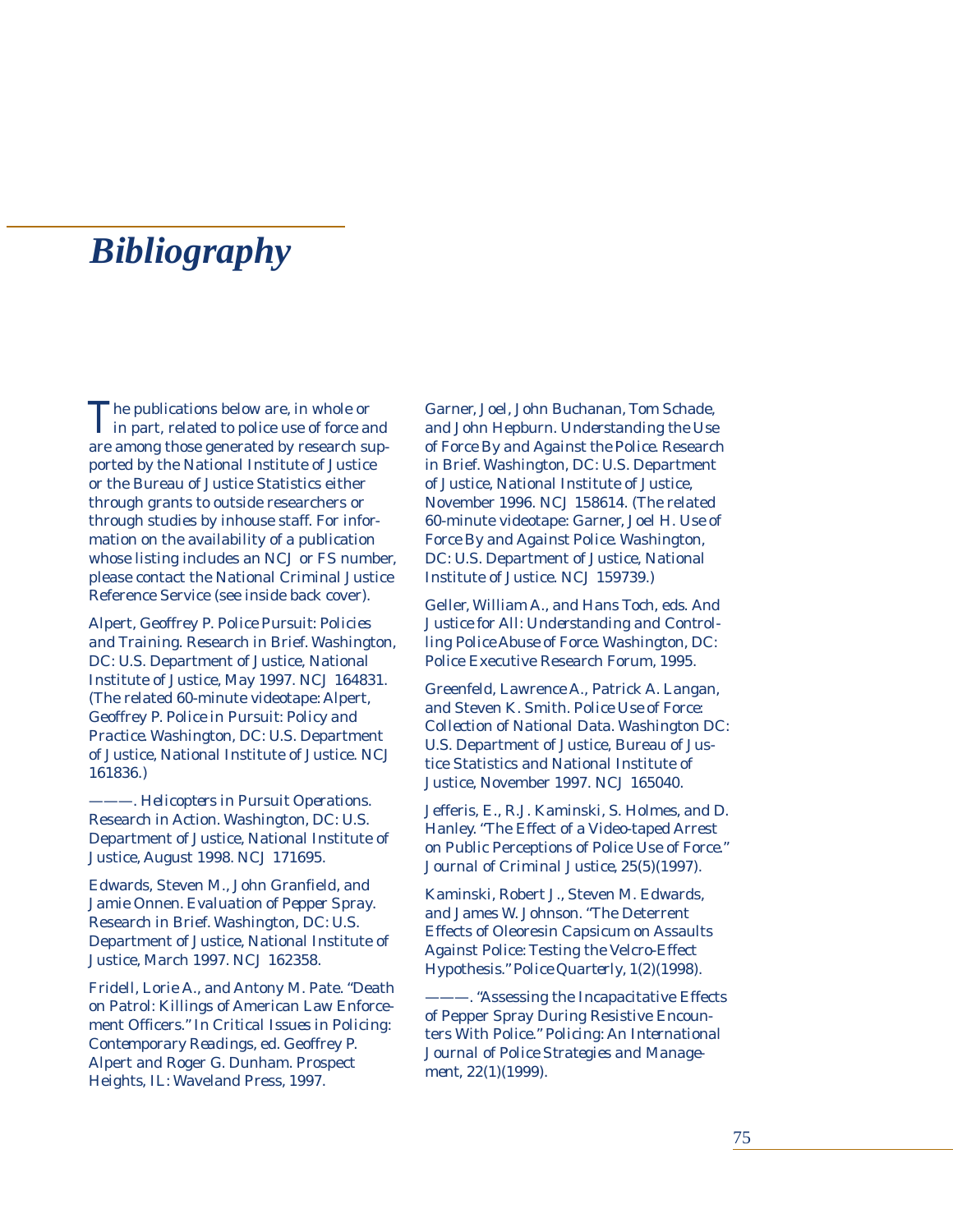Kaminski, Robert J., and Eric Jefferis. "The Effect of a Violent Televised Arrest on Public Perceptions of the Police: A Partial Test of Easton's Theoretical Framework." *Policing: An International Journal of Police Strategies and Management*, 21(4)(1998).

Mastrofski, Stephen D., Roger B. Parks, Albert J. Reiss, Jr., Robert E. Worden, Christina DeJong, Jeffrey B. Snipes, and William Terrill. *Systematic Observation of Public Police: Applying Field Research Methods to Policy Issues*. Research Report. Washington, DC: U.S. Department of Justice, National Institute of Justice, December 1998. NCJ 172859.

McEwen, Tom. *National Data Collection on Police Use of Force*. Washington, DC: U.S. Department of Justice, Bureau of Justice Statistics and National Institute of Justice, April 1996. NCJ 160113.

National Institute of Justice. *Oleoresin Capsicum: Pepper Spray as a Force Alternative*. Technology Assessment Program. Washington, DC: U.S. Department of Justice, National Institute of Justice, March 1994.

———. *Preliminary Investigation of Oleoresin Capsicum*. Law Enforcement and Corrections Standards and Testing Program. Washington, DC: U.S. Department of Justice, National Institute of Justice, April 1995. NIJ Report 100–95.

———. *Positional Asphyxia—Sudden Death*. National Law Enforcement Technology Center Bulletin. Washington, DC: U.S. Department of Justice, National Institute of Justice, June 1995.

———. *High Speed Pursuit: New Technologies Around the Corner*. National Law Enforcement and Corrections Technology Center Bulletin. Washington, DC: U.S. Department of Justice, National Institute of Justice, October 1996.

———. *Pursuit Management Task Force*. Research Preview. Washington, DC: U.S. Department of Justice, National Institute of Justice, August 1998. FS 000225.

Pate, Antony M., and Lorie A. Fridell, with Edwin E. Hamilton. *Police Use of Force: Official Reports, Citizen Complaints, and Legal*

*Consequences*. Vols. I and II. Washington, DC: Police Foundation, 1993.

Pinizzotto, Anthony J., Edward F. Davis, and Charles E. Miller III. *In the Line of Fire: Violence Against Law Enforcement*. Washington, DC: U.S. Department of Justice, Federal Bureau of Investigation and National Institute of Justice, October 1997.

Scrivner, Ellen M. *The Role of Police Psychology in Controlling Excessive Force*. Research Report. Washington, DC: National Institute of Justice, 1994. NCJ 146206.

———. *Controlling Police Use of Force: The Role of the Police Psychologist*. Research in Brief. Washington, DC: U.S. Department of Justice, National Institute of Justice, 1994. NCJ 150063.

The following are among the objectives of ongoing NIJ-supported use-of-force research projects, which may result in future publications:

- Measuring use of force relative to suspect resistance in two police agencies.
- Identifying the frequency, rate, and type of force used in a county police department, including whether the introduction of pepper spray affected use of force or the extent of injuries to officers and civilians.
- Determining, through a national survey of police agencies, how they organize their critical-incident response capabilities and what types of actions, including use of force, that officers and civilians take during the incidents.
- Surveying a national sample of law enforcement agencies to determine the prevalence, distribution, and principal features of early warning systems as a response to the problem officer and evaluating the effectiveness of such systems in three police departments.
- Examining the use of force by police when encountering persons with impaired judgment.
- Examining serious assaults on police in two jurisdictions to identify neighborhood risk factors and areas of significant spatial clustering.